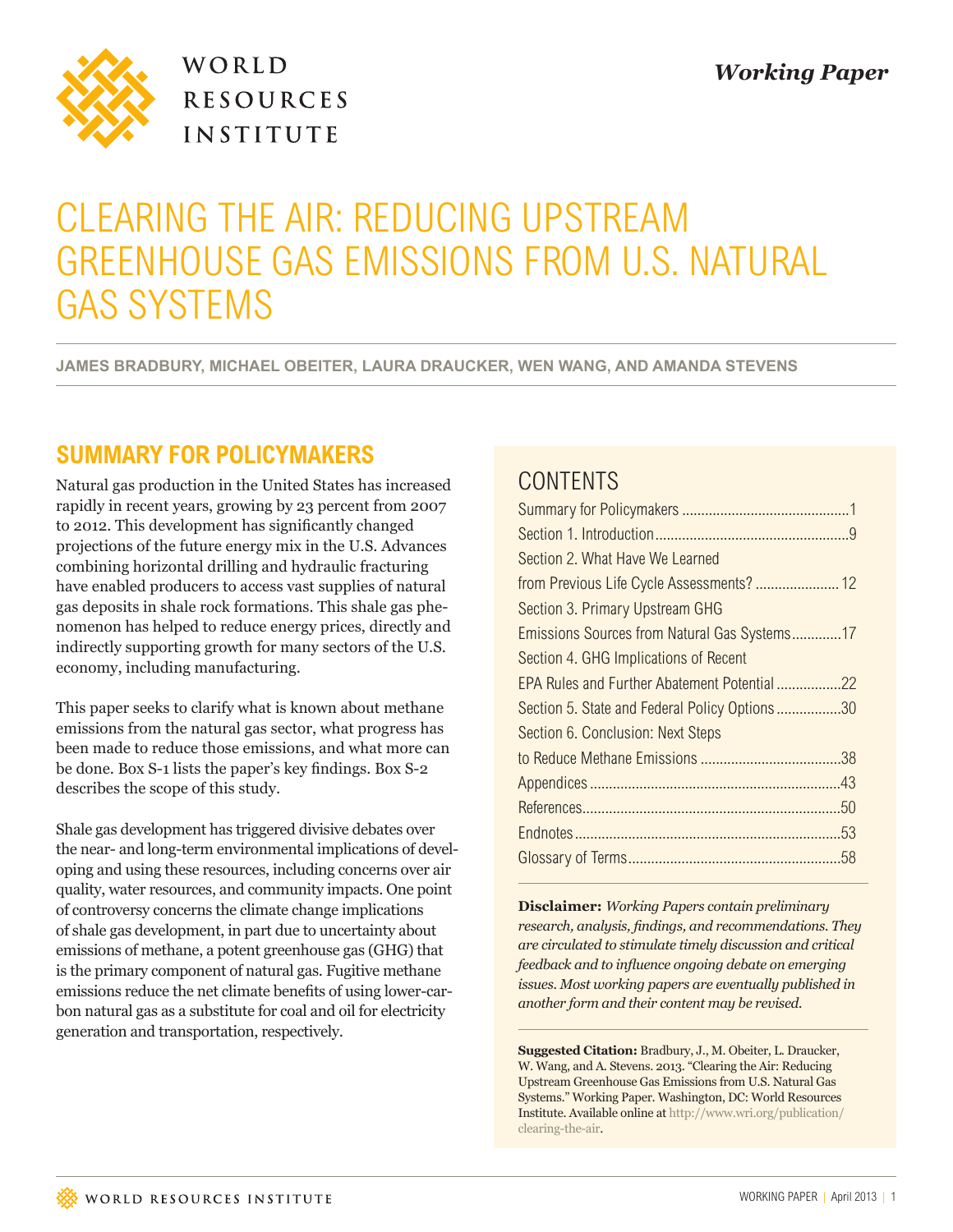### Box S-1 | **Key Findings from the Working Paper**

- 1. Fugitive methane emissions from natural gas systems represent a significant source of global warming pollution in the U.S. Reductions in methane emissions are urgently needed as part of the broader effort to slow the rate of global temperature rise.
- 2. Cutting methane leakage rates from natural gas systems to less than 1 percent of total production would ensure that the climate impacts of natural gas are lower than coal or diesel fuel over any time horizon. This goal can be achieved by reducing emissions by one-half to twothirds below current levels through the widespread use of proven, cost-effective technologies.
- 3. Fugitive methane emissions occur at every stage of the natural gas life cycle; however, the total amount of leakage is unclear. More comprehensive and current direct emissions measurements are needed from this regionally diverse and rapidly expanding energy sector.
- 4. Recent standards from the Environmental Protection Agency (EPA) will substantially reduce leakage from natural gas systems, but to help slow the rate of global warming and improve air quality, further action by states and EPA should directly address fugitive methane from new and existing wells and equipment.
- 5. Federal rules building on existing Clean Air Act (CAA) authorities could provide an appropriate framework for reducing upstream methane emissions. This approach accounts for input by affected industries, while allowing flexibility for states to implement rules according to unique local circumstances.

While a shift in electric generation to natural gas from coal has played a significant role in recent reductions in U.S. carbon dioxide  $(CO<sub>2</sub>)$  emissions, more will need to be done for the U.S. to meet its goal of reducing GHG emissions by 17 percent below 2005 levels by 2020. A related WRI report found that cost-effective cuts in methane leakage from natural gas systems are among the most important steps the U.S. can take toward meeting that goal.<sup>1</sup>To achieve climate stabilization in the longer term, policies are needed to address combustion emissions through carbon capture and storage or by other means.

In addition to methane emissions, natural gas sector operations and infrastructure represent a significant source of CO2; volatile organic compounds (VOCs), which are chemicals that contribute to ground-level ozone and smog; and hazardous air pollutants (HAPs). In 2012, EPA finalized air pollution standards for VOCs and HAPs from the oil and natural gas sector. These rules will improve air quality and have the co-benefit of reducing methane emissions. As discussed below, these standards can be complemented by additional actions to further reduce methane emissions, which will help to slow the rate of global temperature rise in the coming decades.

Fortunately, most strategies for reducing venting and leaks from U.S. natural gas systems are cost-effective, with payback periods of three years or less. The case for policy action is particularly strong considering that recent research shows that climate change is happening faster than expected. In addition, the projected expansion in domestic oil and natural gas production increases the risk of higher emissions if proper protections are not in place.

#### Box S-2 | **The Scope of this Study**

This study focuses primarily on evaluating and reducing upstream methane emissions in the natural gas sector. This has two important implications. First, this paper in no way aims to diminish the urgent need to achieve GHG emissions reductions from other segments of the economy. For example, significant cost-effective opportunities also exist to reduce carbon dioxide emissions from both upstream and downstream stages of the natural gas life cycle, and to reduce methane emissions from coal mines, landfills, and other sources. Longer term, addressing combustion emissions will be increasingly important, whether through carbon capture and storage or by other means. Second, this paper does not address other aspects of natural gas development that pose significant risks for public health and the environment, including potential effects on drinking water and other community impacts. We focus on actions to reduce methane emissions, and generally do not consider additional policies that may be necessary to protect the public interest from these other risks. The one exception is that toxic and VOC emissions are frequently discussed—because the technologies and practices that effectively reduce those emissions typically also achieve reductions in methane emissions.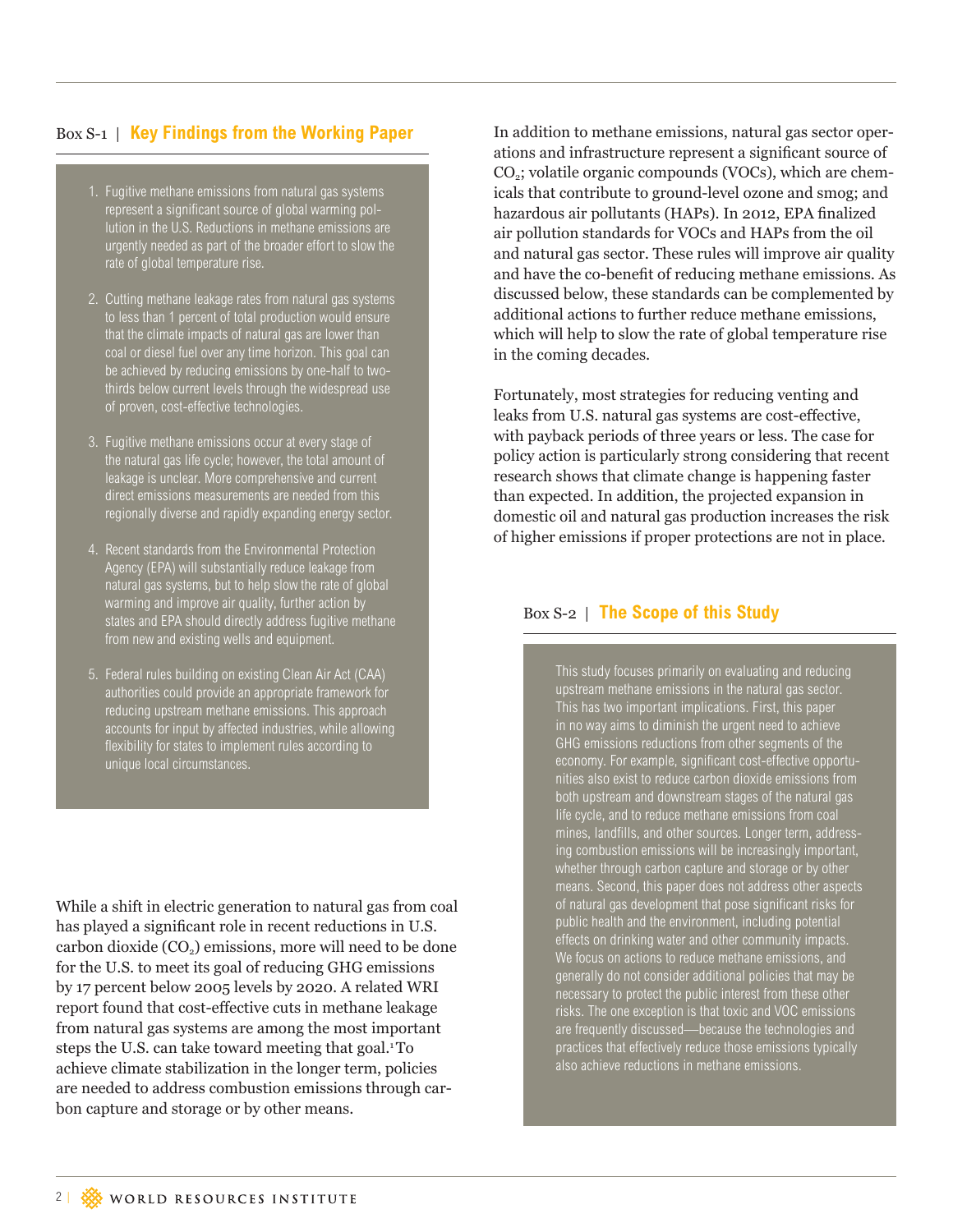## **LIFE CYCLE ASSESSMENTS**

While natural gas emits about half as much carbon dioxide as coal at the point of combustion, the picture is more complicated from a life cycle perspective. There is considerable uncertainty about the scale of upstream methane emissions from natural gas systems due to variations between production basins and a scarcity of recent, direct emissions measurements from several key processes. Ultimately, the question of whether or not gas has a lower climate impact than coal depends on the life cycle methane leakage rates, plus other factors that include subjective policy considerations. Section 2 includes more extensive discussion of this and related questions.

Most life cycle studies agree, based primarily on data from EPA's U.S. GHG Inventory, that carbon dioxide  $(CO<sub>2</sub>)$ emissions from end-use combustion of natural gas represents roughly 70 to 80 percent of total life cycle GHG emissions.2 Most studies also agree that upstream GHG emissions associated with shale gas and conventional gas production are roughly comparable to one another, within the margin of error. EPA's GHG inventory data imply a methane leakage rate of less than 3 percent of total natural gas production.3 At this leakage rate, natural gas produces fewer GHG emissions than coal over any time horizon and regardless of how the fuels are used. Additionally, according to a 2012 study published in the Proceedings of the National Academy of Sciences, reducing the methane leakage rate to below 1 percent would ensure that heavy-duty vehicles, like buses and long-haul trucks, fueled by natural gas would have an immediate climate benefit over similar vehicles fueled by diesel. Thus, reducing total methane leakage to less than 1 percent of natural gas production is a sensible performance goal for the sector to achieve.

Accurate life cycle emissions estimates from the natural gas sector require reliable data for a broad range of industry activities and emissions factors associated with those activities. Regarding the quality of available data, there are uncertainties at all life cycle stages. With the exception of one study published by researchers at Cornell University, findings from life cycle assessments of methane emissions from unconventional wells have varied the most on production stage emissions (see Figure S-1). This is because of differing assumptions regarding how frequently the average well requires hydraulic fracturing and liquids unloading4 , and the extent to which control technologies are used when these activities are performed. Hydraulic fracturing is often an emissions-intensive process used to initiate production at both conventional and unconventional wells

(i.e., "well completions"; Figure S-2). It may be repeated to re-stimulate production multiple times over a well's estimated 20-to-30-year lifetime (during "workovers"; Figure S-2). Liquids unloading is a practice used to clean up all types of onshore wells, removing liquids to increase the flow of gas, and potentially causing significant emissions.

Since 2009, EPA's annual GHG inventory has dramatically adjusted their emissions factors associated with these production-stage activities. In EPA's draft 2013 GHG inventory, there is a 90 percent reduction in their estimates of emissions associated with liquids unloading in response to self-reported industry data showing that unloading events are less emissions-intensive than previously thought; that is, industry reported more frequent use of control technologies than EPA had assumed in earlier inventories.

### Figure S-1 | **Upstream GHG Emissions from Shale Gas, by Life Cycle Stage**



Sources: All data presented in this figure are derived from the referenced studies, with only unit conversions and minor adjustments for heating rates. See Figure 4 for complete study references and more detailed discussion.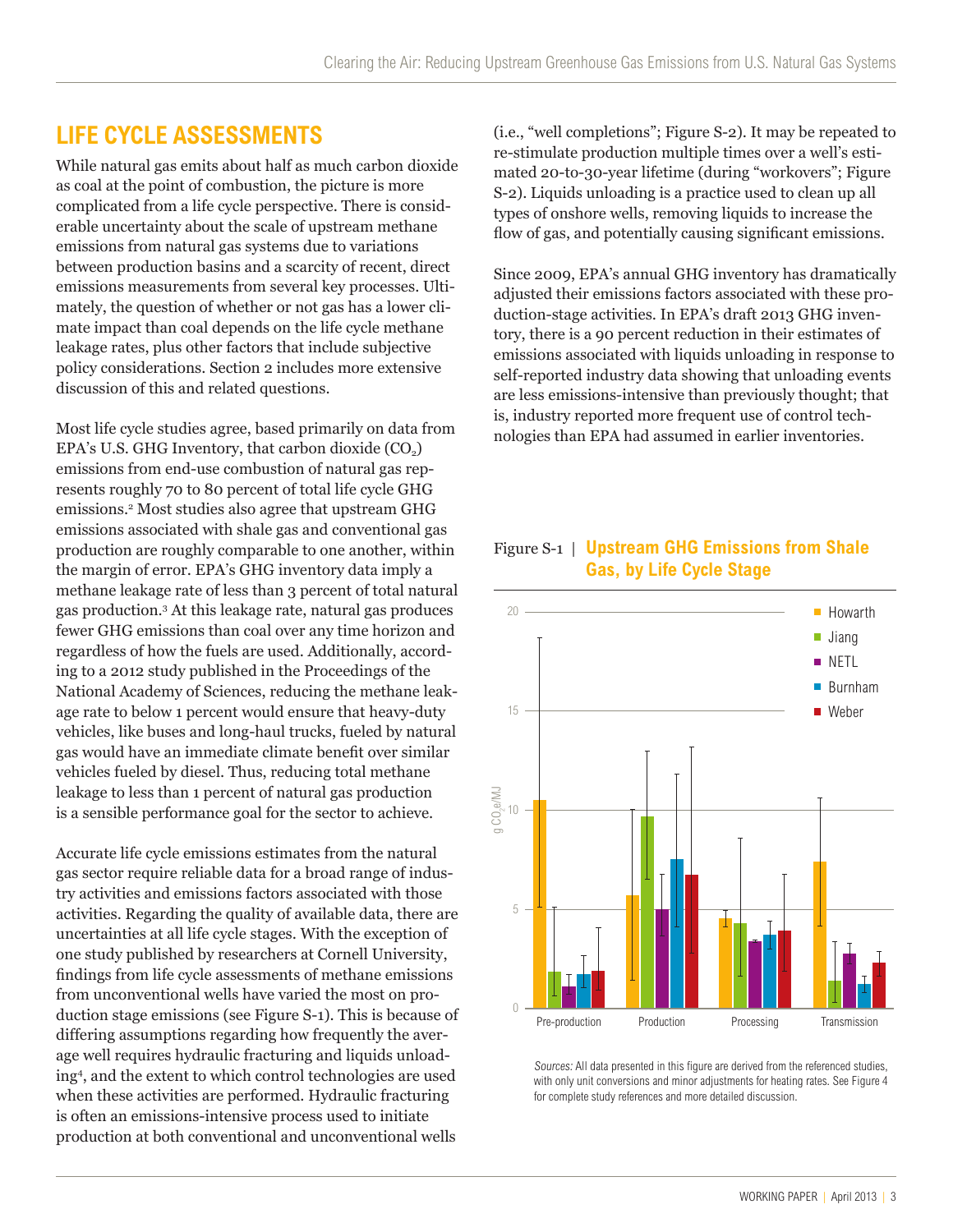

### Figure S-2 | **Comparing Detailed Estimates of Life Cycle GHG Emissions from Shale Gas and Conventional Onshore Natural Gas Sources**

\* Data available from Marcellus only

\*\* "Other Production" and "Other Processing" each include point source

and fugitive emissions (mostly from valves)

\*\*\* Includes all combustion and fugitive emissions throughout the entire transmission system (mostly from compressor stations)

Notes: Recent evidence suggests that liquids unloading is a common practice for both shale gas and onshore conventional gas wells (Shires and Lev-On 2012). Therefore, contrary to data originally published by NETL, showing zero emissions, liquids unloading during shale gas development may result in GHG emissions that are comparable to those associated with conventional onshore natural gas development. GWP for methane is 25 over a 100-year time frame. Source: National Energy Technology Laboratory.

Meanwhile, recent research based on field measurements of ambient air near natural gas well-fields in Colorado and Utah suggest that more than 4 percent of well production may be leaking into the atmosphere at some productionstage operations.5 With hundreds of thousands of wells and thousands of natural gas producers operating in the U.S., this will likely remain an active debate, even as forthcoming data from EPA and other sources aims to clarify these

questions in the coming months. For example, independent researchers at the University of Texas at Austin are teaming up with the Environmental Defense Fund and several industry partners to directly measure methane emissions from several key sources. When results are published in 2013 and 2014, these data will provide valuable points of reference to help inform this important discussion.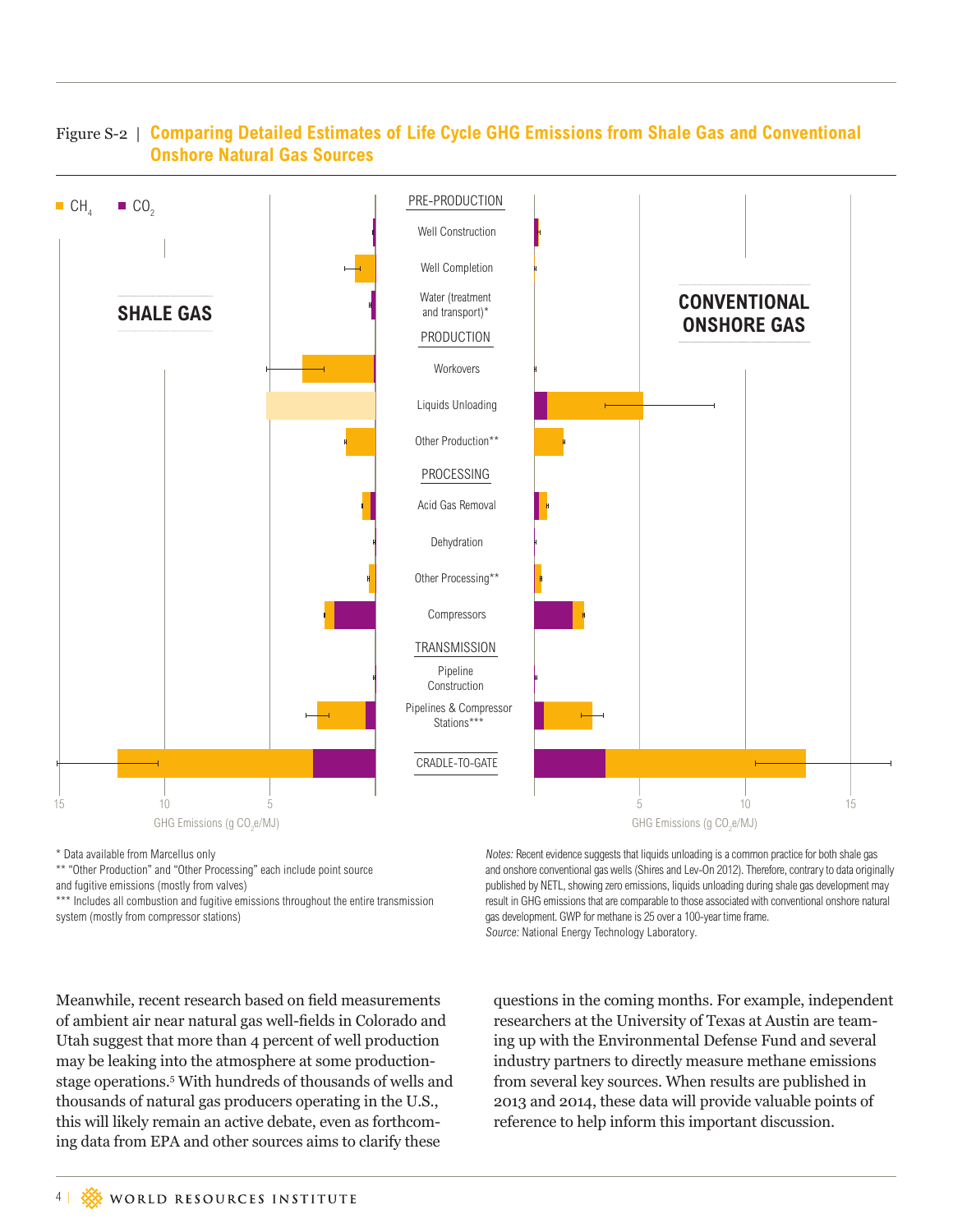While uncertainties remain regarding exact methane leakage rates, the weight of evidence suggests that significant leakage occurs during every life cycle stage of U.S. natural gas systems, not just the production stage (Figures S-1 and S-2). A recent expert survey by Resources for the Future identified methane emissions as a consensus environmental risk that should be addressed through government and industry actions.

## **THE IMPACT OF EPA'S NEW SOURCE PERFORMANCE STANDARDS**

In April 2012 EPA finalized regulations for New Source Performance Standard (NSPS) and National Emissions Standards for Hazardous Air Pollutants (NESHAP) that primarily target VOC and air toxics emissions but will have the co-benefit of reducing methane emissions. The new EPA rules require "green completions," which reduce emissions during the flow-back stage of all hydraulic fracturing operations at new and re-stimulated natural gas wells. The rules will also reduce leakage rates for compressors, controllers, and storage tanks. We estimate that this will reduce methane emissions enough to cut all upstream GHG emissions from shale gas operations between 40 to 46 percent below their projected trajectory in the absence of the rules (Figure S-3; bottom two lines). For all natural gas systems (including shale gas), methane emissions reductions resulting from the NSPS/NESHAP rules are projected to lower upstream GHG emissions by 13 percent in 2015 and 25 percent by 2035 (Figure S-3; top two lines). These rules will have a greater impact over time as the proportion of domestic gas production coming from shale formations—the source of the greatest emissions reductions resulting from the new rules—rises from onethird to one-half during the next twenty years, and as old equipment is gradually replaced with new equipment that is covered by the rules.



Notes: Upstream GHG emissions before and after application of the EPA NSPS rule, for all natural gas systems (top two lines) and for shale gas systems (bottom two lines).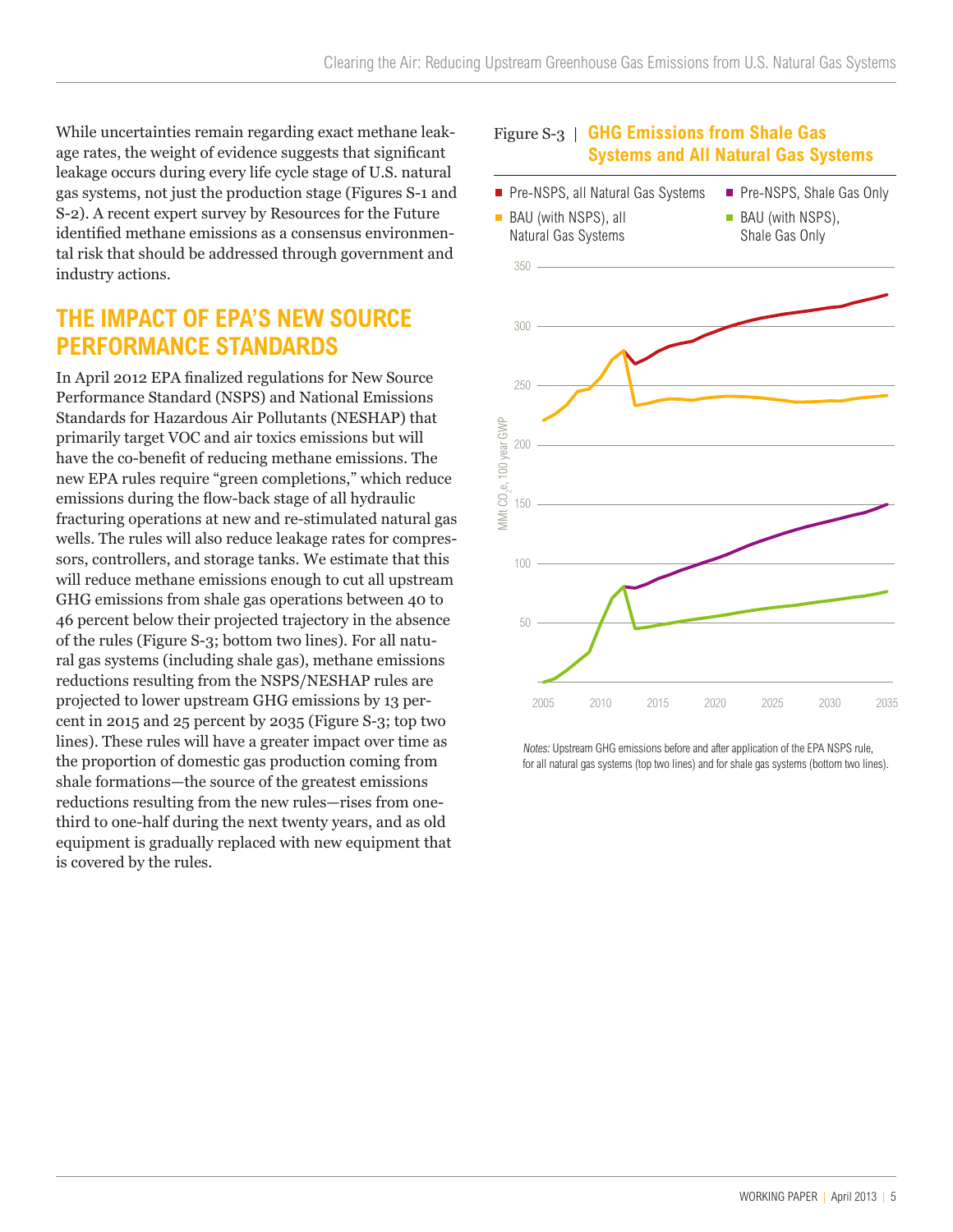## **FURTHER POTENTIAL TO REDUCE METHANE EMISSIONS**

With the implementation of just three technologies that capture or avoid fugitive methane emissions, we estimate that upstream methane emissions across all natural gas systems could be cost-effectively cut by up to an additional 30 percent (Figure S-4). The technologies include (a) the use of plunger lift systems at new and existing wells during liquids unloading operations; (b) fugitive methane leak monitoring and repair at new and existing well sites, processing plants, and compressor stations; and (c) replacing existing high-bleed pneumatic devices with lowbleed equivalents throughout natural gas systems. By our estimation, these three steps would bring down the total life cycle leakage rate across all natural gas systems to just above 1 percent of total production. Through the adoption of five additional abatement measures that each address smaller emissions sources, the 1 percent goal would be readily achieved.

## **NEXT STEPS TO REDUCE METHANE EMISSIONS**

New public policies will be needed to reduce methane emissions from both new and existing equipment throughout U.S. natural gas systems because market conditions alone are not sufficient to compel industry to adequately or quickly adopt best practices. Minimum federal standards for environmental performance are a necessary and appropriate framework for addressing cross-boundary pollution issues like air emissions. Federal CAA regulations are generally developed in close consultation with industry and state regulators and are often implemented by states. This framework allows adequate flexibility to enable state policy leadership and continuous improvement in environmental protection over time.

We have identified a range of actions that can be taken to reduce methane emissions.6 These tools are listed in this summary, and discussed in more detail in section 5.

### **Federal Approaches to Address Emissions**

In addition to the recently enacted NSPS/NESHAP rules, EPA has a number of additional tools to either directly or indirectly reduce methane emissions from U.S. natural gas systems, most of which would also support more protective actions at the state level. For example, EPA could do the following:

### Figure S-4 | **Projections of GHG Emissions from All Natural Gas Systems after Additional Abatement**



Notes: Potential for additional upstream methane emissions reductions for all natural gas systems based on implementation of a hypothetical rule in 2019 requiring plunger lift systems, leak detection and repair, and replacing existing high-bleed pneumatic devices with low-bleed equivalents (purple line); or a rule requiring those technologies and five additional abatement measures (green line). The light blue dashed line shows the total amount of GHG emissions (MMt CO<sub>2</sub>e) that would result from 1 percent fugitive methane emissions relative to total dry gas production in each year, plus estimated annual CO<sub>2</sub>.

- *Direct regulation of GHG emissions.* EPA could directly regulate GHG emissions under section 111 of the CAA, which could achieve greater reductions in methane and  $CO<sub>2</sub>$  emissions from new and existing sources than would otherwise be achieved indirectly through standards for VOCs or HAPs.
- *Emissions standards for air toxics.* Under section 112 of the CAA, EPA could set emissions standards for HAPs from production-stage infrastructure and operations in urban areas.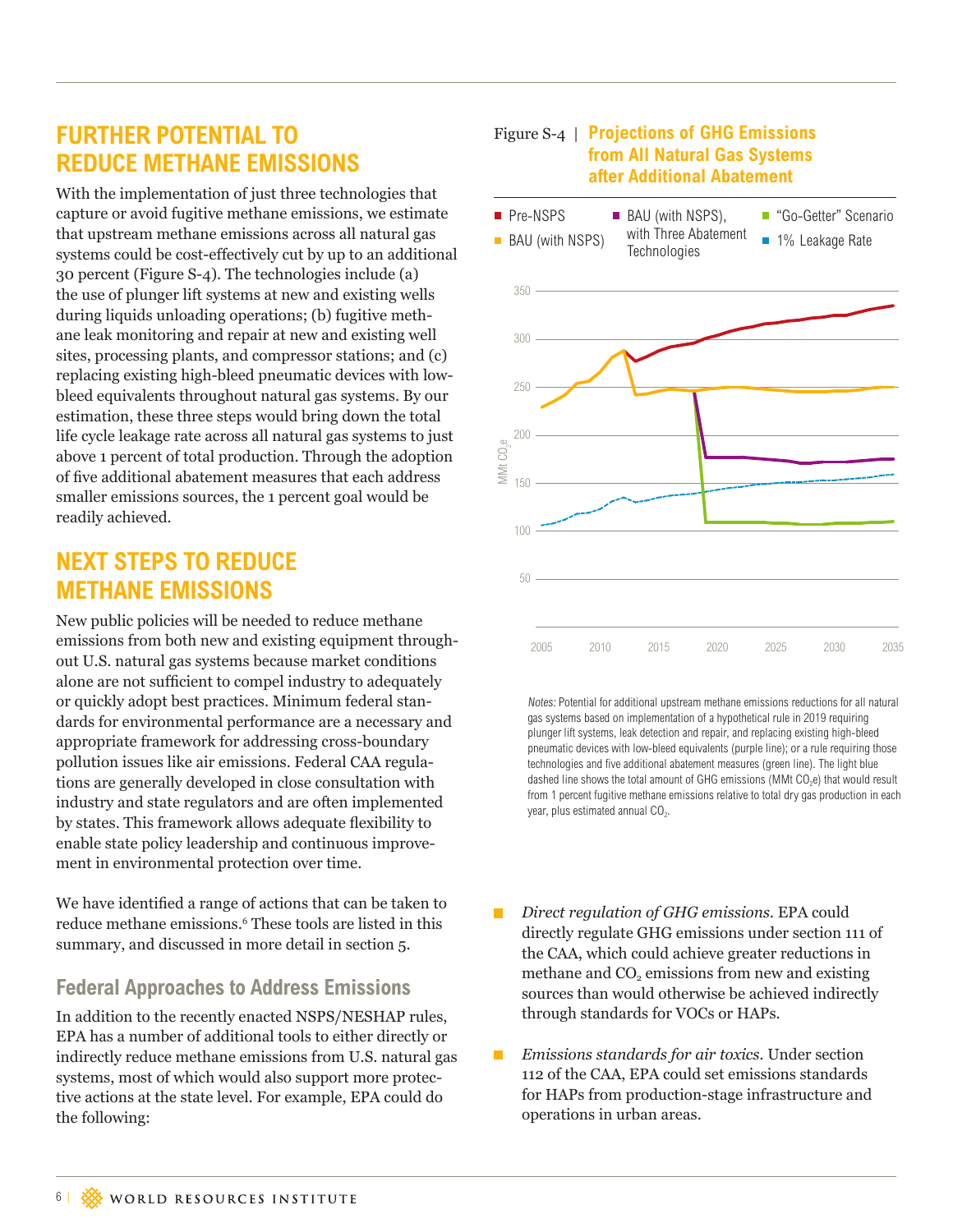*Supporting best practices.* EPA could do more  $\Box$ through Natural Gas STAR and other programs to recognize companies that demonstrate a commitment to best practices. They could further encourage voluntary actions by maintaining a clearinghouse for technologies and practices that reduce all types of air emissions from the oil and natural gas sector.

### **Enabling State Policy Leadership**

State governments play an important role in developing new approaches to reducing air emissions, and they are largely responsible for implementing many federal rules under the CAA. However, they are often short on resources and could benefit from additional policy and technical assistance, particularly given the current rate of expanding U.S. oil and natural gas development and expectations for additional growth in the future. As a first step, state governments could raise new revenues through fees, royalty payments, and severance taxes levied on oil and gas industry activities to secure adequate funding for emissions monitoring and associated regulatory actions. In addition, state governments and EPA could:

- *Provide technical assistance.* Recognizing the central п role of state governments in achieving federal National Ambient Air Quality Standards, EPA could provide targeted technical and regulatory assistance to states with expanding oil and natural gas development.
- *Address smog and other air quality problems.* States concerned about smog and other air quality problems associated with unconventional oil and gas development can voluntarily engage with EPA's Ozone Advance Program. Addressing local air quality problems related to this sector will likely have co-benefits, including reduced methane emissions.
- *Develop a policy database.* States with limited  $\blacksquare$ recent experience managing oil and natural gas sector development would benefit from a comprehensive and current database of existing state policies and regulatory practices that have been used by others to address environmental risks, including air emissions. This resource, which could be developed and maintained by any credible research organization, would serve as a practical resource for policymakers. It could also be used to help recognize policy gaps or to identify and promulgate model rules or model legislation, as needed.

 *Assistance with environmental regulations.* With more funding, the organization STRONGER (State Review of Oil and Natural Gas Environmental Regulations) could provide more states with timely assistance with the development and evaluation of environmental regulations.

## **Improve Understanding of Emissions**

Basic information on actual air emissions from the oil and natural gas sector is difficult to come by. As noted in Appendix 1, current emissions estimates are based on assumed emissions factors—as opposed to direct measurements—because there are hundreds of thousands of natural gas wells in the U.S. and direct emissions measurements are expensive. As a result of these data uncertainties, persistent questions remain about the effectiveness of commonly used emissions control technologies. This both raises compliance concerns and reduces the likelihood that a company would invest in pollution control, since the resulting level of product recovery is in question. To improve understanding of emissions, the following actions could be taken by EPA, states, or nongovernmental organizations:

- *Analyze emissions data.* EPA and independent researchers should analyze recently published emissions data from the GHG Reporting Rule to better understand regional variability in methane leakage, support regulatory development, and track industry performance over time.
- П *Add oil and gas emissions to the TRI.* To better determine which cities and surrounding communities face the greatest risk of exposure to HAPs from oil and natural gas operations, EPA could add oil and natural gas sector emissions to the Toxic Release Inventory (TRI).
- *Estimate production-stage emissions from tight oil*  п *wells.* Associated natural gas production is increasing as unconventional oil and gas development shifts toward more oil-rich shale plays (such as North Dakota). Research by EPA and other federal agencies could better understand the climate implications of this trend, including a detailed assessment of production-stage methane emissions from tight-oil well completions.
- *Update emissions factors for key processes.* To help **The State** resolve questions regarding the scale of methane emissions from U.S. natural gas infrastructure and operations, EPA or non-governmental organizations could convene a working group of industry experts to develop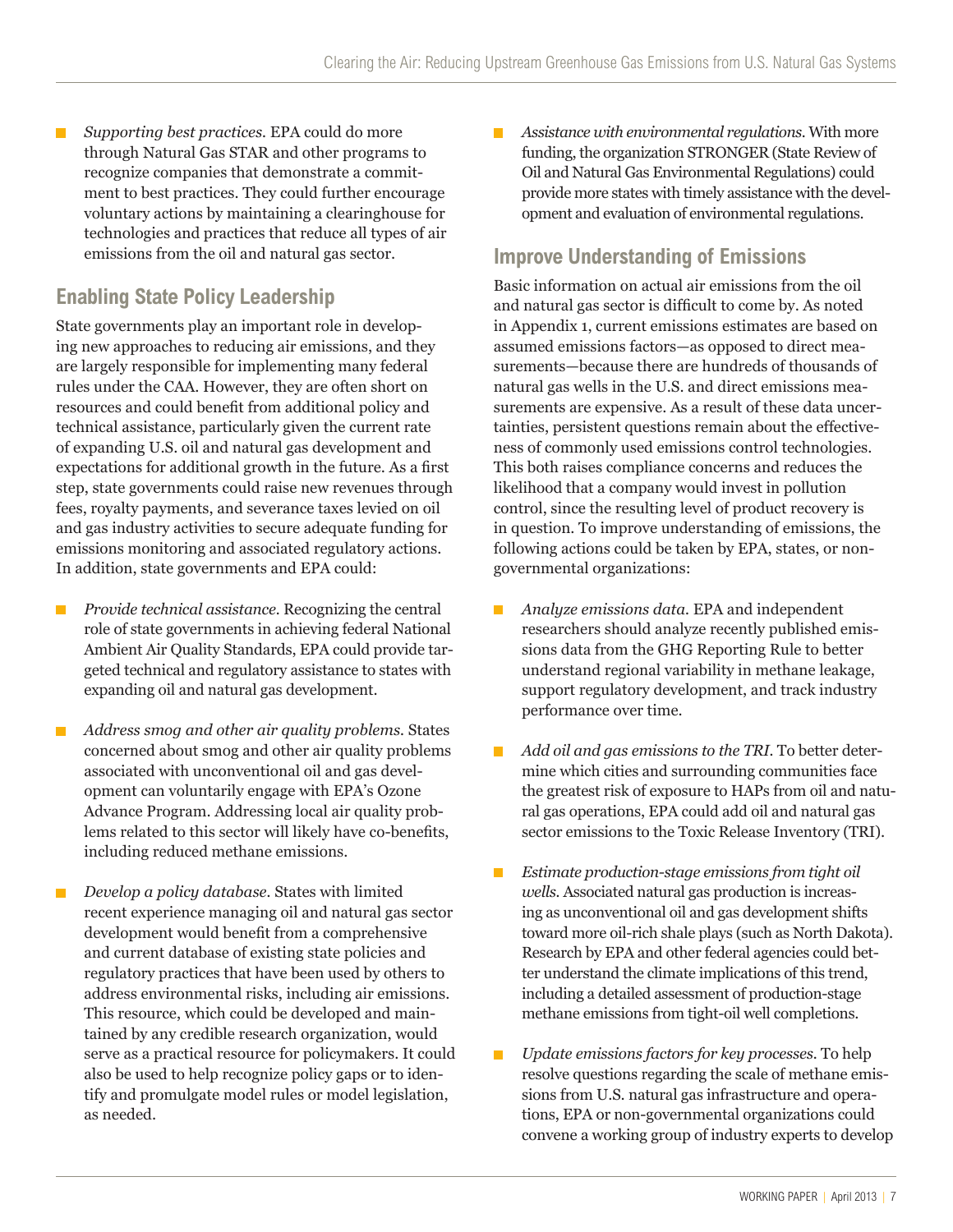updated emissions factors for key processes such as liquids unloading operations. Findings of this research could be used to improve subsequent emissions estimates reported under the GHG Reporting Program.

 *Establish a database for voluntary air emissions reporting.* To encourage greater transparency regarding emissions from oil and natural gas sector companies, EPA or states could establish a database for voluntary reporting of all types of air emissions from the sector.

### **Research to Improve Technology and Policy Options**

While this paper has identified a suite of technology and policy options for reducing methane emissions from natural gas systems, the expected expansion of natural gas production means continued improvement will be necessary to keep pace.

- $\blacksquare$  Efforts to reduce upstream GHG emissions from natural gas systems could be aided by applied technology research and development to improve emissions measurements, and to develop new and lower cost methane emission reduction strategies.
- $\blacksquare$  Further policy research is needed to identify policy solutions to regulatory barriers and market failures that prevent companies from investing in cost-effective projects that reduce methane emissions and more efficiently use fossil fuels throughout the natural gas life cycle.

Through these and other steps, governments will have the tools they need to achieve continuous air quality improvements over time and slow the rate of climate change by reducing methane emissions to below 1 percent of total natural gas production.

## SUMMARY ENDNOTES

- 1. For more details on how the Obama administration can achieve this goal using existing authorities, see the recent WRI report "Can the U.S. Get There from Here? Using Existing Federal Laws and State Actions to Reduce Greenhouse Gas Emissions," available at: http://www.wri.org/publication/can-us-get-therefrom-here.
- 2. This assumes a 100 year time-horizon for integrating the global warming potential (GWP) of methane. Over a 20-year time horizon, end-use combustion represents 60 to 70 percent of most life cycle estimates of total GHG emissions from natural gas.
- 3. Throughout this report we refer repeatedly to EPA's final 2012 GHG inventory published in April 2012. An updated draft inventory was released by EPA in February 2013, but has not yet been finalized at this writing (see Appendix 1). EPA's draft 2013 GHG inventory revises downward their estimates of methane emissions from U.S. natural gas systems, with an equivalent reduction in the implied methane leakage rate to approximately 1.54 percent of total production.
- 4. Note: Definitions of these and other terms can be found in the glossary.
- 5. This 4 percent methane leakage rate estimate, published by Gabriele Petron and colleagues in the Journal of Geophysical Research, was subsequently challenged in a peer-reviewed article published in the same journal by Michael Levi, who estimated a lower methane leakage rate based on Petron's data.
- 6. We gratefully acknowledge the experts who attended an all-day workshop that WRI co-hosted with the Environmental Defense Fund, on October 16, 2012. The policy options in this paper were developed based on WRI research. While these options draw heavily from input provided at the workshop, they are not necessarily endorsed by the workshop participants.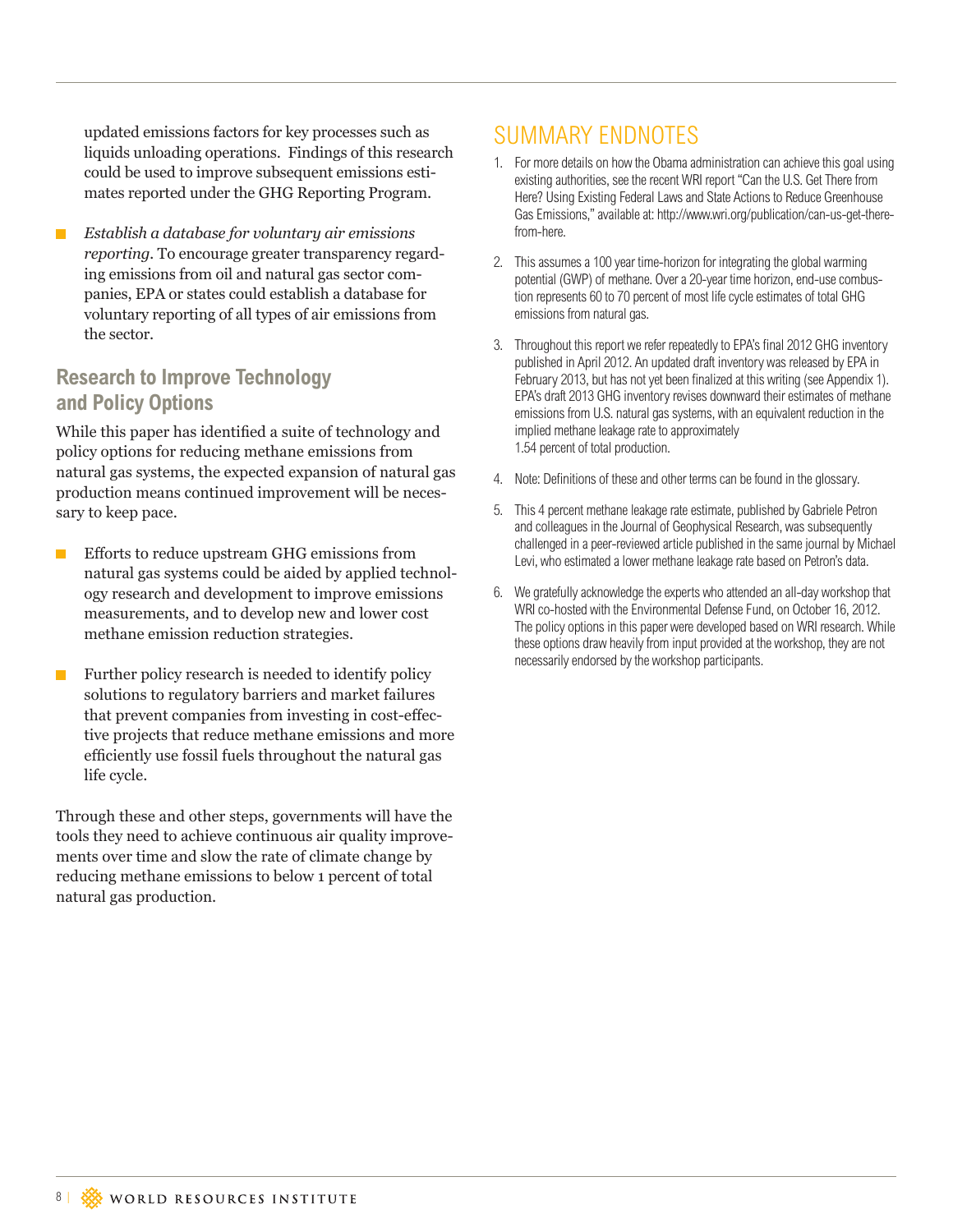## **SECTION 1. INTRODUCTION**

The rapid development of shale gas resources in the last few years has significantly changed projections of the future energy mix in the U.S. (EIA 2012) and internationally (IEA 2012). Advances combining horizontal drilling and hydraulic fracturing have enabled access to vast supplies of natural gas deposits in shale rock formations. According to the EIA, in 2012 over 25 trillion cubic feet (Tcf) of natural gas was produced in the U.S., an expansion of over 20% in just 5 years. While the shale gas phenomenon has contributed to a reduction in U.S. natural gas prices (EIA 2012) and created economic opportunity for some sectors such as manufacturing (ACC 2011), it has also triggered divisive debates over the near- and longterm environmental implications of the development and use of natural gas resources.

The climate change implications of shale gas development have been a point of particular controversy, in part due to uncertainty about the methane emissions associated with natural gas development, particularly from shale formations. These associated upstream methane emissions that is, emissions that occur prior to fuel combustion<sup>1</sup> reduce the net climate benefits of switching end-use fuel consumption from coal and oil to lower-carbon natural gas (Wigley et al. 2011). In the last two years, a number of recent studies have looked at this issue, coming at times to very different conclusions. In section 2 we examine these studies and explain their differences. One common feature is that most recent studies have found that carbon  $divide (CO<sub>2</sub>)$  emissions from the end-use combustion of natural gas represents roughly 70 to 80 percent of its total life cycle GHG emissions (when integrated over a 100-year time frame; see Boxes 1 and 2).

Another related point of active debate is the long-term role of natural gas in the economy. On the one hand, it could potentially serve as a "bridge fuel," displacing coal while complementing renewable energy sources during a low-carbon transition. On the other hand, abundant and inexpensive natural gas could undercut the economics of energy efficiency and put all other energy sources—including coal, nuclear and renewable energy—at a competitive disadvantage.

Economic modeling studies have consistently found that climate and energy policies would be needed to reduce carbon dioxide emissions by 80 percent in the U.S. (Brown et al., 2009; Jacoby et al., 2012), which is necessary to achieve climate stabilization at relatively safe levels (NRC 2011). The International Energy Agency (2012)

reached the same conclusion, finding that a significant increase in the use of natural gas over the coming decades could have some climate benefits (compared to a scenario in which oil and coal played more prominent roles). However, the IEA's "Golden Rules" scenario would result in climate stabilization at 650 parts per million (ppm)  $CO<sub>2</sub>$ concentrations in the atmosphere and a global temperature rise of 3.5° Celsius, almost twice the internationally accepted 2° Celsius target.

A recent modeling study by Levi (2013) found that several years of heightened natural gas use —for example, from 2010 through 2030— displacing coal and delaying investment in zero-carbon energy sources could be consistent with climate stabilization at relatively safe levels (e.g., 450 and 550 ppm). However, a 2° Celsius scenario involves a short-lived natural gas "bridge," with significant reductions in natural gas use by mid-century unless there is broad adoption of carbon capture and storage (CCS) technologies at power plants and other facilities with industrial-scale natural gas combustion (Levi 2013).

According to the U.S. Environmental Protection Agency (EPA), upstream natural gas infrastructure is a leading source of methane emissions in the U.S. Methane emissions from natural gas systems now account for about onethird of all U.S. methane emissions (Figure 1) and more than 3 percent<sup>2</sup> of the total U.S. GHG inventory (EPA 2012a), though significant uncertainty remains concerning the extent of these emissions. EPA also recently published new GHG emissions data from U.S. natural gas systems. These data were reported for the first time to the Greenhouse Gas Reporting Program (GHGRP) (see Appendix 1 for more details). They show that natural gas and petroleum systems were the second largest stationary source of greenhouse gases in the U.S. in 2011, after power plants.3 This newly reported data has not yet been analyzed and factored into EPA's emissions inventory.

Meanwhile, the U.S. Energy Information Administration (EIA) projects that total U.S. production of natural gas will increase by 55 percent above 2010 levels by 2040, primarily as a result of increased onshore production from shale gas resources (EIA 2012). Despite the uncertainties regarding aspects of methane emissions from U.S. natural gas systems (EPA 2013a),<sup>4</sup> the growing role of natural gas in U.S. energy systems underscores the urgency of identifying and seizing cost-effective opportunities for reducing methane emissions.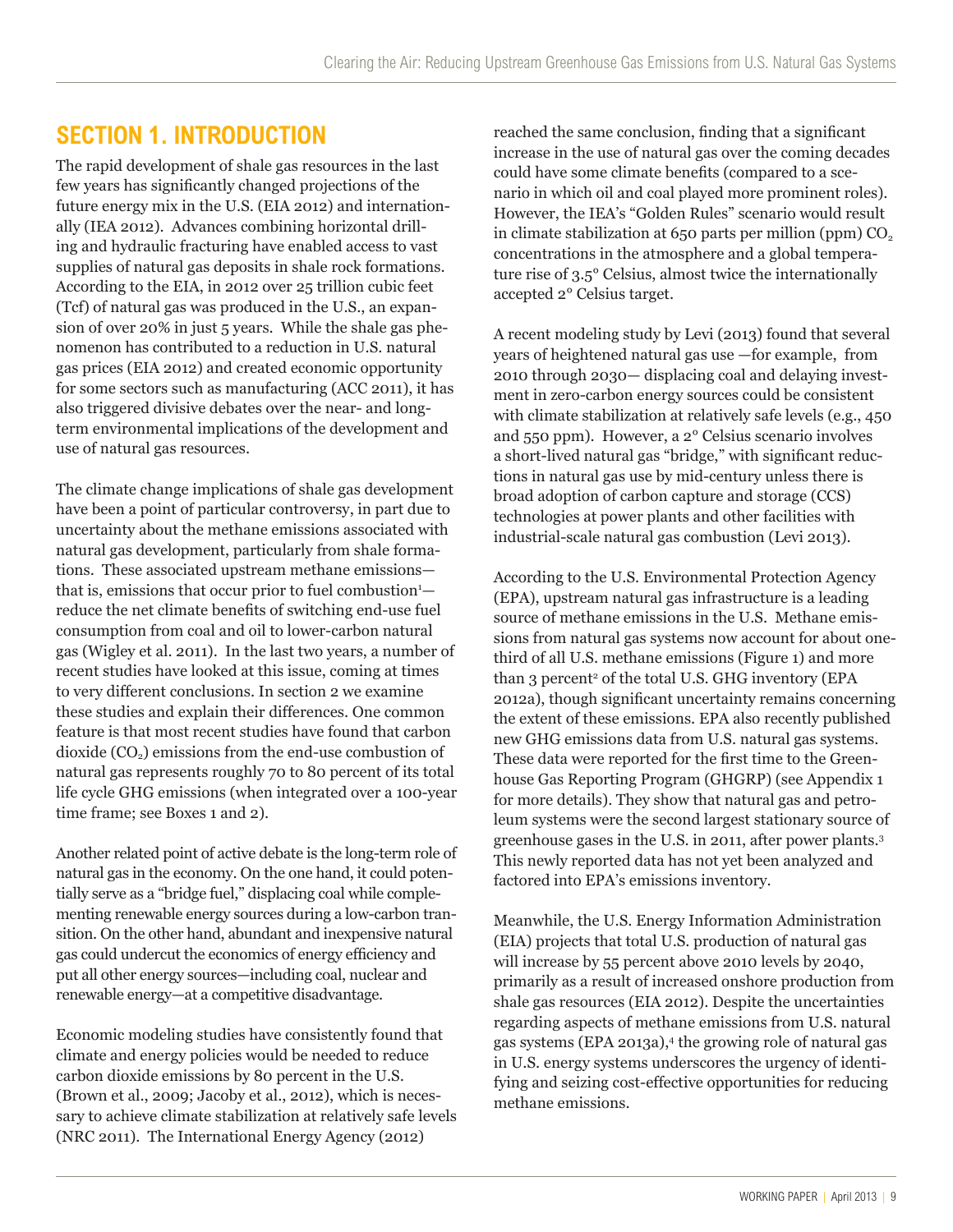

### Figure 1 | **US Greenhouse Gas Emissions by Source, 2010**

Source: EPA 2012a.

Notes: Emissions data presented in million metric tons of carbon dioxide equivalent (MMt  $CO<sub>2</sub>e$ ). This assumes a 100-year time frame, and a methane GWP of 21.

## **Reducing methane emissions slows the rate of warming**

Though methane accounted for only 10 percent of the U.S. greenhouse gas (GHG) emissions inventory in 2010 (Figure 1),5 it represents one of the most important opportunities for reducing GHG emissions in the U.S. (Bianco et al. 2013). In addition to the scale and cost-effectiveness of the reduction opportunities, climate research scientists have concluded that cutting methane emissions in the near term could slow the rate of global temperature rise over the next several decades (NRC 2011).

Scientists at the National Research Council of the U.S. National Academy of Sciences have concluded that global carbon dioxide  $(CO<sub>2</sub>)$  emissions need to be reduced in the coming decades by at least 80 percent below current levels to stabilize atmospheric  $CO<sub>2</sub>$  concentrations and thus avoid the worst impacts of global warming (NRC 2011).<sup>6</sup> However, given the slow pace of progress in the U.S. toward enacting policies that would achieve the necessary  $CO<sub>2</sub>$ emissions reductions, it is valuable and important for policymakers to consider cost-effective mitigation strategies—such as cutting methane emissions—that would have a disproportionate impact in the short-term (Box 1).

#### *Objectives: Identify the largest GHG emissions sources from natural gas systems and develop targeted reduction strategies*

This paper summarizes the state of knowledge about methane emissions from U.S. natural gas systems, highlights emissions reduction potential and discusses the role of current and future policies in helping to reduce these emissions.

Section 2 introduces the concept of life cycle assessment (LCA) as a policy-relevant tool for measuring greenhouse gas emissions and summarizes the findings from LCA studies published in 2011 and 2012. This section explains key differences among these studies, which were completed in the context of evolving emissions estimates from EPA and others. These studies emphasized shale-gasrelated emissions, due to heightened public attention and the rapidly expanding development of this resource base.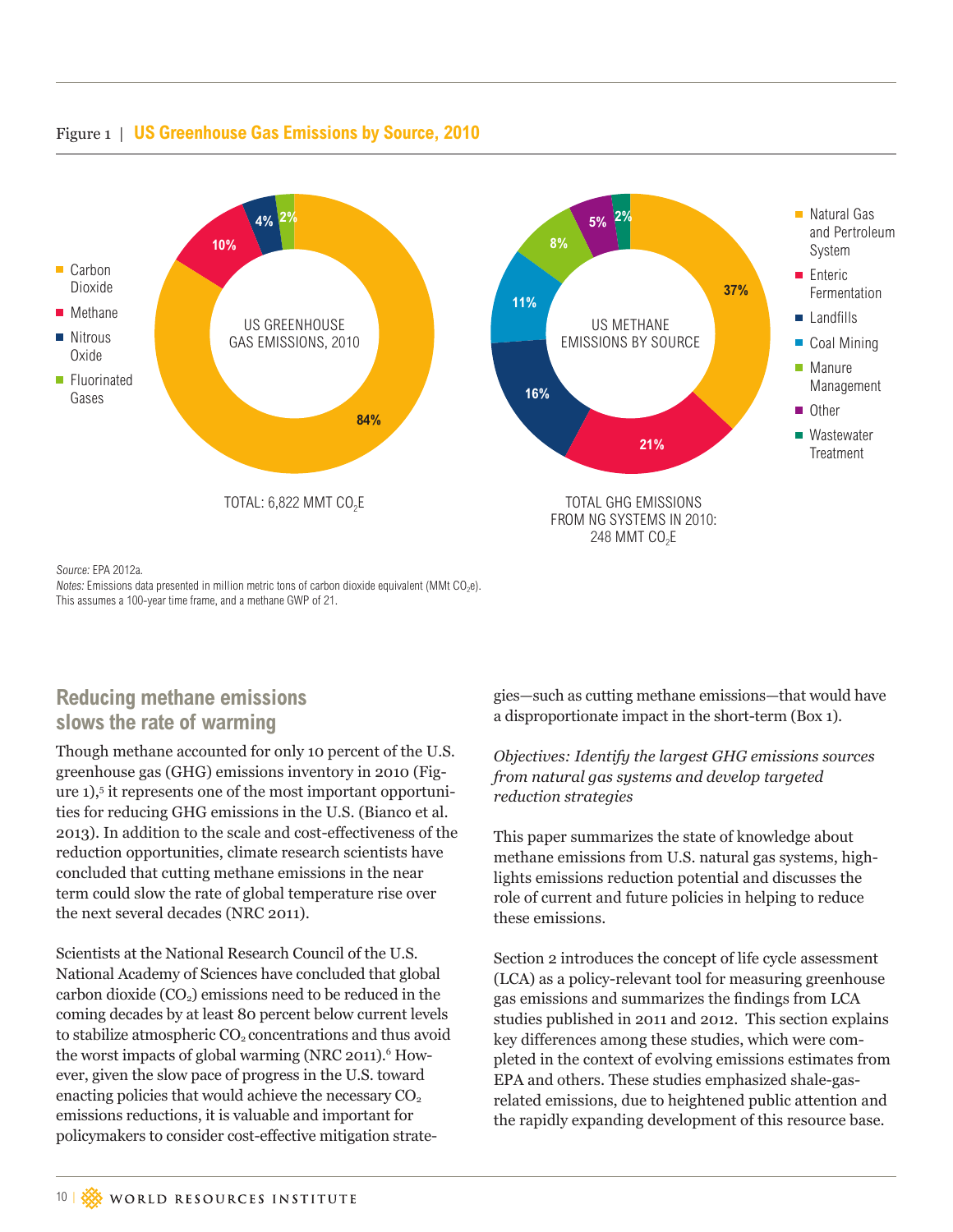### Box 1 | **Time Horizon for Global Warming Potential (GWP)—A Policy Question**

Rising methane concentrations in the atmosphere have a potent, near-term warming effect because this greenhouse gas has a relatively high global warming potential and short atmospheric lifetime (IPCC 2007). As a result, policies that effectively reduce methane emissions from all sources could slow the rate of global temperature rise in the coming decades, reducing the risks associated with a rapidly warming planet (NRC 2011; Howarth et al. 2012a).

Global warming potential (GWP) is a measure of the total energy that a gas absorbs over a particular period of time (usually 100 years), compared to carbon dioxide. Key factors affecting the GWP of any given gas include its average atmospheric lifetime and the ability of that molecule to trap heat. By mass, the same amount of methane emissions is 25 times more potent than carbon dioxide emissions over a 100-year time horizon (IPCC 2007). Methane chemically reacts in the atmosphere to produce other climate warming gases; for example, ozone in the troposphere and water in the stratosphere. An estimate of the warming effects of these product gases is included in the GWP of 25 cited above. However, these reactions also indirectly affect aerosols in the atmosphere, likely further enhancing the warming effect of methane. Shindell et al. (2009) found that aerosol-related indirect effects result in a GWP value of 33 over a 100-year time horizon. In the 20-year time frame, IPCC (2007) estimates that methane's GWP is 72 times greater than that of carbon dioxide,7 while Shindell et al. (2009) put this number at 105.

The life cycle assessment (LCA) studies discussed in Section 2 of this paper have helped to fuel a public debate over the climatic implications of methane emissions from natural gas systems. All of these studies have looked at the 100-year time horizon for GWP.<sup>8</sup> However, to better inform policy discussions, some of these studies also consider a 20-year time horizon (for example, Howarth et al. 2011; NETL 2012; and Burnham et al. 2011). In the context of IPCC science assessment reports, the 500-year time horizon—also occasionally considered—highlights the necessity of reducing  $CO<sub>2</sub>$  for achieving long-term climate stabilization. From a policy perspective, the downside to using a 500-year time horizon for GWP is that it heavily discounts the importance of short-lived pollutants, like methane, thus diminishing the apparent importance of mitigation efforts that could effectively slow the rate of global warming in the near term.

Another approach to understanding the climatic implications of technology and fuel choices was recently discussed by Alvarez et al. (2012). This study used the concept of technology warming potential (TWP) to better enable straightforward comparisons of fuel technology options. Rather than focusing on the 20-year, 100-year, or 500-year time horizon for GWP, their results were presented over a 200-year continuum to help illustrate the time-dependent relative resulting from various policy outcomes. They found that methane leakage rates are very important for determining to what extent fuel switching by any given technology—for example, from diesel to natural gas for heavy duty trucks—would yield a net benefit to the climate. They also show how many years it would take for any such benefit to be realized. This is a helpful frame of reference, showing that the appropriate time horizon for considering the climatic implications of different technologies and fuel types is as much a policy question as anything else, one that is informed by scientific study but not determined by it.

Given mounting evidence that climate change is occurring faster than expected (Rahmstorf et al. 2012), policymakers should recognize that upstream methane emissions reductions are an urgent priority to help slow the rate of warming (NRC  $\overline{2011}$  – regardless of how natural gas is ultimately used (for example, as a feedstock or fuel). Nevertheless, it is clearly important to conduct full life cycle assessments and to examine GWPs and TWPs over multiple time horizons, particularly when considering the climate implications of fuel switching. For convenience, consistency with previous studies, and because of this study's limited scope, this paper defaults to the conventional 100-year time horizon for GWP. We also found that our consideration of policy options was largely unaffected when using either the 20-year or 100-year time frame for GWP, in large part because methane is a significant portion of upstream GHG emissions from U.S. natural gas systems—more than half by most estimates (EPA 2012a; NETL 2012; Burnham et al. 2011; Fulton et al. 2011)—with the remainder consisting primarily of  $CO<sub>2</sub>$ .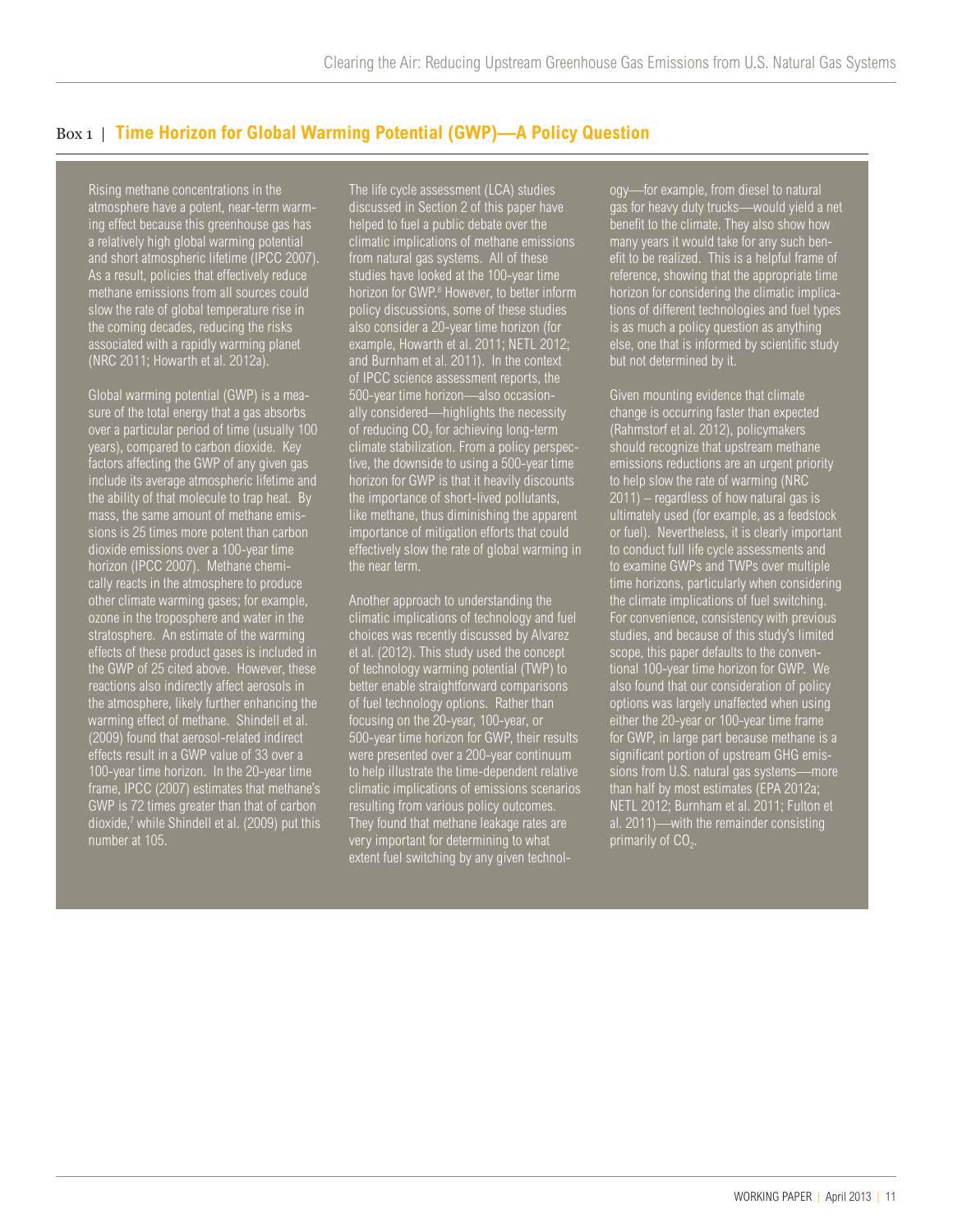Section 3 describes the specific processes most responsible for upstream GHG emissions, within the preproduction, production, processing, and transmission life cycle stages. This highlights the relative contributions of methane vs  $CO<sub>2</sub>$  emissions within each of these life cycle stages. Available abatement technologies are also described.

Section 4 includes original analysis that estimates the emissions reductions that will result from an EPA combined rule that was finalized in April 2012, including new source performance standards (NSPS) for volatile organic compounds (VOCs) and national emissions standards for hazardous air pollutants (NESHAP) for oil and natural gas production (EPA 2012b). This section also includes estimates of the potential for new technologies and practices to achieve additional methane emissions reductions from natural gas systems through 2035.

The final two sections provide an overview of the current landscape for relevant federal and state environmental policies that regulate upstream air emissions from U.S. natural gas systems. Voluntary measures to reduce air emissions, such as efforts to define and propagate best practices, are also highlighted. Finally, a range of policies are presented for consideration by state and federal lawmakers, air agencies, and industry.

## **SECTION 2. WHAT HAVE WE LEARNED FROM PREVIOUS LIFE CYCLE ASSESSMENTS?**

Several researchers have recently conducted life cycle assessments of GHG emissions from U.S. natural gas systems, with a particular focus on emissions from shale gas development (Box 2). As discussed below, differing results across these studies reflect differences in their underlying assumptions, scope, and primary data sources. Agreement across several of these studies often reflects the fact that most studies are based on common underlying data, including EPA's GHG inventory and other EPA documents.

Though results and conclusions have varied and consensus results have been elusive, most LCA studies to date have reached three primary conclusions.

First, upstream GHG emissions associated with shale gas and conventional gas production are roughly comparable to one another (Figure 2), within the margin of error in most cases (Logan et al. 2012; Weber and Clavin 2012). One reason for this is that most studies rely heav-

ily on EPA's inventory. The primary exception to this is Howarth et al. (2011). This study estimated exceptionally high leakage rates from the flow-back stage of hydraulic fracturing operations and also from transmission pipelines and distribution infrastructure. (see Section 2 for more discussion). While there are significant uncertainties regarding upstream emissions from both conventional and unconventional sources of natural gas (particularly during the preproduction and production stage), ongoing efforts to directly measure upstream emissions will likely help resolve this question (see Appendix 1).

Below we discuss in greater detail the key factors that drive the uncertainties and differences between previous study estimates of life cycle GHGs from shale gas. This is an important question, given that shale gas production is expected to grow to 50 percent of total U.S. natural gas production by 2040 (with unconventional gas rising to almost 80 percent of total production). Since market

### Figure 2 | **Comparing upstream GHG emissions from conventional vs. shale gas**



Sources: Howarth et al. 2011; Jiang et al. 2011; NETL 2012; Burnham et al 2011; Weber and Clavin 2012.

Notes: Howarth's estimate for shale gas represents a midpoint between their high and low range; Jiang's estimate for emissions from conventional natural gas represents a U.S. average, originally published by Venkatesh et al. (2011).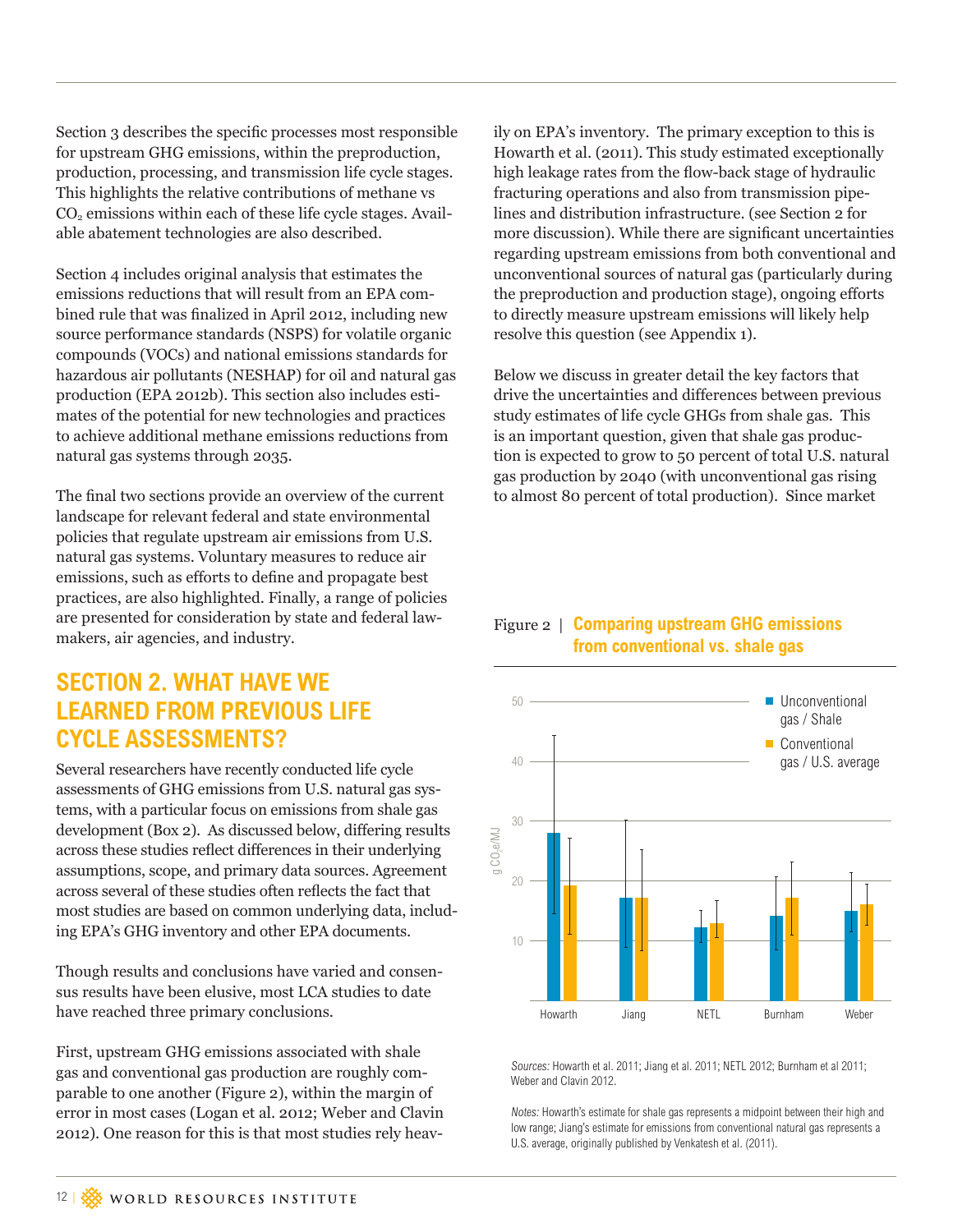### Box 2 | **Key Findings from Five Previous Life Cycle Studies**

Burnham et al. (2011). This study, prepared by researchers from Argonne National Laboratory, produces a GHG comparison of shale gas, conventional natural gas, coal, and petroleum through life cycle modeling. The life cycle was developed for the greenhouse gases, regulated emissions, and energy use in transportation (GREET) modeling program. The study concluded that the life cycle emissions of shale gas are 6 percent lower than conventional natural gas, but within the range of statistical uncertainty. Taking into account end-use energy conversion efficiencies, the study also concluded that (a) life cycle GHG emissions from natural gas-fired electric power generation is roughly 30 to 50 percent lower than from coal (depending on power plant efficiency); and (b) life cycle emissions from compressed natural gas (CNG) vehicles are comparable to gasoline cars and diesel buses at the 100-year time horizon, but CNG is roughly 20 to 30 percent more GHG-intensive than conventional cars and buses over a 20-year time horizon.

Howarth et al. (2011). This study is a life cycle assessment by Cornell University researchers that compares methane emissions from shale gas to those from coal and petroleum, focusing considerably on fugitive

emissions. The study concluded that the total life cycle emissions from shale gas are at least 20 percent higher than emissions from conventional gas and up to 100 percent higher than coal when considering a 20-year time frame, using the Shindell et. al (2009) GWP (global warming potential; see Box 1). The study also concluded that shale gas emissions are 60 percent higher than emissions from diesel or gasoline.

Jiang et al. (2011). This study, by authors from Carnegie Mellon University, conducts a GHG life cycle assessment of natural gas recovered from Marcellus shale, comparing results to average emissions associated with U.S. domestic natural gas, and also to life cycle emissions associated with electricity production from coal. The study concluded that shale gas results in a slight increase in life cycle emissions from U.S. natural gas and that electricity production from Marcellus shale gas results in 20 to 50 percent conventional coal.

NETL (2012). This assessment from the National Energy Technology Laboratory compares life cycle GHG emissions from different processes to recover natural gas and extract coal. The study, which singles out shale gas to account for the unique activities included in its life cycle, concluded that natural gas has 39 percent lower GHG emissions than coal when considering a 20-year global warming potential (GWP). Conventional natural gas sources have life cycle GHG emissions 42 to 53 percent lower than those of coal, when used for baseload electricity generation.

Weber and Clavin (2012). This review study, by authors at the IDA Science and Technology Policy Institute, is based on a Monte Carlo uncertainty analysis of six recent studies to compare the life cycle carbon footprint of both shale and conventional natural gas production. System boundaries and assumptions were normalized across all previous studies and "best estimates were derived for both production types. The study concluded that the upstream carbon footprints of shale and conventional natural gas production are largely similar, well within the margin of error and uncertainty.

expansion means investments in new equipment and infrastructure, it is appropriate for government to focus attention on ensuring that new development is done as cleanly and responsibly as possible.

Second, when used as a vehicle fuel, compressed natural gas (CNG) is more GHG-intensive than conventional cars and buses over a 20-year time horizon (See Box 2, Burnham). However, when this comparison is made at the 100-year time horizon, Burnham finds there is no statistically significant difference among these fuels.<sup>9</sup> Alvarez et al. (2012) conclude that a 1 percent methane leakage rate is needed for CNG vehicles to provide immediate GHG reductions compared to vehicles powered by conventional fuels, with benefits to the climate increasing over time.

Third, when used for the purpose of baseload electric power generation, natural gas is likely a less GHG-intensive fuel than coal (see Box 2; Logan et al. 2012; Fulton et al. 2011), in part because of the higher energy conversion efficiency of natural gas combined cycle power plants. This is an important benchmark for a number of reasons, including the fact that just over 30 percent of U.S. natural gas is used for power generation and more than 90 percent of all U.S. coal consumption is used for this purpose. The question has also received heightened attention as many older, inefficient coal-fired power plants retire and natural gas-fired plants provide a growing share of total electric power generation (EIA 2012).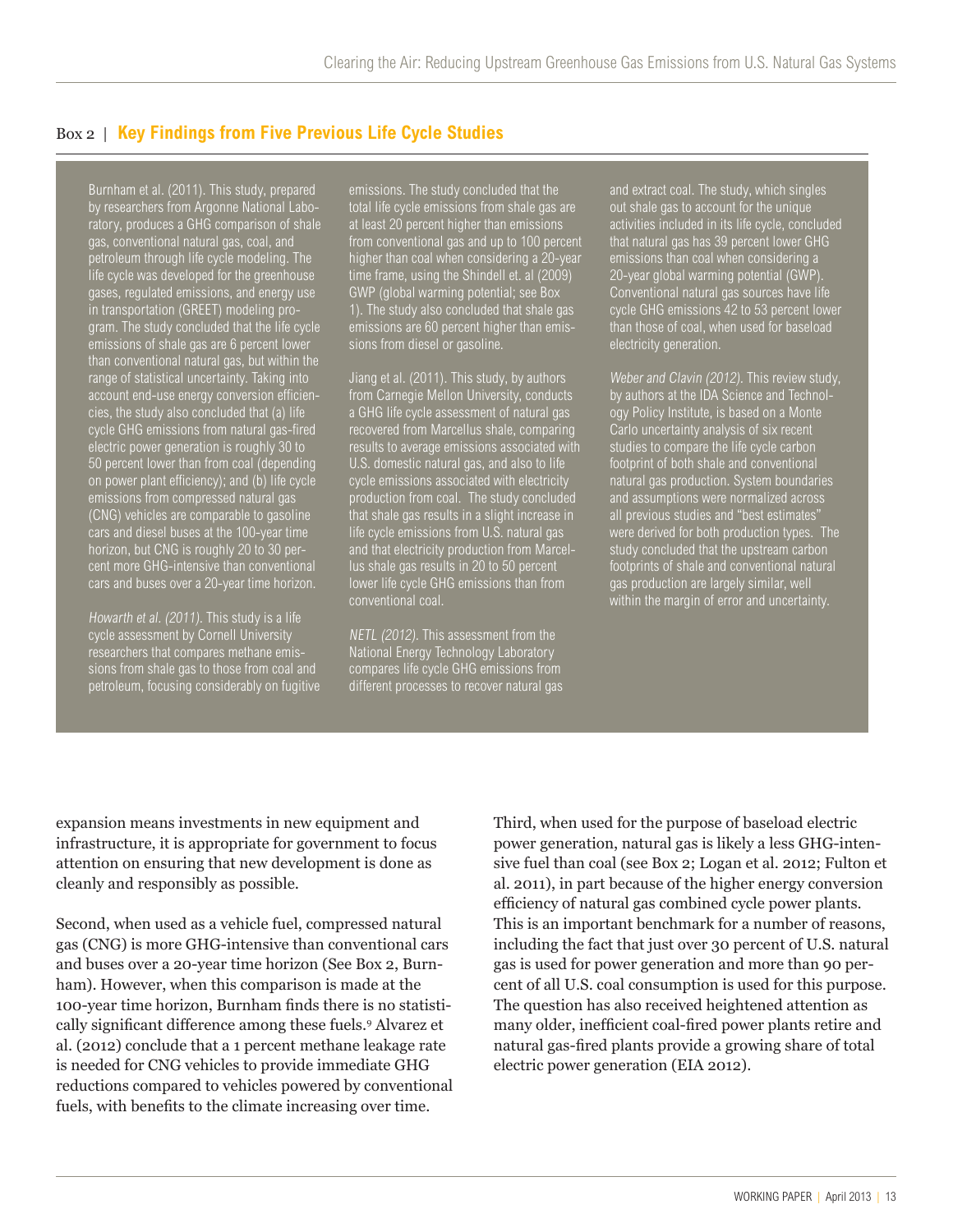While these three conclusions are based on reasonable assumptions and are generally well-supported by available published data, others disagree (Howarth et al. 2012b; Hughes 2011), or at least withhold judgment until more complete and current data become available (Hamburg 2013). These differences are discussed in more detail below.

### **Simple question: "From a climate perspective, is gas better than coal?"**

While this question has garnered significant attention in recent years, coal is not an ideal benchmark for measuring the relative environmental merits of alternative energy sources. By any measure, every other energy source has a lower environmental footprint than coal (NRC 2010). With that said, it is worth considering why consensus has been so elusive with regard to this apparently simple question. The answer is influenced by three key considerations: (1) GWP for methane, (2) energy conversion efficiency, and (3) methane leakage rate.

 $\blacksquare$  *GWP for methane.* As discussed in Box 1, the choice of GWP is largely a policy question that is informed by science. The "correct" GWP to use for methane depends partly on the time scale over which you expect your policy—and affected energy infrastructure investments—to be relevant. As evident in Figure 3, the choice of time scale has profound implications: when integrated over a 100-year time horizon, natural gas has a lower GHG impact than coal, even with



#### Figure 3 | **Methane leakage rates and choice of methane GWP**

Sources: Adapted from IEA (2012), Figure 1.5.

Notes: Methane leakage rates and choice of methane GWP are key factors affecting whether natural gas is better than coal, from a life cycle GHG emissions standpoint without consideration of end-use efficiency. Typical estimates are shown for natural gas from conventional sources, at the 100-year and 20-year time horizons, using the GWP estimates from the IPCC (2007); see Table 1 for estimates and uncertainty ranges.

|                | <b>CONVENTIONAL</b> | <b>RANGE</b>             |                          | <b>SHALE /</b>        | <b>RANGE</b> |             |
|----------------|---------------------|--------------------------|--------------------------|-----------------------|--------------|-------------|
|                | <b>ONSHORE</b>      | LOW                      | <b>HIGH</b>              | <b>UNCONVENTIONAL</b> | <b>LOW</b>   | <b>HIGH</b> |
| <b>Burnham</b> | 2.75                | 0.97                     | 5.47                     | 2.01                  | 0.71         | 5.23        |
| Howarth        | 3.85                | 1.7                      | 6                        | 5.75                  | 3.6          | 7.9         |
| Weber          | 2.8                 | 1.2                      | 4.7                      | 2.42                  | 0.9          | 5.2         |
| Logan          |                     | $\overline{\phantom{0}}$ | $\overline{\phantom{m}}$ | 1.3                   | 0.8          | 2.8         |

#### Table 1 | **Life cycle methane leakage rate estimates for natural gas from onshore conventional and shale gas sources**

Sources: Burnham et al 2011; Howarth et al. 2011; Weber and Clavin 2012; Logan et al. 2012.

Notes: Weber and Clavin (2012) estimates are based on WRI calculations (derived from data presented in Table SI-5; assuming EUR of 2 Bcf). Logan et al. (2012) estimate is based on data from the Barnett basin. Leakage rate estimates are highly sensitive to choice of EUR.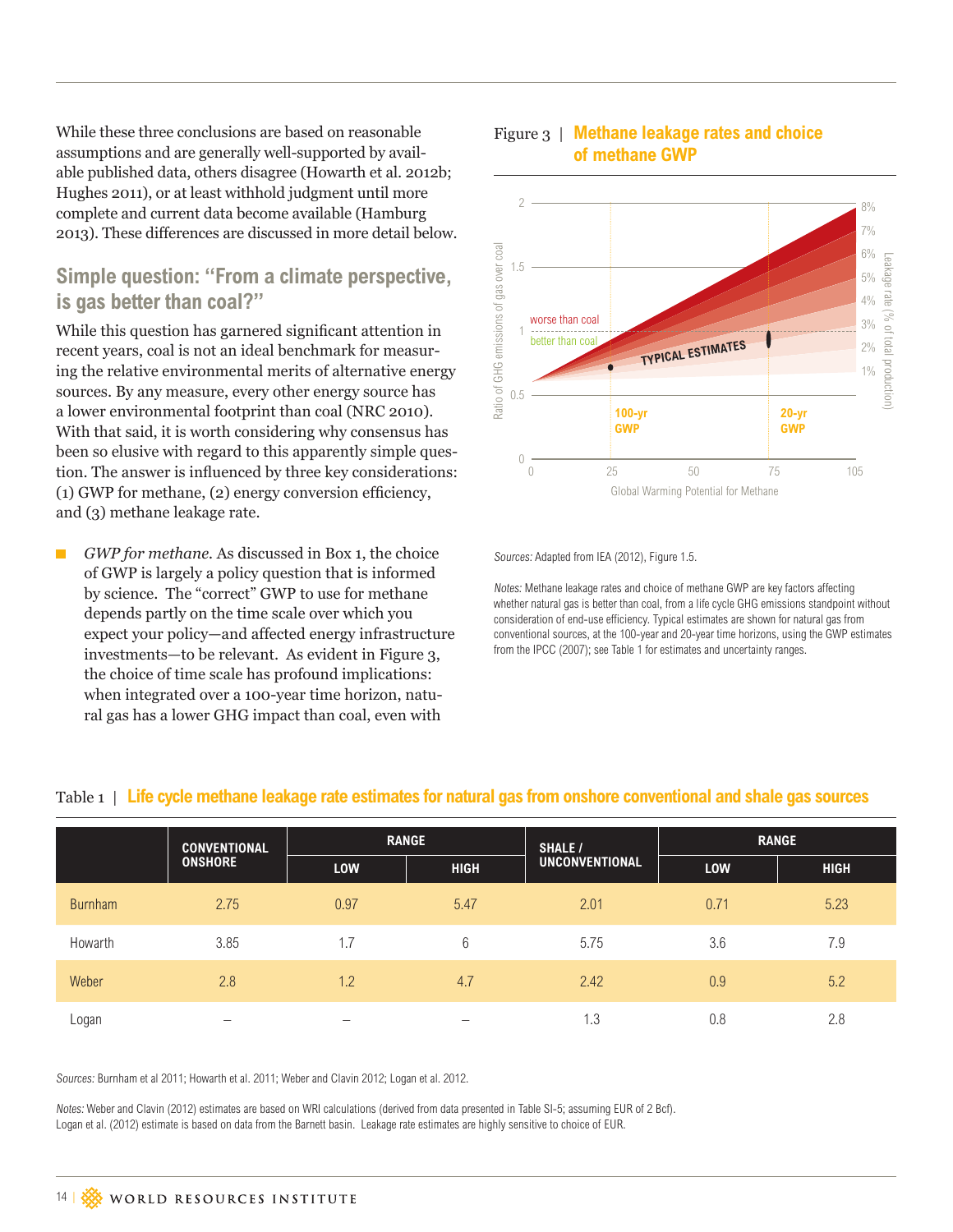leakage rates as high as 8 percent. However, at the 20-year time horizon, gas is less GHG-intensive than coal only when total leakage rates are kept below 3.2 percent of total production (Alvarez et al. 2012). To complicate matters, the most recent research of the indirect warming effects caused by methane emissions (Shindell et al. 2009) suggests that methane's GWP has been consistently underestimated by previous studies (for example, IPCC 2007).

- *Energy conversion efficiency.* Natural gas-fired  $\blacksquare$ power plants tend to have much higher energy conversion efficiency (U.S. average 41.8 percent) than coalfired units (U.S. average  $32.7$  percent),<sup>10</sup> which significantly increases the advantage of natural gas vs. coal from the perspective of life cycle GHG emissions from electric power production.11 However, recognizing that there are many end uses for natural gas, Figure 3 plots the ratio of life cycle GHG emissions of gas over coal without taking end-use efficiency into account (that is, only considering the heat content of the fuels).
- *Methane leakage rate.* Calculated as a percent of П total methane production, the methane leakage rate is the most important consideration (see estimates in Table 1), one that relies primarily on accurate emissions data. As points of reference, we calculated two total annual methane leakage rate estimates for U.S. natural gas systems in 2010. These leakage rates were 2.27 percent (using 2012 EPA GHG inventory data) and 1.54 percent (using 2013 draft inventory data). The discrepancy reflects EPA's annual recalculation of emissions factors for equipment and processes related to natural gas development.<sup>12</sup>

All LCAs that we reviewed for this paper emphasized the need for more comprehensive and up-to-date data on methane leakage to be more confident in their conclusions (see Appendix 1). Because the leakage rate is often evaluated relative to the amount of natural gas produced over the life of the well, a key assumption when calculating the leakage rate is the estimated ultimate recovery (EUR) for that well. EUR for U.S. shale gas production remains uncertain, and EUR can vary substantially from well to well, even within the same basin. Shale gas EUR numbers used by the EIA were revised substantially downward in the 2012 Annual Energy Outlook, compared to the 2011 AEO.13 Recent estimates by the U.S. Geological Survey (USGS 2012) suggest that the 2012 AEO's EUR numbers were still too high for several of the most significant shale basins, including the Marcellus (see Appendix 2 for more details).

### Box 3 | **Evaluating Environmental Risk through Life Cycle Assessment (LCA)**

Life cycle assessment (LCA) is a valuable tool for evaluating the environmental impacts throughout a product's life cycle, from raw material acquisition through production, use, and end-of- life waste management.

LCA, officially standardized by the International Organization for Standards (ISO) in 2006, is used to systematically calculate and summarize environmental risks, as well as opportunities to reduce those risks throughout the product's life cycle (ISO 2006). This holistic approach to environmental assessment of a good or service is a unique feature of LCA, and avoids the problem-shifting or leakage of environmental impacts to other life cycle stages, regions, sectors, or products (Finnvedena et al. 2009). Natural gas is an excellent example of the importance of the life cycle approach. Looking only at the combustion stage of natural gas, there is no difference between gases extracted in a conventional manner (including offshore), gas from shale rock formations, or imported liquefied natural gas. The differences between GHG intensities of natural gas sources only come to light using LCA to evaluate impacts along the full life cycle from material acquisition through distribution.

Assessments following ISO 14044 (ISO 2006) or the GHG Protocol Product Lifecycle Standard (WRI and WBCSD, 2011), the international standard for GHG life cycle assessments, both start with setting the goal and scope of a study. The goal identifies the reasons for carrying out the study and the study audience, while the scope identifies, among other things, the life cycle boundary (ISO 2006). For example, a particular study may have a goal of identifying all GHG risks along the shale gas life cycle; therefore the scope would include all processes that occur along that life cycle from cradle (material acquisition) to grave (endof-life). While LCA by definition considers all potential environmental impacts, this study focuses only on GHG emissions and their related climate change impacts.

For LCA studies to be comparable to one another, their scopes—including life cycle boundaries—must be equivalent (ISO 2006). Even if two studies are done on the same product, these studies may not be comparable if the scope and boundary are different. This is especially true for emissions from natural gas systems, where many of the recently published studies have differed in terms of their scopes and boundaries (Branosky et al. 2012).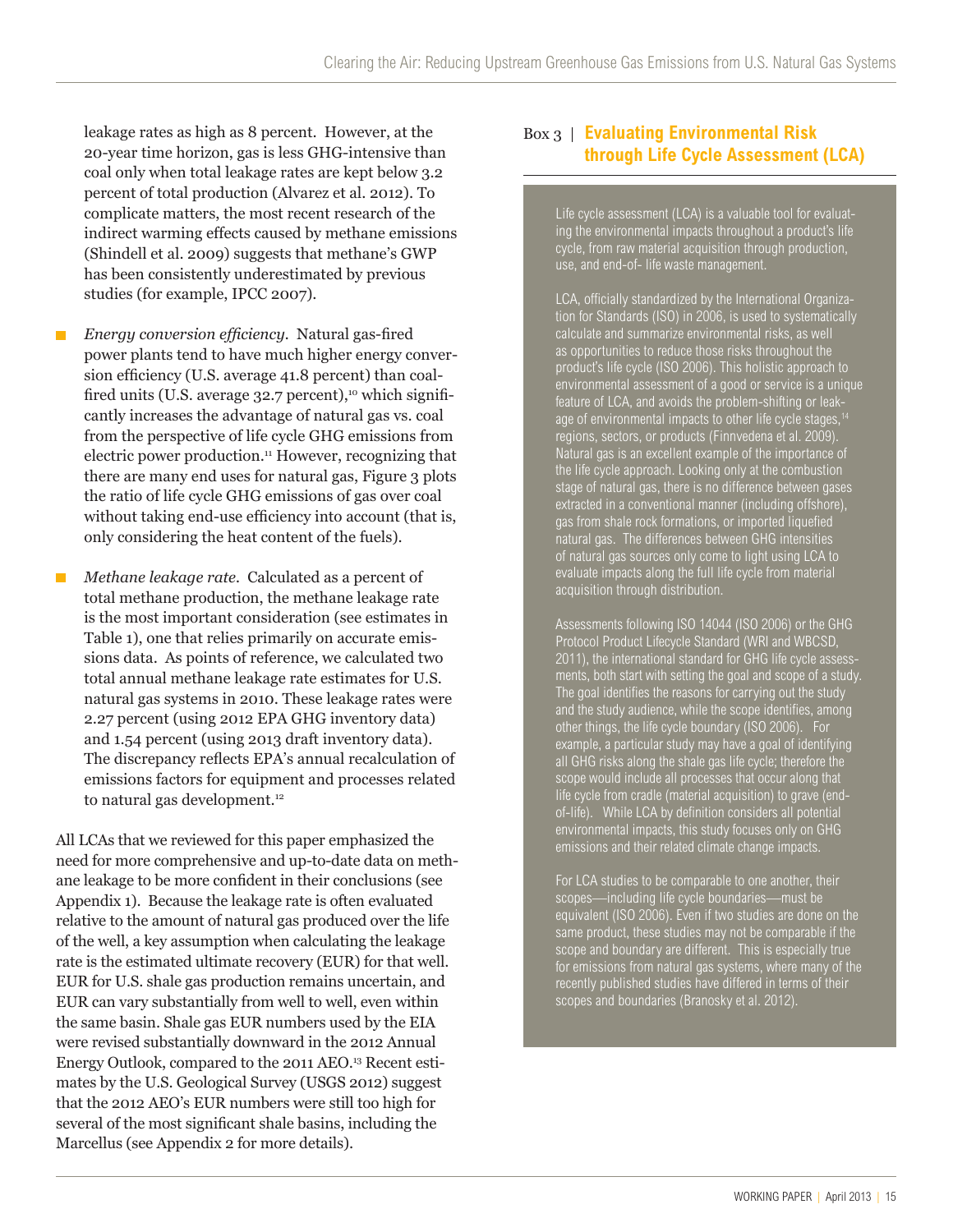### **Why do life cycle GHG emissions estimates for shale gas differ so much?**

For the remainder of this section we discuss in some detail why previous life cycle assessments of GHG emissions from shale gas have reached different conclusions. We do this by comparing the quantitative results of five studies across four common life cycle stages.15 The focus on shale gas is motivated by the rising significance of this resource base (EIA 2012) and to help inform ongoing public policy discussions regarding its environmental implications.16

Specifically, we focus on the five studies summarized in Box 2, including four bottom-up LCA studies (NETL 2012, Jiang et al. 2011, Howarth et al. 2011, and Burnham et al. 2011) and one LCA review study by Weber and Clavin (2012). The work by Weber derives "best estimates" for each life cycle stage based on the four other studies reviewed here, plus one by Stephenson et al. (2011) and one by Hultman et al. (2011).17 More detailed discussions of similarities and differences between these studies can be found in Appendix 2 and Table A1. Figure 4 shows GHG emission estimates (including high and low ranges) for four life cycle stages of shale gas development, as estimated by five previous studies.<sup>18</sup>

As discussed below in Section 3, the largest potential source for methane emissions during preproduction occurs during the flow-back stage of well completion. While flaring (or capture) rate has been a significant area of uncertainty and a contributing factor to varying study results (Weber and Clavin 2012), most studies reach similar conclusions regarding life cycle GHG emissions from the preproduction stage. Howarth's relatively high emissions estimates during this stage (Figure 4) are likely most affected by his choice of emissions data sources. Howarth et al.'s flow-back emissions estimate is an average of estimates from five different basins, yielding a significantly higher estimate than other studies. In particular, Howarth's average is boosted by an estimate for methane leakage at Haynesville, which is an order of magnitude larger than for the other four basins.19 While O'Sullivan and Paltsev (2012) confirmed that the highly productive Haynesville shale yields relatively higher potential20 methane emissions during flow back, they still concluded that Howarth's estimate of methane venting from Haynesville was at least 700 percent too high.<sup>21</sup>

Several authors—such as Weber and Clavin 2012, Burnham et al. 2011, and Cathles et al. 2012—have attributed Howarth et al.'s high emissions estimate for Haynesville to their assumption that methane concentrations leav-



### Figure 4 | **Upstream GHG Emissions from Shale Gas, by Life Cycle Stage**

Sources: NETL (2012), Jiang et al. (2011), Howarth et al. (2011), Burnham et al. (2011), and Weber and Clavin (2012).

Pre-production Production Processing Transmission

 $\cap$ 

5

Example 11<br>
Cathles et al., 2012; EPA, 2012c). The set al. (2011),<br>
Pre-production<br>
Sources: NETL (2012), Jiang et al. (2011),<br>
(2011), and Weber and Clavin (2012).<br>
Notes: All Ida presented in this figure are<br>
(in some c Notes: All data presented in this figure are derived from the referenced studies (in some cases through personal communication with the authors), with only unit conversions and minor adjustments for heating rates. However, not all studies calculate emissions for each of the four life cycle stages shown here, so, the authors of this study occasionally allocated a single emissions estimate over more than one life cycle stage. Since Howarth et al. generally do not calculate a central, or base case, life cycle emissions estimate, the top of each red bar on the chart represents a mid-point between their high and low range estimates (the exception to this is in the preproduction stage, for which Howarth et al. present an average value for the methane emissions from well completions in five separate basins). Howarth et al. is the only study that does not use the IPCC (2007) GWP numbers for converting methane emissions to CO<sub>2</sub>e. They instead rely on Shindell et al. (2009). This partially explains why Howarth has larger upstream emission estimates than the rest of the studies shown here. Uncertainty ranges for each study have different meanings; for some studies, the range represents a range of scenarios explored by authors (e.g., Jiang et al.), while others only represent emissions data uncertainties (e.g., NETL).

ing the well during the flow-back stage are the same as that during the initial production stage, when liquids and debris are free from the wellbore. However, it is typical for methane concentrations to be much lower during the flowback stage, because of non-gaseous material periodically obstructing the wellbore (O'Sullivan and Paltsev, 2012;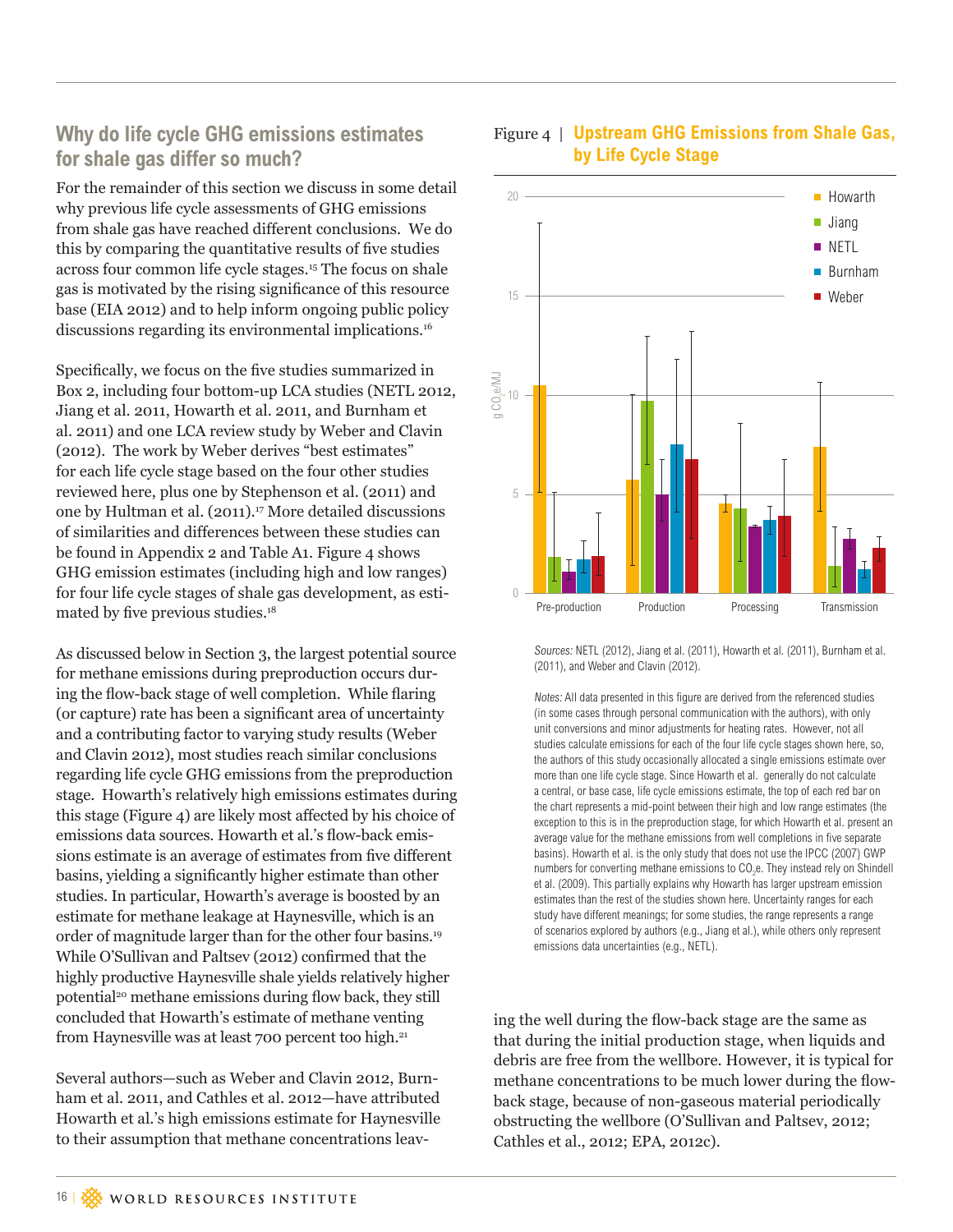In the production stage, GHG emissions come primarily from venting and flaring of emissions during workovers and liquids unloading, plus methane leakage and routine venting from equipment. Figure 4 shows that the greatest disagreement among the study results occurs for this life cycle stage. Variations between studies are mostly driven by discrepancies in assumptions regarding the frequency of liquids unloading and well refracturing during workovers over the lifetime of the average well. For example, Jiang et al. (2011) and Howarth et al. (2011)<sup>22</sup> both include liquids unloading as one of the integral steps to shale gas development, while others do not. Additionally, differences stem from disagreements regarding the extent to which pollution controls—such as green completions and other technologies to avoid venting of gas—are used in practice during these episodic events.

During the processing stage, the studies show relatively very good agreement between life cycle GHG emissions estimates, with base-case estimates ranging from 3.4 to 4.5 g  $CO<sub>2</sub>e/MJ$ .  $CO<sub>2</sub>$  emissions associated with energy consumption by compressors are the biggest GHG emissions category in this stage, with base-case estimates ranging from 2.06-3.3 g  $CO<sub>2</sub>e/MJ$ . These calculations are generally based on engineering requirements for different natural gas compression technologies, and are less affected by uncertainty regarding methane leakage rates during this life cycle stage.

Most studies also generally agree on the magnitude of life cycle GHG emissions from the transmission stage. The estimates of Jiang and Burnham are both based on the EPA GHG inventory (EPA 2011a), while NETL estimates methane loss as a function of pipeline distance, yielding slightly higher fugitive methane estimates. For this life cycle stage, Howarth et al. bound their estimates<sup>23</sup> using a variety of data sources, including Russian pipeline data in which "lost and unaccounted for gas" is treated as 100 percent vented. Howarth et al. (2012) acknowledge potential shortcomings to their approach and recognize that the high end of their estimates are well above those of other studies; however, they question the EPA inventory data on which other researchers have relied, arguing that it is more than a decade out-of-date (see Appendix 1; EPA/ GRI 1996) and overly reliant on voluntary industry reporting. Clearly, further data collection efforts are needed to resolve lingering questions about the scale of methane emissions from U.S. natural gas transmission systems.

## **SECTION 3. PRIMARY UPSTREAM GHG EMISSIONS SOURCES FROM NATURAL GAS SYSTEMS**

This section builds a baseline understanding of life cycle greenhouse gas emissions from conventional and unconventional onshore natural gas production, highlighting key processes that are responsible for the bulk of upstream methane emissions and technologies for reducing emissions at each stage.

WRI has taken the first step in comparing the boundaries of several different shale gas studies in a 2012 working paper entitled "Defining the Shale Gas Life Cycle: A Framework for Identifying and Mitigating Environmental Impacts" (Branosky et al. 2012). This section builds on that framework, taking a life cycle approach that concentrates on four upstream life cycle stages—preproduction, production, processing, and transmission<sup>24</sup>—to more clearly illustrate how and why five previous assessments of methane emissions from shale gas systems have differed in their conclusions (see Box 2). This approach also presents emissions data in a way that informs subsequent sections of this paper, which assess the scale of the potential for methane emissions reductions and policy options for more effectively measuring and curbing those emissions.

### **Conventional and unconventional onshore production processes and related upstream emissions**

Unconventional natural gas production represents over half—and a growing share—of all U.S. natural gas production (EIA, 2013) and related upstream GHG emissions (NETL, 2012). Figure 5 shows common classifications for natural gas production sources. It also illustrates how conventional versus unconventional sources are distinguished for the purposes of this working paper (consistent with EIA 2012 and IEA 2012). Unconventional sources—shale gas, coal-bed methane, and tight gas—rely on horizontal drilling and hydraulic fracturing for economic gas production. In contrast, onshore conventional wells are either vertical or slanted, and although many also use hydraulic fracturing to stimulate natural gas production, preproduction processes at conventional wells involves much lower water volumes<sup>26</sup> and fewer associated emissions.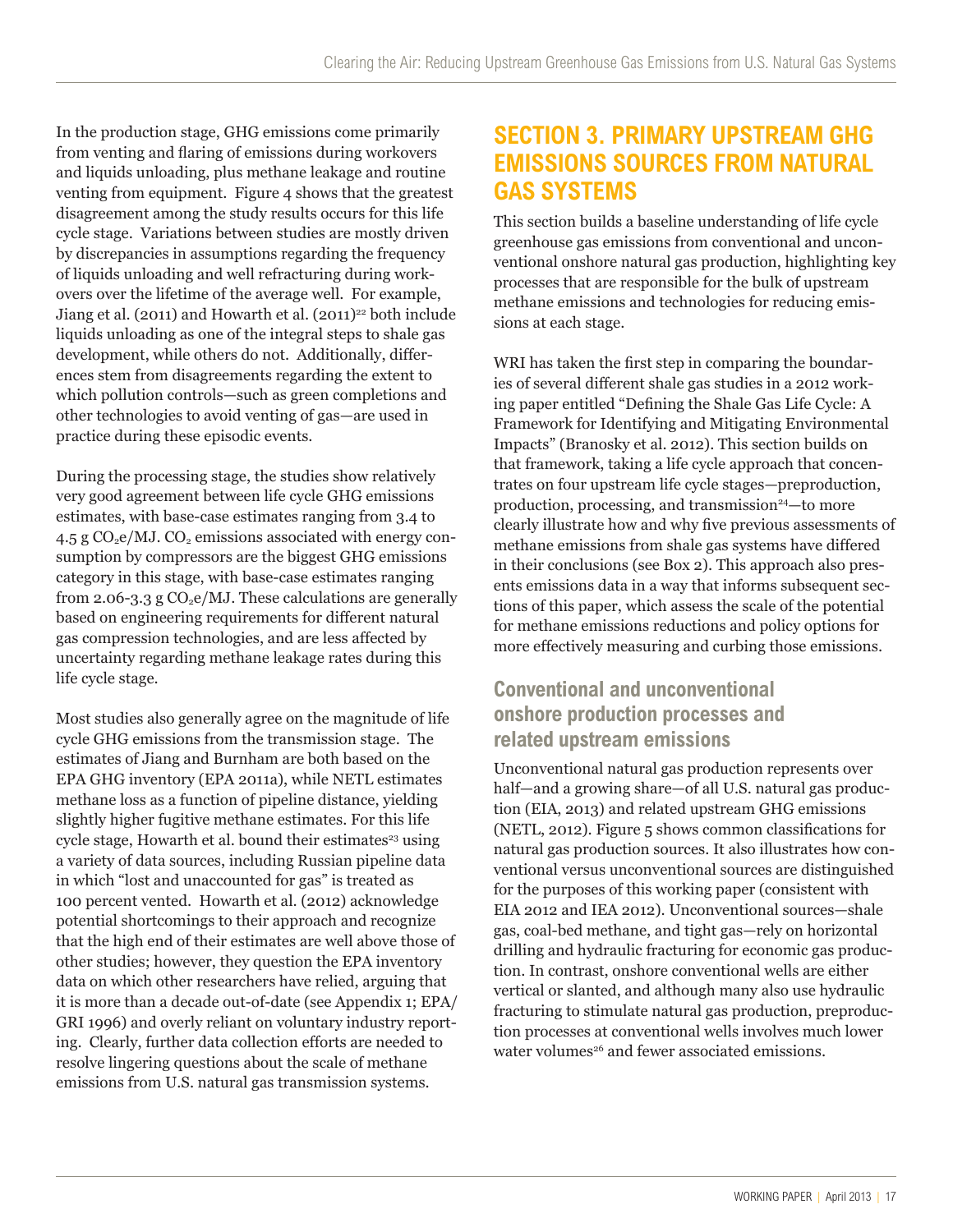### Box 4 | **Life Cycle Assessment Methods**

Methodological approaches to LCA depend largely on the goal(s) and scope of each assessment. While the availability of quality data may limit the scope of any particular study, the methods underlying each LCA generally take the following key factors into consideration (see Appendix 2 for additional discussion).

- Boundary setting. System boundary setting determines which processes, or lifecycle stages, are included in the life cycle assessment. These are the three boundaries typically considered in a natural gas LCA:
	- A "Cradle-to-gate" boundary includes all emissions prior to the "use" life cycle stage upstream of the "city-gate" or power plant gate. Figure B4-1 below illustrates the primary attributable processes of the cradle-to-gate shale gas life cycle. Attributable processes are defined as service, material, and energy flows that become the product, make the product, and carry the product through its life cycle (WRI and WBCSD, 2011). . For this paper, we normalize cradle-to-gate emissions to grams of  $CO<sub>2</sub>$  equivalent per Megajoule of natural gas (g  $CO<sub>2</sub>e/MJ$ ) for all upstream estimates.
- A "well-to-wire" boundary includes all emissions upstream of the electric transmission system but does not account for downstream electric transmission and distribution line losses or efficiencies associated with the use of electricity. A well-to-wire assessment presents results in terms of emissions per unit of electricity generated; for example, well-towire emissions are typically normalized to grams CO $_2$ e per kilowatt-hour of electricity (g  $CO<sub>2</sub>e/kWh$ ). This is useful for considering the climate implications of fuel switching in the power sector, because coal-fired and gas-fired power plants typically have significantly different combustion efficiencies.25
- $\Box$  A third boundary—used by Jiang et al. (2011), Burnham et al. (2011), and this study—measures all upstream emissions plus the emissions from the combustion of natural gas, without specifying end-use and efficiency (i.e., based on heat input or delivered energy), also reported in g  $CO<sub>2</sub>e/MJ$ . This measurement is equivalent to having natural gas for heat generation as end-use (for example, Howarth et al. 2011).
- Calculation methods and data sources. As discussed in Appendix 1, lingering questions remain regarding the quality of available data for estimating GHG emissions from various stages of U.S. natural gas systems. Depending on data sources and study goals, top-down (e.g., average, global data) or bottom-up (e.g., proces specific data) methods may be used to calculate emissions estimates for each life cycle stage. Adding further complexity, shale gas technologies, production practices, and emission controls are rapidly evolving; therefore, different data sources may reflect different and potentially antiquated operational methods.
- Geographic scope. Studies also differ in geographic scope, which means that differing results may reflect parameters that are unique to each geologic context (e.g., estimated ultimate recovery (EUR), well lifetime, methane content). For example, Jiang et al. (2011) and NETL (2012) each focus on individual shale basins, as opposed to U.S. nationwide averages (see Table A1 for more details).

#### FIGURE B4-1 | A SIMPLIFIED LIFE CYCLE PROCESS MAP

| <b>PRE-PRODUCTION</b>                                                                                                                  | <b>PRODUCTION</b>                                                                         | <b>PROCESSING</b>                       | <b>TRANSMISSION</b><br><b>AND STORAGE</b> |
|----------------------------------------------------------------------------------------------------------------------------------------|-------------------------------------------------------------------------------------------|-----------------------------------------|-------------------------------------------|
| $\blacksquare$ Site preparation<br>$\equiv$ Vertical and<br>horizontal drilling<br><b>Hydraulic</b><br>fracturing<br>■ Well completion | ■ Well production<br>$\blacksquare$ Workovers (with<br>refracturing)<br>Liquids unloading | Onsite processing<br>Offsite processing | <b>Transmission</b><br>■ Storage          |

Notes: The four life cycle stages are listed across the top of this figure, while attributable processes are listed below each associated life cycle stage. Since this working previous studies.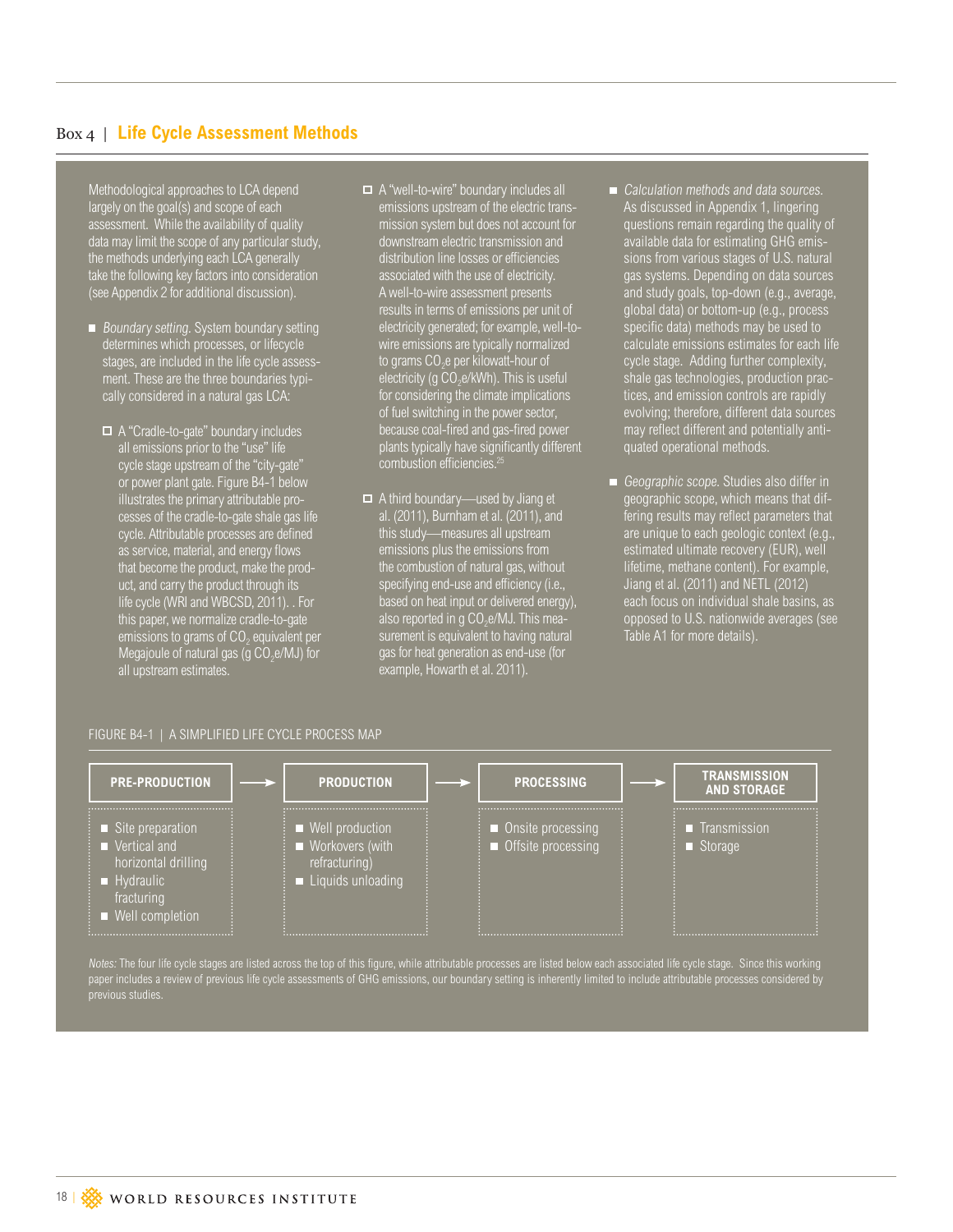

### Figure 5 | **U.S. natural gas production from conventional and unconventional sources, 2010**

Source: This chart was developed using production data published in EIA 2012.

Note: Figure shows dry gas production in trillion cubic feet (Tcf).

### Do we know where the methane leaks are?

Despite the uncertainties (Appendix 1), available public data suggest that there are significant intentional and unintentional leaks throughout the natural gas value chain. As discussed below, we also have good information regarding a suite of proven technologies for cost-effectively reducing those leaks (e.g., EPA Gas STAR; Harvey et al. 2012). As a point of reference for the following discussion, Figure 6 illustrates with some detail the relative contributions of  $CO<sub>2</sub>$  versus methane emissions within each of the four upstream life cycle stages, for both shale gas and onshore conventional wells.27

 *Preproduction Stage.* In the preproduction stage—  $\Box$ including exploration, site preparation, drilling, and well completion, which includes hydraulic fracturing— GHG emissions come predominantly from venting  $(CH<sub>4</sub>)$  and flaring  $(CO<sub>2</sub>)$  during well completion.<sup>28</sup>  $CO<sub>2</sub>$ emissions during this stage come largely from diesel fuel combustion associated with well construction, and also from material acquisition. Well completion occurs after well construction and it may include hydraulic fracturing, after-which fluids (also known as flowback fluids) and debris flow back through the

wellbore to the surface. During the three- to ten-day flow-back period,<sup>29</sup> unconventional wells have the potential to produce a large amount of fugitive methane emissions. Relatively fewer methane emissions are believed to be associated with the final stages of well completion at conventional wells (Figure 6). O'Sullivan and Paltsev (2012) conducted an extensive review of preproduction stage emissions,<sup>30</sup> finding that net emissions during this stage depend significantly on whether the gas is managed through (a) cold venting directly to the atmosphere, (b) flaring, or (c) reduced emission completions ("RECs" or "green completions"), which captures methane for sale.

 As noted above, the extent to which green completions have been used in practice is a matter of dispute. New EPA rules will require RECs or flaring at all new wells starting in 2013, and RECs at all new wells starting in 2015 (Box 5).

 *Production Stage.* During the production stage, natural gas flows from the well into gathering lines (and associated natural gas liquids, flow back, and water are diverted to storage tanks). Liquids unloading and well workovers are occasionally performed at the well site to maintain production rates. Liquids unloading is a practice used to increase the flow of natural gas by removing water and other liquids that clog the wellbore. This practice has the potential to result in significant emissions, although operators may employ  $control techniques such as plungers<sup>31</sup> or artificial$ lifts to minimize the release of natural gas to the atmosphere. Though Figure 6 is based on an analysis that holds to a common assumption—consistent with GHG inventories published by EPA (EPA 2011a; 2012a) that liquids unloading is only necessary for onshore conventional wells, a recent oil and gas industry survey suggests that this is actually a common practice for conventional and unconventional wells alike (Shires and Lev-On 2012).

 Similarly, well workovers with hydraulic fracturing are occasionally necessary to restimulate production at unconventional wells and the flowback process is similar to that associated with preproduction stage well completions. While both conventional and unconventional wells may require workovers, the high volumes of water associated with refracturing unconventional wells leads to a more prolonged flowback period and greater potential emissions (Figure 6).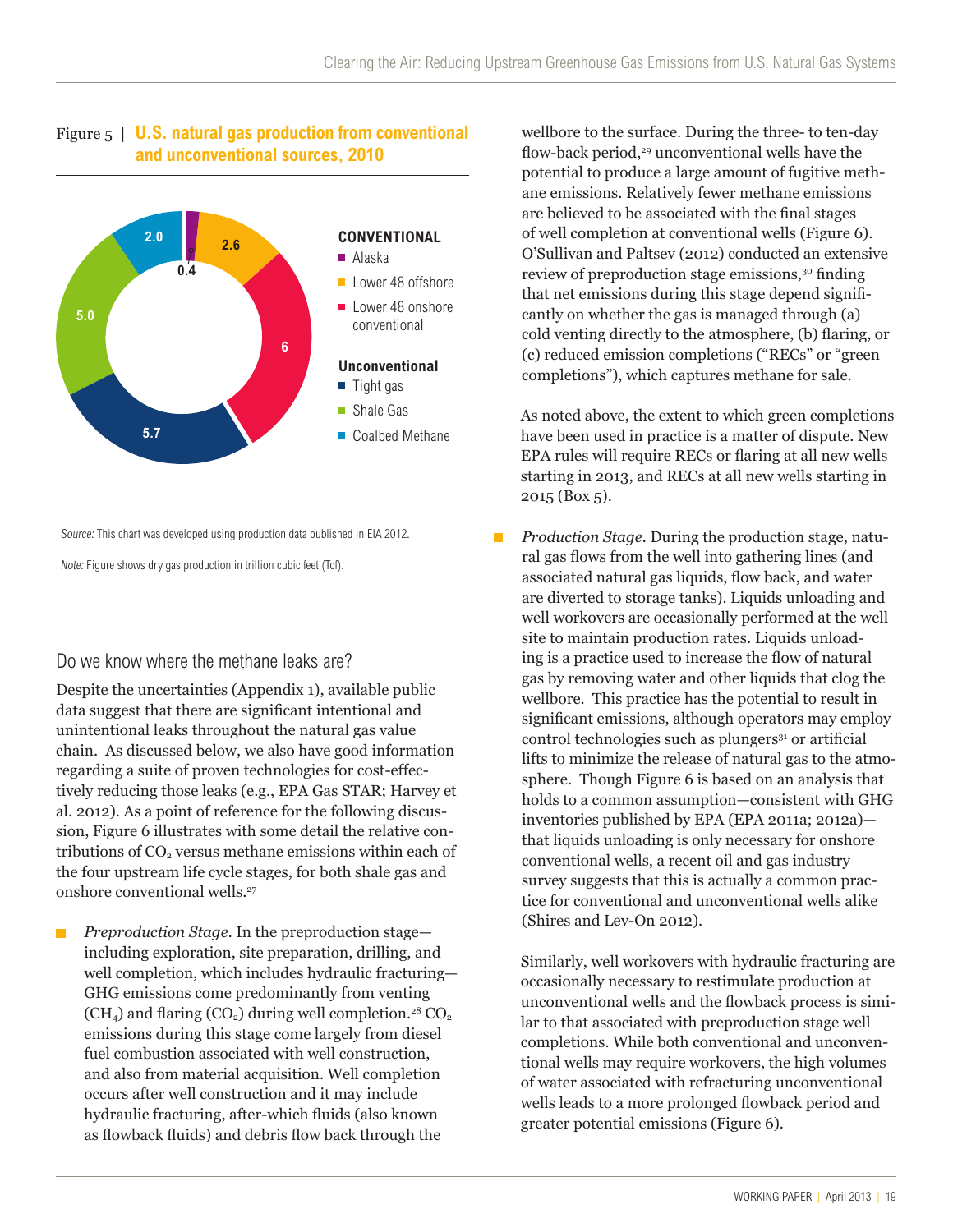

### Figure 6 | **Comparing Detailed Estimates of Life Cycle GHG Emissions from Shale Gas and Conventional Onshore Natural Gas Sources**

\* Data available from Marcellus only

\*\* "Other Production" and "Other Processing" each include point source

and fugitive emissions (mostly from valves)

\*\*\* Includes all combustion and fugitive emissions throughout the entire transmission system (mostly from compressor stations)

Notes: Recent evidence suggests that liquids unloading is a common practice for both shale gas and onshore conventional gas wells. Therefore, contrary to data originally published by NETL, showing zero emissions, liquids unloading during shale gas development may result in GHG emissions that are comparable to those associated with conventional onshore natural gas development. GWP for methane is 25 over a 100-year time frame. Source: National Energy Technology Laboratory.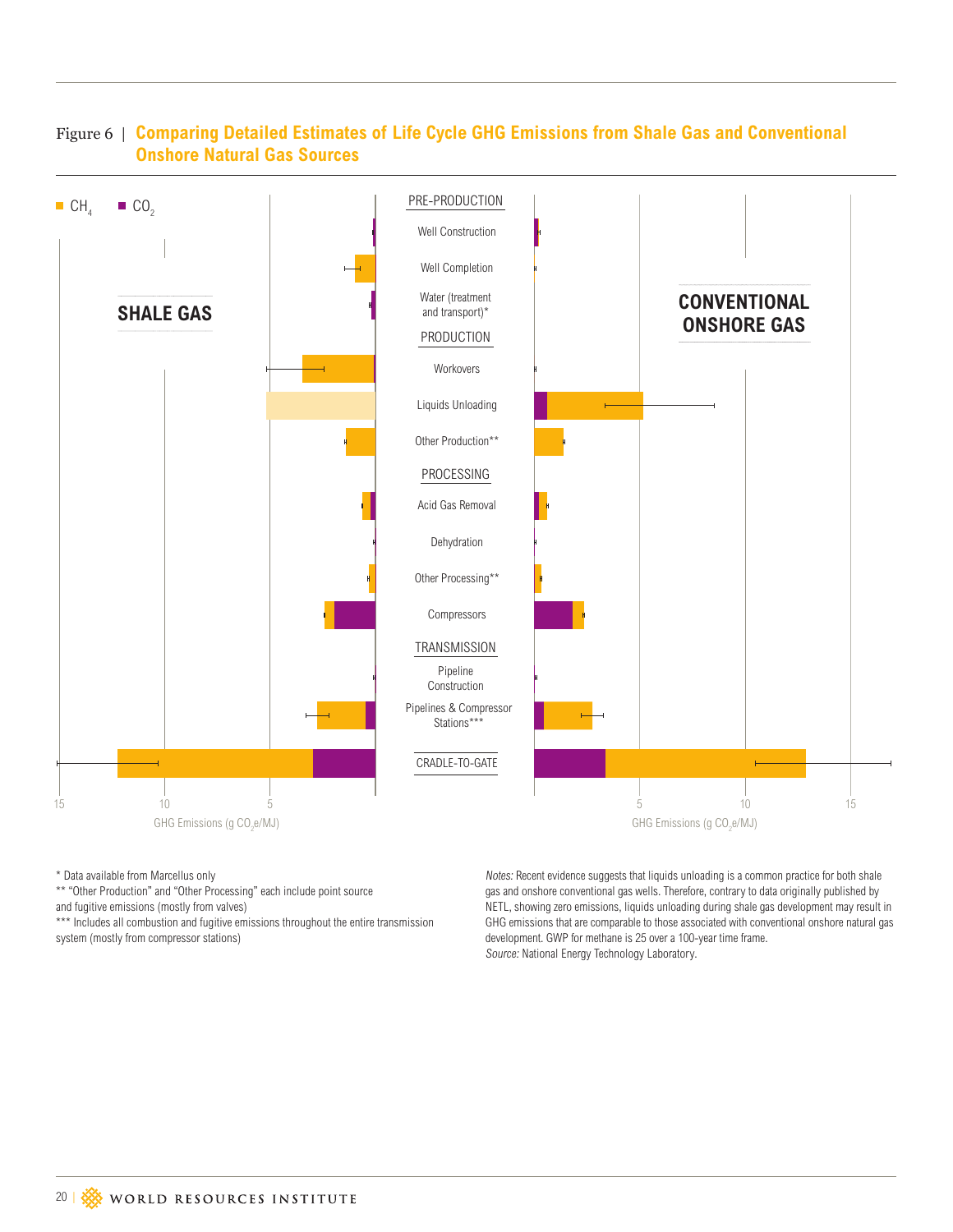Regarding abatement opportunities, the level of venting that occurs during liquids unloading could be substantially reduced through the greater use of plunger lifts and other equipment (Harvey et al. 2012), though this is not required by the recently finalized NSPS rule. With some exceptions, the new NSPS does require that green completion technologies be used during well refracturing, which will substantially reduce future methane emissions during these episodic events. Further emissions reductions could be achieved through the replacement of high-bleed pneumatic devices with low-bleed equivalents (see Section 4), or through the utilization of vapor recovery units.32

 *Processing and Transmission Stages.* After the **T** production stage, life cycle emissions for natural gas from conventional versus unconventional sources are not inherently different.33 The natural gas is processed (on-site and off-site) and transmitted through pipelines and stored in the same manner no matter where the gas originated. Though there are significant regional differences, before it is processed the average composition of natural gas includes 83 percent methane;34 after processing, methane makes up 93 percent35 of the average natural gas composition.

 During the processing stage, GHG emissions come from energy consumption for acid gas removal, dehydration, compression, as well as methane and  $CO<sub>2</sub>$  from the plant.  $CO<sub>2</sub>$  emissions associated with energy consumption by compressors are the biggest GHG emissions source in this stage (Figure 6). In the transmission stage, most leaked and vented methane emissions occur at pipeline compressor stations. CO<sub>2</sub> emissions result from fuel combustion by compressors, and indirect GHG emissions are associated with pipeline materials manufacturing and construction and the consumption of electricity by pumps and other equipment.

 Regarding abatement opportunities, the NSPS requires leak detection and repair (LDAR) at compressors located between the wellhead and the point in which the gas enters the transmission and storage life cycle segment. Glycol dehydrators, valves, and other processing equipment are sources of methane leaks and vents not addressed by the NSPS, but for which cost-effective abatement technologies exist.

 Industry can undertake numerous measures to reduce emissions from the transmission and storage of natural gas. From compressor stations to storage tanks to pipelines themselves, the transmission life cycle stage is home to many significant and unabated sources of fugitive methane. Section 4 goes into more detail on pneumatic controllers and LDAR regimens—which address two of the greatest sources of GHG emissions in the transmission stage—but there are many smaller sources of GHG emissions that can be reduced cost-effectively.

 *End-Use Combustion.* The combustion of natural gas  $\blacksquare$ for electricity production directly emits large quantities of CO<sub>2</sub> emissions, producing the greatest GHG emissions among the five stages described here. From a total life cycle emission of  $71.1 \text{ g } CO<sub>2</sub>e/MJ$  (per Weber), combustion itself produces GHG emission at the rate of  $56g \text{ CO}_2$ e /MJ, which is almost 80 percent of the total GHG emissions over a 100-year time frame. In general, GHG emissions during combustion are relatively certain. The biggest differences between electricity-sector LCAs often relate to the type of end use combustion technology. For example, some studies assume combustion efficiencies based on the U.S. fleet average or for a particular type of power plant (e.g., Jiang et al. 2011) while others present results based on a range of end-use efficiencies (e.g., NETL 2012, Burnham et al. 2011). Another factor is that different studies assume different heating values for the fuel (see Appendix 2).

 During the final life cycle stage, natural gas is consumed for a variety of end uses, including electricity generation, heating for buildings and industrial processes, vehicle fuel, and chemical feedstock (Figure 7). While this paper focuses on upstream GHG emissions, a fuel's end use (or mix of end uses) has important implications for its life cycle emissions. When assessing the net GHG impacts of natural gas use, key considerations include the energy conversion efficiency of the end-use technology and the carbon content of alternative fuels. For example, in the electric power sector, where just over 30 percent of U.S. natural gas is consumed, gas-fired plants are significantly more efficient than the average coal-fired plant. On the other hand, in the transport sector—which is presently less than 1 percent of total consumption—passenger cars fueled by compressed natural gas (CNG) are up to 10 percent less efficient than gasoline cars, and CNG buses are up to 20 percent less efficient than diesel-fueled buses.36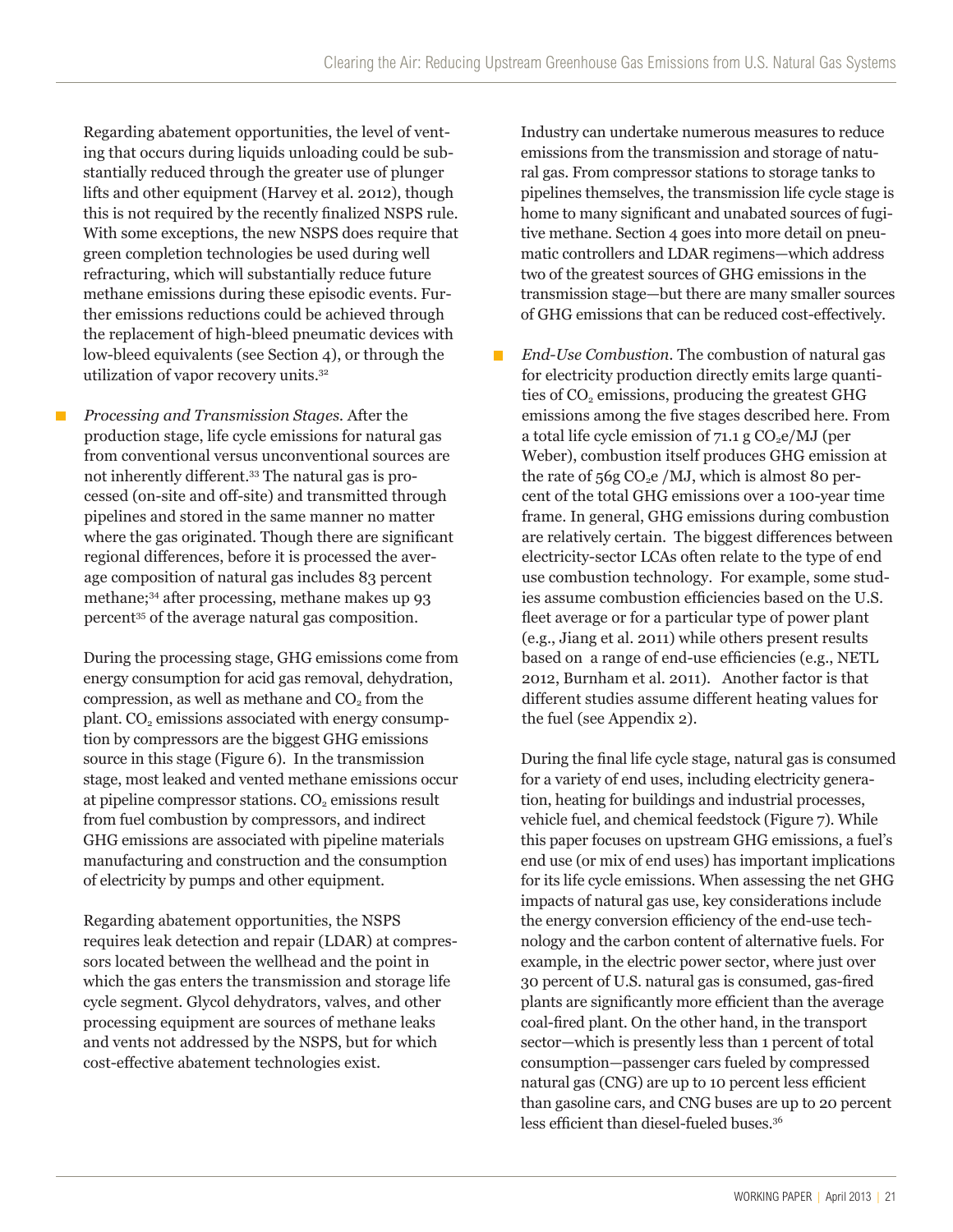### Figure 7 | **U.S. Natural Gas Consumption, by end use (2011)**



Source: EIA 2012.

## **SECTION 4. GHG IMPLICATIONS OF RECENT EPA RULES AND FURTHER ABATEMENT POTENTIAL**

As domestic natural gas production continues to ramp up, methane has the potential to play an increasing role in short-term climate forcing, and therefore presents important near-term opportunities for GHG emissions reduction. Near-term reductions in methane emissions would help slow the rise of global temperatures over the next several decades (Box 1), even as market conditions and existing regulations accelerate the shift from coal to natural gas for electricity generation. In the long-term, it is critical for climate policies to achieve significant reductions in economy-wide carbon dioxide emissions, which represents over 80 percent of the total life cycle GHG footprint of natural gas (when integrated over a 100-year time frame). The analysis below offers strategies for achieving substantial near-term reductions in upstream methane emissions, which would have the greatest impact in the short term.

### **Data and methods**

In this section, we expand our discussion beyond the life cycle emissions of a single well (Section 3) to quantify economy-wide emissions from shale gas and natural gas systems to illustrate the magnitude of the GHG emissions from this sector. We then estimate the impact of the recent EPA rules on those emissions, and examine the abatement potential of hypothetical future rules addressing the largest remaining emissions sources after full implementation of the NSPS (see Box 5 for a detailed description of these EPA rules). All of our modeling focuses only on additional methane emissions reductions, although costeffective reductions in upstream  $CO<sub>2</sub>$  emissions are likely also achievable. Due to the recent growth in natural gas production and the attendant uncertainty in projecting gas production over the coming decades,<sup>37</sup> we modeled three different scenarios—a reference case, a high-shale estimated ultimate recovery (EUR) case, and a low-shale EUR case. The reference case is built on the shale and natural gas production estimates from the EIA's Annual Energy Outlook (2012) reference case; more information on the high- and low-shale cases can be found in Box 6.

We built our model from the bottom up, using data from GHG life cycle analyses to project emissions at the national level. Primary GHG data sources were Weber and Clavin (2012), which synthesizes the findings of multiple life cycle studies of emissions from natural gas systems, and EPA's 2010 Inventory of Greenhouse Gas Emissions and Sinks (GHG Inventory) published on April 15, 2012.38 We have developed our own methodologies for projecting total emissions for all natural gas and shale gas systems, emissions reductions expected from EPA's recent NSPS rule (Box 5), and the remaining potential for emissions abatement (see Appendix 3 for a more detailed description of our methods, assumptions, and data sources).

While other data sources are available, including a report<sup>39</sup> from the American Petroleum Institute and America's Natural Gas Alliance (two industry associations), we use EPA inventory data—and analysis from Weber and Clavin (2012), which also relies on EPA Inventory data—because of its continual refinement over several decades of peer review. We believe they represent the most definitive source for GHG emissions from U.S. natural gas systems. In Box 7 , we have included modeling results using emissions factors from the API/ANGA study, some of which EPA adopted for its draft 2013 GHG inventory, to illustrate the continuing uncertainty surrounding methane emissions from natural gas systems. EPA is continuously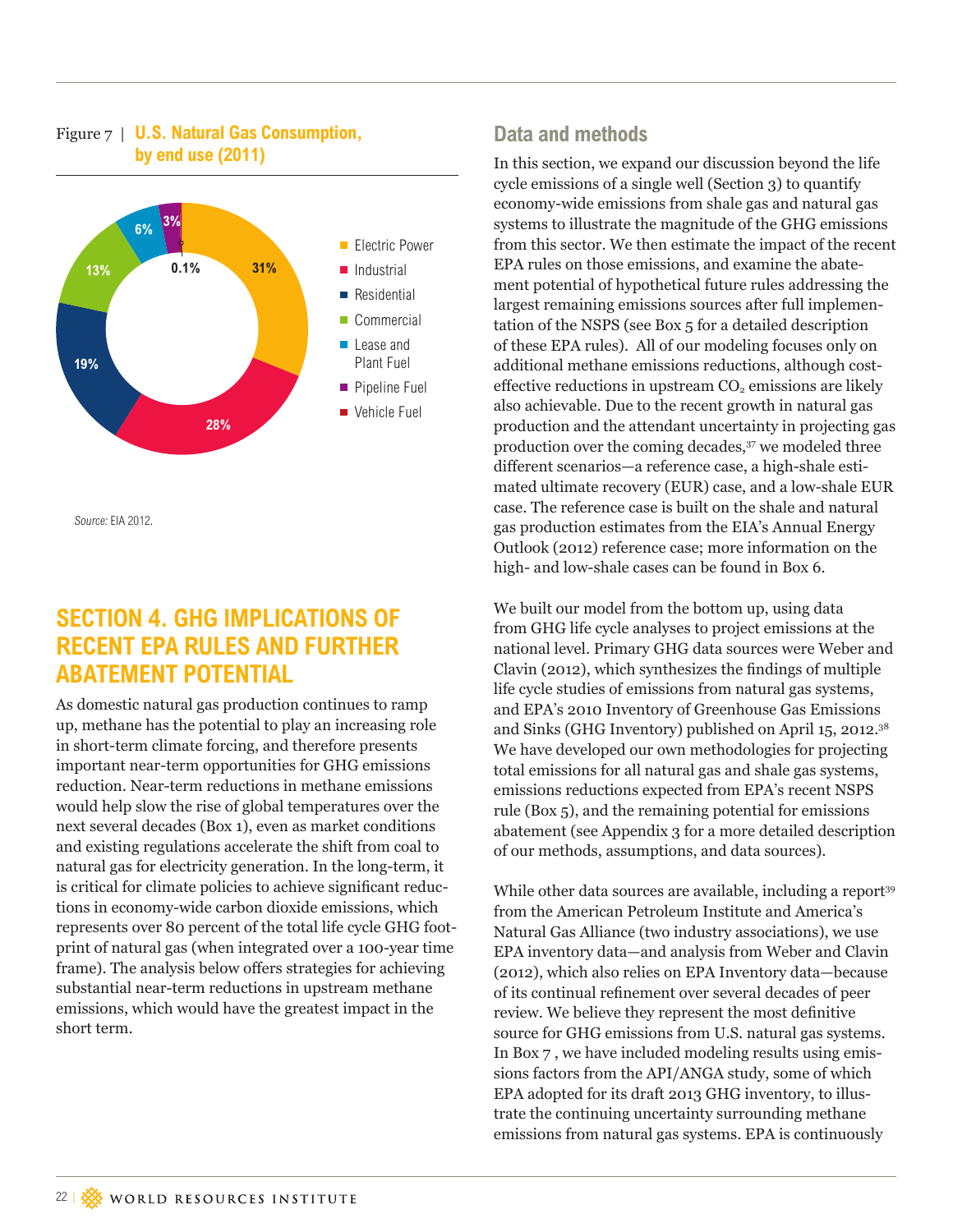### Box 5 | **Recent EPA Rules Affecting Natural Gas Systems**

In April 2012, in its first move to establish federal standards for emissions at natural gas production wells, EPA released the final versions (EPA 2012b) of two rules that impact various equipment or processes throughout the natural gas lifecycle— New Source Performance Standards (NSPS) for volatile organic compounds (VOCs), and a National Emissions Standard for Hazardous Air Pollutants (NESHAP) for oil and natural gas production. These rules are designed to limit the release of VOCs and other air toxics that contribute to smog and are associated with a wide range of adverse health effects, and do not directly address GHG emissions. However, by requiring the mitigation or capture of some of the gas that is leaked, vented, or flared, the rules will have the cobenefit of reducing GHG emissions, primarily methane, at the preproduction, production, and processing lifecycle stages.

The most significant requirement contained in the new rules from the perspective of GHG mitigation concerns the process of well completion at newly fractured and refractured wells. The NSPS requires a 95 percent reduction in VOCs from well completions, which can be achieved through the use of green completions to capture gas that would otherwise be vented or flared at the wellhead. While the water-to-gas ratio is relatively high during the initial flow-back stage (and therefore less economical to capture for sale), the EPA and O'Sullivan and Paltsev (2012) have concluded that the use of green completion technologies is likely profitable in most cases.

While the NSPS for well completions and workovers will have the greatest impact on GHG and VOC emissions the other standards recently finalized by EPA will result in further reductions of GHGs and VOCs.<sup>40</sup> New high-bleed pneumatic controllers, employed during the processing stage of the natural gas life cycle to maintain gas pressure, may not exceed a new leakage rate threshold of six cubic feet of gas per hour, initially resulting in small reductions in methane emissions according to emissions data from the EPA GHG inventory. Similar reductions will come from compressors used in gas production and processing, which will need to reduce VOC emissions by 95 percent. The new rule should reduce methane emissions from compressors by a similar amount, and can be achieved by converting wet seal compressors to dry seals and properly maintaining reciprocating compressors. The new performance standard for storage tanks at well sites will primarily address VOC emissions, with limited GHG cobenefits, as storage tanks are not a major source of GHG emissions, according to the GHG inventory.

Projections of the GHG reductions resulting from these new requirements can be found below.

reviewing its assumptions and methodologies for a wide range of emissions factors that could impact the results of this study. Significant new information and analysis will be coming out over the next year, including the publication in April of EPA's 2013 inventory, the recently released emissions data provided by industry under Subpart W of EPA's Greenhouse Gas Reporting Rule (EPA 2011c), and the results of several independent studies that will directly measure methane leakage rates from natural gas systems (See Appendix 1; Hamburg 2013).As new data on methane emissions from natural gas systems are published, WRI anticipates updating the analysis in this working paper.

### **Shale gas systems**

Because EPA's recent NSPS primarily impacts emissions from shale and other unconventional gas systems, we begin our discussion with shale gas before turning to all natural gas systems. Our analysis shows the significant impact of EPA's recent NSPS for oil and gas systems on reducing GHG emissions from gas processing equipment and shale gas production, and illuminates the areas where there is still much work left to do. By focusing on three of the largest sources of upstream emissions in the shale life cycle—well completions (preproduction), workovers (production), and pneumatics—EPA rules will ensure substantial reductions below the pre-NSPS emissions trajectory from 2013 through 2035 and beyond.41 Figures 8 and 9 represent static "snapshots" of the effect of the rule on emission rates for the four upstream stages of the shale gas lifecycle—preproduction, production, processing, and storage, transmission and distribution (ST&D)—in 2015, the first year in which the NSPS is fully implemented, as well as in 2035, when the existing stock of high-bleed pneumatic controllers and compressors should be nearly completely retired or replaced with low-bleed equipment, as the rule requires a low bleed rate from new—but not existing—equipment. Using a 100-year GWP, the NSPS reduces upstream shale gas emissions from  $12.11 \text{ g } CO<sub>2</sub>e/MJ$ to 8.24 g  $CO<sub>2</sub>e/MJ$  in 2015 and 7.57 g  $CO<sub>2</sub>e/MJ$  in 2035, a reduction of 32 percent and 37 percent, respectively.42

Over the next several decades, we project (Figure 10) that total upstream shale gas emissions would steadily increase in the absence of the NSPS rules ("pre-NSPS"), from 89 MMt CO<sub>2</sub>e in 2012 to 159 MMt in 2035.<sup>43</sup>

When the reductions from the NSPS rules are included ("BAU (with NSPS)"), one can see the significant effect they have on upstream emissions of GHGs (primarily methane) from shale gas. Beginning in 2013, as companies begin to capture and flare gas leaked during well comple-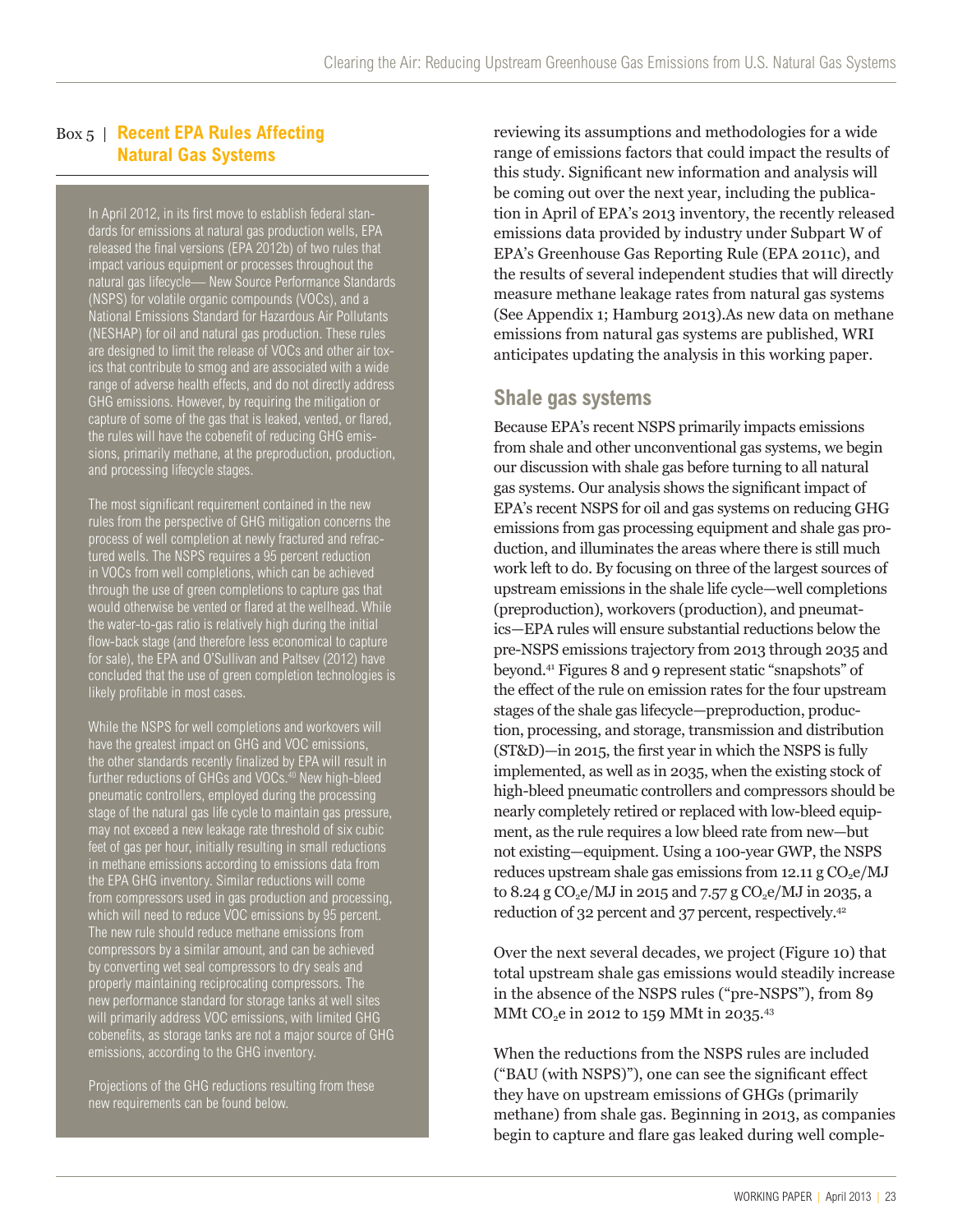

#### Figure 8 | **Snapshot of Projected GHG Emissions from Shale Wells, 2015**

Source: Baseline GHG data were provided by NETL (2012).

#### Figure 9 | **Snapshot of Projected GHG Emissions from Shale Wells, 2035**



Source: Baseline GHG data were provided by NETL (2012).

tions and workovers (and begin to replace high-bleed pneumatic devices and compressors with lower-bleed equipment, which has a smaller but still notable impact),

#### Figure 10 | **Upstream emissions from shale gas systems**



Sources: Baseline GHG data are based on Weber and Clavin (2012), EPA (2012a), and EIA (2012).

shale gas emissions fall by roughly 39 percent relative to projections without the NSPS. By 2035, emissions reductions below baseline increase to 46 percent. Even as shale gas production increases in both absolute terms and as a percentage of all natural gas production, upstream shale gas emissions under the NSPS rules will still not have returned to their current levels.

### **Conventional gas systems**

As mentioned above, the recent EPA rules, which primarily focus on well completions and workovers, disproportionately affect emissions from shale and other unconventional gas systems. However, the standards for compressors and controllers will affect conventional gas systems as well. These rules went into effect in October 2012, and will have an increasing effect over time as high-bleed equipment is replaced, as shown in Figures 11 and 12. The rules result in a 1 percent overall reduction in GHG emissions from conventional gas systems in 2015, from 12.87 g CO2e/MJ to 12.68 g CO2e/MJ, and a 7 percent reduction to 11.99 g CO2e/MJ in 2035, using a 100-year GWP.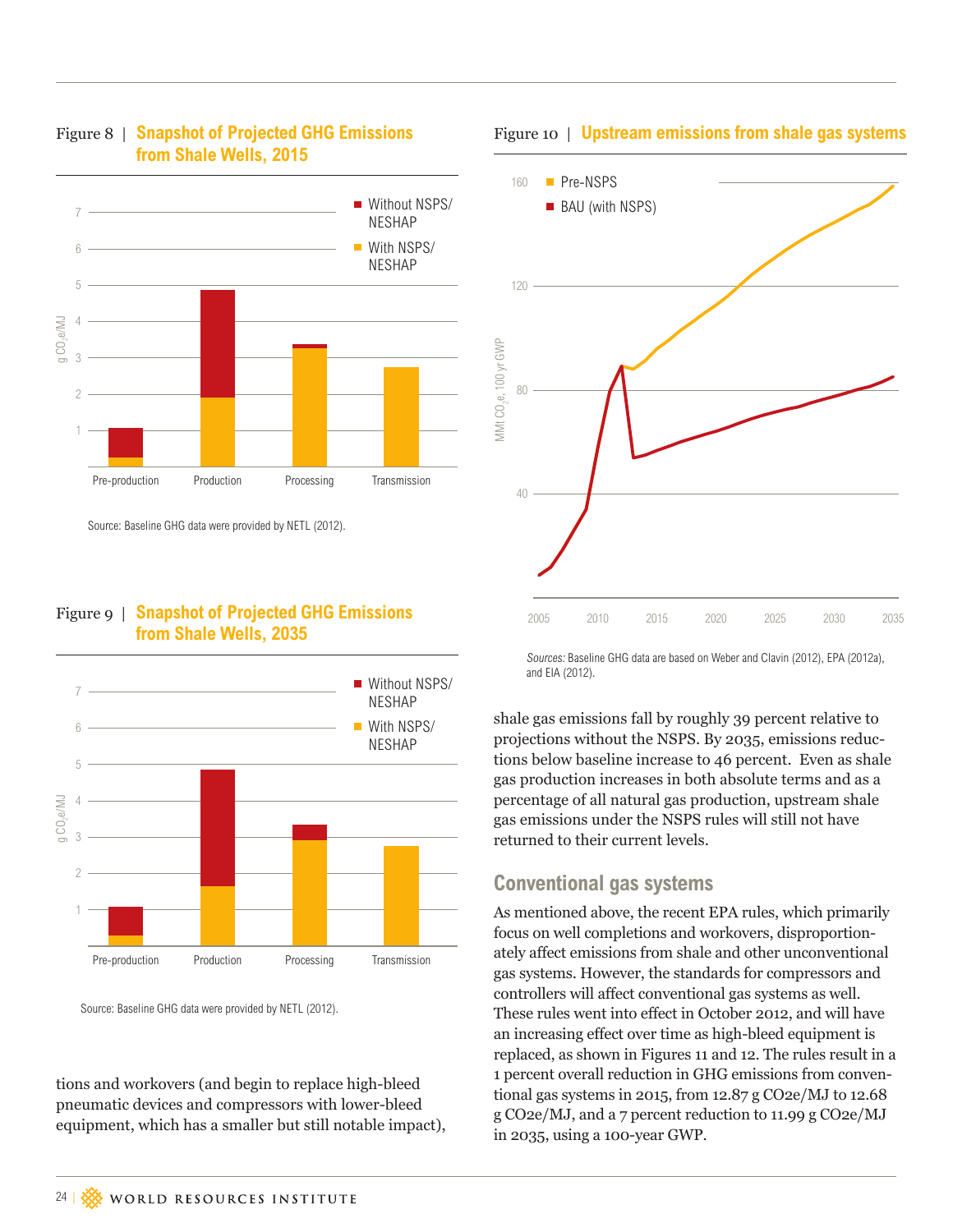

Figure 11 | **Snapshot of Projected GHG Emissions from Conventional Wells, 2015**

Source: Baseline GHG data were provided by NETL (2012).

### **All natural gas systems**

Beginning in October 2012, when the recent EPA rules went into effect, we estimate that emissions will be nearly 13 percent lower than they would have been without the NSPS; similarly, by 2035, emissions will be 25 percent lower than they would have been (compare 335 MMt  $CO<sub>2</sub>e$  to 250 MMt  $CO<sub>2</sub>e$ ). The upstream emissions in 2035 remain below current levels, even as shale gas production increases from one-third of total domestic gas production in 2013 to one half in 2035, according to the AEO 2012 reference case.

As a point of comparison, EPA projects its rules will result in a reduction of 1–1.7 million short tons of methane per year in 2015.44 Our analysis projects methane reductions of 1.3 million short tons in 2015, a figure which increases to 2.85 million short tons by 2035 as shale gas production increases and older, higher-emissions equipment is phased out.

### Figure 13 | **Emissions from all natural gas systems, 100-year GWP**



Source: Baseline GHG data were provided by NETL (2012).



Source: Baseline GHG data are based on Weber and Clavin (2012), EPA (2012a), and EIA (2012).

### Figure 12 | **Snapshot of Projected GHG Emissions from Conventional Wells, 2035**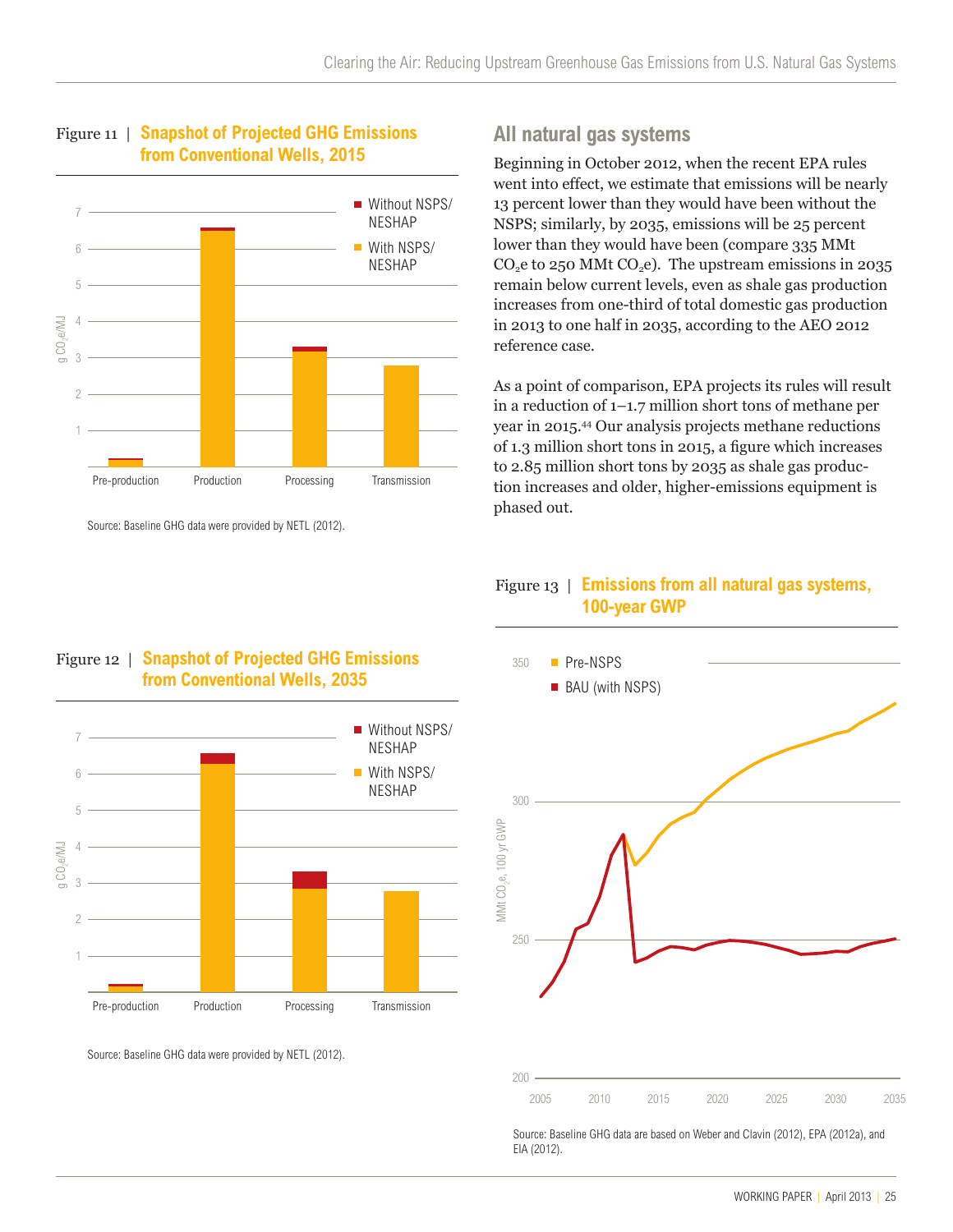#### Box 6 | **High and Low Shale Scenarios**

In addition to a reference case scenario, we modeled the impact of EPA rules in both a high-shale EUR and low-shale EUR scenario. These scenarios are based on the corresponding scenarios from AEO 2012. For a comparison of shale and non-shale gas production levels in these scenarios, see Table B6-1.

On a percentage basis, the effects of the recent EPA rules in the high-shale EUR and low-shale EUR scenarios are similar to the reference case scenario, with slightly higher percentage reductions in the high-shale EUR scenario and slightly lower percentage reductions in the low-shale EUR scenario.<sup>4</sup> In the high-shale EUR scenario, upstream emissions reductions across all natural gas systems in 2035 due to the new rules were 27 percent below the high-shale baseline using a 100-year GWP (Figure B6-1); in the low shale scenario, the corresponding emissions reduction was 21 percent. Absolute emissions reductions were higher in the high shale EUR scenario, as would be expected due to the greater absolute emissions in

the high shale EUR scenario, as well as the greater proportion of natural gas production from shale formations. And even though total production in 2035 is lower in the low shale EUR scenario than in the reference case, increased production of relatively higher emissions conventional gas in the low shale EUR scenario means that emissions will converge with the reference case, as seen in Figure B6-1.

#### TABLE B6-1 | PRODUCTION OF SHALE AND CONVENTIONAL GAS IN 2020 AND 2035, IN TRILLION CUBIC FEET PER YEAR

| <b>SCENARIO</b>   | <b>SHALE</b><br><b>GAS PRO-</b><br><b>DUCTION</b><br><b>IN 2020</b> | <b>OTHER</b><br><b>UNCONVEN-</b><br><b>TIONAL</b><br><b>GAS PRO-</b><br><b>DUCTION</b><br><b>IN 2020</b> | <b>CONVEN-</b><br><b>TIONAL</b><br><b>GAS PRO-</b><br><b>DUCTION</b><br><b>IN 2020</b> | <b>TOTAL PRO-</b><br><b>DUCTION</b><br><b>IN 2020</b> | <b>SHALE</b><br><b>GAS PRO-</b><br><b>DUCTION</b><br><b>IN 2035</b> | <b>OTHER</b><br><b>UNCONVEN-</b><br><b>TIONAL</b><br><b>GAS PRO-</b><br><b>DUCTION</b><br><b>IN 2035</b> | <b>CONVEN-</b><br><b>TIONAL</b><br><b>GAS PRO-</b><br><b>DUCTION</b><br><b>IN 2035</b> | <b>TOTAL PRO-</b><br><b>DUCTION</b><br><b>IN 2035</b> |
|-------------------|---------------------------------------------------------------------|----------------------------------------------------------------------------------------------------------|----------------------------------------------------------------------------------------|-------------------------------------------------------|---------------------------------------------------------------------|----------------------------------------------------------------------------------------------------------|----------------------------------------------------------------------------------------|-------------------------------------------------------|
| Reference<br>Case | 9.69                                                                | 7.85                                                                                                     | 7.55                                                                                   | 25.09                                                 | 13.63                                                               | 7.9                                                                                                      | 6.39                                                                                   | 27.92                                                 |
| High<br>Shale EUR | 10.93                                                               | 7.7                                                                                                      | 7.63                                                                                   | 26.26                                                 | 16.01                                                               | 7.63                                                                                                     | 6.43                                                                                   | 30.07                                                 |
| Low Shale         | 8.03                                                                | 8.06                                                                                                     | 7.52                                                                                   | 23.61                                                 | 9.74                                                                | 8.1                                                                                                      | 8.27                                                                                   | 26.11                                                 |

FIGURE B6-1 | REFERENCE CASE, HIGH-SHALE EUR, AND LOW-SHALE EUR EMISSIONS SCENARIOS, 100-YEAR GWP, ALL GAS SYSTEMS

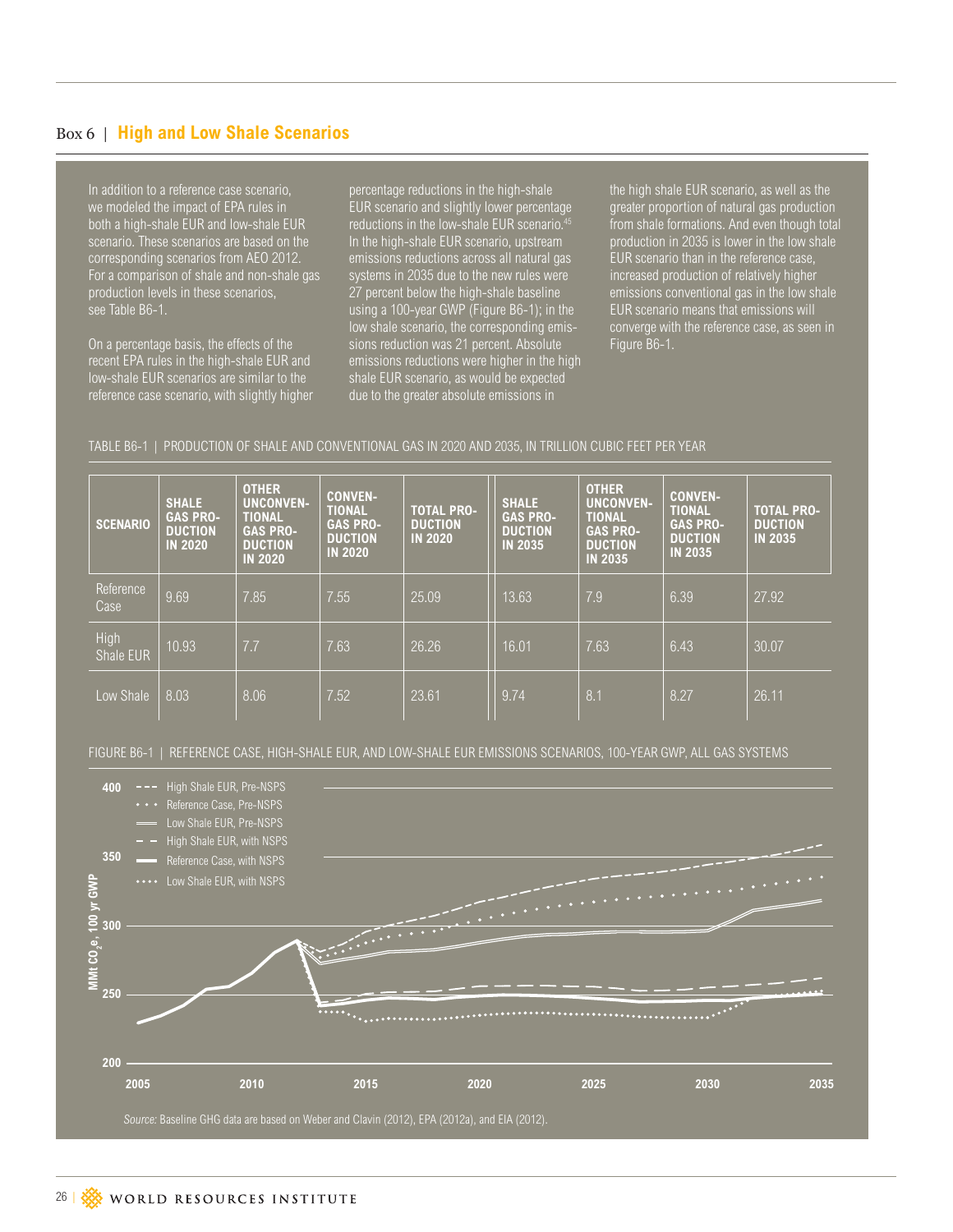### Box 7 | **Modeling Results Using API/ANGA Data**

The API/ANGA study entitled "Characterizing Pivotal Sources of Methane Emissions from Natural Gas Production" has considerably lower emissions factors and emissions estimates for well completions, workovers, and liquids unloading. Emissions from completions and workovers are largely addressed by the NSPS, but liquids unloading is the largest source of methane emissions from conventional gas systems in EPA's 2010 inventory. The API/ANGA study therefore implies a considerably lower quantity of methane emissions from natural gas systems overall, and it is instructive to illustrate how the results of this survey would impact our projections of natural gas systems emissions and the reductions associated with the recent EPA rules.46

TABLE B7-1 | EMISSIONS PROJECTIONS ASSUMING AN ALTERNATIVE METHANE EMISSIONS BASELINE (API/ANGA)

| <b>SCENARIO</b>                                    | <b>EMISSIONS</b><br><b>IN 2015</b><br>(MMT CO, E) | <b>EMISSIONS</b><br><b>IN 2035</b><br>(MMT CO, E) |
|----------------------------------------------------|---------------------------------------------------|---------------------------------------------------|
| Pre-NSPS Projections,<br><b>EPA Inventory Data</b> | 288                                               | 335                                               |
| Pre-NSPS Projections,<br><b>API/ANGA Data</b>      | 236                                               | 281                                               |
| BAU (includes NSPS),<br><b>EPA Inventory Data</b>  | 246                                               | 250                                               |
| BAU (Includes NSPS),<br><b>API/ANGA Data</b>       | 207                                               | 217                                               |

### **Emissions reduction potential**

Even with the EPA rules in place, upstream emissions are projected to be nearly  $250$  MMt CO<sub>2</sub>e per year in every year through 2035 in the reference case scenario, and even higher under the high-shale EUR scenario (using the 100 year GWP). However, there are many cost-effective opportunities to reduce upstream GHG emissions from natural gas systems. WRI calculations show that many, including the three technologies described below, turn a profit after several months or just a few years as leaking gas is captured and sold (see Appendix 2 for more details).

The uncertainty about the magnitude of emissions from natural gas systems has led some (such as Howarth et al. 2011) to claim that gas may be worse than coal on a life cycle emissions basis (including combustion). However, through the adoption of a range of policies (see Section 5) and cleaner production practices, the upstream methane leakage rate for all U.S. natural gas systems could be reduced to below 1 percent, ensuring that natural gas has a significant advantage over coal from a climate impact perspective. As natural gas production is expected to increase dramatically over the coming decades, it is critical to reduce emissions from natural gas systems as much as is economically and technologically feasible.

The three technologies discussed below are cost-effective even without a price on carbon, with payback periods ranging from several months to several years. This analysis is based on projected gas prices from the EIA's Annual Energy Outlook (2012) reference case, and conservative estimates for the voluntary adoption rate and amount of emissions captured by each process. An interagency working group has assessed the social cost of carbon to allow agencies to incorporate the benefits of reducing greenhouse gas emissions into the cost-benefit analyses of proposed regulatory actions.47 The working group settled on a social cost of carbon of \$19 per ton of  $CO<sub>2</sub>$ , though we believe this figure should be higher.<sup>48</sup> Yet even without a price on carbon,49 our analysis demonstrates that the technologies and practices discussed here are cost-effective and would be excellent candidates for future state or federal air emissions standards.50

### **Total abatement potential**

Taken together, the three processes listed below could have a substantial impact on GHG emissions across all upstream life cycle stages of natural gas.51 Assuming full implementation in 2019, these measures could reduce upstream emissions by 30 percent relative to the BAU (with NSPS) scenario (using the 100-year GWP for methane). In absolute terms, this is a reduction of  $71$  MMt CO<sub>2</sub>e in 2019, and 75 MMt  $CO<sub>2</sub>e$  in 2035. Such a requirement would mitigate any growth in upstream emissions over this period, as can be seen in Figure 14.

Detailed descriptions of the three abatement processes included in these composite graphs are below.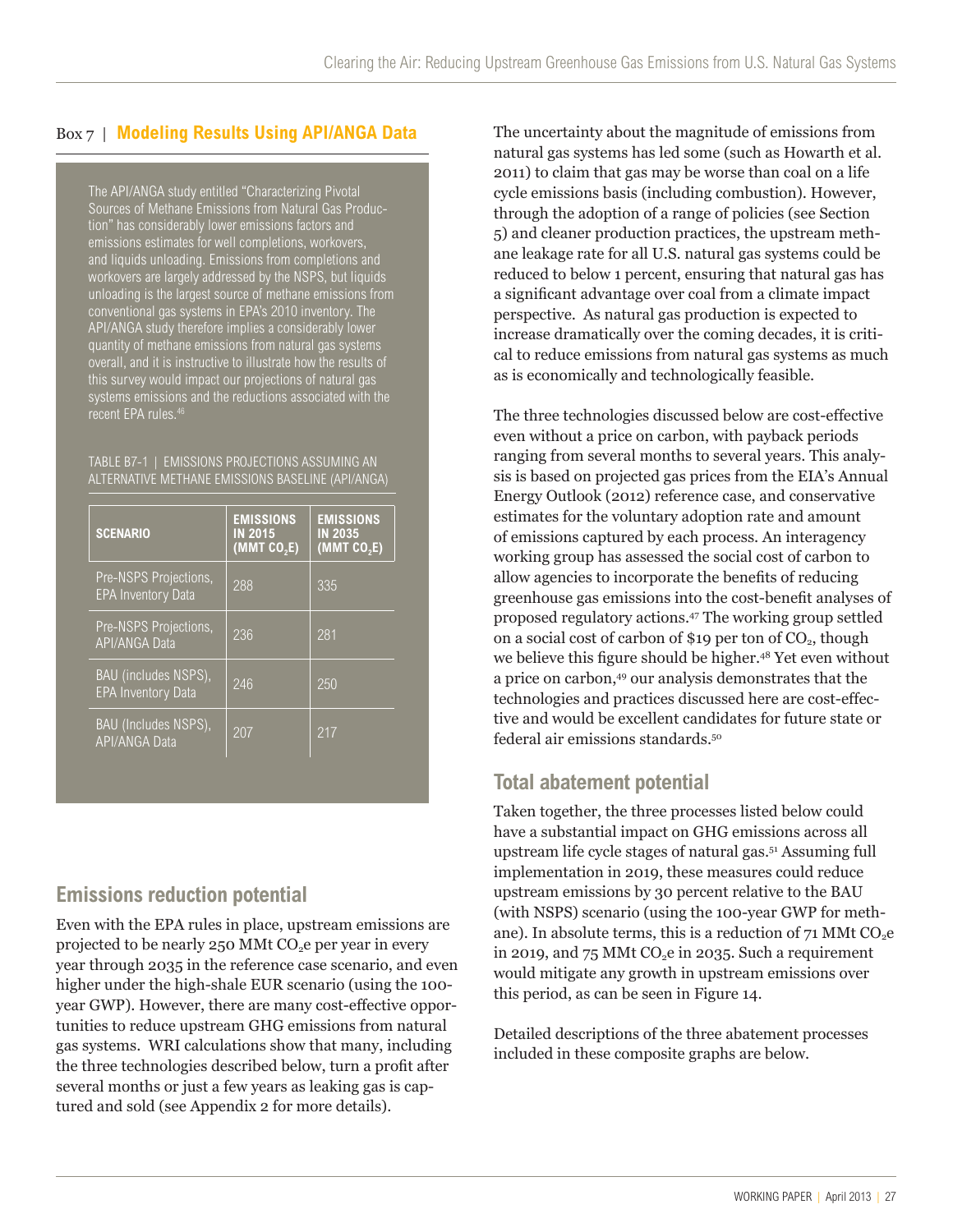

Source: Baseline GHG data are based on Weber and Clavin (2012), EPA (2012a), and EIA (2012).

### Reducing emissions from well blowdowns with plunger lift systems<sup>52</sup>

Over time, liquids building up inside a well can impede the flow of gas. As noted above, when these liquids are removed, in a process known as a well blowdown (or liquids unloading), gas is often vented into the atmosphere. A plunger lift system, which is typically installed in a well while it is producing, regularly removes liquids as they build up, obviating the need for blowdowns. The otherwise vented gas can be captured, treated, and sold.

After the implementation of recent EPA rules, emissions from liquids unloading would account for nearly onethird of all upstream methane emissions from natural gas systems, a figure that remains roughly constant through 2035 in our BAU (with NSPS) scenario.53 In fact, liquids unloading represents the greatest remaining source of upstream GHG emissions in the natural gas industry after implementation of the recent EPA rules.54

Based on conversations with experts, we estimate that half of all conventional wells are currently using this technology voluntarily. We estimate that a rule requiring plunger lifts at all new and existing wells would result in a total reduction of approximately 24 MMt  $CO<sub>2</sub>e$  per year each year through 2035. This would pay for itself in around one year, as the gas that the plunger lifts and prevents from being leaked is then sold in the market (see Appendix 3 for more details).

### Replacing existing high-bleed pneumatic controllers with low-bleed devices

Controllers used to regulate gas flow and pressure are often powered by gas, and are designed to continuously bleed gas into the atmosphere as part of their normal operations. The EPA rule addresses methane emissions from new and modified controllers during processing. Opportunities remain, though, to capture gas and reduce emissions through the replacement of existing pneumatic controllers with low-bleed or instrument air (no-bleed) devices (Harvey et al., 2012).

Venting from pneumatic controllers in the course of normal operations represented 29 MMt  $CO<sub>2</sub>e$  in 2010 (100 year GWP), per the EPA's 2012 GHG Inventory. Because controllers are used in both shale gas and conventional gas systems, we project this figure to increase to  $37$  MMt CO<sub>2</sub>e in 2035. Low-bleed or no-bleed devices can eliminate a high percentage of emissions from controllers in the production and transmission stages,<sup>55</sup> but are not extensively utilized voluntarily. Assuming a 25 percent voluntary adoption rate, a rule that requires the reduction of 75 percent of emissions from pneumatic controllers beginning in 2019 would result in a reduction of GHG emissions of nearly 19 MMt  $CO<sub>2</sub>e$  in the first year, increasing to 21 MMt  $CO<sub>2</sub>e$  in 2035, with a payback period of approximately three years.

#### Leak detection and repair (LDAR)

Fugitive gas leaks from field equipment at the well site at processing plants and compressor stations is a significant source of GHG emissions during the production, processing, and transmission life cycle stages. Detecting these fugitive emissions can be quick and easy, but inaccessible locations require special equipment, such as infrared cameras, due to the fact that methane is both colorless and odorless.56 Our analysis shows that investing in this equipment and the training to use it will quickly turn a profit in most instances.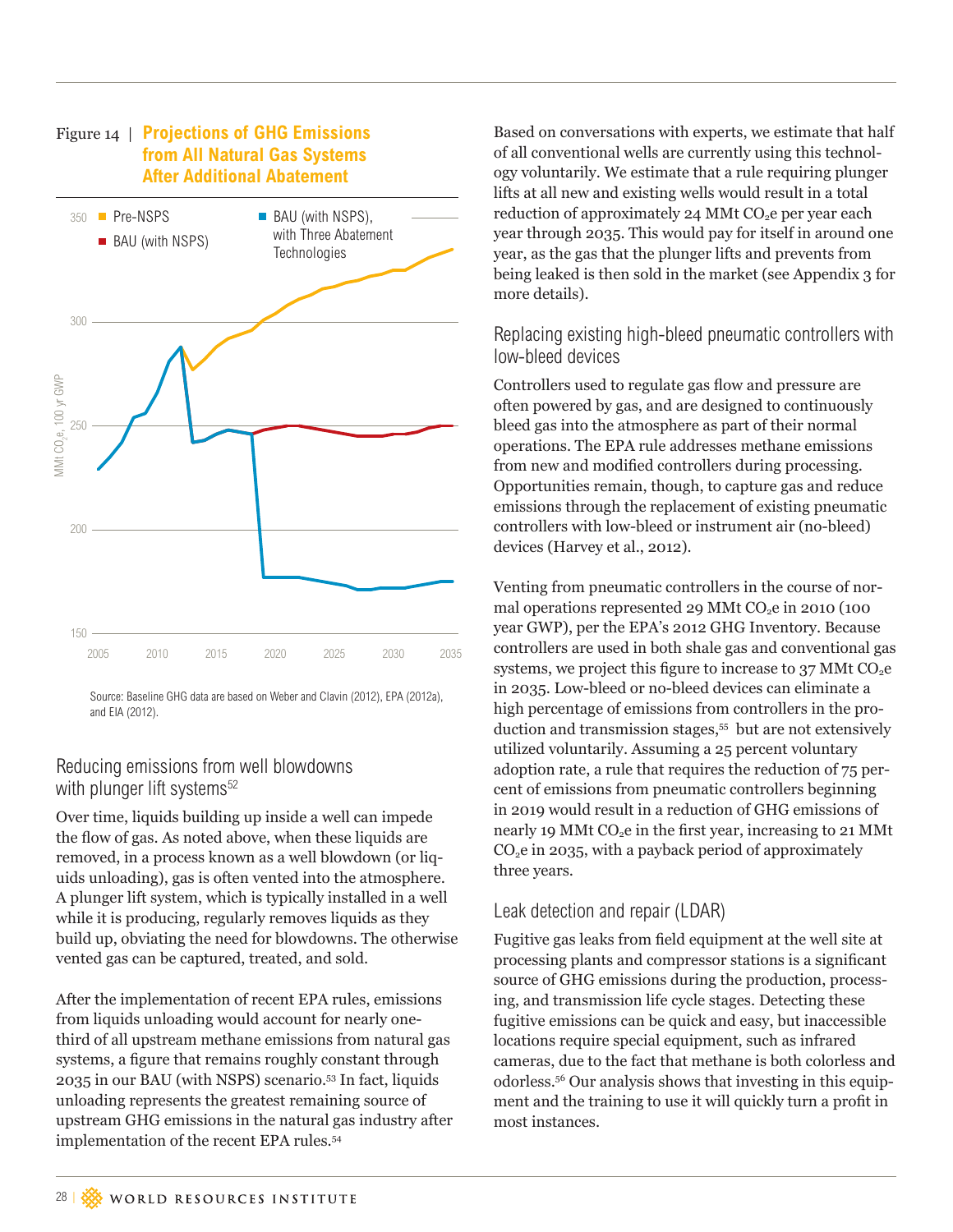Figure 17 | **Projections of GHG Emissions** 





Source: Baseline GHG data were provided by NETL (2012).

### Figure 16 | **Effect on conventional gas emissions of all three abatement technologies**



Source: Baseline GHG data were provided by NETL (2012).

A 1 percent methane leakage rate is almost achievable, according to our analysis of the implications of the recent EPA rule and with additional reductions through the adoption of three additional cost-effective technologies (Figure 17).57 However, we also know that more cost-



Source: Baseline GHG data are based on Weber and Clavin (2012), EPA (2012a), and EIA (2012).

Notes: Potential for additional upstream methane emissions reductions for all natural gas systems based on implementation of a hypothetical rule in 2019 requiring plunger lift systems, leak detection and repair, and replacing existing high-bleed pneumatic devices with low-bleed equivalents (purple line); or a rule requiring those technologies and five additional abatement measures (green line). The light blue dashed line shows the total amount of GHG emissions (MMt  $CO<sub>2</sub>e$ ) that would result from 1 percent fugitive methane emissions relative to total dry gas production in each year, plus estimated annual CO<sub>2</sub>.

effective reduction opportunities are available, so more could be done to further reduce emissions throughout the natural gas life cycle. For example, Harvey et al. (2012) identified a total of ten measures—two of which are now required by the 2012 NSPS. Broad implementation of all of these technologies was the basis for the most ambitious (or "go-getter") scenario included in a report, recently published by WRI (Bianco et al. 2013).58 Figure 17 illustrates that a more comprehensive set of federal rules, entering into force in 2019, would reduce upstream methane emissions to well below 1 percent of total production. This ambitious scenario would keep upstream natural gas systems emissions flat even as production increases over the coming decades.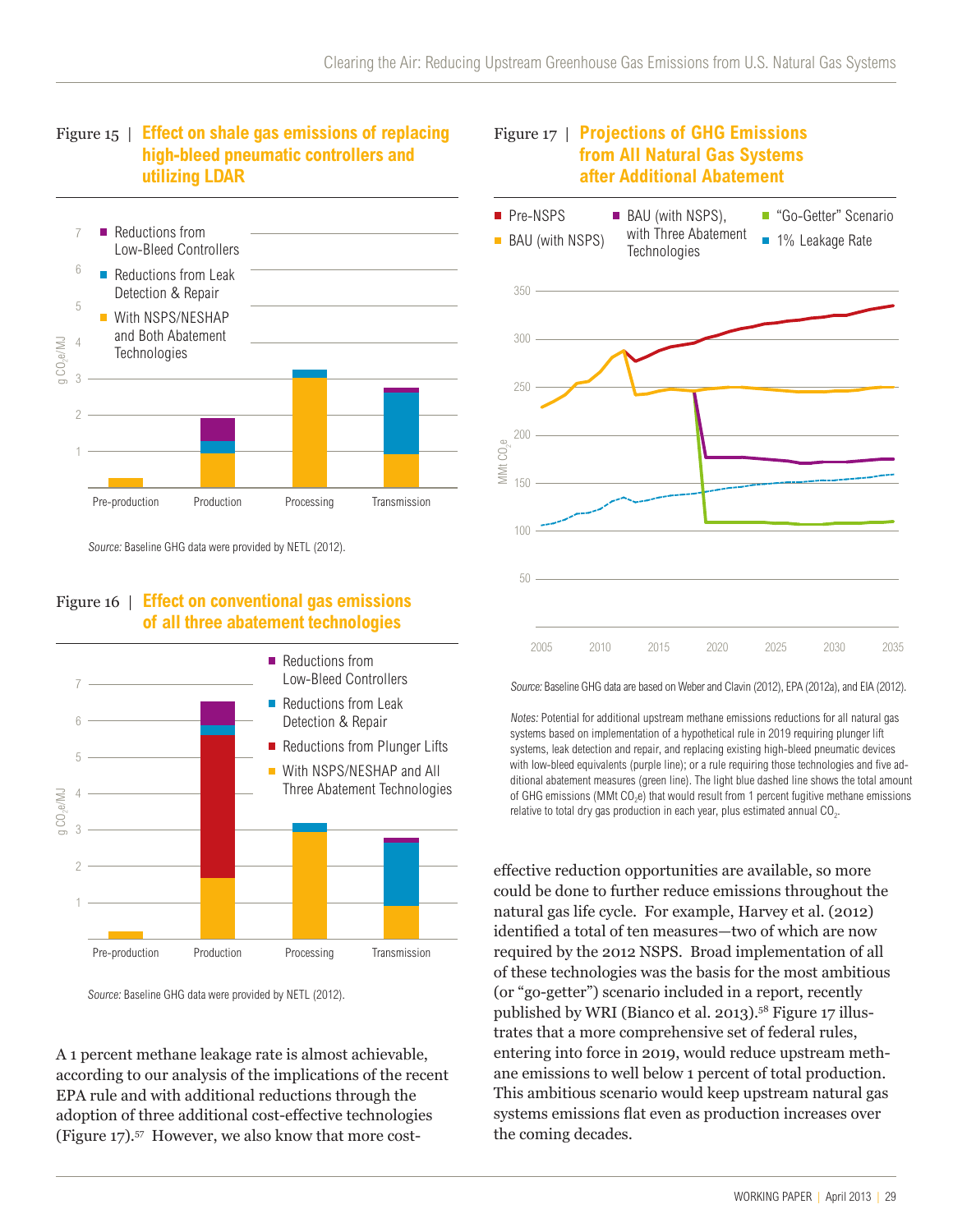|  | Table 2   Summary of annual GHG emissions from U.S. natural gas systems under various scenarios, through 2035 |  |  |  |  |
|--|---------------------------------------------------------------------------------------------------------------|--|--|--|--|
|  |                                                                                                               |  |  |  |  |

| <b>SCENARIO</b>                                    | <b>EMISSIONS IN 2015</b><br>(MMT $CO2E$ ) | <b>EMISSIONS IN 2020</b> | <b>EMISSIONS IN 2035</b> |
|----------------------------------------------------|-------------------------------------------|--------------------------|--------------------------|
| <b>Pre-NSPS Projections</b>                        | 288                                       | 304                      | 335                      |
| BAU, Reference Case                                | 246                                       | 249                      | 250                      |
| BAU, Reference Case with Additional Abatement      | 246                                       | 177                      | 175                      |
| Pre-NSPS Projections, High Shale EUR Case          | 296                                       | 317                      | 359                      |
| <b>BAU, High Shale EUR Case</b>                    | 251                                       | 256                      | 262                      |
| BAU, High Shale EUR Case with Additional Abatement | 251                                       | 182                      | 183                      |
| Pre-NSPS Projections, Low Shale EUR Case           | 278                                       | 288                      | 318                      |
| BAU, Low Shale EUR Case                            | 231                                       | 235                      | 253                      |
| BAU, Low Shale EUR Case with Additional Abatement  | 231                                       | 159                      | 167                      |
| "Go-getter" Scenario                               | 246                                       | 109                      | 110                      |
| 1% Leakage Rate                                    | 135                                       | 143                      | 159                      |

## **SECTION 5. POLICY APPROACHES TO REDUCING METHANE EMISSIONS**

Policymakers, industry, and investors have compelling reasons to focus on reducing air emissions from natural gas systems. Natural gas sector operations and infrastructure represent a significant source of several harmful air emissions.59 These include volatile organic compounds (VOCs), which are chemicals that contribute to groundlevel ozone (i.e., smog); nitrogen oxide (NOx) which also contributes to smog formation;<sup>60</sup> air toxics; carbon dioxide and methane. Exposure to ozone is linked to asthma, increased hospital admissions, and premature death.<sup>61</sup> Air toxics, such as benzene and toluene, are suspected or known causes of cancer and many other serious health effects.62 Though short-lived in the atmosphere, methane is a relatively potent greenhouse gas (Box 1) and it also contributes to ground-level ozone (West et al. 2006).<sup>63</sup>

Public debates over the rapid development of unconventional natural gas resources are ongoing, and vocal opposition to hydraulic fracturing has received widespread media attention. Furthermore, a recent expert survey

(Krupnick et al. 2013) identified venting of methane as a consensus environmental risk<sup>64</sup> associated with shale gas development.

These concerns are leading to a growing trend toward more environmental regulation of oil and gas development. The U.S. EPA recently updated federal standards for emissions from segments of the oil and gas sector. Policy has progressed at varying speeds at the state level, resulting in a policy patchwork (Logan et al., 2012). Natural gas development presents a wide range of risk factors (Krupnick et al. 2013), and no state can boast a comprehensive model of policies to address air pollution, water quality, water usage, and other community impacts (GAO 2012). Experience has shown that state policy leadership has been critical for reducing pollution from this sector; however, a strong case remains for federal rules to overcome barriers and to more effectively improve air quality.

Air emissions from natural gas systems has received heightened attention in recent years. However, most studies have focused on "unconventional" natural gas development, especially on production-stage methane emissions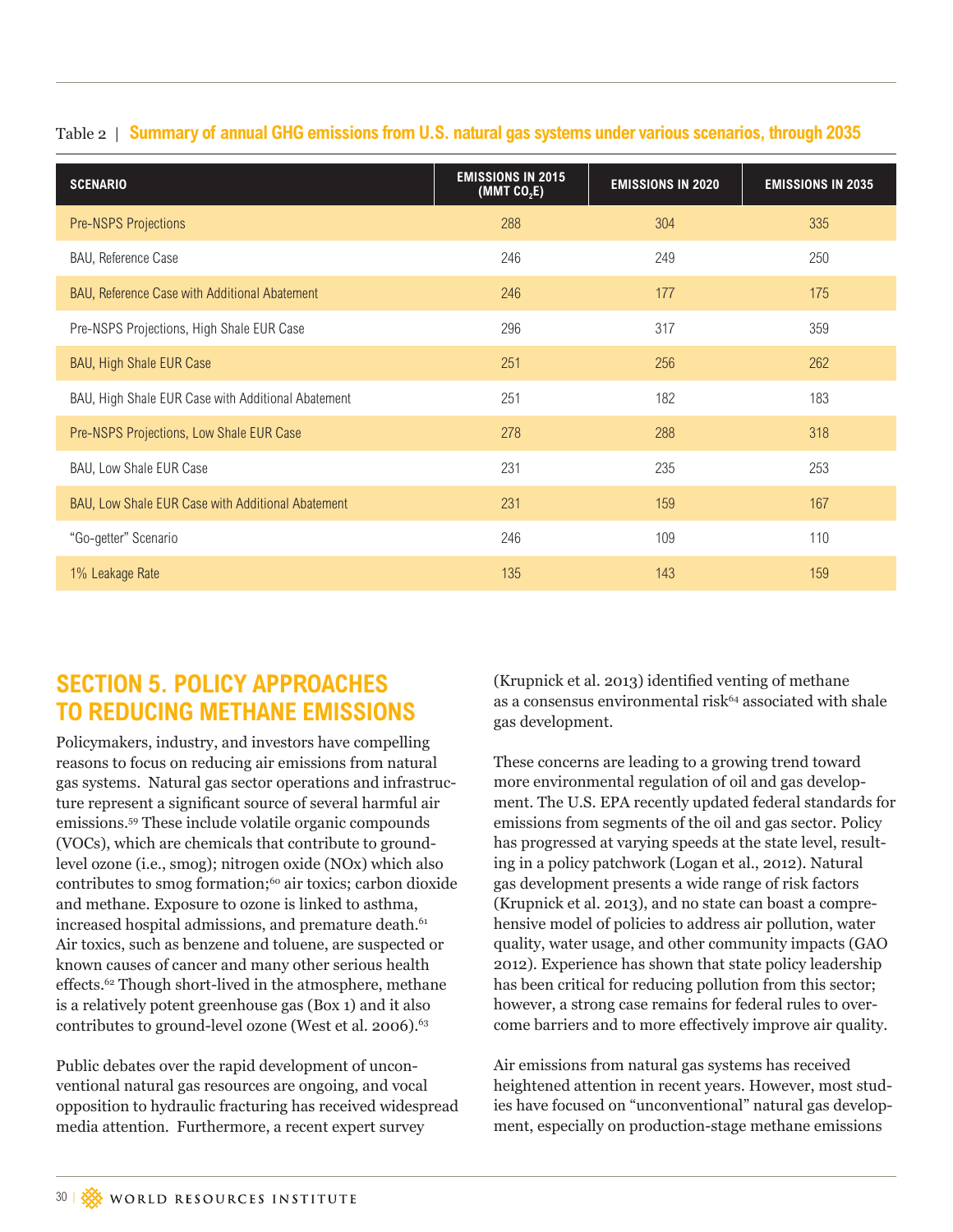from shale gas production. This includes recent reports characterizing the shale gas regulatory landscape (e.g., Logan et al., 2012; Wiseman and Gradijan, 2012), offering policy recommendations (e.g., SEAB 2011a; SEAB 2011b; IEA 2012), and suggesting guidance to the investment community (Liroff, 2011; Williams, 2012). However, since upstream air emissions extend beyond the shale gas production stage (Section 2), this section considers all onshore operations. The discussion begins with an overview of the current policy landscape, describing the relevant federal and state environmental rules that broadly apply to "upstream65" air emissions from U.S. natural gas systems.66 The section concludes with a discussion of specific policy actions that state and federal policymakers, plus environmental leaders in industry, could take to help reduce methane emissions.

## **The federal policy landscape** EPA—Clean Air Act

*National Ambient Air Quality Standards (NAAQS).* Section 109 of the Clean Air Act (CAA) requires EPA to set ambient air quality standards for pollutants that originate from a variety of new and existing sources and are harmful to public health and welfare. EPA has established NAAQS for "six criteria" air pollutants, including ground-level ozone  $(O_2)^{67}$  which is formed through chemical reactions between VOCs, nitrogen oxides (NOx), and sunlight. Current NAAQS for ozone were finalized in 2008 and EPA is required to periodically review the standards to ensure that they are adequately protective of public health and the environment.

A central goal of the CAA is to achieve NAAQS through a variety of well-known provisions, including NSPS (described below). NAAQS are not directly enforceable by the EPA; rather, the states are responsible for achieving NAAQS within their jurisdiction, with oversight and backup enforcement by EPA (Ayres and Olson 2011). Section 110 of the CAA requires states to develop and submit to EPA state implementation plans (SIPs), specifying how each state will attain the federal standards through regulations, permitting, or other policies. Areas where pollution levels exceed the NAAQS for any criteria pollutants are designated "nonattainment." States with nonattainment areas are generally required to submit an updated SIP68 and are subject to more stringent permitting requirements for a wide range of new and existing pollution sources across the state. Sources determined to be significant contributors to air quality problems are more likely to be subject to targeted regulations under updated SIPs. The NAAQS process can be used to address both new and existing emissions sources, an important distinguishing feature that enables state leadership in air quality improvement.

Elevated ground-level ozone levels in rural parts of Colorado and Utah have been attributed to natural gas development in those states (Logan et al. 2012; Fruedenthal 2009). Ozone pollution in the Dallas Fort-Worth metropolitan area also has been attributed to nearby natural gas development (Armendariz 2009). Of course, these trends toward rising ground-level ozone in areas with expanding oil and gas development have regulatory implications. In 2012, Wyoming's rural Upper Green River Basin was classified for the first time by EPA as in nonattainment with the 8-hour NAAQS for ozone.<sup>69</sup> Finally, the EPA recently finalized an integrated science assessment for ozone (EPA 2013b), which forms the scientific foundation for the periodic review of NAAQS standards and could provide the basis for more stringent standards in the future.

*New Source Performance Standards.* Section 111 of the CAA requires EPA to set new source performance standards (NSPS) for industrial categories that cause, or significantly contribute to, air pollution that may "endanger public health or welfare." NSPS are nationally uniform technologybased emissions standards for industrial source categories (Martineau and Stagg 2011). NSPS sets a federal floor for emissions performance by covered facilities and can apply to both new and existing emissions sources. The standard is set according to emission levels achieved by the best "adequately demonstrated" control technology, taking costs into consideration. NSPS is designed as a complement to NAAQS, with the purpose of avoiding new pollution problems (Martineau and Stagg 2011). States may choose to implement and enforce NSPS<sup>70</sup> based on more stringent standards than those established by the EPA, but state NSPS rules may not be less stringent.

In April of 2012, EPA finalized rules for oil and gas facilities and updated the NESHAP rules to reduce VOCs and air toxics from the oil and gas sector (see Box 5, above, for details). The rule targets VOC emissions from gas wells, storage tanks, and other equipment with the benefit of reducing ground-level ozone at oil and gas production fields, and to a lesser extent at processing plants and transmission facilities. The Clean Air Act requires EPA to update these standards within eight years, although EPA has discretion to do so earlier, if it is warranted. These rules target VOCs and air toxics, but will have the coben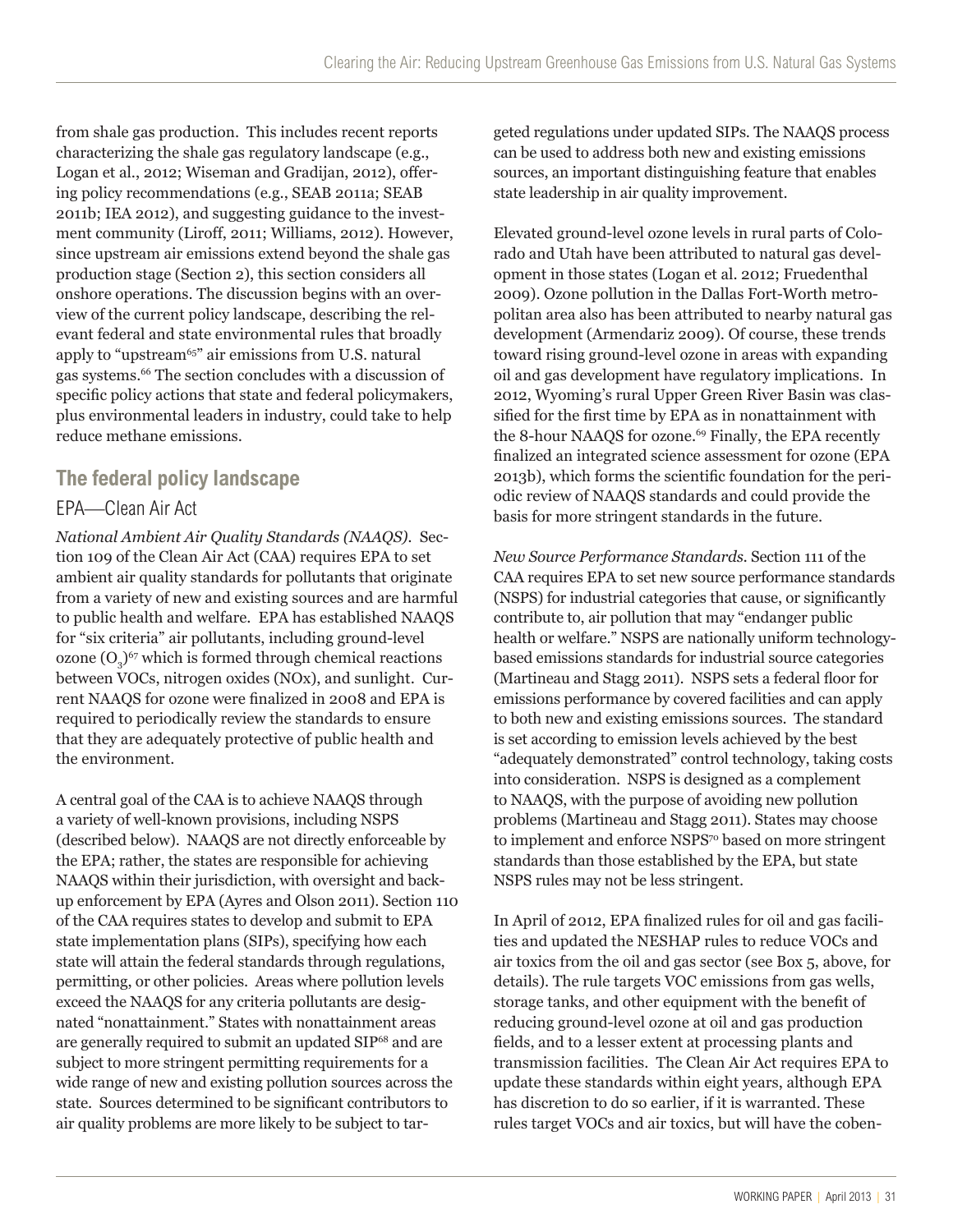efit of reducing methane emissions from new and modified wells.71 However, many impurities are removed from natural gas during the processing stage, so pipeline grade natural gas is composed primarily of methane. For this reason, any rule that targets air toxics and VOC pollutants will be less effective at indirectly achieving methane emissions reductions during the transmission stage.

*New Source Performance Standards for Methane?* Since EPA's 2009 "endangerment finding" that rising atmospheric concentrations of greenhouse gases endanger public health and welfare,<sup>72</sup> the Clean Air Act has been used to regulate major sources of GHG emissions.73 In 2012 the EPA used section 111(b) of the Clean Air Act as the basis for a proposed NSPS for greenhouse gas emissions from new power plants, suggesting that this is the preferred approach for stationary source regulations. CAA sections 111(b) and 111(d) give the EPA a mechanism to directly regulate methane emissions from new and existing methane emissions sources (Bianco et al. 2013).

On December 11, 2012,attorneys general from seven Northeast states—New York, Connecticut, Delaware, Maryland, Massachusetts, Rhode Island, and Vermont announced their plans to sue EPA for its failure to use section 111(b) of the Clean Air Act to directly regulate methane emissions from the oil and gas industry.74 In their letter to EPA Administrator Lisa Jackson, the coalition, led by New York attorney general Eric Schneiderman, concluded that "control measures are available and cost-effective, and that methane standards therefore are appropriate and legally required."75

*Hazardous Air Pollutants (HAPs).* Section 112 of the CAA requires EPA to protect public health and the environment through reduced exposure to certain toxic, or hazardous, air pollutants.76 For major sources of toxics listed in the Act, EPA is required to set technology-based standards that achieve "the maximum degree of reduction in emissions." Standards for new sources are set based on emissions levels that are achieved "in practice by the best controlled similar source," while existing sources have slightly less stringent standards to meet (i.e., as good as or better than the best performing 12 percent of existing sources). Relatively small emissions sources—that is, those below the "major source" threshold—regulated under section 112 are called "area sources" and held to separate standards.

However, section 112 includes special exemptions for the oil and gas sector that make it more difficult to control

toxic pollution from these sources. Specifically, section  $112(n)(4)$  explicitly prevents EPA from treating oil and gas infrastructure as "area sources" or from aggregating multiple oil and gas emissions sources into a single facility that could be subject to "major source" regulation. While this still makes refineries and other major facilities subject to MACT standards under this CAA section, it excludes wells, gathering lines, storage tanks, and other individually small sources that may add up to significant emissions when aggregated with all of the other infrastructure from a large natural gas development. Given that natural gas leaking from preproduction and production stage infrastructure is not-yet refined or processed, it emits relatively high concentrations of toxics and VOCs.

However, EPA has the ability to waive this exception in "metropolitan statistical areas" such as Dallas Fort-Worth, Texas, and Denver, Colorado. In light of rapid expansion of natural gas development into urban and suburban areas and recent evidence of health effects linked to toxic air emission exposure (McKenzie et al. 2012), EPA should consider revisiting this section of the CAA. To better understand which densely populated suburban and urban areas of the country are most exposed to HAPs from oil and gas operations, EPA should consider expanding the scope of the Toxic Release Inventory to require reporting of toxic air emissions from natural gas systems (see further discussion, below).

*Greenhouse Gas Reporting Program (GHGRP).* In February 2013, EPA's GHGRP published for the first time GHG emissions data from petroleum and natural gas facilities—for the year 2011. The authorizing legislation<sup>77</sup> for the GHGRP directed EPA to use its existing authority under section 114 of the CAA to set up this GHG registry. In the final rulemaking,78 EPA noted that these GHG data would enable states, the public, and EPA "to track emission trends from industries and facilities within industries over time, particularly in response to policies and potential regulations."

The rule requires GHG reporting by all facilities that emit 25,000 metric tons or more of  $CO<sub>2</sub>e$  per year. To enable broader coverage, the EPA defines "facility" for the oil and gas sector to include all emissions associated with wells owned or operated by a single company in a specific hydrocarbon producing basin.79 However, the EPA has not estimated what percentage of total actual emissions is covered by the rule.<sup>80</sup> The GHG Inventory is designed to estimate total emissions from the sector $s<sub>1</sub>$ , including from small and dispersed sources (see Appendix 1, for more details).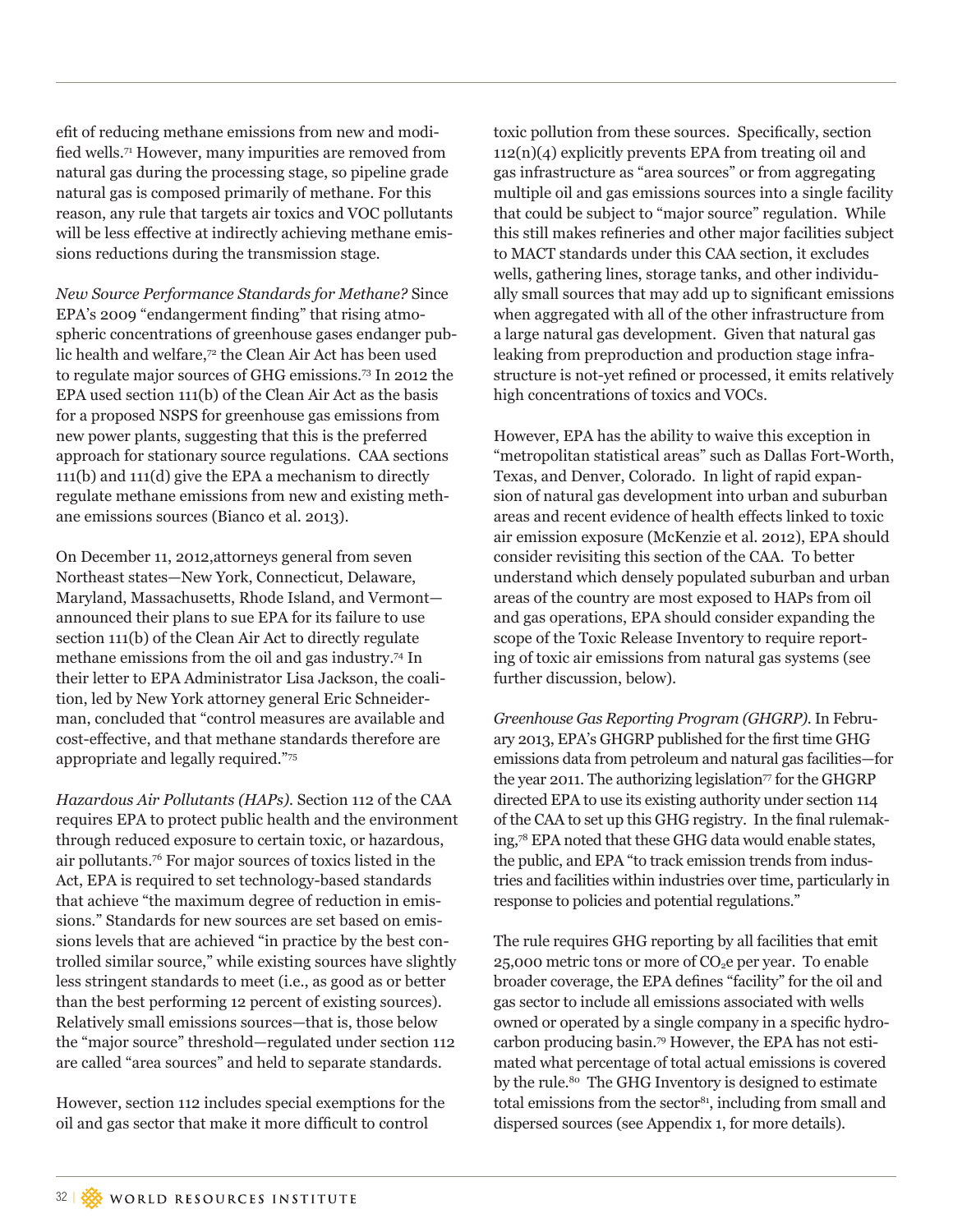### EPA – Toxic Release Inventory

*Toxic Release Inventory (TRI).* The TRI was established by Congress in 1986, as part of the Emergency Planning and Community Right-to-Know Act, and provides one of the most comprehensive public sources of information on release of toxic materials into the environment. Although the oil and gas extraction sector is a significant source of toxic air emissions, it is not required to report in the TRI because individual sources within this sector are generally small and dispersed. However, for Subpart W of the GHGRP, EPA aggregated multiple sources into a broader definition of "facility." On October 24, 2012, seventeen public interest groups filed a petition<sup>82</sup> for the U.S. EPA to initiate a rulemaking to similarly redefine "facility" for the purposes of the TRI, which would require the oil and natural gas extraction industry to publicly report their releases of toxic chemicals.

### Department of Interior—Public Lands

The U.S. Department of Interior (DOI) has jurisdiction over oil and gas leasing agreements on federal and Indian lands, which currently supply 11 percent of all U.S. natural gas production. This gives DOI the authority to limit the environmental impacts of oil and gas development in several ways, including through the promulgation of regulations and Onshore oil and gas orders, through negotiated lease agreements and through the collection and dissemination of information regarding best management practices (BMP).<sup>83</sup>

While DOI rules only apply to activities on public and Indian lands, the agency can develop model policies for other federal agencies—notably EPA—or state regulators84 to apply more broadly to oil and gas operations in other jurisdictions. For example, one of the mitigation measures required for approval of an oil and gas project in Wyoming was the construction of pipelines to handle drilling liquids in order to reduce truck traffic to well sites.<sup>85</sup> Below are two other examples of steps that the Bureau of Land Management (BLM) has recently taken to reduce the environmental impact of oil and gas operations.

In May 2012, DOI signed a Record of Decision<sup>86</sup> approving Anadarko Petroleum Corp.'s Greater Natural Buttes Area Gas Development Project in northeast Utah. The project, including plans for drilling more than 3,000 natural gas wells over a 10-year period, went forward with support from environmental groups after developers committed to a so-called Resource Protection Alternative with pollution control measures to reduce air emissions that contribute to ground-level ozone in the region (Streater 2012).

In May 2012, BLM proposed a rule<sup>87</sup> to increase transparency and to protect water supplies from risks associated with hydraulic fracturing on public and Indian lands. The rule would require disclosure of the chemicals used in hydraulic fracturing, protect groundwater through updated standards for wellbore integrity, and ensure proper management of flowback water. While this proposed rule would not address air emissions, external pressure is growing on the BLM to update regulations, notices, and orders to reduce air emissions from oil and gas operations.88

### **State policy landscape**

State governments and commissions have historically played a prominent role in regulating oil and gas development (NPC 2011; Wiseman and Gradijan 2012). Most state-level oil and gas regulations deal with issues pertaining to safety and local air and water quality (GAO 2012). In general, states often write and enforce their own regulations and permitting requirements. In addition, they have responsibility for implementing federal environmental rules, in cases where EPA has delegated such authorities at the request of states (see the discussion on NSPS and NESHAP above). Through these processes, many states have developed a record of leadership that ultimately forms the basis for federal pollution control regulations.

With the exception of Colorado and Wyoming, few states have chosen to set air emissions standards for preproduction and production-stage oil and gas operations that are more stringent than federal rules (GAO 2012; Gribovicz, 2011). Many state regulators defer to EPA's standards, especially in cases where state legislatures have explicitly prohibited regulators from exceeding federal requirements (Hecht 2004) (see "barriers to state leadership," discussed below). For example, while states may establish minimum safety requirements for workers or nearby residents, most toxic air pollution from oil and gas production sites has been unregulated (GAO 2012). This is true in part because individual sources in the upstream value chain are often relatively small, and thus fail to trigger some size thresholds under the federal Clean Air Act (Wiseman and Gradijan 2012; GAO 2012).

Nevertheless, states with poor air quality that exceeds NAAQS for one or more criteria air pollutants (e.g., ground-level ozone) have the authority and impetus to include controls on VOCs or NOx from oil and gas facilities in their state implementation plans (SIPs). Many states have also adopted NSPS for processing plants,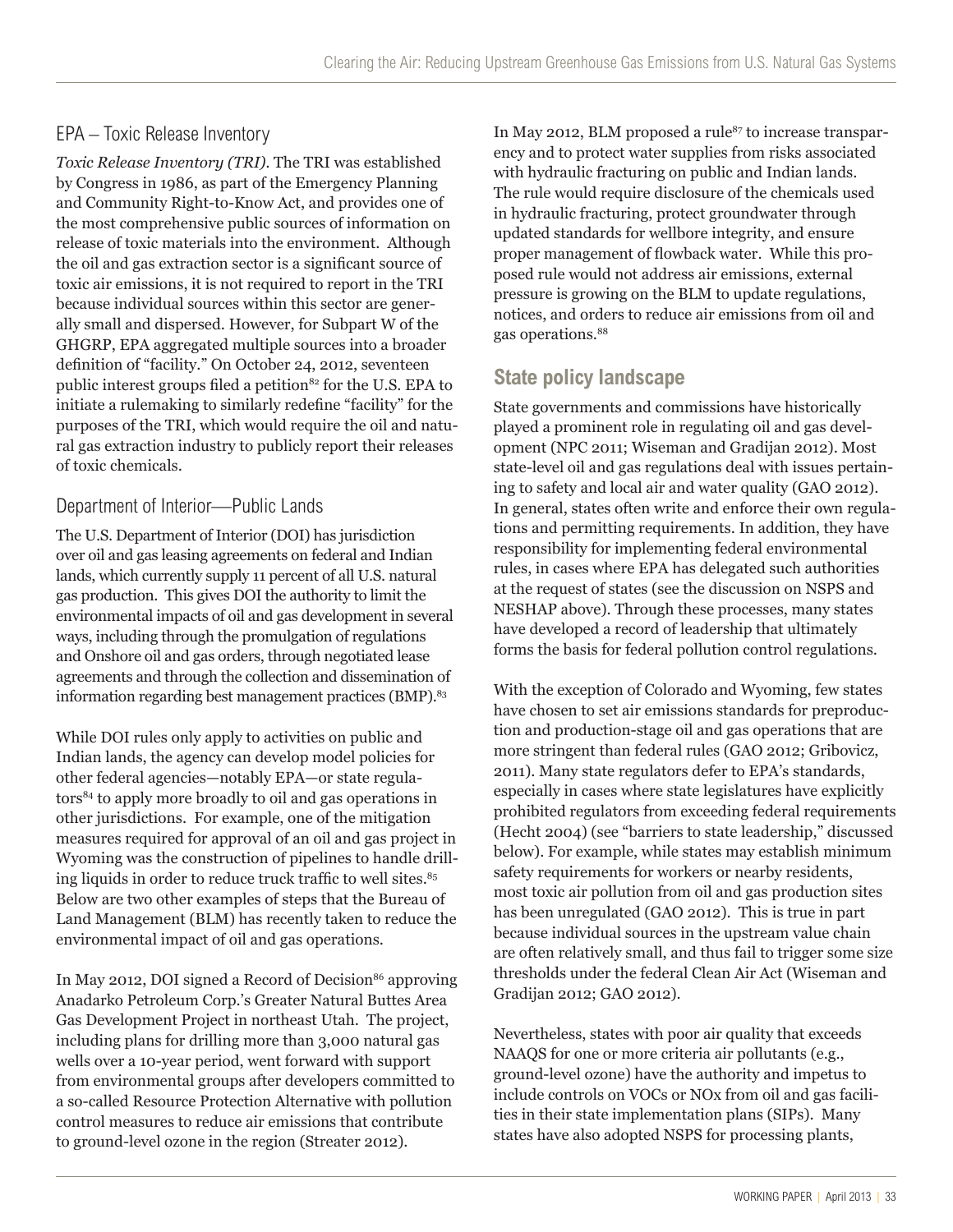which are larger stationary sources (Gribovicz 2011). While this has created benefits for local air quality, one result has also been a regulatory patchwork and incomplete air regulation for some regions—with individual states advancing different rules on different timelines.

#### State policy leadership

Most states with significant shale gas development—or resource potential, in the case of New York—have been actively working to update their regulations to address growing concerns about air and water-related impacts of hydraulic fracturing (Logan et al. 2012; Wiseman and Gradijan 2012; GAO 2012). In the context of air emissions, the most notable examples are the regulation of VOCs from oil and gas operations in Colorado and Wyoming, which provide a model for EPA's recently finalized NSPS (Wiseman and Gradijan 2012; GAO 2012).

- $\blacksquare$  Colorado requires green completions or other emissions abatement strategies during well completions and recompletions to the extent feasible (GAO 2012; Gribovicz, 2011). In addition, Colorado requires no or low-bleed pneumatic devices for all new and existing applications, but only in ozone nonattainment areas. In addition, 90 to 95 percent of VOC reductions are required for most liquids condensate and crude oil tanks, and also at dehydrator units (Gribovicz 2011). Colorado conducted an open process with extensive public outreach and stakeholder engagement,<sup>89</sup> which contributed to the successful development and implementation of these oil and gas sector regulations.
- Wyoming's oil and gas permitting requires reporting during episodic releases of regulated emissions, and the state's BMPs require that VOC and HAP emissions be "minimized to the extent practicable" during liquids unloading and from other sources.90 The permitting requires controls for dehydration units, condensate tanks, pneumatics, and green completions, with different tiers of control level based on geographic location (Gribovicz 2011).<sup>91</sup>

 Another example under consideration is the "Illinois Hydraulic Fracturing Regulatory Act," which was recently introduced in the Illinois General Assembly.92 Like the NSPS/NESHAP rules, the bill would require green completions during well completions and workovers, but would go beyond the scope of federal regulations in two important regards. First, the bill would impose green completion requirements on oil

wells (not just natural gas wells). Second, it would require operators to annually report the quantity of natural gas flared or vented from each hydraulically fractured well.93

This experience demonstrates the value of state policy innovation for establishing model rules based on local expertise and experience with emerging industry practices and technologies. Meanwhile, many states with limited recent experience or those facing the prospect of expansion in oil and gas development within their jurisdiction are taking steps to add more comprehensive regulations, including measures to mitigate air emissions. For example, New York continues to have a moratorium in place as they work to complete a new regulatory framework for air, water, and other impacts of shale gas development.

In many cases, government and industry are working together to identify and promulgate best practice regulations. For example, STRONGER (State Review of Oil and Natural Gas Environmental Regulations; www.strongerinc.org) is a state-federal-industry partnership that documents and reviews state regulations on natural gas production in order to help improve their efficacy. One major challenge with this model is that its effectiveness depends on states volunteering time and resources to invite external scrutiny of their regulatory processes. With more funding (SEAB 2011b; NPC 2011) and more statelevel participation, it could become a more effective model in support of state policy leadership.

### Barriers to state leadership; legal, fiscal, and political limitations

The net benefits of federal environmental laws such as the Clean Air Act have been well-documented in both human health and economic terms (NRC 2009; EPA 2011b). However, debates continue regarding the appropriate roles for state versus federal government in regulating industry. The oil and gas industry typically argues that state governments are best suited to regulate the sector because state personnel are uniquely well-versed in local geology, hydrology, and other relevant considerations (NPC 2011). The alternative view, which underpins most federal environmental laws, is that consistent, national minimum protections for public health and the environment are appropriate, especially for air pollutants, which can also cause air quality problems in downwind neighboring states or have implications for the global climate (in the case of GHGs).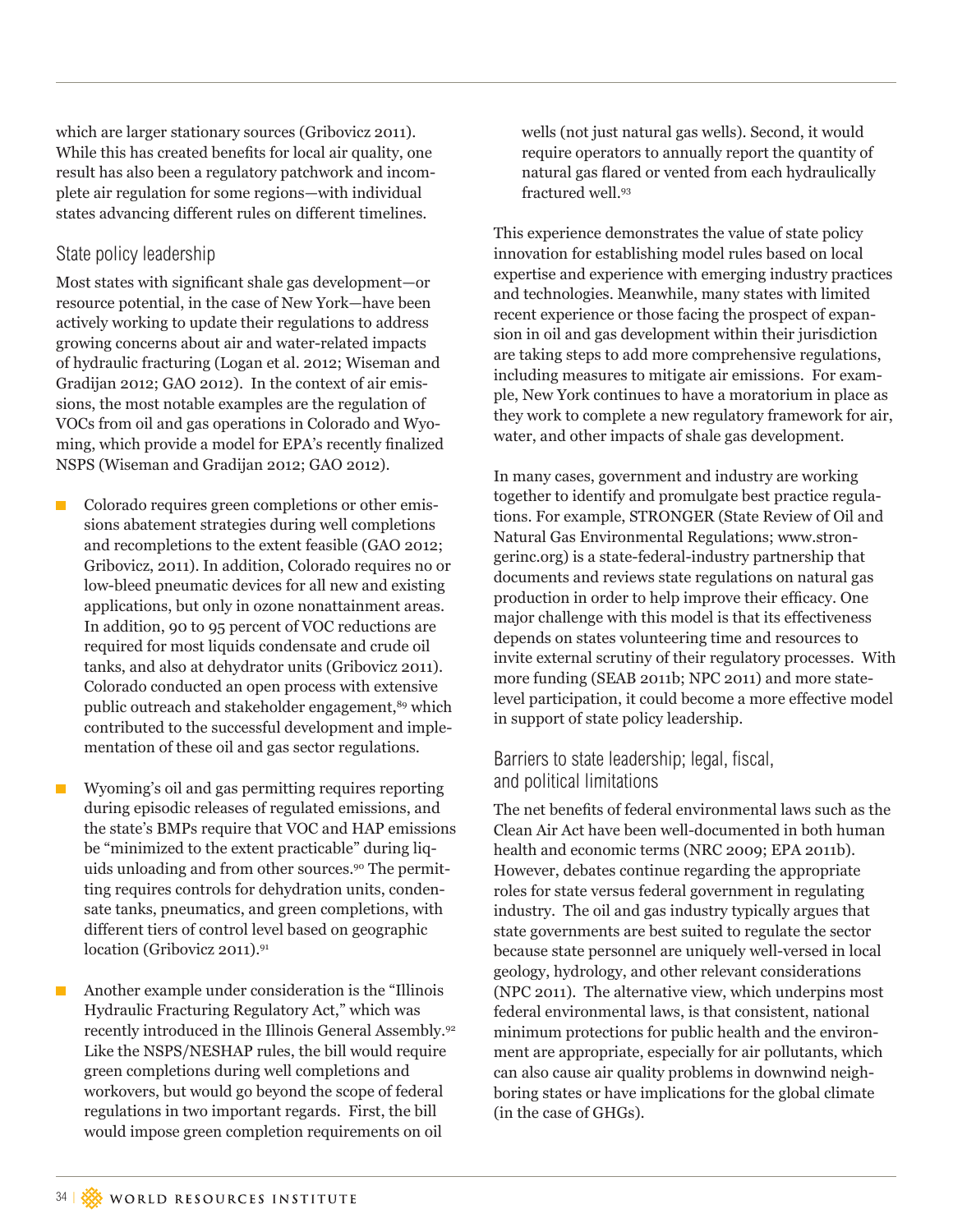The result of our federalist system is a patchwork of rules, which has both positive and negative features. On the plus side, the public benefits when states can innovate and be the laboratories for new policies that can be more protective than minimum standards required by federal law and that the federal government may later adopt. On the down side, some state legislatures have enacted so-called "no-more-stringent" rules (NMSRs), which explicitly prevent state environmental agencies from developing or enforcing regulations that are more protective than those set by the federal government (Hermans 2011). Though NMSR policies may be designed to encourage investment by industry, they also have a tendency to promote a "race-to-the-bottom," resulting in relatively poor environmental quality and fewer protections for public health in states that adopt them (Hecht 2004). Ironically, the policy dynamic created by NMSRs can be detrimental to economic development. As noted above, allowing ambient ozone levels to deteriorate beyond allowable federal standards causes states and counties to be classified as nonattainment areas (for example, counties in Colorado, Wyoming, and Utah), which complicates federal permitting for prospective new industrial development.

As of 2004, NMSRs were on the books in roughly half of all states in the U.S. Among the states with NMSRs applying to some or all environmental regulations, those that also have ongoing or potential development of shale gas or oil resources include Arkansas, Colorado, Kentucky, Montana, North Dakota, Ohio, Oklahoma, Pennsylvania, Utah, Virginia, West Virginia, and Wyoming (Hecht 2004). The practical implication of NMSRs is that they constrain what state executive branch agencies may do. None of these rules are written into state constitutions, so state legislatures can always pass new environmental laws that are not subject to such rules. In addition, some NMSRs have limited applicability, while others may include exemptions that merely require hearings or economic impact assessments (for example, in Colorado) before regulations may be developed. Having NMSRs on the books does not necessarily prevent state air agencies from curbing air emissions beyond the federal requirements, but they can serve as practical and political barriers to state policy leadership.

Another challenging issue for air quality management at the state level is that actions taken by most state clean air authorities are primarily driven by achieving attainment with respect to six criteria pollutant thresholds; that is, NAAQS. As a result, unless poor air quality has triggered

(or threatens to trigger) nonattainment, few state air agencies have taken steps to regulate air emissions from the oil and gas sector. However, section 110 of the CAA requires states to develop regulations not just to correct nonattainment, but also to maintain attainment of NAAQS in their own jurisdictions and in neighboring states. If the current trend of expanding oil and gas development makes it increasingly difficult for states to maintain NAAQS compliance, states thus have the authority to proactively address this issue.

Finally, all states have limited resources dedicated to the inspection of oil and gas operations and the enforcement of rules and regulations. While some states, like Pennsylvania and Colorado, have recently increased staffing in these areas, others retain limited staff capacity despite increasing levels of development in their states (Logan et al. 2012; WORC 2013).

### **Regulatory and market structure barriers**

While broad authorities exist for federal and state governments to improve air quality, until very recently most of the preproduction and production-stage oil and gas activities remained largely unregulated from an air emissions standpoint. Furthermore, while natural gas companies may have an incentive to minimize gas leaks throughout the life cycle, oil and gas market structures are not always directly aligned to enable this outcome, despite the economic and/or environmental benefits.

The reasons for this are varied within each life cycle stage because of numerous potential "principal-agent" problems. The economic benefits of investments may accrue to companies operating elsewhere in the supply chain, which reduce the incentive for businesses to make apparently cost-effective capital investments in low-emissions equipment. For example, while production companies typically own the gas as it leaves the wellhead, they will hire a service company to drill the well and conduct well completions. Unless a service company is contractually obligated to use green completions or take other measures to reduce methane leakage, it is not necessarily in their interest to minimize unmeasured, invisible losses of a product that they do not own. Fortunately, the new NSPS/ NESHAP rule will help to address this particular problem by requiring green completions for all hydraulically fractured natural gas wells.

Another, related concern occurs when production companies sign leases from landowners or mineral rights owners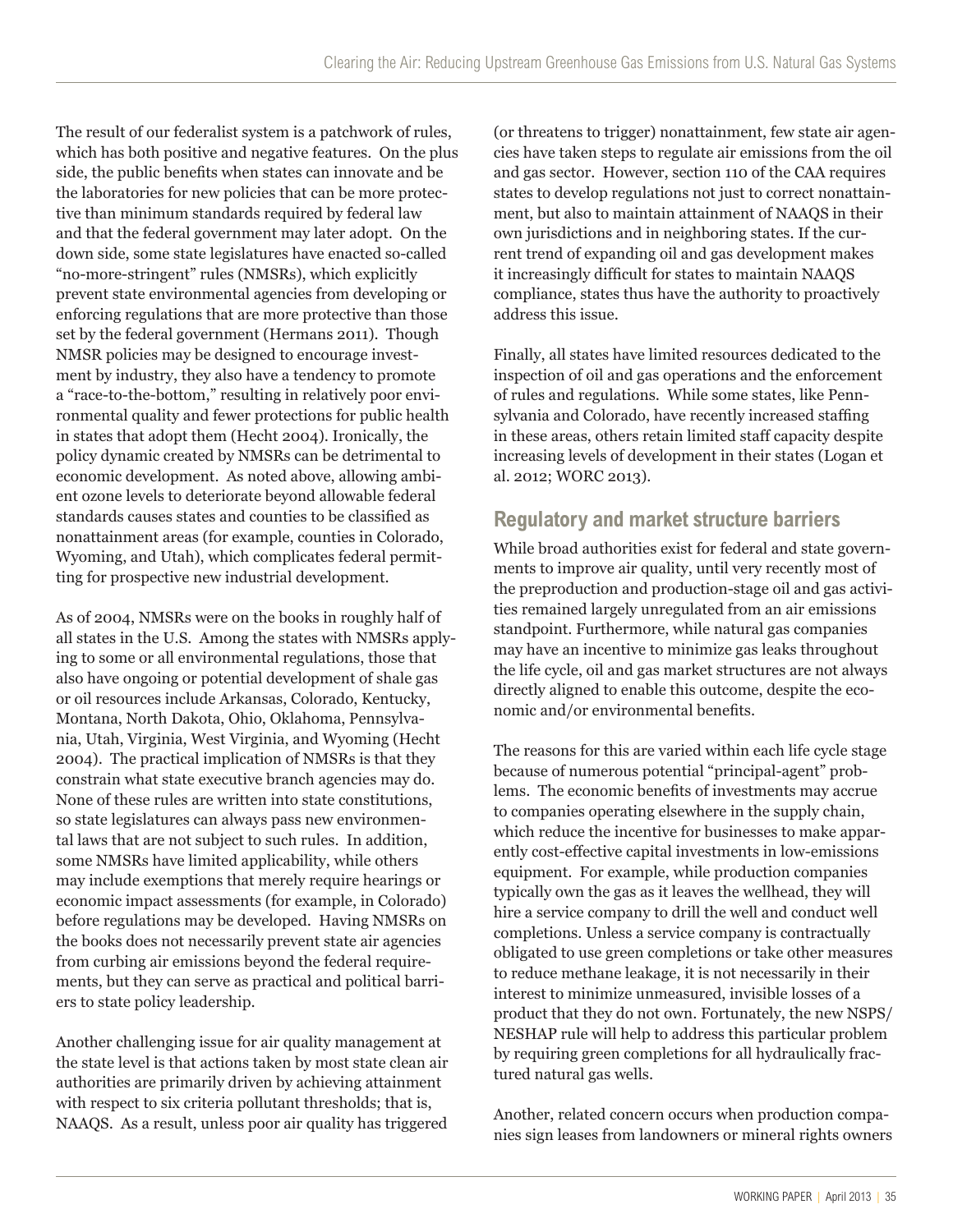that require well development by a date certain. A firm deadline like this can drive companies to drill and hydraulically fracture wells before gathering lines are available, requiring extensive venting or flaring during the flowback stage of well completion. In North Dakota, short-term lease agreements are contributing to the same dynamic with respect to tight oil wells. These wells are producing significant amounts of associated natural gas, 30 percent of which is being vented or flared.94 Associated gas already makes up 9 percent of U.S. natural gas production,<sup>95</sup> and the market is shifting further in this direction because natural gas is cheap and oil is expensive and profitable. Unfortunately, these oil wells are not covered by the new NSPS/NESHAP rule.

From a policy perspective, the pipeline stage is of particular interest because tariffs and contracts between pipeline companies and their shippers are subject to oversight and approval by the Federal Energy Regulatory Commission (FERC). Pipeline companies often require shippers to make in-kind payments (tariffs) for natural gas used by pipeline companies and for lost and unaccounted for fuel  $(LAUF)$ , both of which contribute to upstream  $CO<sub>2</sub>$  and methane emissions from natural gas pipeline systems. While a competitive market for natural gas transmission creates an incentive for pipeline companies to keep their tariff rates down, some tariff structures guarantee cost recovery for fuel usage and LAUF regardless of the services rendered. FERC recognized this problem in its 2007 Notice of Inquiry,96 which sought public comment on ways to increase the incentive for pipeline companies to reduce their fuel use and LAUF gas (given that fuel gas charges had been rising as a portion of total interstate transmission rates). The commission has since received a handful of related filings from pipeline companies. For example, the El Paso Natural Gas Company proposed to establish an incentive mechanism whereby customers would share capital project costs and savings that result from efficiency improvements and reduced LAUF.97 So far, FERC has not approved any such proposals, suggesting that more work is needed by FERC, pipelines, shippers, and perhaps state utility commissions to establish appropriate rewards for these investments and to properly account for achieved natural gas savings.98

Finally, over 6,300 natural gas producers operate in the U.S. and thousands more companies are involved with natural gas processing, pipelines, storage, marketing, and distribution.99 As a result, even the best intentioned and well-coordinated efforts by large companies to develop,

promulgate, and adopt best practices for reducing methane emissions will not be adequate to ensure that all businesses have the technical or financial capacity to voluntarily hold themselves to high standards. Even with the general trend toward greater consolidation within this sector (NPC 2011), the existence of thousands of market players is a good reason for policymakers to support a more active government role in terms of regulatory oversight, to protect the public interest through the establishment and enforcement of minimum standards for responsible oil and gas development.

## **Private sector leadership and initiatives**

Despite the barriers listed above, oil and gas companies have a number of reasons to act proactively and voluntarily to identify and adopt best practices (for example, the Shell Shale Gas Operating Principles<sup>100</sup>). A business case for reducing air emissions includes the following considerations:

- Many emissions reduction options are cost-effective, such that reducing methane loss can improve a company's competitive advantage.
- The extraction of remaining oil and gas reserves often requires new (i.e., "unconventional") technologies and practices; investors and customers are increasingly concerned about their exposure to the risks associated with such practices. This puts added pressure on oil and gas companies to demonstrate a commitment to environmentally and socially responsible practices.
- Being proactive about worker safety and environmental protection is good for corporate image and generally beneficial for preserving the industry's social license to operate, enabling access to oil and gas resources.
- It is beneficial for companies to avoid noncompliance situations that can potentially have significant commercial and legal implications.

The American Petroleum Institute (API) publishes model standards and offers technical guidance for companies to improve their environmental performance across a wide range of operations and activities (API 2009). API has not yet identified or agreed to standards for cost-effectively minimizing air emissions throughout the U.S. natural gas life cycle. However, industry leaders are taking proactive steps by following recommendations made by SEAB (2011b) and NPC (2011). Eleven oil and gas companies recently formed a regional council of excellence called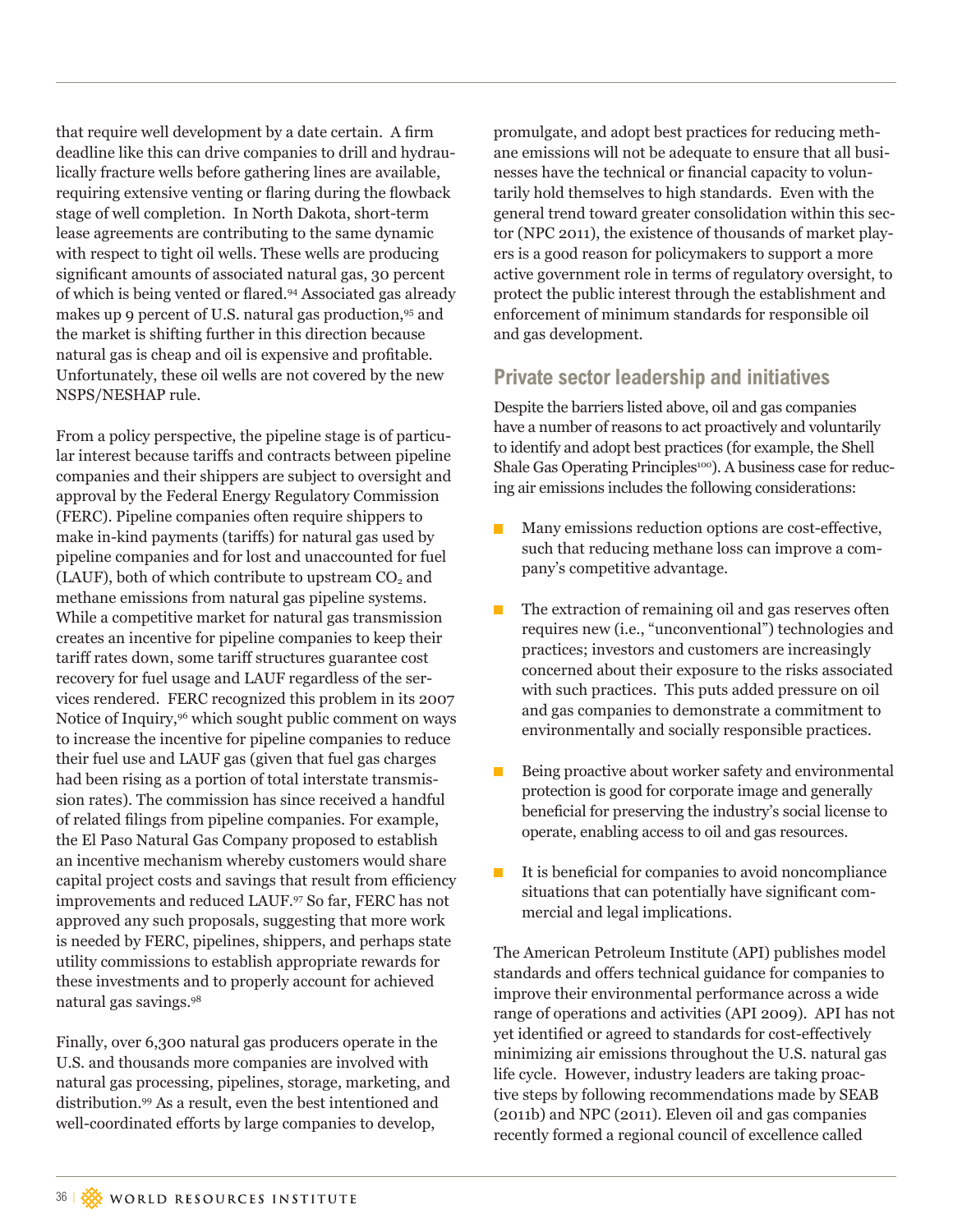### Box 8 | **Policy Recommendations in Previous Studies**

This working paper builds on earlier efforts by several influential and well-positioned groups. Three studies stand out. These studies were broader in scope but generally less detailed than this paper, which is narrowly focused on air emissions. We summarize here the key air emissions related policy recommendations from the following reports:

- 1. In 2011, the secretary of energy's Advisory Board Natural Gas Subcommittee issued two reports (SEAB 2011a; SEAB 2011b) in response to the request from Secretary Steven Chu to develop consensus recommendations for government agencies "on practices for shale extraction to ensure the protection of public health and the environment."
- 2. In 2011, the National Petroleum Council, an oil and natural gas advisory committee to the U.S. secretary of energy, issued a report (2011)—entitled Prudent Development; Realizing the Potential of North America's Abundant Natural Gas and Oil Resources—that details the changing landscape for oil and natural gas development and includes several emissions-related policy recommendations.
- 3. The Golden Rules for a Golden Age of Gas (IEA 2012) was a special report of the International Energy Agency's annual World Energy Outlook. This publication included several valuable air emissionsrelated policy recommendations, some of which echoed suggestions made previously by SEAB and NPC.

All three studies recognized the need for better public information on many aspects of shale gas development. SEAB specifically recommended a federal interagency planning process to collect emissions data and assess the life cycle greenhouse gas footprint of natural gas used in the U.S.

SEAB also encouraged operating companies to more actively and systematically collect air emissions data from production sites in a variety of shale gas basins, using common methodologies for measuring, analyzing, and disclosing emissions data. An effort to partially implement this recommendation is under way in the form of a collaborative research project led by the University of Texas at Austin and the Environmental Defense Fund (see Appendix 1).

SEAB and IEA both recommended that oil and gas companies focus more attention on actively managing the full spectrum of short-term, long-term, and cumulative impacts of industrial activities that accompany large-scale oil and gas development. All three reports encouraged companies to more actively build public trust through increased transparency, along with better and more active engagement with local communities. Specifically, SEAB and NPC both recommended the establishment of regional "centers of excellence" to develop and promulgate best practices in cooperation with public interest groups, state and local regulatory agencies, and local academic institutions. Some leadership companies have already taken steps to implement this recommendation (see "Private Sector Partnerships and Initiatives" above).

Though all three groups support voluntary industry efforts to improve environmental performance, IEA and SEAB also envisioned a greater role for government in developing regulations. They also encouraged independent evaluation and verification. There was agreement that regulations should (a) be developed through transparent and inclusive processes, (b) avoid redundancies with existing laws, and (c) be structured to enable continuous improvement in environmental performance over time.

These reports also highlighted the need for new revenues to support new regulations and other policy efforts. The rapid increase in U.S. natural gas development demands urgent, more proactive actions by air and environmental agencies, with greater financial support than state and federal governments have been willing or able to provide. For example, SEAB (2011b) called for state governments to raise new revenues through fees, royalty payments, and severance taxes levied on oil and gas industry activities to finance a range of activities, including emissions monitoring and associated regulatory actions. Many oil and gas companies have expressed public support for such fees (NPC 2011), provided that new revenues are applied directly for the purpose of achieving efficient and effective regulations (as opposed to being funneled into general funds and subject to annual appropriations). While the establishment of such dedicated revenue streams through a legislative process could be useful for ensuring consistent and adequate levels of much-needed funding, protections must also be in place to avoid conflicts of interest between industry and direct funding recipients.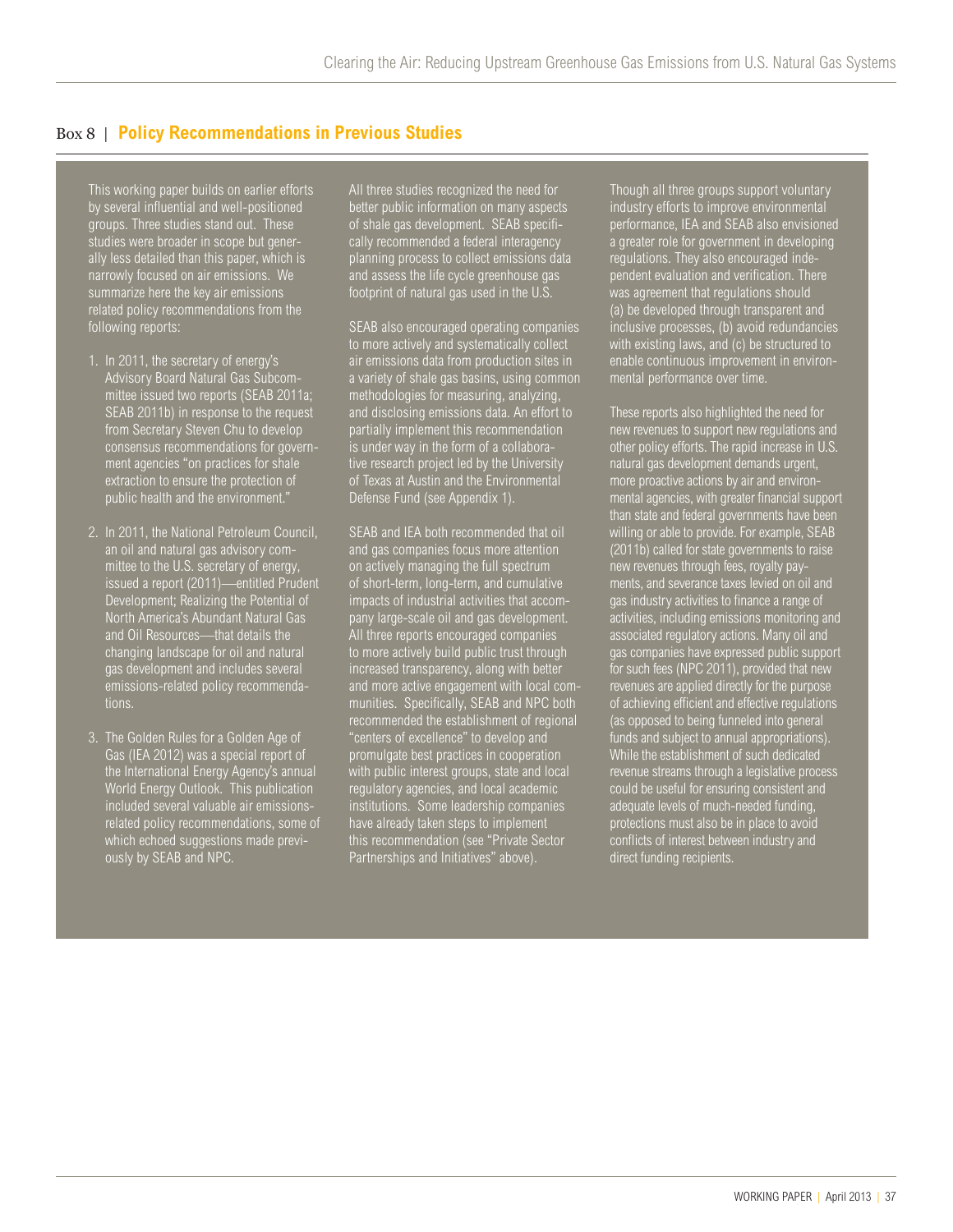the Appalachia Shale Recommended Practices Group (ASRPG), which has issued consensus recommendations. Another example is the Center for Sustainable Shale Development, which recently agreed to 15 initial performance standards for protecting air quality, water resources and climate<sup>101</sup>.

Though not directly related to air emissions, FracFocus<sup>102</sup> serves as a high-profile, somewhat controversial example of an industry-state government partnership, designed to increase public awareness of hydraulic fracturing operations. FracFocus is a national registry through which industry voluntarily discloses the chemicals they use for hydraulic fracturing operations. The FracFocus registry is managed by the Ground Water Protection Council and Interstate Oil and Gas Compact Commission, though it has been widely criticized for being predominantly funded and founded with support from industry (Elgin et al. 2012). With ten states now using FracFocus as the central database for official state chemical disclosure (no longer voluntary in these cases), it has drawn heightened scrutiny for not being subject to third-party verification, for not being sufficiently comprehensive (Elgin et al. 2012), and for not making raw data publicly accessible in a way that would more readily allow for robust analysis by independent researchers.<sup>103</sup>

## **SECTION 6. CONCLUSION: NEXT STEPS TO REDUCE METHANE EMISSIONS**

Reducing methane emissions from natural gas systems is critical for minimizing the contribution to climate change from natural gas development and use. New public policies will be needed because market conditions alone are not sufficient to compel industry to adequately or quickly adopt best practices, particularly when the cost-saving benefits of investments accrue to other entities down the supply chain.

Minimum federal standards for environmental performance are a necessary and appropriate framework for addressing cross-boundary pollution issues like air emissions. The federal Clean Air Act regulations are generally developed in close consultation with industry and state regulators and are implemented by states. This framework allows adequate flexibility to enable state policy leadership and continuous improvement in environmental protection over time.

Any new regulations should be developed with the following considerations in mind:

- **Policies and regulatory programs should be environ**mentally effective and designed to be as protective as authorizing statutes allow.
- New and updated regulations should be developed in coordination or consultation with relevant federal and state agencies and commissions to avoid redundancies, inconsistencies or other potentially costly inefficiencies.
- When evaluating the cost-effectiveness of proposed regulations, the full scope of cobenefits associated with pollution reductions should be taken into account whenever possible. For example, the many benefits of reducing emissions from oil and gas systems include cutting air toxics, reducing smog-forming pollutants, and slowing the rate of climate change.

New regulations must always be developed based on the most current and accurate data and information available. Fortunately, new facility-level GHG emissions data for 2011 were recently published by GHGRP (and 2012 GHG emissions data are due to be published in the fall of 2013). This provides sufficient information for state and federal governments to initiate the rulemaking processes described below.104 Finally, any new rulemaking would necessarily involve the collection of additional data, as needed, to ensure that emissions standards are appropriately designed to minimize potential emissions from new, modified, and existing sources.

The remainder of this section describes the range of actions that can be taken to reduce methane emissions.105 Through these and related efforts, policies can be put in place to reduce total methane leakage rates to below 1 percent of total production.

### **Federal approaches to address emissions**

The recently enacted federal VOC and air toxics standards for oil and gas systems will result in significant reductions in methane emissions from shale gas development, as discussed in section 4 above. A number of additional tools remain available that can either directly or indirectly reduce methane emissions and support stronger and smarter action at the state level.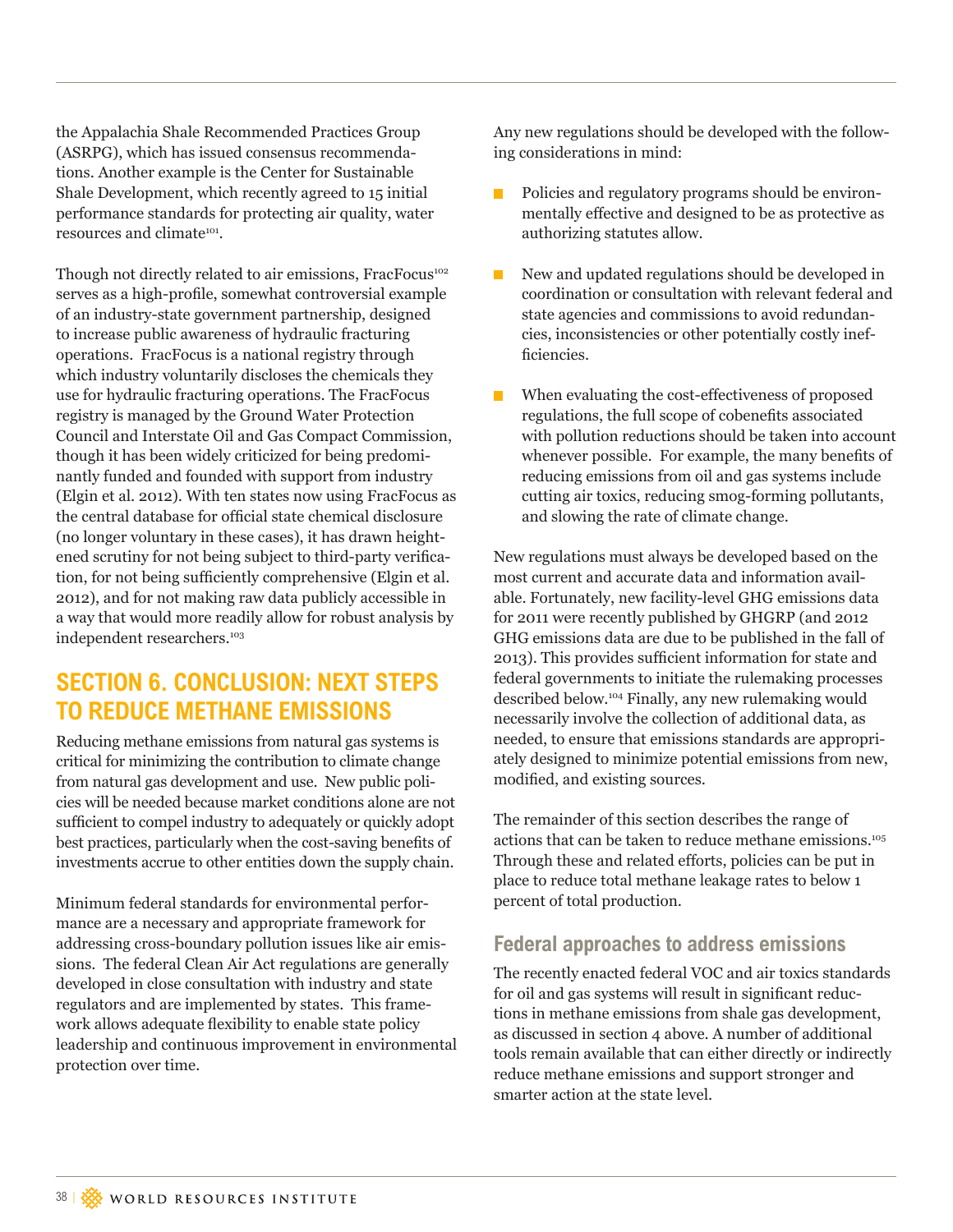*Directly regulate GHG emissions under section 111*   $\Box$ *of the Clean Air Act.* As noted above, section 111 of the Clean Air Act authorizes EPA to set performance standards for GHG emissions, including methane, from new and existing oil and natural gas systems. These authorities could be used to achieve emissions reductions from any number of significant sources, including through measures described in section 4 of this working paper: (a) the use of plunger lift systems at new and existing systems during liquids unloading operations; (b) fugitive methane leak monitoring and repair at new and existing well sites, processing plants, and compressor stations; and (c) replacing existing high-bleed pneumatic devices with low-bleed equivalents throughout natural gas systems.

 This approach would enable the regulation of methane emissions from new and existing pollution sources. By regulating methane directly rather than as a cobenefit of addressing VOCs or HAPs, such rules would more effectively achieve GHG emissions reductions from all segments of the supply chain, including those with relatively low concentrations of non-methane pollutants (for example, after processing). This approach would also allow EPA to address upstream sources of  $CO<sub>2</sub>$  emissions. While these emission are not a focus of this study, they do represent significant sources of GHG emissions (see Figure 7).

- *Regulate HAPs in urban areas.* EPA has the authority under section 112 of the CAA to regulate hazardous air pollution in densely populated areas, and it could use that authority in urban areas with expanding oil and gas development. This would be a prudent action, given the findings of McKenzie et al. (2012) that living in near proximity to natural gas development increases the risk of cancer and other health effects caused by air toxics. Expanding the scope of the Toxic Release Inventory to require emissions reporting from oil and gas preproduction and production-stage operations (as discussed below) would help policymakers and the public better understand current levels of exposure to HAPs, as well as help EPA determine the extent to which it would be appropriate to pursue this regulatory route.
- *Recognize and promulgate best practices.* The federal П government could do more to recognize and reward companies that voluntarily demonstrate a commitment to advancing best practices with the sector. For

example, with more funding, Natural Gas Star could be expanded and more regularly updated to serve as a clearinghouse for technologies and practices that enable companies to meet compliance with the new NSPS/NESHAPs rules and other air regulations. This could be similar to what EPA does for the so-called "RBLC"106, which is a clearinghouse for emissions control technologies that are used by companies to meet compliance under various Clean Air Act programs. Companies that are actively engaged in this program and who achieve verified emissions reductions beyond a certain benchmark could be publicly recognized (similar to EPA Energy Star programs).

## **Enabling state policy leadership**

State governments play an important role in developing new approaches to reducing air emissions, and they are largely responsible for implementing many federal rules under the Clean Air Act. However, they are often short on resources and could benefit from additional policy and technical assistance, particularly given the rate of current oil and gas development, plus expectations for further expansion.

 *Provide assistance to states with expanding oil and*   $\mathbf{r}$ *gas sector development.* State air regulators are responsible for developing state implementation plans (SIPs) to ensure compliance with the NAAQS established under the CAA. EPA could target technical assistance to states with expanding oil and gas production and assist with the development of SIPs that address emissions from new and existing sources within this sector.

 EPA recently finalized its Integrated Science Assessment for Ozone (EPA 2013b), which forms the scientific foundation for the periodic review of NAAQS standards. This review may provide the basis for more stringent standards in the future. A more stringent, updated NAAQS for ozone would likely bring more areas of the country into nonattainment, compelling greater action by states to identify and reduce pollution sources that significantly contribute to smog formation, including VOCs from oil and gas operations. This process may provide an opportunity for EPA to work with the states on these issues.

 *EPA's Ozone Advance program.* As a service to states with strong interests in avoiding nonattainment, EPA provides technical and policy assistance through the voluntary "Ozone Advance" program.107 States and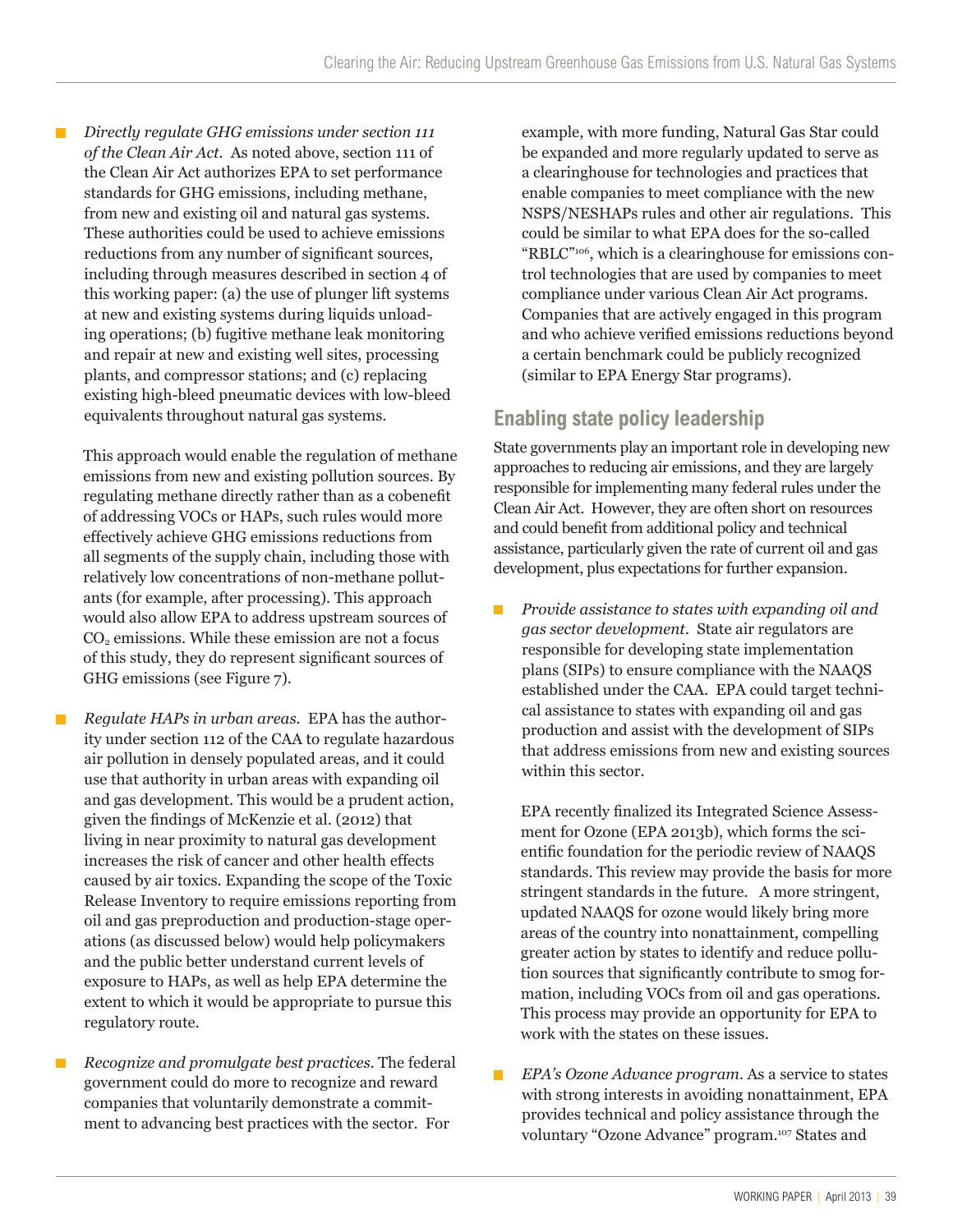counties with rising levels of oil and gas operations within their jurisdiction should consider joining the Ozone Advance program, particularly given the expectation that new standards will likely be more stringent when EPA updates NAAQS for ozone. Participating states should work with EPA to specifically evaluate whether current (or expanded) levels of natural gas operations could significantly exacerbate ground-level ozone within their air shed.

 *Third party review of state regulations (e.g., STRON-GER).* Third-party reviews can help states improve current regulations and help other states learn from previous efforts. As an example, although STRON-GER had previously focused most of its review on oil and gas commissions (such as Colorado), the organization is shifting its focus toward air emissions and beginning to work more closely with state air agencies. Additional, independent funding for groups like STRONGER would enable them to build their capacity and credibility (SEAB 2011a; NPC 2011). This would make their regulatory reviews less of a burden on participating agencies. Such review findings could provide a credible basis for model rules that other states could adopt.

п

 *Develop model rules and legislation and support implementation.* With an increasing number of states (and foreign governments) looking to mitigate the air emissions associated with expanding oil and gas operations, many will be seeking model rules for effective pollution abatement efforts that build on rules developed by EPA and some states. Developing and publishing sound model rules can be a valuable service to government agencies, but it can also be a time and resource-intensive exercise. This suggests that model rule development efforts should prioritize addressing challenges that are likely to have solutions with broad technical and legal applicability. For example, EDF has been working with leadership service companies to develop model rules for safe well construction and operations.108 To be effective, supportive NGOs, federal agency staff, and industry groups may need to work with state governments and legislatures to adapt rules for individual circumstances and help ensure proper implementation. The sort of technical support that goes into developing and implementing model rules can be especially helpful to rural, low-population states with scant budgets. Model legislation also may be needed in some cases, depending on existing regulatory authorities of state agencies.

 *Provide regulatory guidance; develop and publish a menu of policy options.* The tools and approaches listed in this report provide a good starting point for moving forward, but more detailed support will be needed to build state policy leadership. Building on information published by EPA's Natural Gas Star program, such a menu could include technology and policy options for state governments to pursue in addressing emissions from new and existing sources. For example, to help with NSPS implementation, states with oversight of natural gas wells split between two or more agencies could learn from Colorado's experience implementing air emissions requirements under similar circumstances.

 This approach could be useful for any state with air quality concerns to better understand how other states may have addressed such issues amid the rapid growth and expansion of oil and gas development within their jurisdictions. Finally, as a complement to a policy menu, and to help foster friendly competition among states, an independent research organization could create a scorecard for state regulations of oil and gas sector emissions, based on clear and transparent standards for assessing policy performance.

### **Improve understanding of emissions**

Basic information on actual air emissions from the oil and gas sector is difficult to come by. As noted in Appendix 1, current emissions estimates are based on assumed emissions factors as opposed to direct measurements, largely because direct measurements are so expensive to record. These emissions data uncertainties result in questions about the effectiveness of commonly used emissions control technologies. This both raises compliance concerns<sup>109</sup> and reduces the likelihood that a company would invest in pollution control, since the resulting level of product recovery is in question.

 *Analyze GHG emissions reporting data from the sector and track industry performance over time.* With the initial public release of facility-level GHGRP data for the oil and gas sector in February, researchers are just beginning to evaluate the strengths and limitations of this new dataset. Some of its limitations are already known; for example, emissions factors are not based on direct measurements. Nonetheless, it will undoubtedly help policymakers better understand the geographic, sectoral, and other factors that are the most important determinants of GHG-intensity within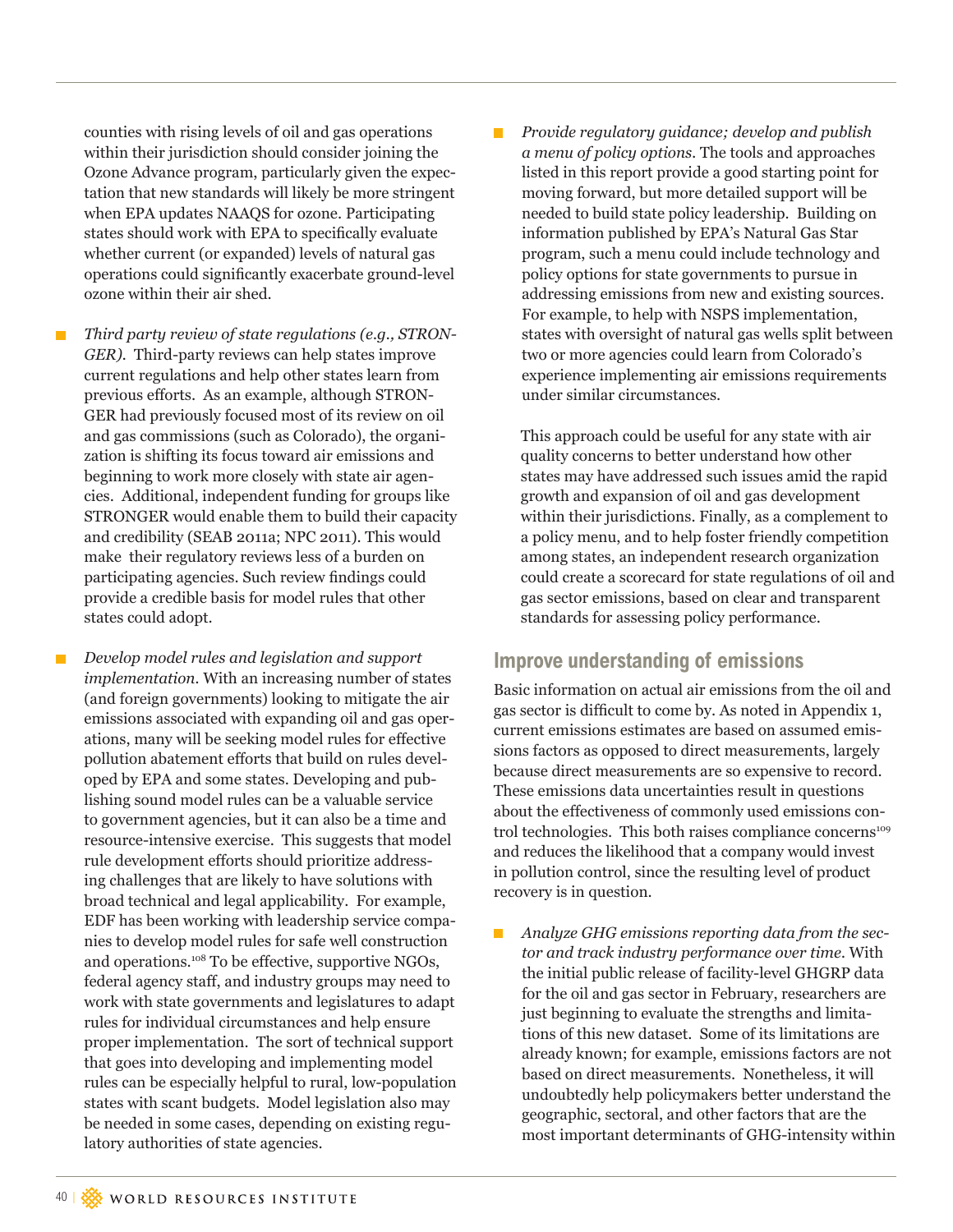the U.S. oil and gas sector. As data quality and coverage improves over time, this data set will likely prove invaluable to developing new regulatory regimes and for tracking regional and national methane leakage rates and other important GHG benchmarks.

- *Add oil and gas sector emissions to the Toxic Release Inventory (TRI).* Despite being a significant source of toxic air emissions, the oil and gas extraction sector is not required to report in the TRI<sup>110</sup> because individual sources within this sector are generally small and dispersed. However, for subpart W of the GHGRP, EPA aggregated multiple sources into a broader definition of "facility." A similar approach could be used for the TRI. On October 24, 2012, seventeen public interest groups filed a petition for the U.S. EPA to initiate a rulemaking that would require the oil and gas extraction industry to report releases of toxic chemicals to the TRI.<sup>111</sup>
- *Assess the production-stage emissions at tight oil wells.* The recently finalized NSPS/NESHAP rules apply to hydraulic fracturing operations at new and restimulated natural gas wells, but not to hydraulic fracturing operations at oil wells that produce associated natural gas. Additional information on the extent to which production-stage emissions at tight oil wells are comparable to emissions from natural gas wells would help determine whether the recently finalized NSPS/NESHAP rule should be extended to cover oil wells that produce associated natural gas.
- п *Convene a broad range of experts to develop updated emissions factors.* Updated emissions factors for oil and natural gas equipment and activities that are significant sources of upstream GHG emissions could improve life cycle emission estimates. This is necessary because, as discussed in Appendix 1, EPA is currently deferring to industry on emissions factors used for the purpose of reporting emissions to the GHGPR. Per the final subpart W rule, industry will not be required to report to EPA key inputs to emissions equations such as production and fuel use until after 2015, and only then after such data are determined to be nonconfidential.

 Among the tasks for this group could be to improve estimates for emissions from gathering lines and other equipment not covered under subpart W of the GHGRP, which would better enable comprehensive life cycle assessments, including all significant upstream emissions sources.

 *Establish a FracFocus-like database for voluntary reporting of air emissions.* FracFocus has been proposed as a possible model for industry to publicly disclose releases of toxic, VOC, and methane air emissions from oil and gas operations. However, to address criticisms that have been lodged against FracFocus (see above), states interested in adopting a similar model for air emissions disclosure should consider meeting the following criteria. First, a FracFocus for air emissions should be funded through public sources that are independent of industry. Second, submissions to the registry should be subject to third-party verification. Finally, raw data submitted to the registry should be readily accessible in a way that allows for aggregation, ready analysis, and cross-referencing by independent researchers.

### **Promote research to improve technology and policy options**

While this paper has identified a suite of technology and policy options for reducing methane emissions from natural gas systems, the expected expansion of natural gas production means that continued improvements will be necessary to keep pace.

- $\blacksquare$  *Research emissions monitoring and control technologies.* With additional funding, the Department of Energy could conduct applied research designed to develop and improve oil and gas sector emissions measurement and control technologies, and to reduce the cost of those technologies.112 With less expensive monitoring equipment and more cost-effective control technologies, it would be easier for oil and gas service companies to identify leaks and repair them.
- *Identify public and private sector policy options for*   $\blacksquare$ *removing barriers to energy efficiency and fugitive emissions reductions.* Research is needed to identify policy solutions to regulatory barriers and market failures that prevent companies from investing in costeffective projects that reduce methane emissions and more efficiently use fossil fuels throughout the natural gas life cycle. For example, pipeline contracts are not always structured in a way that provides incentives for pipeline companies to minimize fugitive emissions from their compressor stations. Research that includes interviews with industry and legal experts—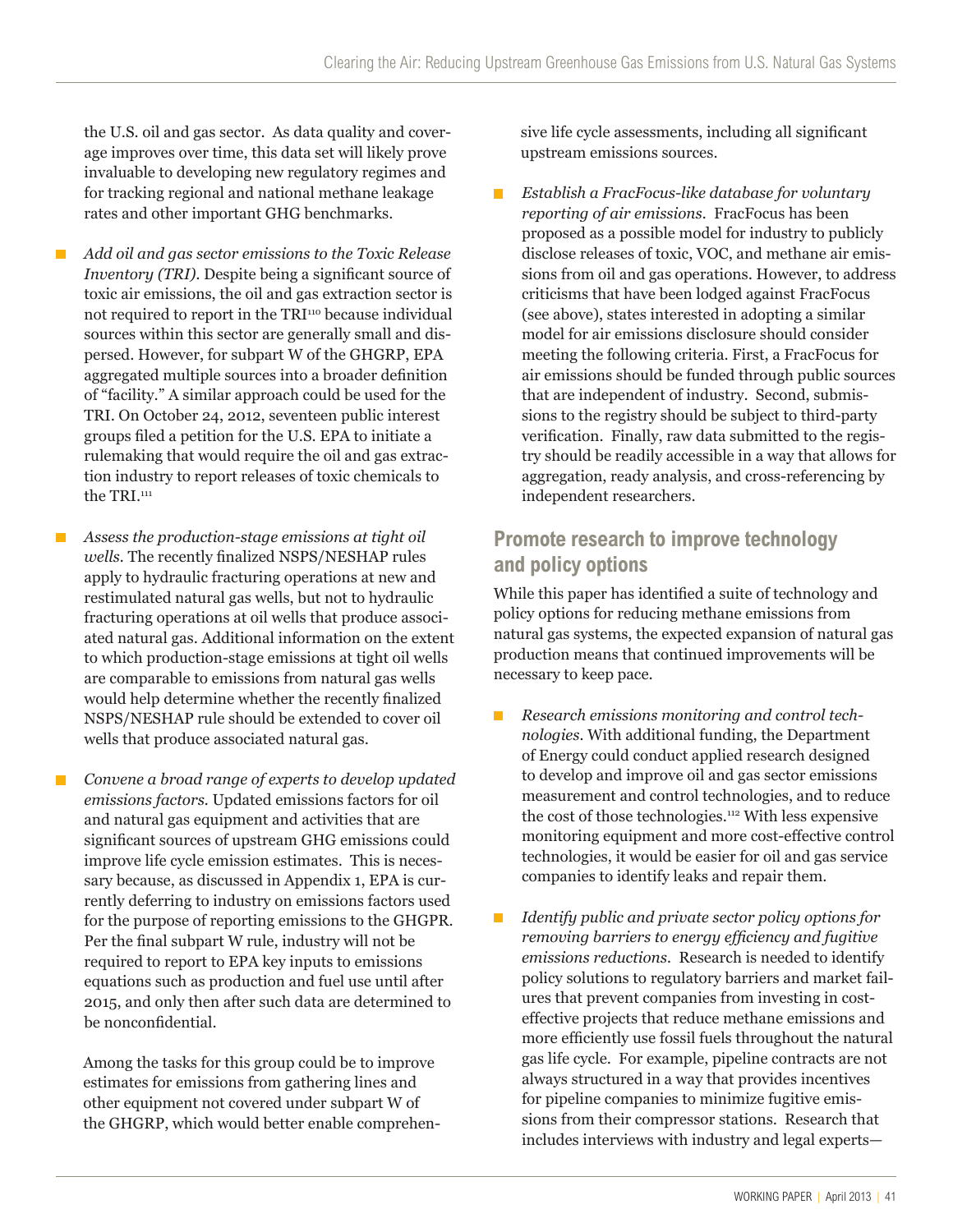plus veteran staff at state and federal air agencies, natural resource agencies, oil and gas commissions and public service commissions—could help identify additional barriers and develop appropriate governmental and industry solutions.

### **Conclusion**

Upstream emissions of greenhouse gases—particularly methane—contribute significantly to the climate impacts of U.S. natural gas production. While there remain significant uncertainties regarding the exact level of methane emissions throughout the U.S. natural gas life cycle, studies generally agree that life cycle GHG emissions from natural gas are lower than coal, particularly when considering a longer, 100-year time horizon. Previous studies also agree that upstream methane emissions from natural gas can and should be reduced with new policy action and investment. Uncertainty is no reason for delayed action, particularly given that aspects of climate change (e.g. sea level rise) are happening faster than expected and that there are cost-effective opportunities to significantly reduce upstream methane emissions.

Our analysis is not meant to be exhaustive, but rather an illustration of the magnitude of emissions reductions that can be achieved in a cost-effective manner through the development of new rules regulating methane emissions from natural gas systems. We find that the 2012 NSPS/ NESHAP rules regulating VOCs and air toxics will reduce projected upstream GHG emissions by up to 25 percent by the year 2035. With further policy actions, we project that regulations requiring just three methane abatement measures could achieve an additional 30 percent reduction in upstream GHG emissions. The total of  $72$  MMt CO<sub>2</sub>e in annual emission reductions by 2020 represent nearly 2 percent of all projected energy-related emissions in that year<sup>113</sup>—the equivalent of taking roughly 14 million passenger cars off the road. All three of these proposed measures are economically viable under a wide range of natural gas prices and implied costs of carbon. With more ambitious policy actions, the widespread adoption of five additional control technologies would cut projected upstream GHG emissions from U.S. natural gas systems by 56 percent below the projected 2035 emissions levels that will result from full implementation of the 2012 NSPS/NESHAP rules.

Additional policy actions are needed to achieve these and other cost-effective methane reduction opportunities. Natural gas markets and related regulatory structures are not well-configured to ensure the best economic or

environmental outcomes, which helps to explain why so many cost-effective methane reduction projects remain untapped. While states have played a leadership role in advancing policies that help reduce the environmental impacts of oil and gas development, minimum federal standards are critically important for ensuring continuous improvements in air quality and climate protection.

We have identified a range of actions that could further reduce GHG emissions from the oil and gas sector. First among these is use of section 111 of the Clean Air Act to set GHG emissions performance standards for new and existing natural gas infrastructure and equipment. This approach is likely the most effective means of achieving methane emissions reductions throughout the natural gas life cycle. EPA has the ability under the existing CAA and with the newly available GHGRP data to begin a rulemaking process today. Absent a GHG rule for natural gas systems, additional methane emissions reductions could be achieved as a result of updated National Ambient Air Quality Standards for Ozone, especially if EPA targets related technical assistance to states with expanding oil and gas production.

Continued state leadership and voluntary industry actions are also important to advance policies and practices that will further reduce methane emissions over time. We list a number of actions that could enable or directly require emissions control technologies from all life cycle stages of natural gas development. We estimate that implementation of these actions would enable emissions reductions to the point where fuel-switching to natural gas from coal or diesel fuels could result in unquestionable relative benefits for the climate.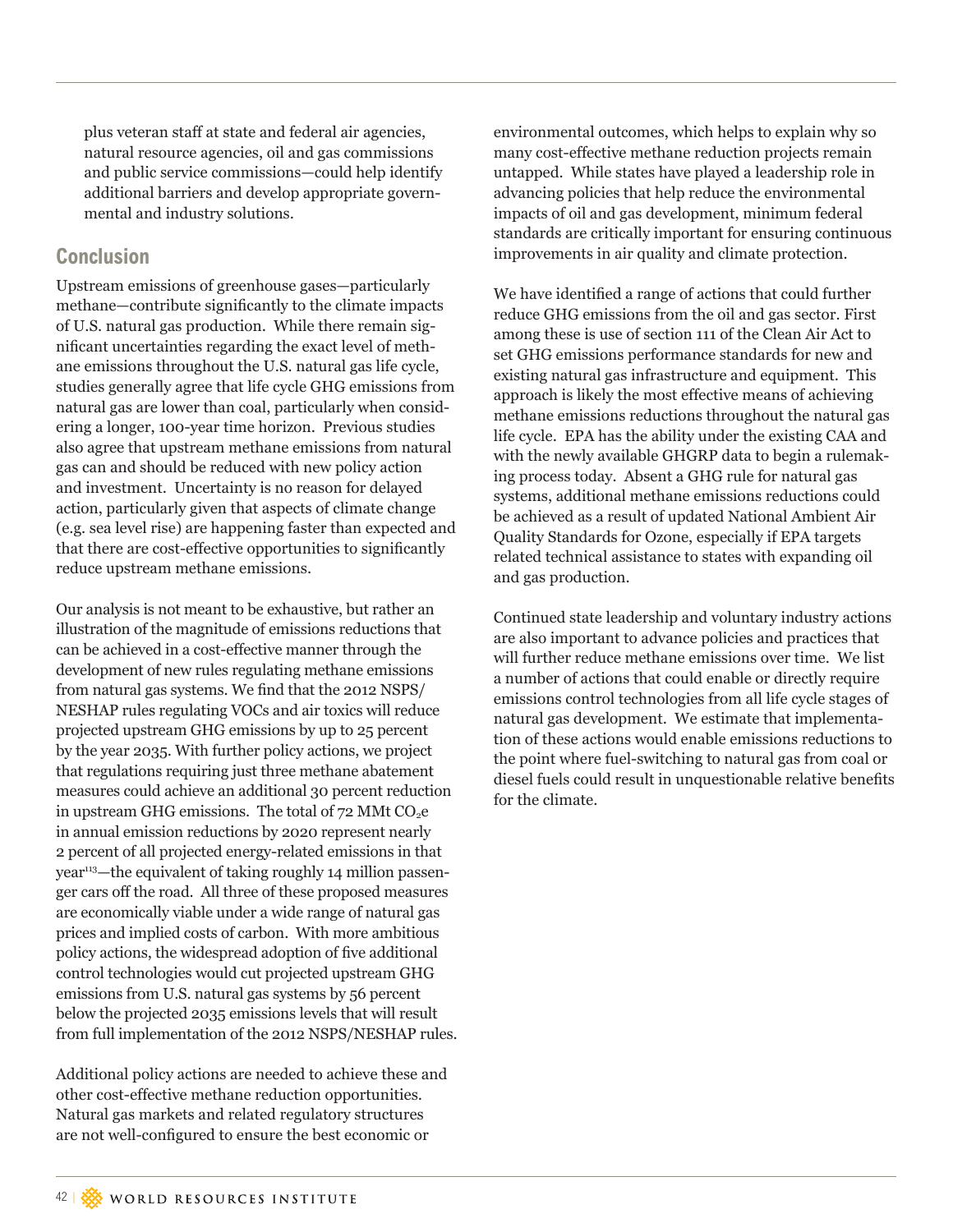## APPENDIX 1. METHANE EMISSIONS DATA SOURCES

This appendix provides detailed descriptions of data published by EPA, including discussion of their limitations and applications that are most relevant to this paper. EPA methodologies for estimating emissions are developed through transparent processes that include expert reviews and public input. As a result, despite their imperfections, we consider EPA emissions data to be more reliable and comprehensive than alternative data sources.

### Where do available methane emission data come from? U.S. GREENHOUSE GAS INVENTORY REPORT114

Each year, EPA publishes a complete U.S. GHG inventory, accounting for all emissions and sinks by source, economic sector, and greenhouse gas. The annual report is developed based on national-level data on energy use and sector-specific economic activity, with results reported to the United Nations' Framework Convention on Climate Change (UNFCCC).<sup>115</sup> EPA is responsible for estimating and reporting annual U.S. GHG emissions trends, from 1990 through the most recent full year for which comprehensive data are available.

EPA's GHG inventory is developed using a specific methodology, which is constrained in part by UNFCCC protocols. For example, methane emissions estimates in the GHG inventory reflect all potential emissions, less voluntary emissions reductions that are officially registered—through EPA's Gas STAR program—and less natural gas recovery that results from emissions controls that are required by state laws. EPA (2013a) acknowledges that many of the emissions factors used to calculate potential emissions for the natural gas sector are based on dated information, developed through a comprehensive 1996 study by EPA and the Gas Research Institute (EPA/GRI 1996). Inherent shortcomings associated with this underlying methodology coupled with dated methane emissions factors may result in an overestimate of methane emissions to the extent that published GHG Inventory estimates do not reflect technology improvements or additional voluntary measures not required by law (e.g., practices that are conducted for economic reasons). On the other hand, the GHG inventory may underestimate methane emissions, to the extent that EPA's dated emissions factors do not accurately reflect new emissions-intensive processes, leakage from accidents, poorly maintained equipment, and/or operators not following best practices.

While many emissions factors may be dated, EPA regularly updates other aspects of their methodologies (EPA 2013a) to ensure that emissions estimates in their inventories are based on the best available data and information (including control technologies registered with Natural Gas STAR) . To ensure comparability, these updates are always applied retroactively for all previous years. For example, the 2011 inventory included methodological changes in how EPA estimates methane emissions from the preproduction and processing stages of natural gas development (EPA 2011a), resulting in a near doubling in estimated methane emissions from U.S. natural gas systems. In the 2013 GHG Inventory (EPA 2013a), the public draft of which was released on February 22, total natural gas sector methane emissions were adjusted downward, based on industry survey data provided by API/ANGA (Shires and Lev-On 2012) showing that liquids unloading episodes were shorter in duration and emissions control technologies were more widely used than EPA had previously assumed. Figure A1-1 illustrates how changes in the 2011 inventory and the 2013 draft inventory retroactively affected EPA's estimate of methane emissions in the year 2007116.

As discussed below, future GHG inventories will continue to be adjusted based on information submitted by industry to the Greenhouse Gas Reporting Program, as well as direct measurements and other data published by independent research efforts (EPA 2013a).

#### GREENHOUSE GAS REPORTING PROGRAM (GHGRP).

In 2012, EPA published for the first time facility-level GHG emissions data (for power plants and other major sources, but not for the oil and natural gas sector), based on 2010 data reported to the agency. Per the mandatory reporting of greenhouse gases rule,<sup>117</sup> EPA has taken a phased approach to implementing this program. Subpart W118 details procedures for the oil and gas sector to begin submitting data on their 2011 emissions and related activities, which they did for the first time in the fall of 2012. All facilities with annual emissions greater than 25,000 metric tons of  $CO<sub>2</sub>e$  are covered under the rule. For the onshore production segment of the sector, the "facility" includes all emissions associated with wells owned or operated by a single company in a specific hydrocarbon producing basin.119 While this approach will result in data collection from most upstream life cycle stages of oil and gas development, smaller facilities will not be covered, and it excludes gathering lines and boosting segments, which link wellheads to processing facilities.<sup>120</sup>

Another important caveat is that this rule does not yet require industry or EPA to conduct direct measurements of emissions from affected sources. Rather, industry is given discretion in terms of the emissions factors that they assign to reported emissions-related activities. Unfortunately, there is little transparency regarding the basis on which reporting entities derive their chosen emissions factors. On this point, SEAB (2011b) was critical of the final rule for including a "deferral that prevents the agency from collecting inputs to emissions equations data until 2015 for Subpart W sources. These inputs are critical to verify emissions information calculated using emission equations." In the meantime, EPA will make a determination as to whether or not such data should remain confidential business information, after which nonconfidential data would be subject to public disclosure in subsequent reporting years.

#### OTHER EPA SOURCES:

- $\blacksquare$  Technical support documents (TSDs). TSDs are developed in association with EPA regulations to ensure that rules are based on the best available data and information (e.g. EPA 2012c). In addition to inventory data, LCAs often also consider information in TSDs, which includes additional industry activity data that may be relevant to developing life cycle emission estimates.
- Natural Gas STAR. EPA's Natural Gas STAR is a voluntary program that promotes the adoption of technologies and practices that reduce methane emissions from natural gas systems (EPA 2013c). The Natural Gas STAR website includes economic and technical information on dozens of methane emissions control technologies, many of which are highly cost-effective. Voluntary data submissions by industry are used by EPA in developing their annual emissions inventory (as discussed above), and related fact sheets published on the website provide useful input for economic modeling of cost-effective emissions control options and opportunities (Harvey et al. 2012; also see section 4 of this paper)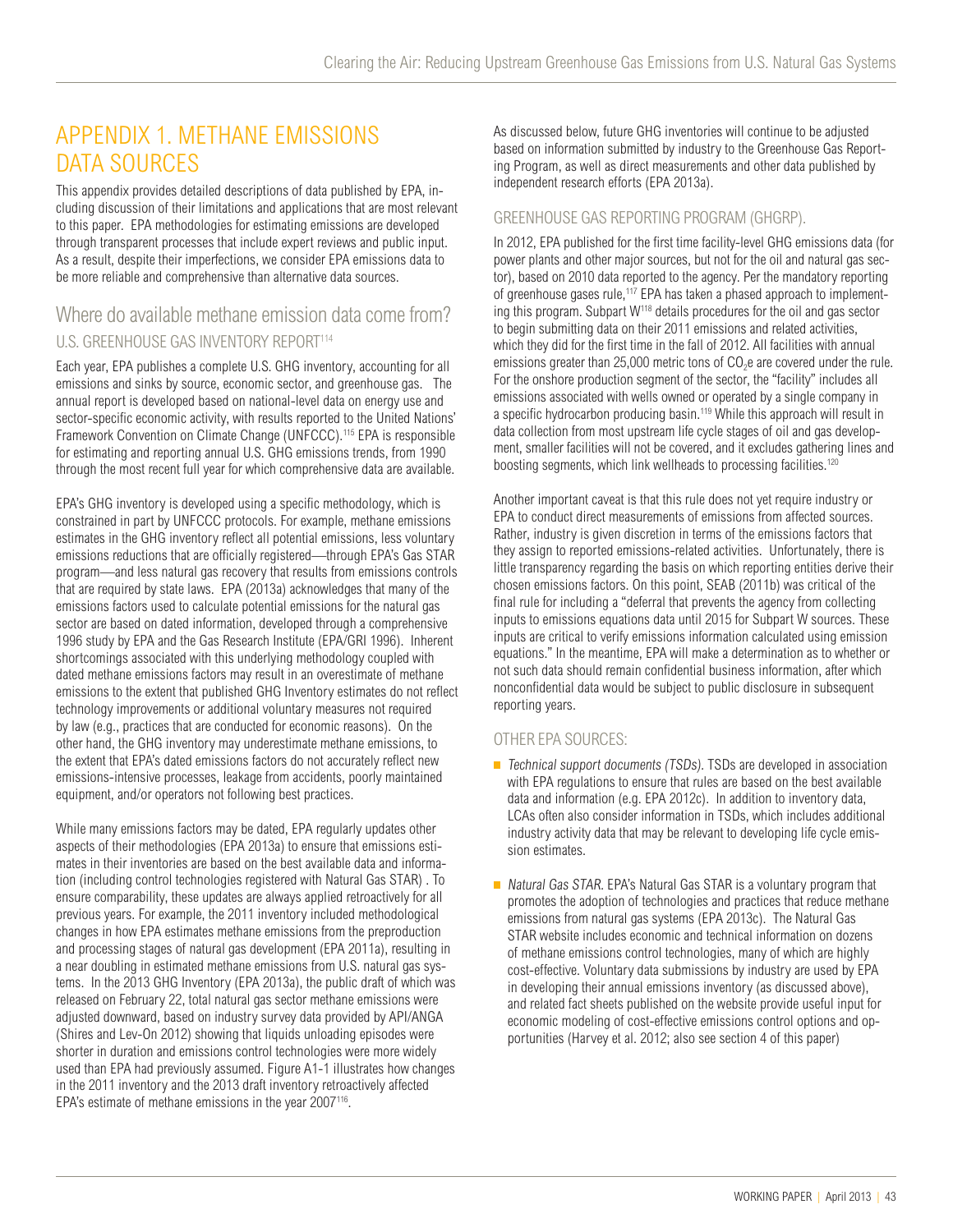

### Figure A1-1 | **2007 methane emissions from U.S. natural gas systems, by life cycle stage**

Source: As reported by five consecutive EPA inventory reports published between 2009 and 2013.

Note: Data from the 2013 GHG inventory are undergoing public review and are subject to change; final data will be published after this working paper goes to press. The fact that methodological changes can lead to such significant changes in inventory estimates from one year to the next illustrates a high level of uncertainty with regard to U.S. natural gas sector emissions, particularly during the preproduction and production life cycle stages.

### What about the quality and completeness of EPA emissions data?

A February 2013 report by the EPA's Office of Inspector General (EPA/OIG 2013) found that "EPA has limited directly measured air emissions data for air toxics and criteria pollutants for several important oil and gas production processes and sources," further concluding that this "hampers EPA's ability to accurately assess risks and air quality impacts from oil and gas production activities." The OIG report included several recommendations for actions that EPA should take to ensure better data quality, citing recent and projected growth in the oil and gas sectors as reasons for urgency in addressing shortcomings in available data.

Until recently, the oil and gas industry was not required to publicly report their upstream emissions. As noted above, much of the available data published by EPA are based on limited direct observations; emissions are typically calculated indirectly, based on natural gas production, fuel use and other measures of industry activity. As a result, the quality of EPA's data have been questioned for both overestimating (ANGA 2011) and underestimating (Howarth et al., 2011) emissions associated with natural gas development and production.

To get a more accurate and complete picture of methane emissions, the Environmental Defense Fund is engaged in an extensive field campaign,<sup>121</sup> working in partnership with several companies and scientists at the University of Texas, Austin.<sup>122</sup> Their study—which includes five modules,<sup>123</sup> and will be summarized in a series of scientific papers published in 2013 and 2014 will directly measure fugitive methane emissions from several basins and at critical points across the entire U.S. natural gas supply chain. As these data are published and cross-referenced with the EPA inventory and GHGRP data, there is a broad expectation that we will have more accurate and complete data moving forward.

### Have any previous studies independently measured methane emissions?

Of course, all previous studies are inherently limited by a paucity of direct observations that are both comprehensive and current. In addition, some studies are based on data reported by industry, data collected during limited periods of time, or the studies are incomplete because they only use information from individual shale basins or discrete stages of the natural gas life cycle. The ongoing collaborative study with EDF and the University of Texas (mentioned above) is designed to address many of these shortcomings (Hamburg 2013).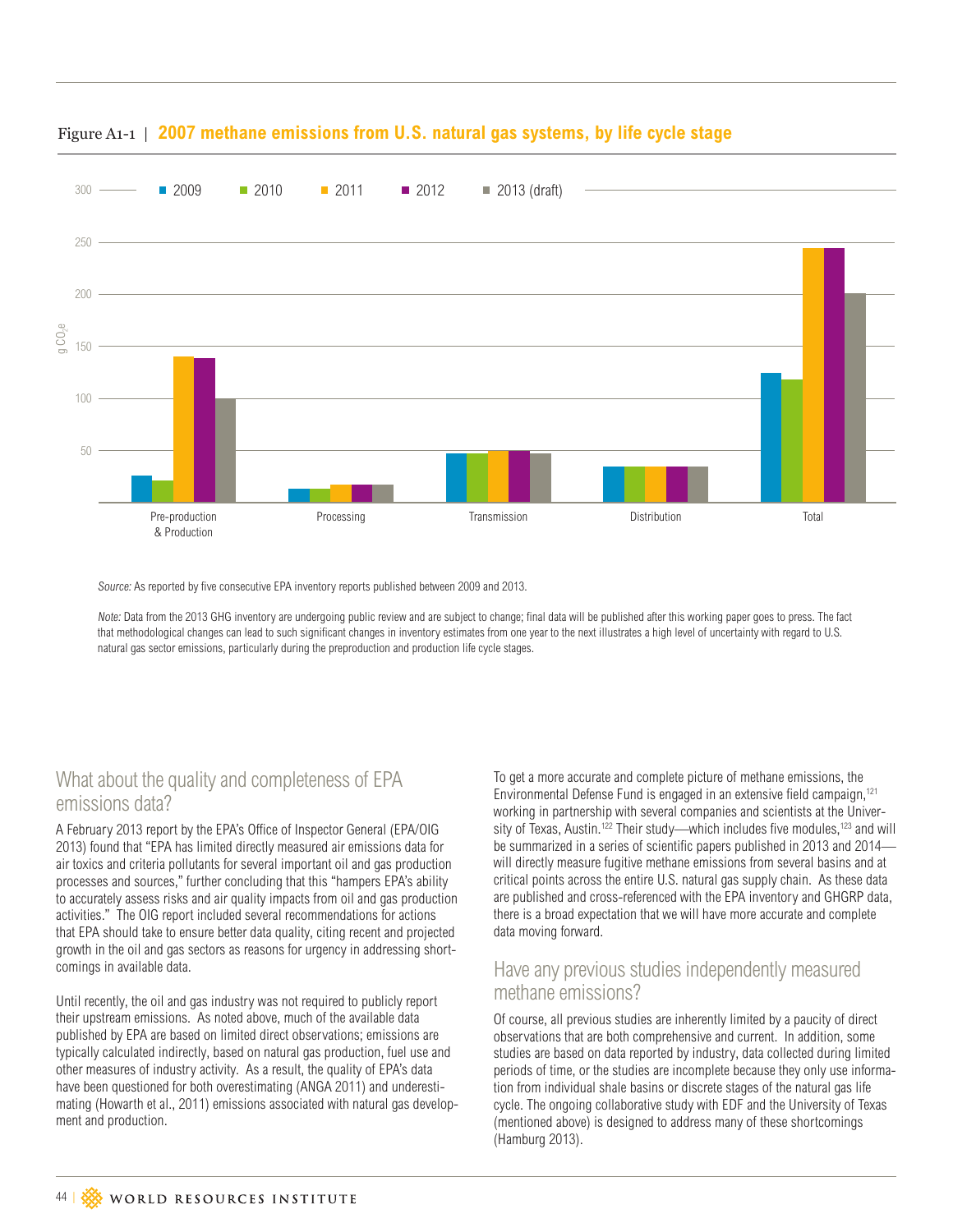The first is a study conducted by researchers at the National Renewable Energy Lab, who developed a high-resolution GHG inventory for the preproduction, production, and processing life cycle stages for natural gas production in the Texas Barnett shale basin. Specifically, Logan et al. (2012) used a highly detailed public data set of VOC emissions and industry activity data to independently derive GHG emissions estimates for natural gas wells in this basin. They used this inventory to estimate life cycle GHG emissions from Barnett shale gas and compare this result with harmonized<sup>124</sup> results from published estimates of life cycle emissions of natural gas from unconventional (e.g., NETL 2012; Burnham et al. 2011; Jiang et al. 2011) and conventional sources. Logan et al. (2012) found that the average life cycle GHG emissions from electricity generated by Barnett shale gas is 8 percent lower than conventional gas, and roughly 9 percent lower than other unconventional gas, well within the margins of error.

A pilot study led by scientists at the University of Colorado, Boulder (Petron et al. 2012) estimated a 4 percent "best estimate<sup>125</sup>" methane leakage rate from a well field in Colorado; a very high leak rate that is roughly twice as large as EPA inventory-derived estimates, even without accounting for processing and transmission system losses. The methods used to derive this somewhat alarming finding have been challenged in a recent comment by Levi (2012). Levi's peer-reviewed response countered with his own estimate (based on data published in Petron et al. 2012) finding a lower methane leakage rate that is consistent with EPA inventory estimates. More recently, preliminary (i.e., not-yet peer-reviewed) research—presented at the annual meeting of the American Geophysical Union in December 2012—estimated up to a 9 percent methane leakage rate from one natural gas production field in the Uinta basin in Utah (Tollefson 2013).

## APPENDIX 2. KEY ASSUMPTIONS AND PARAMETERS OF LIFE CYCLE STUDIES

In addition to the basic methodological questions described in Box 4, differing results among previous studies are significantly influenced by each author's assumptions regarding certain key parameters, including GWP (see Box 1), estimated ultimate recovery (EUR), and flaring rates. This appendix highlights some of those important assumptions and their implications.

## Estimated ultimate recovery (EUR)

EUR is defined as the total amount of gas expected to be economically recovered from a reservoir or field during each well's production lifetime. LCA studies frequently highlight EUR as a significant area of uncertainty for shale gas wells. While shale wells are expected to have up to a 30-year lifespan (NETL), they only started to be developed in significant numbers in the last decade, so their full lifespan is not yet well-understood. LCA results are highly sensitive to EUR (Weber and Clavin 2012; Logan et al. 2012; Burnham et al. 2011) because life cycle emissions are typically calculated as emissions per unit of energy output (See boundary setting, Box 4).

As shown in Table A2-1, EUR estimates used by previous studies have a wide range, from 2 to 3.5 Bcf (billion cubic feet) per well. Energy output is a direct function of the total volume of natural gas produced by each well over its lifetime; therefore, if a shale gas well turns out to be less productive than expected, the life cycle emissions estimates will be higher in nearly equal proportions. Meanwhile, most upstream methane emissions appear to occur disproportionately during the early stages of each well's lifetime (for example, during well completions, workovers, and liquids unloading) rather than evenly over the life of the well.

Significant uncertainty remains regarding the total recoverable quantity of natural gas in the U.S., and the average EUR at wells in each producing basin. For example, at the national level, the National Petroleum Council cites various assessments that have estimated the remaining recoverable resource of all natural gas in the U.S. at between 1,000 and 4,500 Tcf (NPC 2011). EIA significantly reduced its estimate of technically recoverable shale gas from 827 Tcf in the 2011 Annual Energy Outlook to 482 Tcf in the 2012 edition.126 This uncertainty flows down to the level of an individual well; for example, the most recent assessment by the U.S. Geological Survey (USGS 2012) finds that most U.S. shale plays have EURs in the range of 0.7 to 1.3 Bcf per well, which is less than industry estimates (Rogers 2012) and less than half the estimates used by previous LCA authors (Table A2-1). This would suggest that LCAs are generally underestimating average well life cycle emissions; on the other hand, today's EUR estimates are based on current information, while unexpected future technology improvements could result in better economics and higher EURs.

### Flaring rates

Venting and flaring occurs during the processes of well completion, workovers, and processing, in circumstances in which it is not practical or economically viable to recover vented gas. Flaring rate refers to the percentage of vented methane gas that is flared and thus converted to  $CO<sub>2</sub>$  (assuming complete combustion), with the remaining gas vented into the atmosphere. Because methane has a much higher GWP than CO<sub>2</sub>, higher flaring rates lower the overall life cycle emissions, and vice versa.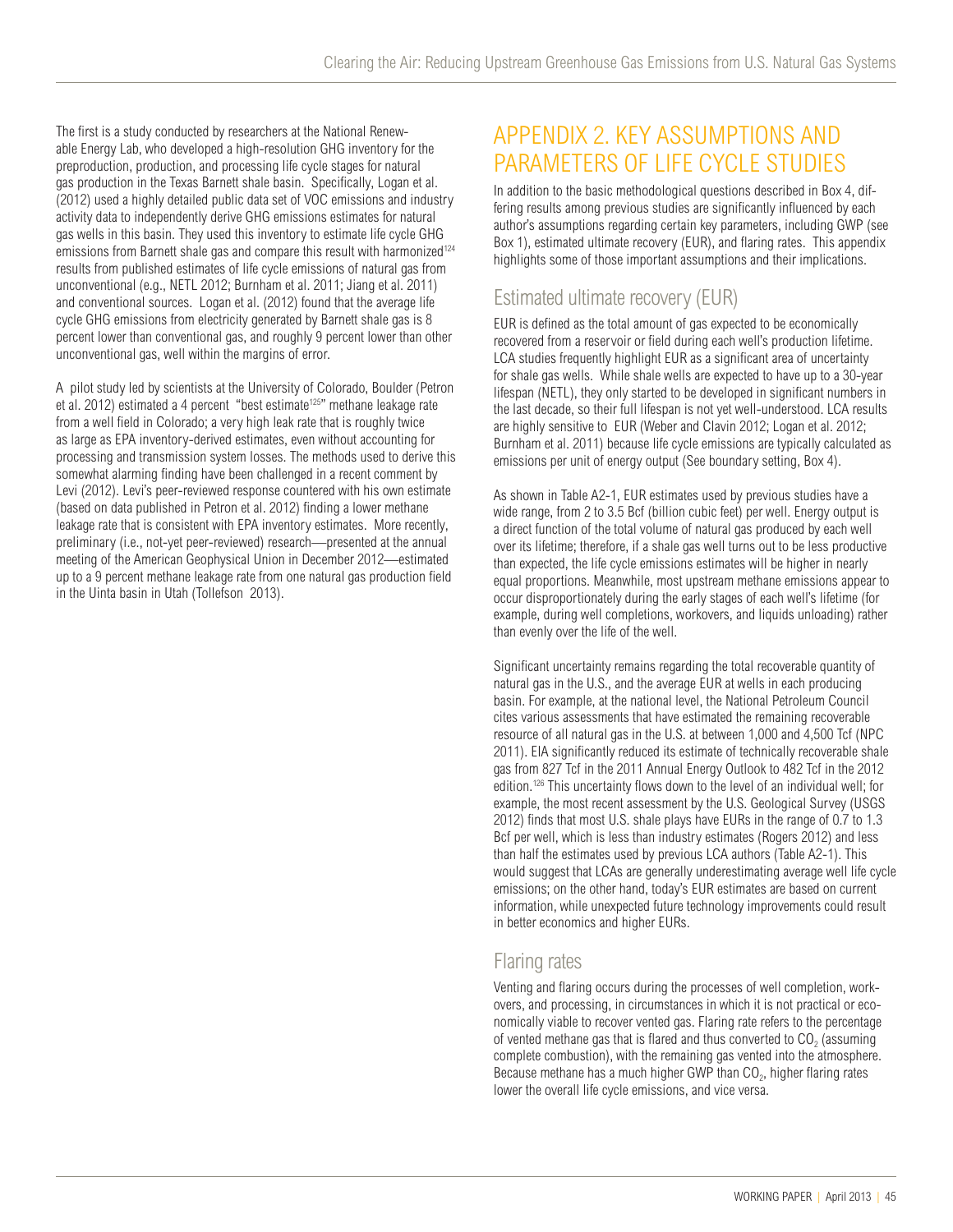During well completions, Howarth et al. (2012) assumes zero flaring; NETL assumes a 15 percent flaring rate (citing EPA's 2011 technical support document for subpart W). A recent study by O'Sullivan and Paltsev (2012) assumed 70 percent of potential fugitive emissions were captured, 15 percent vented, and 15 percent flared. The authors argued that this was a "reasonable representation of current gas handling practices in the major shale plays." Industry representatives have claimed as high as 97 percent of 2011 well completions were either flared or captured using green completion technologies (ANGA 2011).

### Production stage workovers and liquids unloading

A recent oil and gas industry report (Shires and Lev-On 2012) concluded that 16 percent of their surveyed unconventional (including shale gas) wells vented methane in the process of liquids unloading (versus 11 percent for surveyed conventional wells).<sup>127</sup> While these are fairly high activity rates, the report assigns much lower emissions to each liquids unloading event, yielding emissions estimates roughly 80 percent lower than 2012 GHG inventory estimates (EPA 2012a). EPA's draft 2013 GHG inventory cites this industry survey as the basis for changing assumptions previously held in the 2011 and 2012 GHG Inventories—now assuming that liquids unloading occurs at both conventional and unconventional wells, but with significantly reduced associated emissions (EPA 2013a).

There is also uncertainty regarding the frequency in which workovers with refracturing will be required to stimulate production at the typical unconventional natural gas well. In the TSD for the proposed NSPS, EPA assumed that refracturing would occur 3.5 times, on average, over the lifetime of unconventional natural gas wells.<sup>128</sup> However, in the TSD accompanying the final NSPS rule (EPA 2012c), EPA assumed that only 30 percent of all unconventional wells would be refractured during their lifetimes. Of course, these projections are fraught with uncertainties and based on only a few years of limited data and experience.

Nevertheless, based on the TSD for the proposed rule,<sup>129</sup> NETL (2012) and Burnham et al. (2011) assumed multiple well workovers with refracturing during the production stage, while others assumed zero workovers (see Table A1). It is common to assume that refracturing during workovers results in roughly the same GHG emissions as well completions. For example, NETL and Burnham et al. calculate emissions associated with well workovers by multiplying the number of workovers per well life-time by the level of emissions associated with well completion. However, this likely overestimates emissions associated with workovers, since offtake pipes and gathering lines are always in place when workovers occur (though they may not be in place when the well is initially developed) and this increases the chances that operators will use green completions during refracturing operations.

### Table A2-1 | **Summary of parameters in different shale / unconventional gas studies**

| <b>PARAMETER</b>                                         | <b>HOWARTH</b>                                                               | <b>JIANG</b>      | <b>NETL</b>                        | <b>BURNHAM</b>                                     |
|----------------------------------------------------------|------------------------------------------------------------------------------|-------------------|------------------------------------|----------------------------------------------------|
| Geographic area                                          | Barnett, Haynesville,<br>Piceance tight sand, Uinta<br>tight sand, Den-Jules | <b>Marcellus</b>  | <b>Barnett &amp; Marcellus</b>     | Barnett, Marcellus, Fay-<br>etteville, Haynesville |
| EUR, BCF (with range)                                    |                                                                              | 2.7               | $3.13*$                            | $3.5(1.6-5.3)$                                     |
| GWP (integrated time frame)                              | $20$ -year = 105<br>100-year = $33$                                          | 100-year = $25$   | $20$ -year = 72<br>100-year = $25$ | $20$ -year = 72<br>100-year = $25$                 |
| GWP (source)                                             | Shindell et al., 2009                                                        | <b>IPCC, 2007</b> | <b>IPCC, 2007</b>                  | <b>IPCC, 2007</b>                                  |
| Flaring rate for well completions                        | $\theta$                                                                     | 76%               | 15%                                | 41%                                                |
| Number of workovers (or refracture)<br>per well lifetime | $\overline{0}$                                                               | 0                 | 3.5                                | $\overline{2}$                                     |
| Methane emissions per well<br>completion (or workover)   | 95 to 4,608 tons                                                             | 26 to 1000 tons   | 177 tons                           | 177 tons                                           |
| Primary methane emissions<br>data sources                | EPA, GAO, and others                                                         | EPA               | EPA                                | EPA                                                |

Sources: Howarth et al. 2011; Jiang et al. 2011; NETL 2012; Burnham et al 2011.

Notes: \*NETL's EUR value is a simple average of EURs for Marcellus Shale and Barnett Shale, based on data provided in NETL's Table 4-6.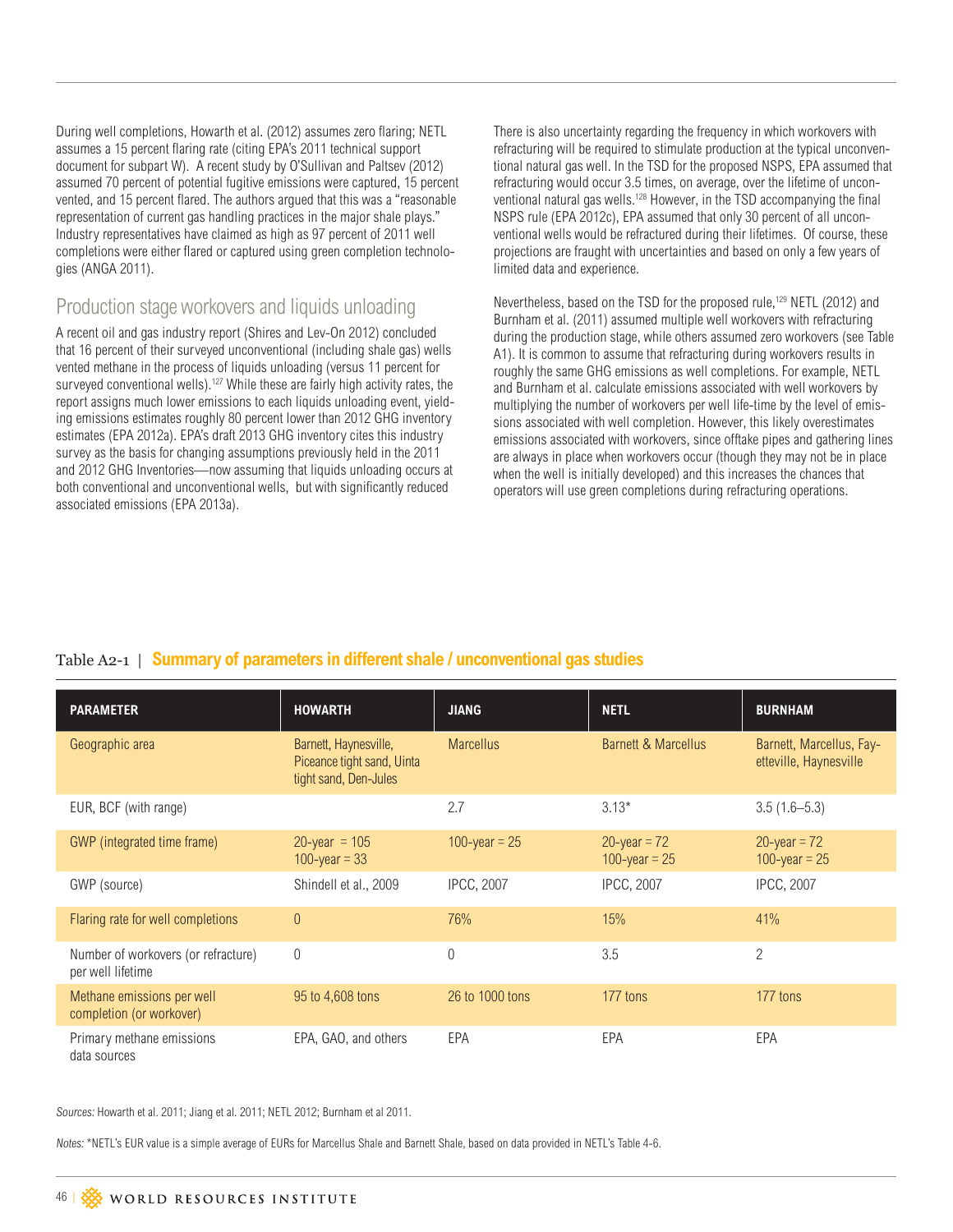### Boundary setting

System boundary setting determines which processes are included in the life cycle assessment (see Box 3). The most comprehensive greenhouse gas LCA study would include all the life cycle stages that have greenhouse gas emissions. However, not all life cycle stages are considered in every LCA study, in part because some stages have significantly fewer GHG emissions associated with them. Ultimately, each study delineates its boundaries differently depending on the study's research objectives (see Branosky et al. 2012 for further discussion).

## Calculation Methods

Methane emissions data (including deliberately vented and leaked gases) are usually adapted from top-down or bottom-up estimates published in government or trade association reports.130 For example, the EPA GHG inventory lists annual methane emissions from specific activities and devices. LCA studies then convert EPA's annual data to a unit production basis by dividing the annual methane emissions by the annual natural gas production (e.g., NETL) or a similar unit of energy output basis.

Indirect  $CO<sub>2</sub>$  emissions from energy consumption and material usage can also be calculated using top-down estimates from sources like the Energy Information Administration (EIA), but more commonly indirect  $CO<sub>2</sub>$  emissions are estimated using process engineering calculations—by multiplying the amount of energy or material needed for a specific process by the emission intensity per unit of energy (depending on fuel type) or the emission intensity for per unit of material (depending on material type), respectively.

### Other important assumptions and parameters HEATING VALUES

Higher heating value (HHV) is calculated with the product of water being in liquid form while lower heating value (LHV) is calculated with the product of water being in vapor form. NETL (2012) and Jiang et al. (2011) use HHV (1.086 MJ /cf), while others use LHV (1.018 MJ/ cubic feet). The choice of heating value affects every stage of upstream/cradle-to-gate emission estimates because the functional unit used by this paper requires dividing total GHG emissions by the total energy content of natural gas produced. Therefore, the energy content could reflect either the total amount of heat released during combustion (HHV) or the portion of heat that is usable(LHV). Essentially, the latter excludes heat that is lost to water vapor. The choice of heating value does not affect well-to-wire emission estimates because when a higher heating value is used, the efficiency of electricity generation would be correspondingly lower to account for the part of energy that's lost in water vapor.

### CO-PRODUCTS

NETL (2012) and Stephenson (2011) assumes co-products like LPG and ethane are produced along with natural gas in the life cycle. Total GHG emissions are apportioned to all the products including natural gas according to their energy contents (87.6 percent in Stephenson and 88.1 percent in NETL). NETL allocates 88.1 percent of the energy requirements and environmental emissions of acid gas removal to the natural gas product.

#### METHANE CONTENT

Methane content is used when converting gas loss percentage to g CO<sub>2</sub>e/MJ or g CO<sub>2</sub>e/KWh. Usually methane content changes after it is processed. The number used in conversion is the methane content of produced natural gas; that is, gas that just comes out of a well.

## APPENDIX 3. METHODOLOGY FOR EMISSIONS PROJECTIONS AND ABATEMENT CALCULATIONS

Developing emissions projections for this working paper necessitated many assumptions, which are outlined below. Modeling the abatement potential of conventional gas and shale gas systems followed a three-step process:

- 1. Develop a baseline of past emissions and projections of future emissions for both shale gas systems and all natural gas systems in a business-asusual scenario, as well as high-shale and low-shale production scenarios to establish upper and lower bounds.
- 2. Calculate emissions reductions due to EPA's recent New Source Performance Standard<sup>131</sup> (NSPS) for the oil and gas industries to determine the impact of that rule on future emissions from natural gas systems, and especially on emissions from shale gas production.
- 3. Using available data from EPA's GHG inventory and other sources, estimate the amount of emissions mitigation potential from processes and equipment not covered by the NSPS, and provide examples of future rules that could help reduce emissions beyond what is achieved in the NSPS.

The primary data sources for this analysis were EPA's Inventory of Greenhouse Gas Emissions and Sinks<sup>132</sup> (EPA 2012a) and EIA's Annual Energy Outlook133 (EIA 2012).

### Step 1: Develop baseline, high-shale, and low-shale scenarios

The GHG inventory contains data on carbon dioxide  $(CO<sub>2</sub>)$  and methane  $(CH<sub>4</sub>)$  emissions from all natural gas systems for 2005–10. EPA activity data from the inventory was used for total emissions for those years, though our model estimates slightly different emissions totals than are presented in the inventory. To project business-as-usual emissions (which do not take into account the recent NSPS but do include reductions from voluntary actions) for the years 2011–35, we began by breaking down emissions by greenhouse gas. For methane, we used emissions data from Weber and Clavin (2012) broken down by life cycle stage—to calculate emissions factors for both shale gas and conventional gas, expressed as the percentage of total well production that was vented or leaked. We then multiplied these emissions factors by the AEO projections of shale and conventional production through 2035. Because this only captures  $CH<sub>4</sub>$  and not  $CO<sub>2</sub>$ , we had to account for non-combustion  $CO<sub>2</sub>$  emissions as well. By using historical  $CO<sub>2</sub>$  emissions from NG systems from the GHG inventory, and because  $CO<sub>2</sub>$  emissions are relatively constant across NG systems from all formations,<sup>134</sup> we calculated an average rate of million metric tons  $CO<sub>2</sub>$  emitted per Tcf of NG production. We then used this emissions factor to project the amount of  $CO<sub>2</sub>$  emissions in each year through 2035, and added them to the  $CH<sub>4</sub>$  emissions calculated as described above.

The GHG inventory does not break the NG systems summary data down by formation type (e.g., shale gas, tight sands, conventional, etc.), and so emissions from shale gas in all years had to be modeled. For all scenarios, the methane leakage rate for shale gas systems that we used in our calculations was derived from data in Weber and Clavin (2012) as described above. For the business-as-usual scenario for shale gas emissions, this leakage rate was multiplied by the shale gas production in each year, per AEO. Because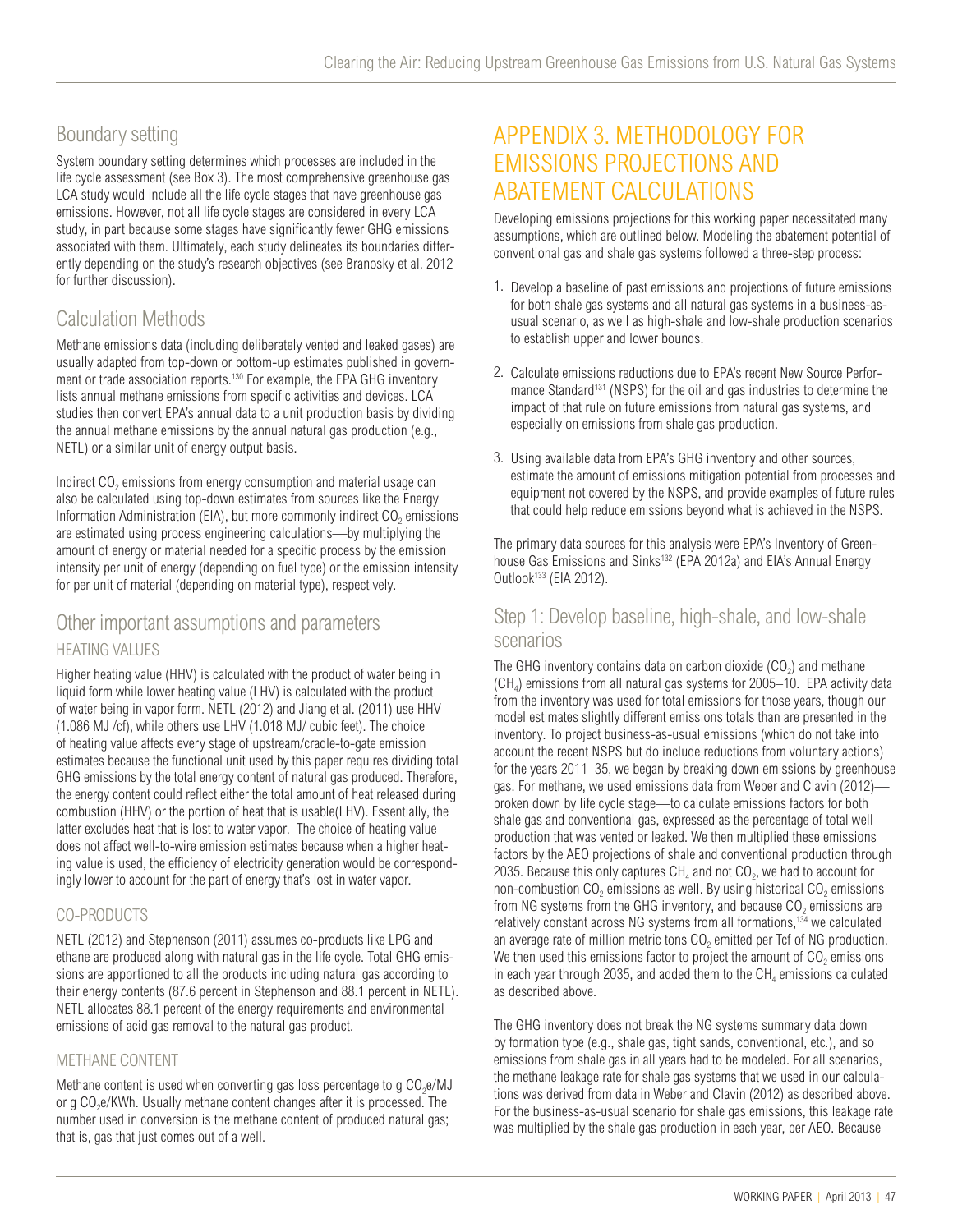the leakage rates listed in the studies include only  $CH<sub>4</sub>$  and not  $CO<sub>2</sub>$ , we accounted for  $CO<sub>2</sub>$  emissions from SG systems by multiplying the fraction of production from SG in each year (derived from EIA 2012) by the total actual or projected CO<sub>2</sub> emissions in that year, as described above.

To calculate the emissions resulting from a high-shale estimated ultimate recovery (EUR) scenario, excluding the NSPS rule, we substituted the highshale EUR case from EIA (2012)for the reference case, and assumed that the percentage of SG wells voluntarily performing green completions remains constant. In the high-shale EUR case, SG production grows at a faster rate than conventional NG production, so that by 2035 SG production is 18 percent greater in the high EUR case than in the reference case. Emissions from SG are concomitantly greater as well.

For the low-shale EUR scenario, we substituted the low-shale EUR case from EIA (2012) for the reference case, and assumed that the percentage of SG wells voluntarily performing green completions remains constant. In this scenario, production from shale formations is lower than in the reference scenario, while non-shale production is higher, so shale and non-shale emissions are lower and higher, respectively, than in the reference scenario.

### Step 2: Calculate emissions reductions due to the NSPS

To determine how much abatement potential remained after the implementation of EPA's NSPS for oil and gas systems, it was first necessary to calculate the emissions reductions that would result from the NSPS. Because the final rule was announced in April 2012 and enters into force in January 2013, our model first captures reductions in 2013. And because EPA, after listening to concerns from industry about the availability of equipment required to perform green completions, allows for the flaring of natural gas leaked during well completions until full compliance in 2015, our model phases in the reductions expected from the rule over 2013–14. We therefore assume that two-thirds of methane from completions and workovers is flared and onethird is captured in 2013; one-third is flared and two-thirds is captured in 2014; and all gas is captured in 2015 and each year thereafter.

To quantify the amount of methane released during completions of fractured and refractured wells, we used the number of completions and workovers performed (from the GHG inventory) and SG production data from AEO to calculate the average amount of gas produced per completion and workover in 2005–10. We then multiplied this number by projected SG production from AEO to estimate the number of new completions and workovers that would be performed in each year in the business-as-usual, high-shale EUR, and low-shale scenarios. Using EPA's emissions factor of 9,000 Mcf of natural gas per completion, $^{\text{135}}$  we converted the emissions factor to MMt CH $_{\text{4}}$ ,  $^{\text{136}}$ multiplied this by the number of completions and workovers performed in each year, and multiplied that total by the amount of VOC emissions required to be captured by EPA (95 percent), by the percentage of wells with enough pressure to perform green completions (90 percent), and by the percentage of wells not already performing voluntary green completions to derive the total of methane emissions from completions and workovers that would be reduced in each year due to the new rule.<sup>137</sup> Beginning in 2013, because all of these emissions are either captured or flared, this number was subtracted from the total SG emissions figure. However, because we assume that twothirds of gas leaked during well completion is flared in 2013, and one-third in 2014,  $CO<sub>2</sub>$  emissions from flaring were added back in.<sup>138</sup>

Furthermore, the NSPS includes emissions standards for some new production and processing equipment as well. The GHG inventory provides data for the emissions from each type of covered equipment<sup>139</sup> from 2006–10 for all

NG systems. Because emissions from these processes do not differ greatly between shale gas and conventional gas, we used the data from these five years to create an average rate of methane emissions per Tcf of production. We then multiplied this by the projected total NG production in each year, and by the production from SG in each year, and subtracted the resulting quantity of emissions from covered equipment from the total respective NG and SG emissions in that year. Because the NSPS only applies to new (and not existing) equipment, emissions reductions from this part of the rule are phased in over the average lifetime of this equipment, which we have estimated to be 15 years.

To calculate the effect of the NSPS rule on all NG emissions (not just SG), we subtracted the SG emissions reductions from the business-as-usual scenario. However, because the production and processing equipment covered by the rule is not specific to SG systems, we had to account for those emissions reductions as well. To do so, we subtracted the emissions from covered equipment from all NG production, not including SG. In summary, we took business-as-usual emissions and then subtracted emissions from well completions and workovers, emissions from covered SG processing equipment, and emissions from all other covered processing equipment.

### Step 3: Estimate remaining abatement potential and ways to further mitigate emissions

After emissions reductions due to the EPA rules were accounted for, we investigated ways to further reduce the remaining emissions from NG systems. We calculated which processes, of those not addressed by EPA rules, had the greatest emissions, and researched methods and equipment that could capture leaked or vented gas, or prevent or preclude the leaking or venting altogether.

For each additional abatement measure, we calculated costs and savings in each year to gauge cost-effectiveness, and projected quantities of emissions reductions that could be achieved through future EPA rules.

### COST-EFFECTIVENESS

We first calculated the initial and annual costs of the equipment required for each abatement process, using cost estimates from EPA's Natural Gas Star Program,140 NRDC's Leaking Profits report (Harvey et al. 2012), and industry experts, updated to 2012 dollars and using the high end of the range of possible costs, when available. We then calculated, in each year, the cumulative cost of purchasing and operating that equipment to date.

To calculate the savings achieved, we first projected the quantity of leaked or vented gas that could be captured or avoided through the implementation of each process, using data from EPA Natural Gas STAR, NRDC, and industry experts. To calculate a dollar value for the avoided emissions of natural gas, we multiplied the quantity of fugitive emissions captured or mitigated by the projected price of gas in each year, taken from the EIA (2012) reference case.

We subtracted the cumulative costs from the cumulative savings in each year, calculated the net present value of the difference using a 7 percent discount rate, and evaluated the breakeven point. Of the three abatement processes listed in this paper, the replacement of high-bleed pneumatic devices with low-bleed equivalents was the slowest to turn a profit, in just over three years.<sup>141</sup>

We did not independently estimate the cost-effectiveness of emissions control technologies used in the "Go-Getter" scenario. However, Harvey et al. (2012) estimated that all of these proposed technologies and measures would turn a profit in less than three years.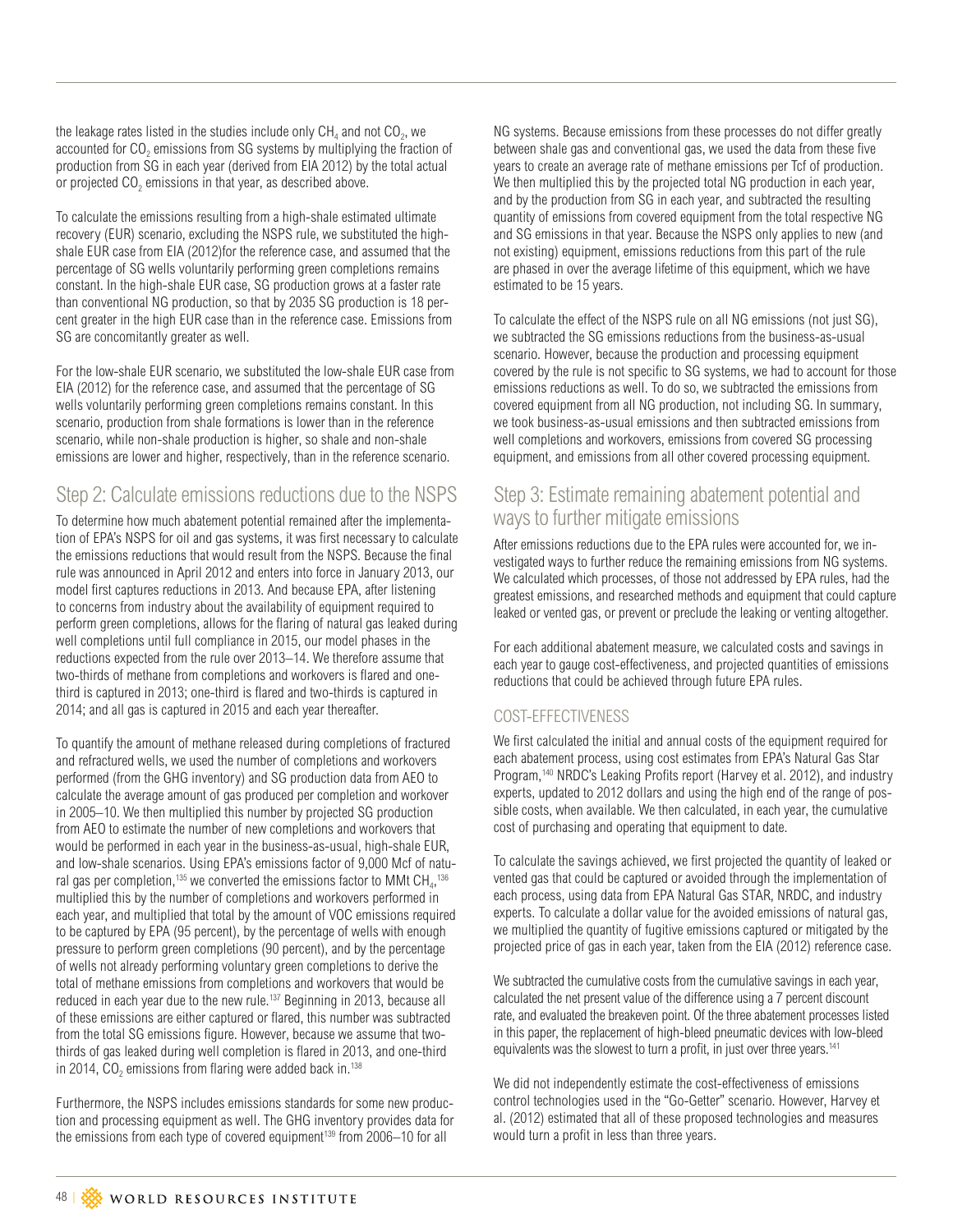| <b>TECHNOLOGY</b>               | <b>INITIAL COST</b> | <b>ANNUAL COST</b> | <b>GAS CAPTURED, PER</b><br><b>FACILITY (MCF)</b> | <b>PAYBACK PERIOD</b><br>(YEARS) |
|---------------------------------|---------------------|--------------------|---------------------------------------------------|----------------------------------|
| <b>Plunger Lifts</b>            | \$11,813            | \$1,482            | 2.670                                             | $\overline{1}$ .1                |
| Replacing High-Bleed Pneumatics | \$3,420             | \$0                | 255                                               | 3.1                              |
| Leak Detection and Repair       | \$59,000            | \$59,000           | 29,400                                            | 0.9                              |

#### Table A3-1 | **Cost effectiveness calculations for three abatement processes**

Sources: EPA Natural Gas STAR (2013c); Harvey at al. 2012.

Notes: Initial and annual costs are presented in 2012 dollars. For plunger lifts, we assumed initial cost based on the high-end of the range provided by Natural Gas STAR; annual costs were based on Harvey et al., while gas captured per facility was based on the average of low end of range from Harvey, et al. and low end of range from EPA Gas STAR (this accounts for fact that production levels at older wells is lower than new wells, so amount of gas that can be captured by plunger lifts declines over time). For replacements of high-bleed pneumatics, estimates of initial cost and gas captured per facility were taken from Natural Gas STAR. For LDAR, estimates of initial cost and gas captured per facility were taken from Harvey at al.

#### EMISSIONS REDUCTIONS

After a process was deemed to be cost-effective under our assumptions, we calculated the emissions reductions that would result from a future EPA rule requiring its implementation. We had already calculated the methane emissions reductions per facility, above. To calculate the number of facilities that would be implementing each process in each year, we used emissions and facilities data from the GHG inventory data from 2006–10 and historical gas production figures from EIA (2012) to calculate a constant emissions factor of MMt  $CH<sub>4</sub>$  per Tcf gas produced. We then used this emissions factor as a proxy to scale up projected emissions from each process in each year as production increased. This gave us an upper bound for the total potential quantity of emissions that could be addressed with an EPA rule targeting that process.

To calculate the expected emissions reductions in each year, we multiplied this upper bound by a conservative estimate of the percent of emissions that could be captured or avoided through the use of currently available technology, and by the percentage of facilities not already utilizing that technology voluntarily. To ensure our numbers were conservative, we used the low end of the range provided by industry experts for the percentage of emissions that could be reduced with the use of each technology, and the high end of the range of percentage of voluntary adoption. We performed these calculations for the reference case, high-shale EUR, and low-shale scenarios with a 20-year GWP.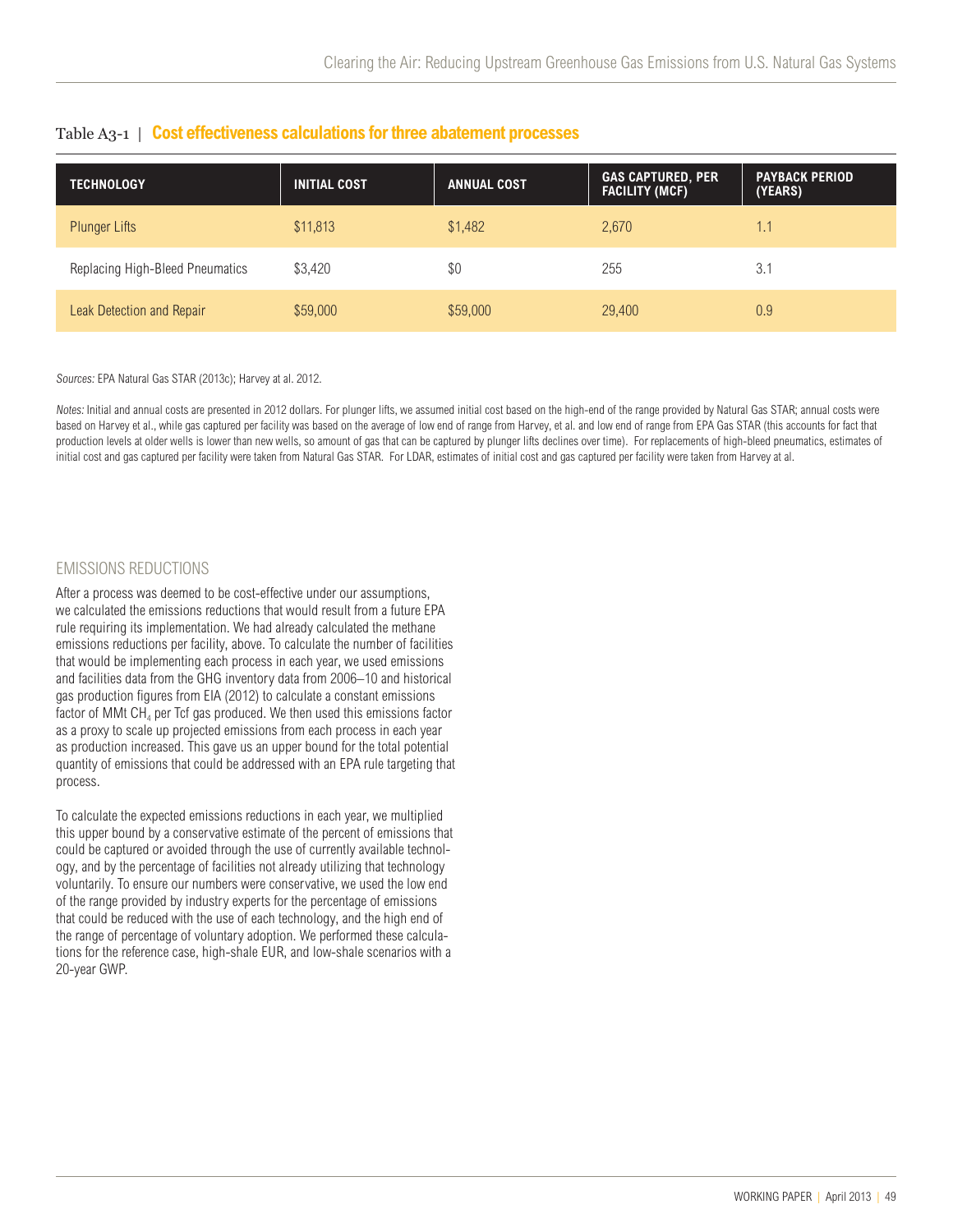## REFERENCES

Alvarez, R.A., S.W. Pacala, J.J. Winebrake, W.L. Chameides, and S.P. Hamburg. 2012. "Greater focus needed on methane leakage from natural gas infrastructure." PNAS 109 (17): 6435–6440. Available at: <http:// www.pnas.org/content/109/17/6435> (November 2012).

ACC (American Chemistry Council). 2011. "Shale Gas and New Petrochemicals Investment: Benefits for the Economy, Jobs, and US Manufacturing." Available at: <http://www.americanchemistry.com/ ACC-Shale-Report> (November 2012).

AGA (American Gas Association). 2012. "Natural Gas Glossary." Available at <http://www.aga.org/Kc/glossary/Pages/default.aspx>.

API (American Petroleum Institute). 2009. "Environmental Protection for Onshore Oil and Gas Production Operations and Leases, 1st Edition." Recommended Practice (RP) 51R. Available at: <http://www.api.org/~/ media/Files/Policy/Exploration/API\_RP\_51R.pdf>.

American Petroleum Institute (API). 2012. "Natural Gas Supply and Demand." Available at: <http://new.api.org/aboutoilgas/natgas/supply\_ demand.cfm?renderforprint=1>.

ANGA (America's Natural Gas Alliance). 2011. "Comments of America's Natural Gas Alliance: Proposed Rule—Oil and Natural Gas Sector Consolidated Rulemaking, New Source Performance Standards and National Emission Standards for Hazardous Air Pollutants Reviews." Docket ID No. EPA-HQ-OAR-2010-0505. Available at: < http://www. anga.us/media/241555/anga-axpc%20nsps%20memo%20revised.pdf>.

Armendariz, A. 2009. "Emissions from Natural Gas Production in the Barnett Shale Area and Opportunities for Cost-Effective Improvements." Available at: <http://www.edf.org/sites/default/files/9235\_Barnett Shale\_Report.pdf>.

Ayres, R.E. and J.L Olsen. 2011. "Setting National Ambient Air Quality Standards." In J.R. Domike and A.C. Zacaroli (Eds.), The Clean Air Act Handbook, Third Edition (13-42). Chicago IL, American Bar Association.

Bianco, N., F. T. Litz, K.I. Meek, and R. Gasper. 2013. "Can the U.S. Get There From Here? Using Existing Federal Laws and State Action to Reduce Greenhouse Gas Emissions." Washington, DC: World Resources Institute. Available at: <http://www.wri.org/publication/can-us-getthere-from-here>.

Branosky, E., A. Stevens, and S. Forbes. 2012. "Defining the Shale Gas Life Cycle: A Framework for Identifying and Mitigating Environmental Impacts." WRI Working Paper. Washington, DC: World Resources Institute. Available at: < http://www.wri.org/publicaton/shale-gas-lifecycle-framework-for-impacts>.

Brown, S.P.A., A. J. Krupnick, and M. A. Walls. 2009. "Natural Gas: A Bridge to a Low-Carbon Future?" RFF Issue Brief 09-11. Washington, DC: Resources for the Future.

Burnham, A., J. Han, C.E. Clark, M. Wang, J.B. Dunn, and I.P. Rivera. 2011. "Life cycle greenhouse gas emissions of shale gas, natural gas, coal, and petroleum." Environ Sci Technol. doi: 10.1021/es201942m. Available at: <http://pubs.acs.org/doi/pdfplus/10.1021/es201942m>.

Cathles, L., and L. Brown, M. Taam, and A. Hunter. 2012. "A commentary on 'The greenhouse-gas footprint of natural gas in shale formations,' by R.W. Howarth, R. Santoro, and A. Ingraffea." Climatic Change 113(2): 525–535. Available at: <http://rd.springer.com/ article/10.1007/s10584-011-0333-0>.

Elgin, B., B. Haas, and P. Kuntz. 2012, "Fracking Secrets by Thousands Keep U.S. Clueless on Wells." Bloomberg.com, November 30, 2012. Available at: <http://www.bloomberg.com/news/2012-11-30/fracksecrets-by-thousands-keep-u-s-clueless-on-wells.html>.

EIA (Energy Information Administration). (2011). Natural Gas Annual 2010. Washington, DC: U.S. Department of Energy. Available at: < http://205.254.135.7/naturalgas/annual/pdf/nga10.pdf>.

EIA (Energy Information Administration). (2012). Annual Energy Outlook 2012. Available at: <http://www.eia.gov/forecasts/aeo/>.

EIA (Energy Information Administration). (2013). Annual Energy Outlook 2013, Early Release Overview. Available at: <http://www.eia. gov/forecasts/aeo/er/executive\_summary.cfm>.

EPA (Environmental Protection Agency). 2011a. Inventory of U.S. Greenhouse Gas Emissions and Sinks: 1990–2009. EPA 430-R-11005. Washington, DC: EPA. Available at: <http://www.epa.gov/ climatechange/ghgemissions/usinventoryreport/archive.html>.

EPA (Environmental Protection Agency). 2011b. "Empirical evidence regarding the effects of the Clean Air Act on jobs and economic growth." White paper in response to request from Congressmen Waxman and Rush. Available at: <http://www.epa.gov/ocir/pdf/ hottopics/2011\_0208\_white\_paper.pdf>.

EPA (Environmental Protection Agency). 2011c. Mandatory Reporting of Greenhouse Gases: Technical Revisions to the Petroleum and Natural Gas Systems Category of the Greenhouse Gas Reporting Rule. Final Rule, December, 2011. Available at: <http://www.epa.gov/ghgreporting/ reporters/subpart/w.html>.

EPA (Environmental Protection Agency). 2012a. Inventory of U.S. Greenhouse Gas Emissions and Sinks: 1990–2010. Washington, DC: EPA. Available at: <http://www.epa.gov/climatechange/ghgemissions/ usinventoryreport.html>.

EPA (Environmental Protection Agency). 2012b. Oil and Natural Gas Sector: New Source Performance Standards and National Emissions Standards for Hazardous Air Pollutants Reviews. Final Rule, April 2012. Available at:< http://www.epa.gov/airquality/oilandgas/ pdfs/20120417finalrule.pdf>.

EPA (Environmental Protection Agency). 2012c. "Oil and Natural Gas Sector: Standards of Performance for Crude Oil and Natural Gas Production, Transmission, and Distribution; Background Supplemental Technical Support Document for the Final New Source Performance Standards." Available at: <http://epa.gov/airquality/oilandgas/ pdfs/20120418tsd.pdf>.

EPA (Environmental Protection Agency). 2013a. Draft Inventory of U.S. Greenhouse gas Emissions and Sinks: 1990–2011. Available at: <http:// www.epa.gov/climatechange/Downloads/ghgemissions/US-GHG-Inventory-2011-Chapter-3-Energy.pdf>.

EPA (Environmental Protection Agency). 2013b. "Integrated Science Assessment of Ozone and Related Photochemical Oxidants." Final Report. EPA/600/R-10/076F. Washington, DC: Environmental Protection Agency. Available at: <http://cfpub.epa.gov/ncea/isa/ recordisplay.cfm?deid=247492>.

EPA (Environmental Protection Agency). 2013c. "Natural Gas STAR Program, Recommended Technologies and Practices." Available at: <http://www.epa.gov/gasstar/tools/recommended.html>.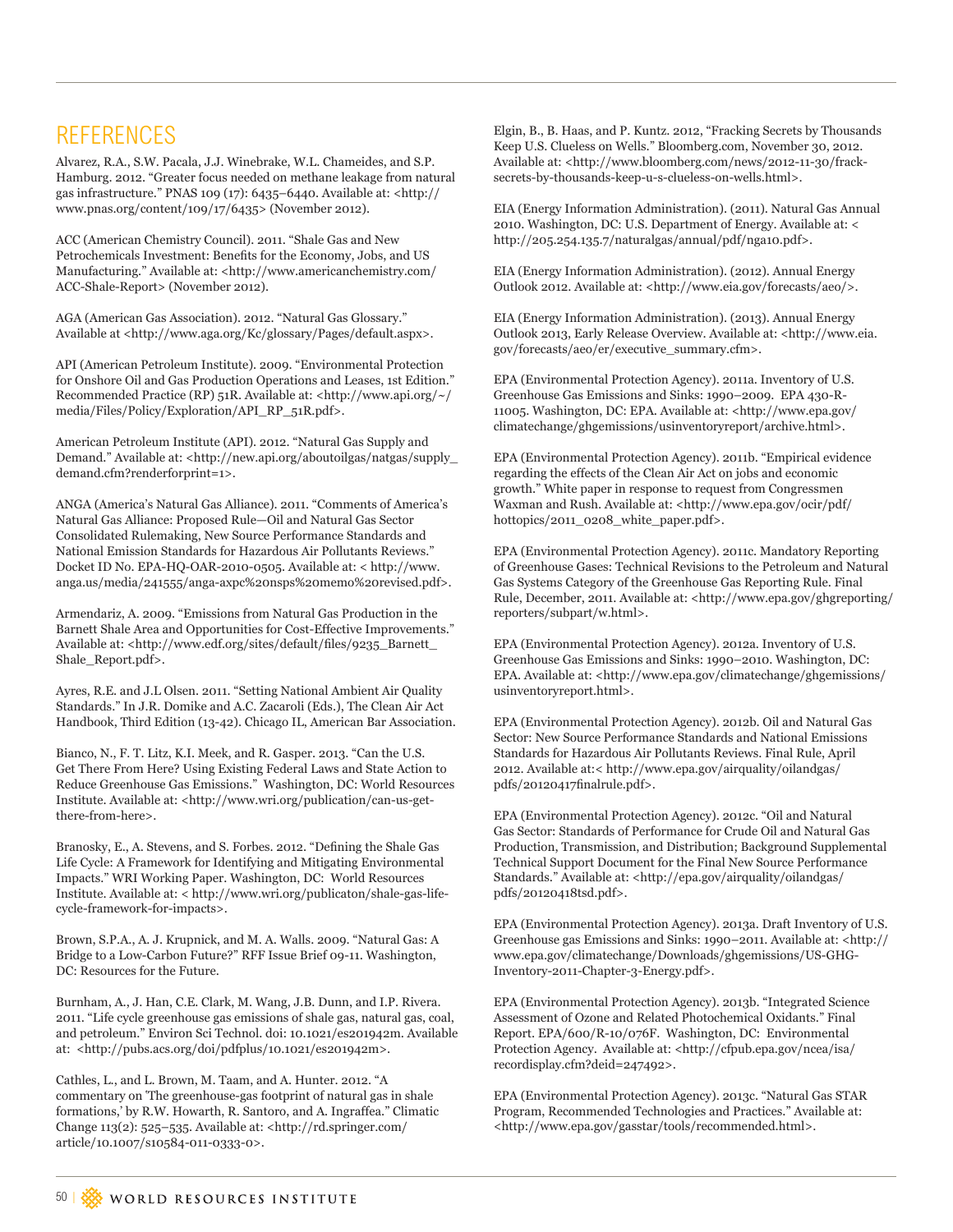EPA/GRI. 1996. Methane Emissions from the Natural Gas Industry. Volume 1: Executive Summary. M. Harrison, T. Shires, J. Wessels, and R. Cowgill, eds. EPA-600-R-96-080a. Radian International LLC for National Risk Management Research Laboratory. Research Triangle Park, NC: Air Pollution Prevention and Control Division, EPA.

EPA/OIG (Environmental Protection Agency, Office of the Inspector General). 2013. "EPA Needs to Improve Air Emissions Data for the Oil and Natural Gas Production Sector." February 20, 2013, Report No. 13- P-0161. Available at: <http://www.epa.gov/oig/reports/2013/20130220- 13-P-0161.pdf>.

Finnvedena, G. M.Z. Hauschildb, T. Ekvallc, J. Guinéed, R. Heijungsd, S. Hellwege, A. Koehlere, D. Penningtonf, S. Suhg. 2009. "Recent developments in Life Cycle Assessment." Journal of Environmental Management. 91(1): 1–21. Available at: <http://www.sciencedirect.com/ science/article/pii/S0301479709002345>.

Freudenthal, D. 2009. "Letter from Wyoming Governor Dave Freudenthal to Carol Rushin, EPA Region VIII, re: Wyoming 8-Hour Ozone Designation Recommendation." March 12, 2009. Available at: <http://deq.state.wy.us/out/downloads/Rushin%20Ozone.pdf>.

Fulton, M., N. Mellquist, S. Kitasei, and J. Bluestein. 2011. "Comparing Life Cycle Greenhouse Gas Emissions from Natural Gas and Coal." Frankfurt Germany and Washington, DC: Deutsche Bank Group and WorldWatch Institute. Available at: <http://www.worldwatch.org/ system/files/pdf/Natural\_Gas\_LCA\_Update\_082511.pdf>.

GAO (Government Accountability Office). 2012. "Unconventional Oil and Gas Development, Key Environmental and Public Health Requirements." GAO-12-874. Available at: <http://www.gao.gov/assets/650/647782.pdf>.

Gribovicz, L., 2012. "Analysis of States' and EPA Oil & Gas Air Emissions Control Requirements for Selected Basins in the Western United States." Western Regional Air Partnership. Available at: <http://www.wrapair2. org/pdf/2012-01\_Final%20WRAP%20OG%20Analysis%20(01-08).pdf>

Hamburg, S., 2013."Measuring Fugitive Methane Emissions." Energy Exchange, Environmental Defense Fund, January 4, 2013. Available at: <http://blogs.edf.org/energyexchange/2013/01/ 04/measuringfugitive-methane-emissions/>.

Harvey, S., V. Gowrishankar, and T. Singer. 2012. Leaking Profits. New York: Natural Resources Defense Council. Available at: <http://www. nrdc.org/energy/files/Leaking-Profits-Report.pdf>.

Hecht, A. 2004. "Obstacles to the Devolution of Environmental Protection: States' Self-Imposed Limitations on Rulemaking." Duke Environmental Law & Policy Forum 15: 105–162. Available at: <http:// scholarship.law.duke.edu/delpf/vol15/iss1/4>.

Hermans, J. 2011. "Stringency Restrictions in State Environmental Rules: Differences in Design and Implementation." ECOS Green Report, September 2011. Available at: <http://www.ecos.org/files/4597\_file\_ September\_2011\_Green\_Report.doc>.

Howarth, R., and R. Santoro, and A. Ingraffea. 2011. "Methane and the Greenhouse-Gas Footprint of Natural Gas from Shale Formations." Climatic Change 106(4): 679–690. Available at: <http://www. springerlink.com/content/e384226wr4160653/> (with supplemental document).

Howarth, R., D. Shindell, R. Santoro, A. Ingraffea, N. Phillips, and A. Townsend-Small. 2012a. "Methane Emissions from Natural Gas Systems." Background paper Prepared for the National Climate Assessment. Reference number 2011-0003. Available at: <http://www. eeb.cornell.edu/howarth/Howarth%20et%20al.%20--%20National%20 Climate%20Assessment.pdf>.

Howarth, R., R. Santoro, and A. Ingraffea. 2012b. "Venting and Leaking of Methane from Shale Gas Development: Response to Cathles et al." Climatic Change 113(2): 537–549. Available at: <http://www.eeb. cornell.edu/howarth/Howarthetal2012\_Final.pdf> (with supplemental document).

Hughes, D. 2011. "Life Cycle Greenhouse Gas Emissions from Shale Gas Compared to Coal: An Analysis of Two Conflicting Studies." Post Carbon Institute. Available at: <http://www.postcarbon.org/report/390308report-life-cycle-greenhouse-gas-emissions>.

Hultman, N.E., D. Rebois, M. Scholten, and C. Ramig. 2011. "The greenhouse gas footprint of unconventional gas for electricity generation." Environmental Research Letters 6(4) doi:10.1088/1748- 9326/6/4/044008. Available at: <http://iopscience.iop.org/1748- 9326/6/4/044008>.

IEA (International Energy Agency). 2012. "Golden Rules for a Golden Age of Gas. World Energy Outlook Special Report on Unconventional Gas." Available at: <http://www.worldenergyoutlook.org/goldenrules/>. (Annex on regulations: <http://www.worldenergyoutlook.org/media/ weowebsite/2012/goldenrules/WEO2012\_GoldenRulesReport\_Annex. pdf>).

IHS/CERA (Cambridge Energy Research Associates). 2011. "Mismeasuring Methane: Estimating Greenhouse Gas Emissions from Upstream Natural Gas Development." Private Report. Available at: <http://www.ihs.com/info/en/a/mis-measuring-methane-report.aspx>.

IPCC (Intergovernmental Panel on Climate Change). (1995). Second Assessment Report: Climate Change 1995. Available at: <http://www. ipcc.ch/publications\_and\_data/publications\_and\_data\_reports.shtml>.

IPCC (Intergovernmental Panel on Climate Change). (2006). 2006 IPCC Guidelines for National Greenhouse Gas Inventories. Available at: <http://www.ipcc-nggip.iges.or.jp/public/2006gl/pdf/0\_Overview/ V0\_0\_Cover.pdf>.

IPCC (Intergovernmental Panel on Climate Change). (2007). Fourth Assessment Report: Climate Change 2007. Available at: <http://www. ipcc.ch/publications\_and\_data/publications\_and\_data\_reports.shtml>.

ISO (International Organization for Standardization). 2006. ISO 14044:2006 Environmental management - Life cycle assessment -- Requirements and guidelines. Available at: < http://www.iso.org/iso/ catalogue\_detail?csnumber=38498>.

Jacoby, H.D., F. O'Sullivan, and S. Paltsev. 2012. "The Influence of Shale Gas on U.S. Energy and Environmental Policy." Economics of Energy & Environmental Policy 1(1): 37–51. Available at: <http://globalchange. mit.edu/research/publications/2229>.

Jiang, M., W. M. Griffin, C. Hendrickson, P. Jaramillo, J. VanMriesen, and A. Venkatesh. 2011. "Life Cycle Greenhouse Gas Emissions of Marcellus Shale Gas." Environmental Research Letters 6(3). Available at: <http://iopscience.iop.org/1748-9326/6/3/034014/media> (with supplemental data).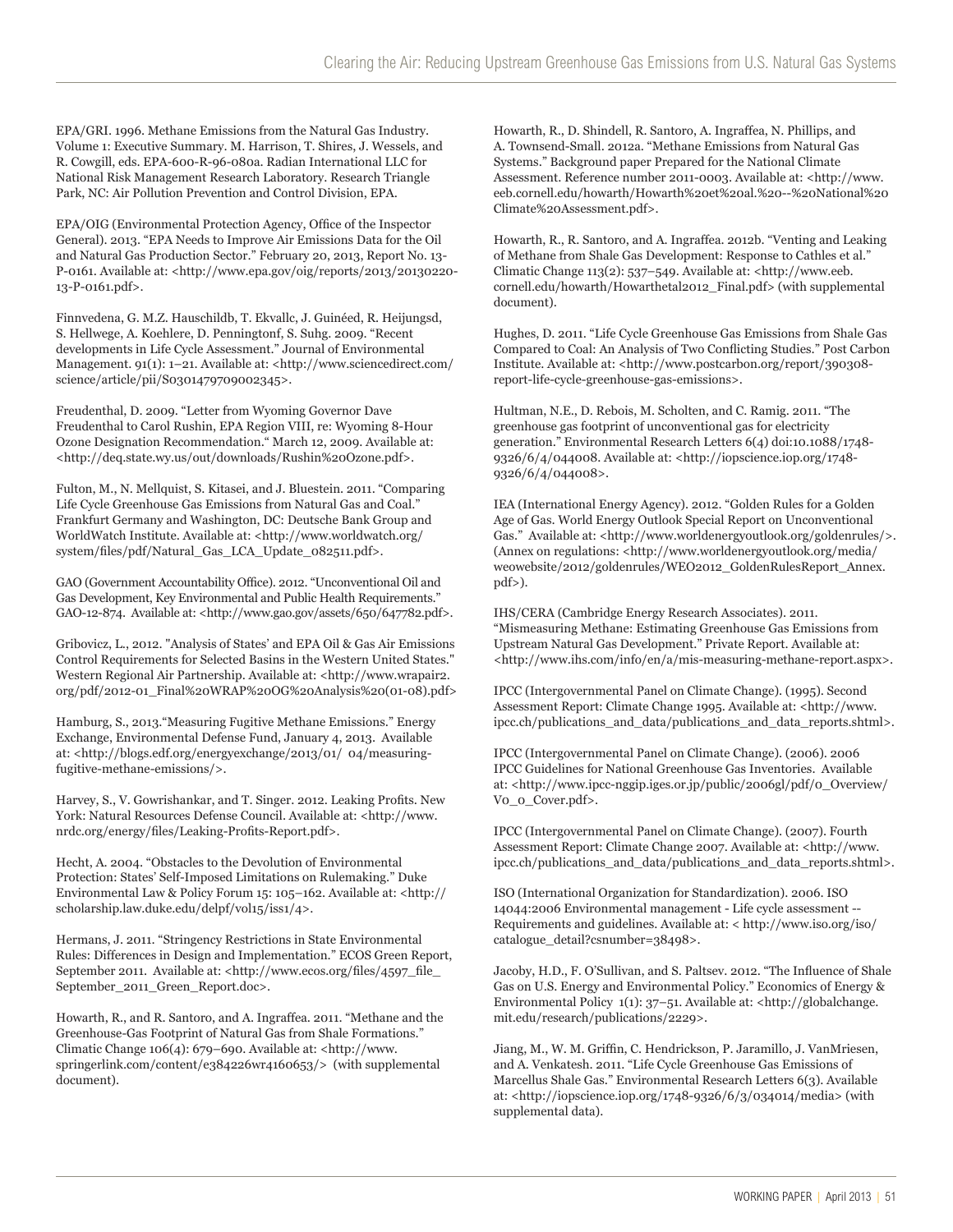Krupnick, A., H. Gordon, and S. Olmstead. 2013. "Pathways to Dialogue What the Experts Say about the Environmental Risks of Shale Gas Development." Resources for the Future Report. Washington, DC: Resources for the Future. Available at: <http://www.rff.org/centers/ energy\_economics\_and\_policy/Pages/Shale-Gas-Expert-Survey.aspx>.

Levi, M.A. 2013. "Climate consequences of natural gas as a bridge fuel." Climatic Change. doi: 10.1007/s10584-012-0658-3. Available at: <http://www.cfr.org/energyenvironment/climate-consequencesnatural-gas-bridge-fuel/p29772>.

Levi, M.A. 2012. "Comment on 'Hydrocarbon emissions characterization in the Colorado Front Range: A pilot study' by Gabrielle Pétron et al." Journal of Geophysical Research: Atmospheres, Vol. 117, Issue D21. Available at: <http://blogs.cfr.org/levi/2012/10/12/revisiting-a-majormethane-study/>.

Liroff, R. 2011. "Extracting the Facts: An Investor Guide to Disclosing Risks from Hydraulic Fracturing Operations." Investor Environmental Health Network (IEHN) and the Interfaith Center on Corporate Responsibility (ICCR). Available at: <http://iehn.org/publications. reports.frackguidance.php>.

Logan, J., G. Heath, J. Macknick, E. Paranhos, W. Boyd, and K. Carlson. 2012. "Natural Gas and the Transformation of the U.S. Energy Sector: Electricity." NREL Technical Report-6A50-55538. Available at: <http:// www.nrel.gov/docs/fy13osti/55538.pdf>.

Martineau, R.J. and M.K Stagg. 2011. "New Source Performance Standards." In J.R. Domike and A.C. Zacaroli (Eds.), The Clean Air Act Handbook, Third Edition (321-350). Chicago IL, American Bar Association.

McKenzie L.M., R.Z. Witter, L.S. Newman, and J.L. Adgate. 2012. "Human health risk assessment of air emissions from development of unconventional natural gas resources." Science of the Total Environment. doi:10.1016/j.scitotenv.2012.02.018. Available at: <http://cogcc.state. co.us/library/setbackstakeholdergroup/Presentations/Health%20 Risk%20Assessment%20of%20Air%20Emissions%20From%20 Unconventional%20Natural%20Gas%20-%20HMcKenzie2012.pdf>.

Moniz, E.J., H.D. Jacoby, and A.J.M. Meggs. 2011. "The Future of Natural Gas: An Interdisciplinary MIT Study." Available at: <http:// mitei.mit.edu/publications/reports-studies/future-natural-gas>.

NETL (National Energy Technology Laboratory). 2012. Role of Alternative Energy Sources: Natural Gas Technology Assessment. . National Energy Technology Laboratory, U.S. Department of Energy. Available at: <http://www.netl.doe.gov/energy-analyses/refshelf/ PubDetails.aspx?Action=View&PubId=435>.

NPC (National Petroleum Council). 2011. "Prudent Development: Realizing the Potential of North America's Abundant Natural Gas and Oil Resources." Available at: <http://www.npc.org/>.

NRC (National Research Council). 2010."Hidden Costs of Energy: Unpriced Consequences of Energy Production and Use." Washington, DC: The National Academies Press. Available at: <http://www.nap.edu/ catalog.php?record\_id=12794>.

NRC (National Research Council). 2011. "Climate Stabilization Targets: Emissions, Concentrations, and Impacts over Decades to Millennia." ISBN: 0-309-15177-5. Available at: <http://www.nap.edu/catalog/12877. html>.

O'Sullivan, F. and S. Paltsev, 2012. "Shale gas production: potential versus actual greenhouse gas emissions." Environ. Res. Lett. 7: 6 pages. doi:10.1088/1748-9326/7/4/044030. Available at: http://iopscience.iop. org/1748-9326/7/4/044030/

Petron, G., G. Frost, B.T. Miller, A.I. Hirsch, S.A. Montzka, A. Karion, M. Trainer, C. Sweeney, A.E. Andrews, L. Miller, J. Kofler, A. Bar-Ilan, E.J. Dlgokencky, L. Patrick, C.T. Moor, T.B. Ryerson, C. Siso, W. Kolodzev, P.M. Lang, T. Conway, P. Novelli, K. Masarie, B. Hall, D. Guenthere, D. Kitzis, J. Miller, D. Welsh, D. Wolfe, W. Neff, and P. Tans 2012. "Hydrocarbon Emissions Characterization in the Colorado Front Range – A Pilot Study." Journal of Geophysical Research, in press. doi:10.1029/2011JD016360. Available at: <http://blogs.edf.org/energyexchange/files/2012/02/Petron\_ Colorado\_Front\_Range\_2011.pdf>.

Rahmstorf, S., F. Grant, and A. Cazenave. 2012."Comparing climate projections to observations up to 2011." Environmental Research Letters 7(5). doi:10.1088/1748-9326/7/4/044035. Available at: <http:// iopscience.iop.org/1748-9326/7/4/044035/article>.

Rogers, D. 2012. "USGS Releases Daming EUR's for Shale." Energy Policy Forum. Available at: <http://energypolicyforum. org/2012/09/02/usgs-releases-damning-eurs-for-shale/>.

Schlumberger. 2012. "Schlumberger Oilfield Glossary." Available at: <http://www.glossary.oilfield.slb.com/>.

SEAB. 2011a. "Natural Gas Subcommittee – Interim Report." August 18, 2011. Available at: <http://www.shalegas.energy.gov/ resources/081811\_90\_day\_report\_final.pdf>.

SEAB. 2011b. "Natural Gas Subcommittee – Final Report." November 18, 2011. Available at: <http://www.shalegas.energy.gov/resources/111811\_ final\_report.pdf>.

Shindell, D.T., G. Faluvegi, D.M. Koch, G.A. Schmidt, N. Unger, S.E. Bauer, 2009. "Improved Attribution of Climate Forcing to Emissions." Science, 326 (5953): 716-718. DOI: 10.1126/science.1174760. Available at: <http://www.sciencemag.org/content/326/5953/716.abstract>.

Shires, T., and M. Lev-On. 2012."Characterizing Pivotal Sources of Methane Emissions from Unconventional Natural Gas Production Summary and Analysis of API and ANGA Survey Responses." Report by URS Corporation and The LEVON Group, for America's Natural Gas Alliance and American Petroleum Institute. Available at: <http://www. api.org/~/media/Files/News/2012/12-October/API-ANGA-Survey-Report.pdf>.

Stephenson, T., J.E. Valle, and X. Riera-Palou. 2011. "Modeling the Relative GHG Emissions of Conventional and Shale Gas Production." Environ. Sci. Technol. 45 (24), 10757–10764. doi: 10.1021/es2024115. Available at: <http://www.ncbi.nlm.nih.gov/pmc/articles/ PMC3238415/>.

Streater, S. 201., "Utah project a 'historic milestone' - Salazar." E&E News Greenwire, Tuesday, May 8, 2012. (subscription required)

Tollefson, J. 2013. "Methane leaks erode green credentials of natural gas." Nature News, January 2, 2013. Available at: <http://www. nature.com/news/methane-leaks-erode-green-credentials-of-naturalgas-1.12123>.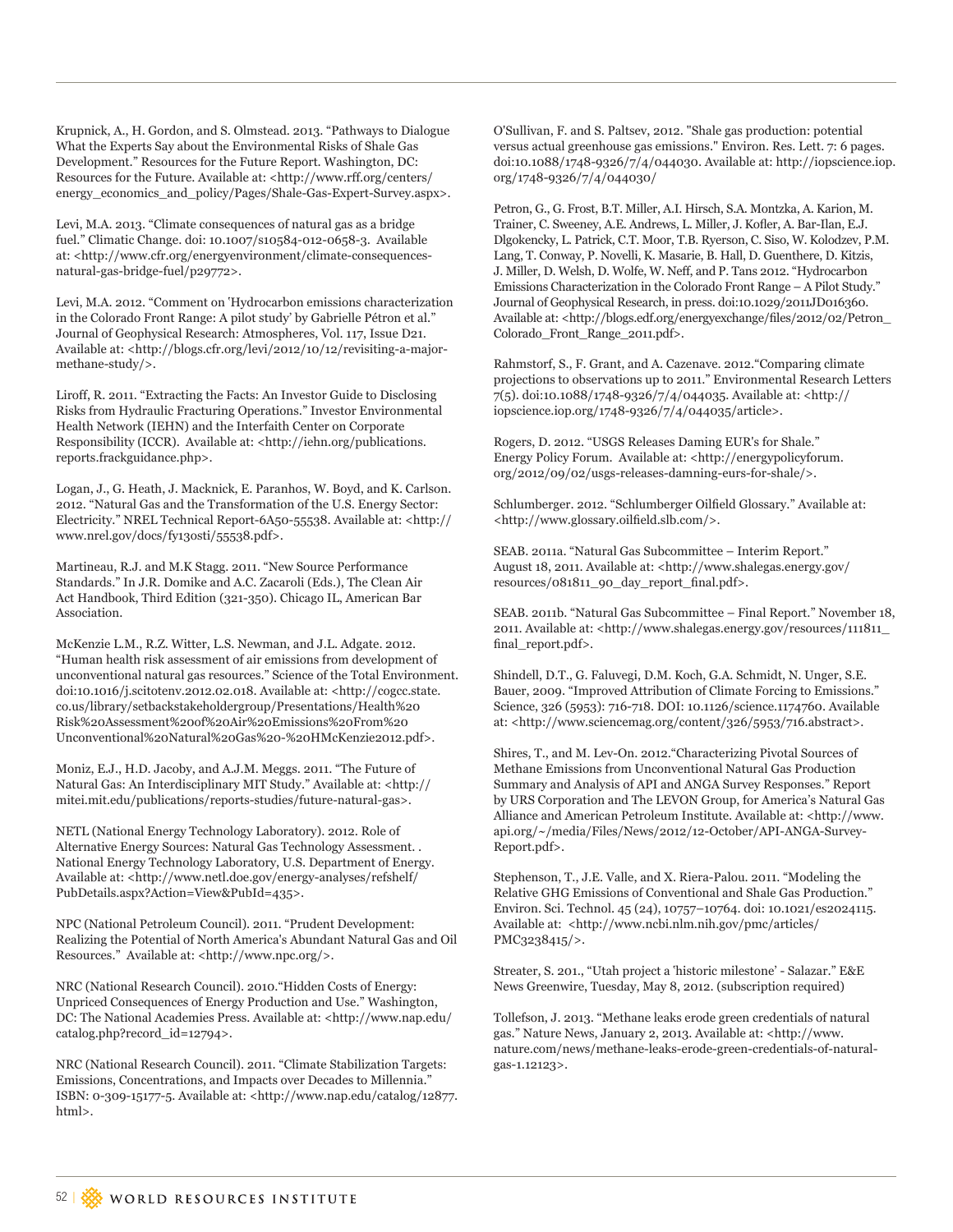USGS (U.S. Geological Survey) Oil and Gas Assessment Team. 2012. "Variability of distributions of well-scale estimated ultimate recovery for continuous (unconventional) oil and gas resources in the United States."U.S. Geological Survey Open-File Report 2012–1118. Available at: <http://pubs.usgs.gov/of/2012/1118/>.

Venkatesh, A., P. Jamarillo, W.M. Griffin, and H.S. Matthews. 2011. "Uncertainty in Life Cycle Greenhouse Gas Emissions from United States Natural Gas End-Uses and its Effects on Policy."Environ SciTechnol. doi: 10.1021/es200930h. Available at: <http://pubs.acs.org/doi/ abs/10.1021/es200930h> (with supplemental document).

Weber, C., and C. Clavin. 2012. "Life Cycle Carbon Footprint of Shale Gas: Review of Evidence and Implications." Environ SciTechnol. doi:10.1021/es300375n. Available at: <http://pubs.acs.org/doi/ abs/10.1021/es300375n> (with supplemental document).

West, J.J., A.M. Fiore, L.W. Horowitz, and D.L. Mauzerall. 2006. "Global health benefits of mitigating ozone pollution with methane emission controls." Proceedings of the National Academy of Sciences 103 (11): 3988–3993. doi: 10.1073/pnas.0600201103. Available at: <http://www. pnas.org/content/103/11/3988.full.pdf+html>.

Williams, S. 2012. "Discovering Shale Gas: An Investor Guide to Hydraulic Fracturing." The Sustainable Investments Institute. Available at: <http://si2news.files.wordpress.com/2012/03/discovering-shalegas-an-investor-guide-to-hydraulic-fracturing.pdf>.

Wiseman, H., and F. Gradijan. 2012. "Fact-based regulation for environmental protection in shale gas resource development." University of Tulsa Legal Studies Research Paper No. 2011-11. Available at SSRN: <http://ssrn.com/abstract=1953547>.

World Resources Institute and World Business Council for Sustainable Development (WRI and WBCSD). 2011. "Product Life Cycle Accounting and Reporting Standard." Washington, DC: World Resources Institute. Available at: <http://www.ghgprotocol.org/standards/productstandard>.

WORC (Western Organization of Resource Councils). 2013. "Law and Order in the Oil and Gas Fields: A review of the inspection and enforcement programs in five western states." Available at: <http:// www.worc.org/>.

## ENDNOTES

- 1. "Upstream" refers to life cycle stages beginning with exploration, up to and including natural gas transmission and storage. It does not include end-use combustion or distribution systems (that is, past the city gate). Fugitive methane emissions from natural gas distribution systems represent a significant source of emissions, but these are beyond the scope of this working paper.
- 2. Methane emissions from natural gas systems represent 4 percent of economy-wide emissions when assuming the more current (IPCC 2007) global warming potential (GWP) of 25 for methane (see Box 1). The 3 percent estimate by EPA is based on an out-of-date GWP of 21 (IPCC, 1995), for the sake of consistency with UNFCCC reporting guidelines. In EPA's draft GHG Inventory for 2013, methane emissions from natural gas systems represent 2.6 percent of total U.S. GHG emissions (3 percent when using the updated GWP of 25), due to a change in methodology. These are draft estimates; the final GHG Inventory for 2013 will be released after this paper goes to press.
- 3. Eighty-six percent of natural gas and petroleum systems emissions are from natural gas systems, according to data from EPA's 2012 GHG inventory. Note that data published under the GHG reporting rule (EPA 2011c) are not complete; only facilities with emissions greater than  $25,000$  metric tons of  $CO<sub>2</sub>e$  are required to report emissions data to EPA. See: <http://www.ccdsupport.com/confluence/pages/viewpage. action?pageId=189038685>.
- 4. EPA's 2012 GHG inventory estimated that methane emissions from U.S. natural gas systems grew by roughly 14 percent between 1990 and 2010 as a result of increased domestic consumption of natural gas (EPA 2012a).However, according to EPA's draft 2013 GHG inventory, methane emissions have fallen by 11 percent during this same time period (EPA 2013a), even as total gas production has grown by 20 percent (EIA 2013).
- 5. Again, this estimate by EPA is based on an out-of-date GWP of 21, based on IPCC's SAR (1995), for the sake of consistency with UNFCCC reporting guidelines.
- 6. This conclusion is also consistent with Levi (2013), who finds that higher methane leakage rates would lead to more rapid increases in global temperatures and greater peak warming in a climate stabilization scenario.
- 7. See IPCC 2007, available at: <http://www.ipcc.ch/publications\_and\_ data/ar4/wg1/en/ch2.html>.
- 8. The 100-year time horizon for GHG accounting is the standard international convention; however, this perspective also gives an incomplete picture of atmospheric warming effects caused by non- $CO<sub>2</sub>$  gases, each of which have different radiative properties and different residence times in the atmosphere.
- 9. These findings account for life cycle GHG emissions from oil and natural gas systems, upstream  $CO<sub>2</sub>$  emissions associated with petroleum refining (which is energy-intensive), and the fact that gasoline cars and dieselfueled heavy-duty vehicles are relatively more energy efficient than comparable CNG vehicles .
- 10. Conversion efficiency estimates are based on heat rates published by EIA (and assuming the equivalent Btu content of a kWh of electricity is 3,412 Btu). Available at: <http://www.eia.gov/totalenergy/data/monthly/pdf/ sec13\_6.pdf>.
- 11. Because it does not take energy conversion efficiency into account, Figure 3 presents a conservative estimate of the relative advantage that natural gas has over coal when used for electric power generation (assuming low methane leakage rates).
- 12. These calculations are derived using EPA inventory numbers (total methane emissions in 2010) plus methane emissions from associated natural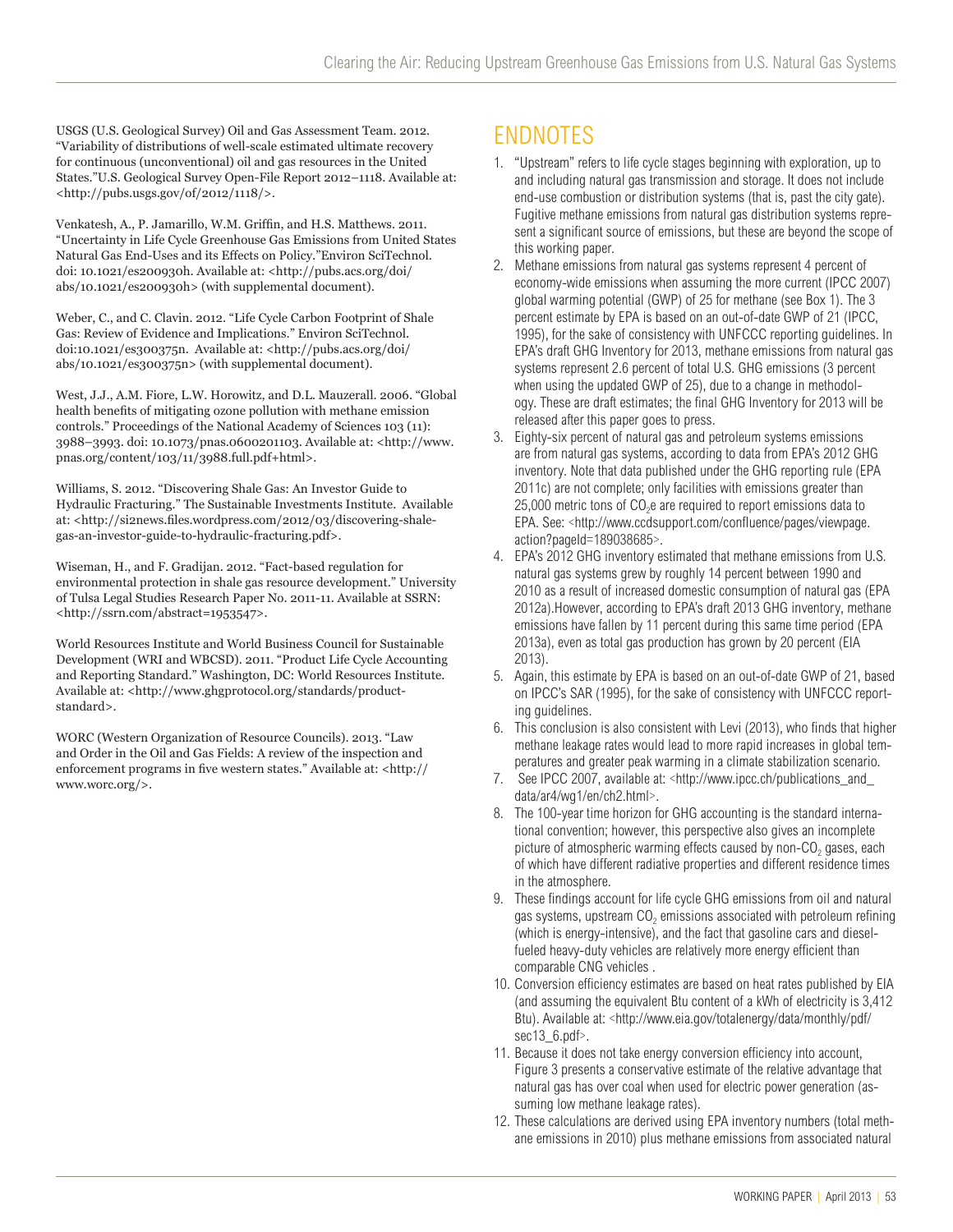gas production (from the GHGRP; source: http://www.epa.gov/ghgreporting/ghgdata/reported/index.html) in the numerator and total gross withdrawals in the denominator (source: <http://www.eia.gov/dnav/ng/ ng\_prod\_sum\_dcu\_NUS\_a.htm>).The difference in these estimates is driven entirely by the significant change in the methodology used to calculate production emissions—and in particular, emissions from liquids unloading—in the draft 2013 GHG inventory. A longer discussion of the changes between the 2012 and draft 2013 inventories can be found in Appendix 1. To ensure comparability between the numerator and denominator, we assume a 90 percent average methane content of gas. These leakage rates were calculated based on total annual emissions and production data from the year 2010, as presented in the 2012 and draft 2013 inventories.Meanwhile, published leakage rate estimates (Table 1) were calculated assuming different estimated ultimate recovery (EUR) values, which apply over the lifetime of the average well.

- 13. See: <http://www.eia.gov/forecasts/archive/aeo12/source\_natural\_gas\_ all.cfm#uscrude>.
- 14. Life cycle stages are a useful categorization of the interconnected steps in a product's life cycle for the purposes of organizing processes, data collection, and inventory results (WRI & WBCSD, 2011). In this paper we refer to the following life cycle stages: exploration, site preparation, vertical and horizontal drilling, hydraulic fracturing, well completion, well production, processing, transmission, and end-use combustion.
- 15. The purpose of this discussion is to highlight differences between the findings of previous studies, both graphically and through discussion. Unlike Weber and Clavin (2012) or Logan et al. (2012), this study deliberately takes minimal steps to harmonize results from previous studies; functional units and heating rates are converted, but other assumptions are not adjusted.
- 16. Recognizing significant uncertainties regarding the quality of currently available data and to avoid replicating the work of others, the goal of this section is not to produce our own "best estimate" of life cycle GHG emissions from shale or conventional natural gas resources. For such an assessment, readers are referred to Weber and Clavin (2012) and Logan et al. (2012).
- 17. Though useful and informative to our assessment, Stephenson et al. (2012) was not included because it was intended more as a modeling exercise than as a realistic assessment of upstream emissions from U.S. natural gas systems; and Hultman (2011) was not included because its LCA was relatively limited in scope to shale gas only (e.g., not directly comparable to life cycle emissions from other energy sources).
- 18. It should be reiterated that most previous LCA studies rely heavily on EPA data when calculating life cycle emissions, which helps to explain why they often reach similar conclusions. As discussed below, Howarth et al. (2011) estimate much higher leakage rates, which is largely attributable to their choice of alternative data sources.
- 19. Authors of the industry report that was used as the source for Howarth et al.'s (2011) Haynesville emission factor have been sharply critical of Howarth's study, charging misuse of their data (IHS/CERA 2011). Cathles et al. (2012) echo the main criticisms raised by IHS CERA. These criticisms are disputed in Howarth et al. 2012b.
- 20. Potential emissions are the emissions that could have occurred in absence of the appropriate emissions control technologies.Actual emissions are emissions from the emitting source or activity after application of emission controls.
- 21. The 700 percent estimate used here is derived by comparing Howarth et al.'s (2011) 4638 Mg CH<sub>4</sub>/well estimate (converted from Howarth's Table 1) with O'Sullivan and Paltsev's (2012) "all-vented" estimate of 632.7 Mg CH4/well (O'Sullivan and Paltsev's Table 4). Note, the "all vented" scenario assumes zero flaring or capture.
- 22. In calculating the high end of his range of life cycle emissions, Howarth et al. (2011) assumes that liquids unloading emissions of shale gas are equal to that of conventional gas.
- 23. Note that Howarth et al. (2011) presented transmission and distributionstage emissions together, however, Figure 4 shows our estimates of transmission-only emissions, based on Weber and Clavin's (2012) analysis of the Howarth study (See Table SI-5, Weber).
- 24. For the purpose of this paper (and with reference to attributable processes outlined in the figure in Box 4), "pre-production" includes exploration, site preparation, vertical and horizontal drilling, hydraulic fracturing, and well completion; "production" only includes well production; "processing" includes onsite processing and offsite processing; and "transmission" includes transmission and storage (but not distribution). "End-use combustion" is discussed throughout this working paper; however, our analysis typically avoids assigning end uses and, rather, presents end use in terms of heat input, or delivered energy, not accounting for end-use efficiency (see functional unit, in Box 4). While the four upstream life cycle stages used by this study include many of the attributable processes defined by Branosky et al (2012), these stages and some of the processes included in this paper do not directly align with processes in Branosky et al.
- 25. The average efficiency for natural-gas-fired power plants is 41.8 percent, while coal-fired plants only have an average efficiency of 32.7 percent. See: endnote 10.
- 26. Hydraulic fracturing of conventional wells will typically use less than 80,000 gallons of water per well. Meanwhile, unconventional hydraulic fracturing may use between 3 and 7 million gallons of water per well. See: <http://www.oilandgasbmps.org/resources/fracing.php>.
- 27. For this discussion, we rely on National Energy Technology Laboratory (NETL) data because they have usefully published detailed life cycle results for methane and carbon dioxide separately.The same data are also used as the basis for static emissions scenarios, presented in section 4 of this working paper. We reiterate that reasonable assumptions used in different life cycle assessments lead to different emissions estimates. For example, Logan et al. (2012) find that  $CO<sub>2</sub>$  emissions represented more than half of all upstream GHG emissions for the Barnett Shale basin, when integrated over a 100-year time frame (find more discussion of uncertainties in section 2).
- 28. Though not all studies are consistent in their use of terminology for describing fugitive emissions, we use the following conventions, which are consistent with the EPA inventory and the IPCC. The difference between leaked and vented emissions is that leaked emissions refer to unintentional emissions, while vented emissions refer to those intentionally emitted. Vented emissions also include those inevitable routine releases from valves and other pneumatic devices. Fugitive emissions refer to both intentional and unintentional emissions from systems that extract, process, and deliver fossil fuels.
- 29. U.S. EPA, 49518 Federal Register / Vol. 77, No. 159 / Thursday, August 16, 2012.
- 30. O'Sullivan and Paltsev (2012)conducted a detailed analysis of methane emissions from well completions at nearly 4,000 hydraulically fractured horizontal wells across multiple natural gas basins in the U.S.
- 31. See: <http://www.epa.gov/gasstar/documents/ll\_plungerlift.pdf>.
- 32. For more information on vapor recovery units and other abatement technologies mentioned in this paper, see EPA Gas STAR's list of recommended technologies and practices at: <http://www.epa.gov/gasstar/ tools/recommended.html>.
- 33. Note, however, that the extent of natural gas processing is regionally variable; e.g., some wells produce natural gas containing fewer impurities, thus requiring little or no processing,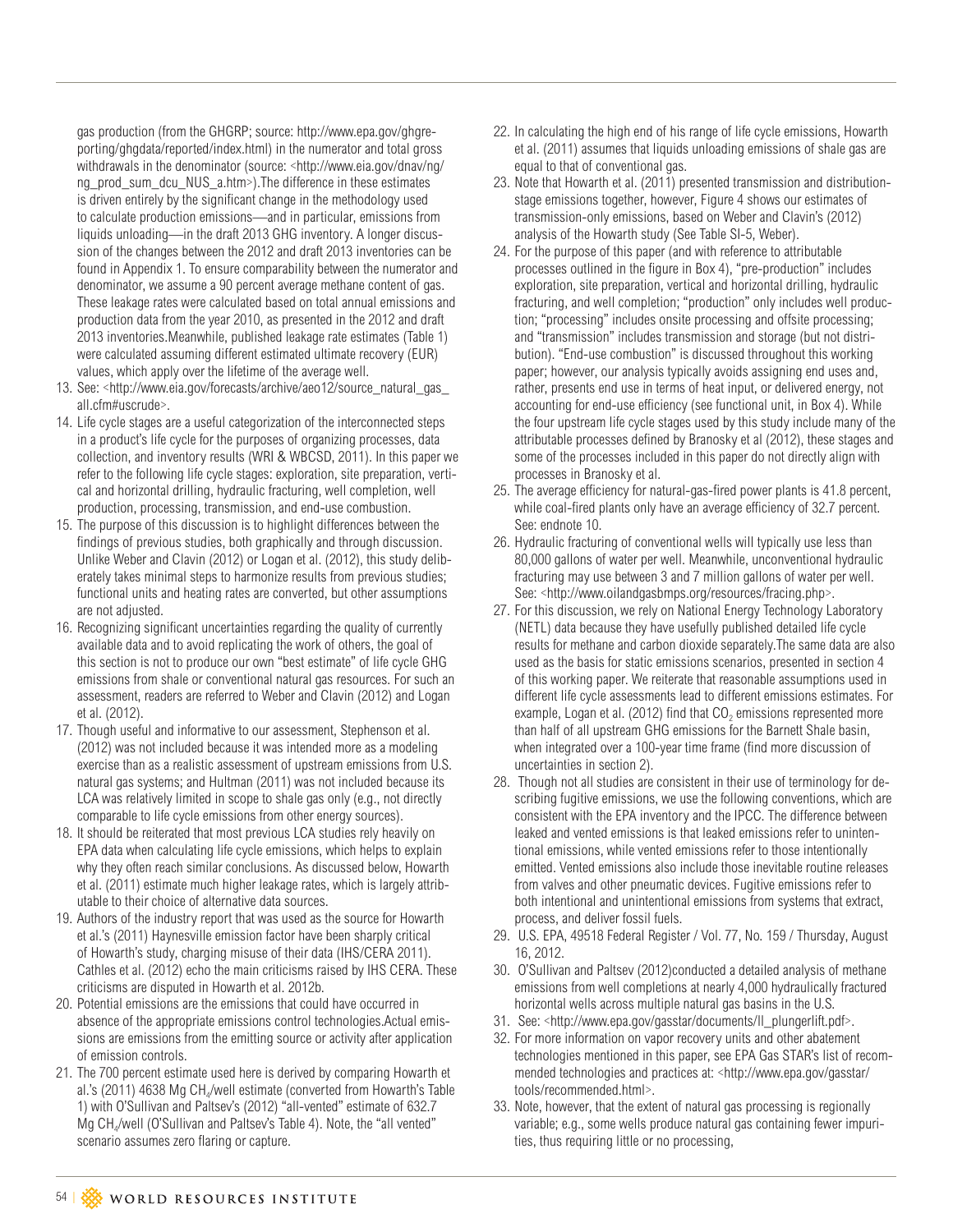- 34. See: <http://www.epa.gov/airquality/oilandgas/pdfs/20120418tsd.pdf>.
- 35. See: <http://www.eia.gov/oiaf/1605/ggrpt/documentation/ pdf/0638%282008%29.pdf>.
- 36. In addition to Alvarez et al. (2012), Moniz et al. (2011, chapter 5) explore end-use efficiencies, emissions and other demand-side aspects of the natural gas value chain.
- 37. For example, the Energy Information Administration's Annual Energy Outlook 2012 reference case projects an annual growth rate in shale gas production of 4.1 percent, up from 3.8 percent in the AEO 2011. This leads to a difference of over 11 percent in EIA's projection of the proportion of natural gas production from shale in 2035. See: http://www.eia. gov/forecasts/aeo/source\_natural\_gas.cfm, Table 14.
- 38. EPA's draft GHG inventory for 2013 was released for public comment on February 22. The final version of the report is slated for release on April 15, after this working paper goes to press. A discussion of how the draft 2013 inventory compares to the 2012 inventory can be found in Appendix 1.
- 39. Available at: <http://www.api.org/news-and-media/news/newsitems/2012/oct-2012/~/media/Files/News/2012/12-October/API-ANGA-Survey-Report.pdf>.
- 40. See, for example, EPA's analysis of emissions reductions from the new rules in Table 3-3 of the agency's regulatory impact analysis, available at: <http://www.epa.gov/ttnecas1/regdata/RIAs/oil\_natural\_gas\_final\_neshap nsps ria.pdf>.
- 41. The NSPS requires that gas released during well completions be captured or flared beginning in 2013, and captured beginning in 2015. Because flaring increases  $CO<sub>2</sub>$  emissions but reduces methane emissions, the NSPS will result in significant emissions reductions beginning in 2013, and slightly greater reductions in 2015 and beyond.
- 42. Due to data limitations, the static emissions scenarios for shale gas and conventional gas (below) were calculated using methane and carbon dioxide emissions data provided by NETL, while longer-term emissions projections were calculated with  $CO<sub>2</sub>e$  emissions data from Weber (which derives a best estimate based on results from several LCA assessments, including NETL). Differences between the two studies in the estimates of methane emissions, primarily from the production and processing stages, account for the slight discrepancy in calculated emissions reductions in 2015, when comparing the static emissions scenarios and the long-term emissions projections.
- 43. These emissions figures were calculated using the 100-year global warming potential (GWP) of methane, 25.
- 44. See: <http://epa.gov/airquality/oilandgas/pdfs/20120417fs.pdf>.
- 45. As a simplifying assumption, our analysis does not assume any correlation between EUR and leakage rate.
- 46. EPA's draft 2013 inventory adopts the emissions factors for liquids unloading from the API/ANGA study. Therefore, modeling results for the post-NSPS emissions projections were comparable between the two data sources.
- 47. See: <http://www.epa.gov/otaq/climate/regulations/scc-tsd.pdf>.
- 48. For example, previous WRI analysis has highlighted the weaknesses of the working group's approach (see http://www.wri.org/publication/ more-than-meets-the-eye-social-cost-of-carbon), and the IPCC Fourth Assessment Report notes that, of the more than 100 peer-reviewed estimates of the social cost of carbon completed by 2007, the mean value was \$43 per metric ton (in 2007 dollars). See: <http://www.ipcc.ch/ publications\_and\_data/ar4/wg2/en/ch20s20-es.html>.
- 49. This figure is consistent with the low-ambition, "lackluster" scenario in other WRI publications, including Bianco et al. (2013). Each technology is cost-effective even in the absence of a price on carbon emissions, though with a slightly longer pay-back period.
- 50. There are many processes beyond those listed here that are cost-effective means of reducing emissions (EPA 2013c). EPA also demonstrates the cost savings potential of the technologies on their Gas STAR website, but due to assumptions that are often less conservative than our own and our use of updated natural gas price projections, the pay-back periods listed by EPA may be different from ours.
- 51. EPA could develop a single rule addressing all three emission mitigation opportunities listed in this section, in much the same way that their recent NSPS and NESHAP included standards for gas wells, compressors, controllers, and storage tanks.
- 52. The API/ANGA survey, and the draft EPA GHG Inventory for 2013, conclude that emissions from liquids unloading are only a small fraction of what EPA estimated in the 2012 GHG inventory. We base our estimates on the final, peer-reviewed 2012 EPA inventory, but if future studies determine that liquids unloading does not represent a significant source of methane emissions, then cost-effective abatement potential will necessarily be reduced from what we present here.
- 53. As discussed in section 2, the practice of liquids unloading is more prevalent in conventional gas wells than shale gas wells, much as well completions and workovers are a more significant source of emissions from shale gas wells than conventional gas wells. Even as gas production increases in the coming decades—because much of that increase is likely to come from shale gas (even at the expense of conventional gas production)—GHG emissions from liquids unloading do not increase over time.
- 54. Understanding the prevalence of liquids unloading and the emissions associated with it is still evolving. For example, in the API/ANGA study, industry estimates that emissions from liquids unloading accounted for only 8 million metric tons  $CO<sub>2</sub>e$  in 2010, compared to 85.7 million metric tons in the EPA inventory. See: <http://www.epa.gov/climatechange/ Downloads/ghgemissions/2012Workshop/EPA-Liquids\_Unloading.pdf>. Forthcoming studies that will include measurement data should bring some clarity to this issue.
- 55. According to the Global Methane Initiative, 84 percent of pneumatic device emissions come from the production stage, and most of the remainder is from compressor stations in the transmission stage. See <http://www.globalmethane.org/documents/events\_oilgas\_20051006\_ methanerec\_pd\_vru\_dehy.pdf>.
- 56. See descriptions of various leak screening techniques at: <http://www. epa.gov/gasstar/documents/ll\_dimgatestat.pdf>.
- 57. The 1 percent methane leakage rate shown in Figure 17 is calculated relative to total observed and projected (EIA 2012) dry gas production of natural gas in the U.S.Since total dry gas production is a lower number than gross withdrawals (a more typical basis used for calculating leakage rate, Alvarez et al. 2012) this approach results in a relatively ambitious performance benchmark. Still, given uncertainties regarding EUR from future wells, we feel that this approach offers a reasonable approximation.
- 58. In addition to green completions and reducing emissions from centrifugal compressors with wet seals, as required by the NSPS, the technologies included in the "go-getter" scenario are plunger lifts, TEG dehydrators, dessicant dehydrators, improved compressor maintenance, low-bleed pneumatic controllers, pipeline maintenance and repair, vapor recovery units, and leak detection and repair. For more details on the "go-getter" scenario for natural gas systems, see <http://pdf.wri.org/ can\_us\_get\_there\_from\_here\_full\_report.pdf>.
- 59. See <http://www.epa.gov/airquality/oilandgas/basic.html>.
- 60. Ground-level ozone is sometimes NOx-limited and sometimes VOClimited, depending on the part of the country and the time of year.
- 61. See: <http://www.epa.gov/glo/health.html>. McKenzie et al. (2012)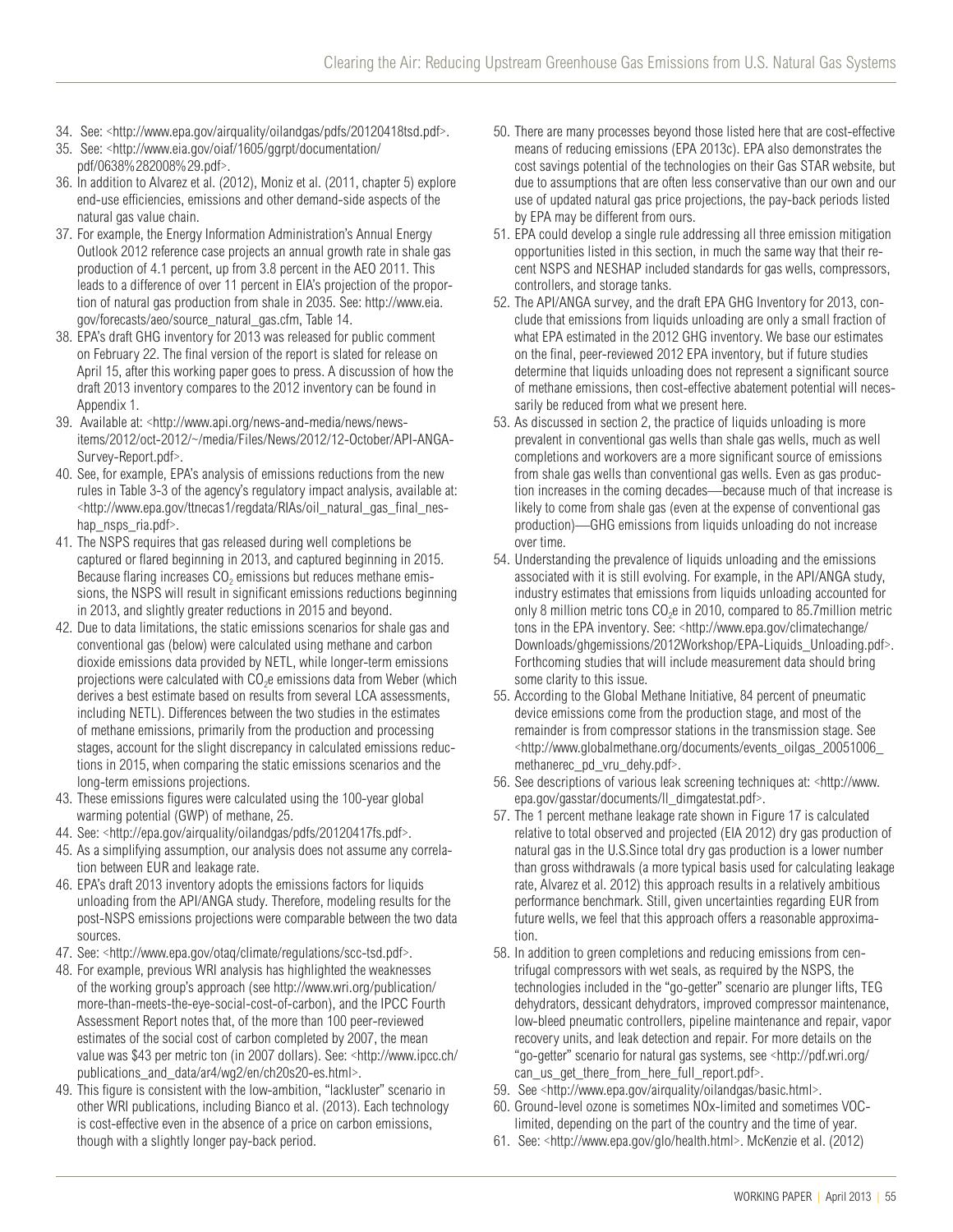found that residents living within ½ mile of natural gas development in Colorado were at greater risk of health effects caused by exposure to air toxics, including benzene.

- 62. See: <http://www.epa.gov/oar/toxicair/newtoxics.html>.
- 63. Methane is a relatively stable organic compound and therefore not regulated by EPA with other VOCs.
- 64. The RFF study defined "consensus risks" as those that survey respondents from all four expert groups most frequently identified as needing further regulatory or voluntary action.
- 65. As with previous sections of this working paper, "upstream" refers to life cycle stages beginning with exploration, up to and including natural gas transmission and storage, and not including end-use combustion or distribution systems (i.e., past the city gate). Fugitive methane emissions from natural gas distribution systems may be a significant source of emissions and therefore additional polices to address these emissions are likely worth pursuing; however, these are beyond the scope of this working paper.
- 66. While natural gas systems are the focus of this paper, many of the underlying regulatory authorities and frameworks—at the federal and state levels—apply equally to the oil and gas industry, more broadly.
- 67. These are referred to as "criteria" pollutants because EPA regulates them by setting permissible levels based on human health and environmental criteria.The other five "criteria" air pollutants are lead, sulfur dioxide (SO2), particulate matter (PM2.5 and PM10), nitrogen dioxide (NO2), and carbon monoxide (CO).
- 68. An updated SIP is not required for areas in marginal nonattainment areas (only in moderate, serious, severe and extreme nonattainment areas). See Environmental Protection Agency, Federal Register /Vol. 77, No. 30 / Tuesday, February 14, 2012, , 40 CFR Parts 50 and 51.
- 69. See: <http://www.epa.gov/oaqps001/greenbk/hnca.html#8600>.
- 70. EPA may delegate authority to states to implement and enforce NSPS regulations, to the extent that states request such authorities within their state implementation plans.
- 71. See: <http://www.epa.gov/airquality/oilandgas/actions.html>.
- 72. See: <http://www.epa.gov/climatechange/endangerment/>.
- 73. A 2007 U.S. Supreme Court decision required the EPA to make this scientific determination.The finding was challenged and upheld in a June 2012 decision by the U.S. Court of Appeals for the D.C. Circuit, which also affirmed the EPA's authority to regulate GHGs under the Clean Air Act.
- 74. Several environmental groups—including the NRDC, EDF, Sierra Club, and Earth Justice—filed a similar notice of intent to sue EPA in August 2012.
- 75. See: <http://www.ag.ny.gov/pdfs/ltr\_NSPS\_Methane\_Notice.pdf>.
- 76. EPA may delegate authority to states to implement and enforce regulations under section 112, to the extent that states request such authorities within their state implementation plans.
- 77. FY2008 Consolidated Appropriations Act (H.R. 2764).
- 78. See: <http://www.gpo.gov/fdsys/pkg/FR-2009-10-30/pdf/E9-23315.pdf>.
- 79. See: <http://www.ccdsupport.com/confluence/pages/viewpage. action?pageId=189038685>.
- 80. See: <http://www.ccdsupport.com/confluence/pages/viewpage. action?pageId=189038686>.
- 81. See the EPA fact sheet describing the difference between the GHGRP and the GHG inventory: <http://www.epa.gov/climatechange/Downloads/ ghgemissions/inventory-factsheet.pdf>.
- 82. For more information, see: <http://www.environmentalintegrity.org/ news\_reports/documents/2012\_10\_24TRIPetitionFINALSIGNED.pdf>.
- 83. For more information on the statutory authority granted to DOI and BLM to regulate oil and gas production on Federal and Indian lands, see:

<http://www.blm.gov/wo/st/en/prog/energy/oil\_and\_gas/Energy\_Facts\_ Enforcement.html>.

- 84. For example, BLM's Onshore Oil and Gas Order Number 6 from 1990 (available at: <http://www.blm.gov/pgdata/etc/medialib/blm/nm/ programs/0/og\_docs/onshore\_orders.Par.54461.File.dat/ord6.pdf>) requires gas drillers to submit a drilling operations plan with their application for permit to drill if hydrogen sulfide levels in the gas stream are expected to be 100 parts per million or greater. Many states eventually followed suit with hydrogen sulfide rules of their own (see Table 19 of GAO's report on Unconventional Oil and Gas Development, available at: <http://www.gao.gov/assets/650/647782.pdf>). Colorado's rule in particular is very similar to BLM's Onshore Oil and Gas Order Number 6.
- 85. For more information, see: <http://www.blm.gov/wy/st/en/info/NEPA/ documents/pfo/anticline/seis.html>.
- 86. See: <http://www.blm.gov/pgdata/etc/medialib/blm/ut/vernal\_fo/planning/greater\_natural\_buttes/record\_of\_decision.Par.86388.File.dat/ Cover\_ROD.pdf>.
- 87. See: <https://www.federalregister.gov/articles/2012/05/11/2012-11304/ oil-and-gas-well-stimulation-including-hydraulic-fracturing-on-federaland-indian-lands>.
- 88. In September 2012, a petition was filed for the secretary of the Department of Interior to expand agency efforts to reduce air emissions from oil and gas operations: <http://www.biologicaldiversity.org/programs/public\_lands/energy/dirty\_energy\_development/oil\_and\_gas/ pdfs/12\_9\_11\_\_BLM\_Nonwaste\_Petition.pdf>.
- 89. See: <http://www.colorado.gov/cs/Satellite/CDPHE-AP/ CBON/1251594423029>.
- 90. Wyoming DEQ. 2010, "Oil and Gas Production Facilities Chapter 6, Section 2 Permitting Guidance."Available at: <http://deq.state.wy.us/aqd/ oilgas.asp>.
- 91. Find other examples and further discussion of western states with air regulations of the oil and gas sector that predate or go further than the NSPS/NESHAP rule in Gribovicz (2011).
- 92. Full text of the bill is available at: <http://ilga.gov/legislation/98/HB/ PDF/09800HB2615lv.pdf>.
- 93. For a summary of the bill and its provisions, see <http://elpc.org/illinoisfrackingbill>.
- 94. See: <http://www.eia.gov/todayinenergy/detail.cfm?id=4030>.
- 95. See: <http://www.eia.gov/forecasts/aeo/er/executive\_summary.cfm>.
- 96. Fuel Retention Practices of Natural Gas Companies, FERC Stats.&Regs.¶ 35,556 (2007) (Notice of Inquiry).Available at: <http:// www.ferc.gov/whats-new/comm-meet/2007/092007/G-1.pdf>.
- 97. See: <http://www.ferc.gov/whats-new/comm-meet/2009/031909/G-2. pdf>.
- 98. For example, since 2009, FERC has been leading an initiative to assess the economic viability of installing waste heat recovery systems at compressor stations to increase their energy efficiency. See: <http://www.ferc. gov/about/strat-docs/FY-09-14-strat-plan-print.pdf>.
- 99. See: <http://www.naturalgas.org/business/industry.asp>.
- 100. See: <http://www.shell.us/aboutshell/shell-businesses/onshore/principles.html>.
- 101. See: <http://037186e.netsolhost.com/site/performance-standards/>.
- 102. See: <http://fracfocus.org/>.
- 103. See: <http://www.ewg.org/release/california-issues-early-draft-fracking-regulations>.
- 104. A lack of high-quality, comprehensive data has hindered the development of such rules in the past.For example, data limitations with respect to VOC emissions from oil production operations was cited by EPA as a primary reason why the NSPS/NESHAP rules did not apply to oil wells with associated natural gas.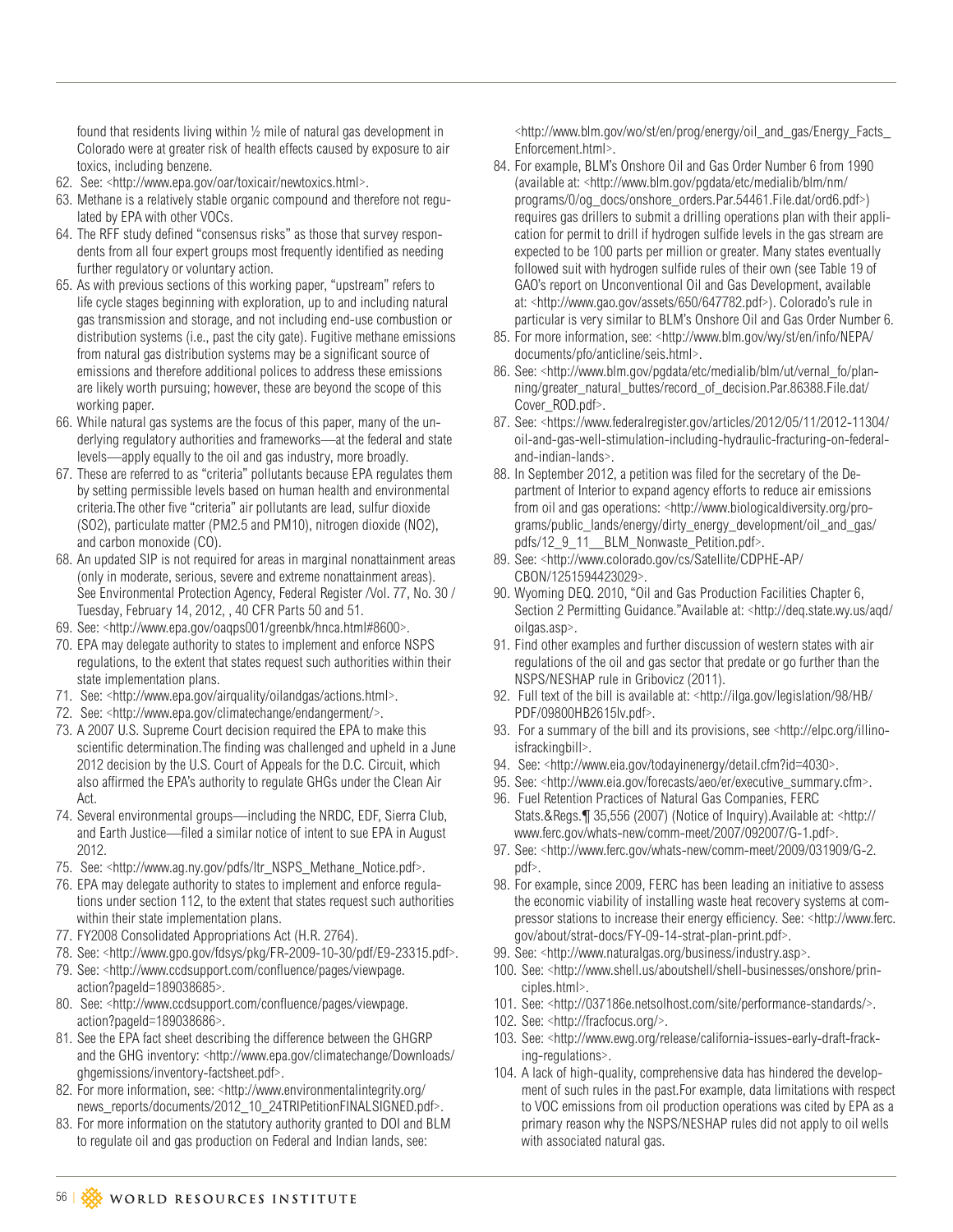- 105. We gratefully acknowledge the experts who attended an all-day workshop that WRI co-hosted with the Environmental Defense Fund on October 16, 2012. The policy options in this study were developed based on WRI research.While these options draw heavily from input provided at the workshop, they are not necessarily endorsed by the workshop participants.
- 106. RBLC stands for "RACT/BACT/LAER Clearinghouse." Reasonably achievable control technology (RACT), best available control technology (BACT), and lowest achievable emission rate (LAER) are all terms for different program requirements under the Clean Air Act.For information on the clearinghouse, see: <http://cfpub.epa.gov/RBLC/>.
- 107. See: <http://www.epa.gov/ozoneadvance/>.
- 108. See: <http://www.edf.org/energy/natural-gas-policy>.
- 109. See: <http://www.tceq.state.tx.us/permitting/air/announcements/ nsr\_announce\_9\_30\_09.html>.
- 110. The TRI was established by Congress in 1986, as part of the Emergency Planning and Community Right-to-Know Act.
- 111. For more information, see: <http://www.environmentalintegrity.org/ news\_reports/documents/2012\_10\_24TRIPetitionFINALSIGNED.pdf>.
- 112. This could be conducted by the National Energy Technology Laboratory, which is already engaged in research designed to reduce the environmental risks associated with developing unconventional natural gas resources. See: <http://www.netl.doe.gov/technologies/oil-gas/ngres/ index.html>.
- 113. Per AEO
- 114. See: <http://www.epa.gov/climatechange/ghgemissions/usinventoryreport.html>.
- 115. As a party to the convention, the U.S. has agreed to annually submit an official GHG inventory.The U.S. has also committed to the convention's objective to achieve "stabilization of greenhouse gas concentrations in the atmosphere at a level that would prevent dangerous anthropogenic interference with the climate system."
- 116. The year 2007 is chosen as a benchmark for illustrative purposes only.
- 117. Find basic information on the rule here: <http://www.epa.gov/ghgreporting/basic-info/index.html>.
- 118. Find specifics of Subpart W here: <http://www.epa.gov/ghgreporting/ reporters/subpart/w.html>.
- 119. See: <http://www.ccdsupport.com/confluence/pages/viewpage. action?pageId=189038685>.
- 120. See: <http://www.ccdsupport.com/confluence/pages/viewpage. action?pageId=189038685.>
- 121. See: <http://www.edf.org/news/2012/10/11/study-will-measure-methane-leakage-during-natural-gas-operations>.
- 122. See: <http://www.engr.utexas.edu/news/7416-allenemissionsstudy>.
- 123. See: <http://www.epa.gov/climatechange/Downloads/ ghgemissions/2012Workshop/EDF\_Alvarez.pdf>.
- 124. Harmonization is a form of meta-analysis, through which results from previous studies are systematically adjusted to enable more direct comparisons.
- 125. This best estimate is bound by a large range of uncertainty, with possible leakage rates from 2.3 percent to 7.7 percent of total annual production.
- 126. See: <http://www.eia.gov/forecasts/archive/aeo12/table\_14.cfm>.
- 127. Since Shires and Lev-On (2012) was not a peer-reviewed study, its findings may remain an issue of dispute.
- 128. EPA had estimated that 0.118 workovers (i.e., refractures) occur per well-year. This translates to 3.5 refractures during the average 30-year well lifetime (NETL).
- 129. Since the final rule had not yet been published.
- 130. For the same process, GHG emissions may be calculated using top-

down or bottom-up approaches (Weber and Clavin 2012). Top-down methods are typically based on aggregated data that are representative of national or basin-wide emissions. Bottom-up methods rely more on site-specific emissions measurements and process engineering calculations that are specific to emission pathways.

- 131. Text of the final rule available at: <http://www.epa.gov/airquality/oilandgas/pdfs/20120417finalrule.pdf>.
- 132. See: <http://www.epa.gov/climatechange/emissions/usinventoryreport. html>.
- 133. See: <http://www.eia.gov/forecasts/archive/aeo11/>.
- 134. Emissions of  $CO<sub>2</sub>$  in natural gas systems are primarily due to flaring at the wellhead and the use of electricity or natural gas to power equipment at each stage in the gas life cycle.
- 135. See Technical Support Document (TSD) for NSPS rule, pp. 1-14. Available at: <http://www.epa.gov/airquality/oilandgas/pdfs/20120418tsd. pdf>.
- 136. Using an average methane content of unprocessed shale gas of 83 percent, as listed in TSD (EPA 2012c).
- 137. The 95 percent and 90 percent figures are both taken from the TSD (EPA 2012c).
- 138. To convert CH<sub>4</sub> to CO<sub>2</sub>, we referred to the chemical formula (CH<sub>4</sub> +  $20, \rightarrow 2H, 0 + CO$ , and used the atomic weights of each molecule to convert 1 metric ton of  $CH<sub>4</sub>$  to 2.8 metric tons of  $CO<sub>2</sub>$ .
- 139. Equipment covered by the NSPS includes reciprocating compressors, wet seal centrifugal compressors and pneumatic devices during the processing stage, and compressor and pipeline leaks during the preproduction and production lifecycle stages.
- 140. For descriptions of these technologies as well as their costs, see: <http://www.epa.gov/gasstar/tools/recommended.html>.
- 141. Some of our payback periods are longer than those calculated by EPA, due to differing methodologies, updated projections of gas prices, and our more conservative approach.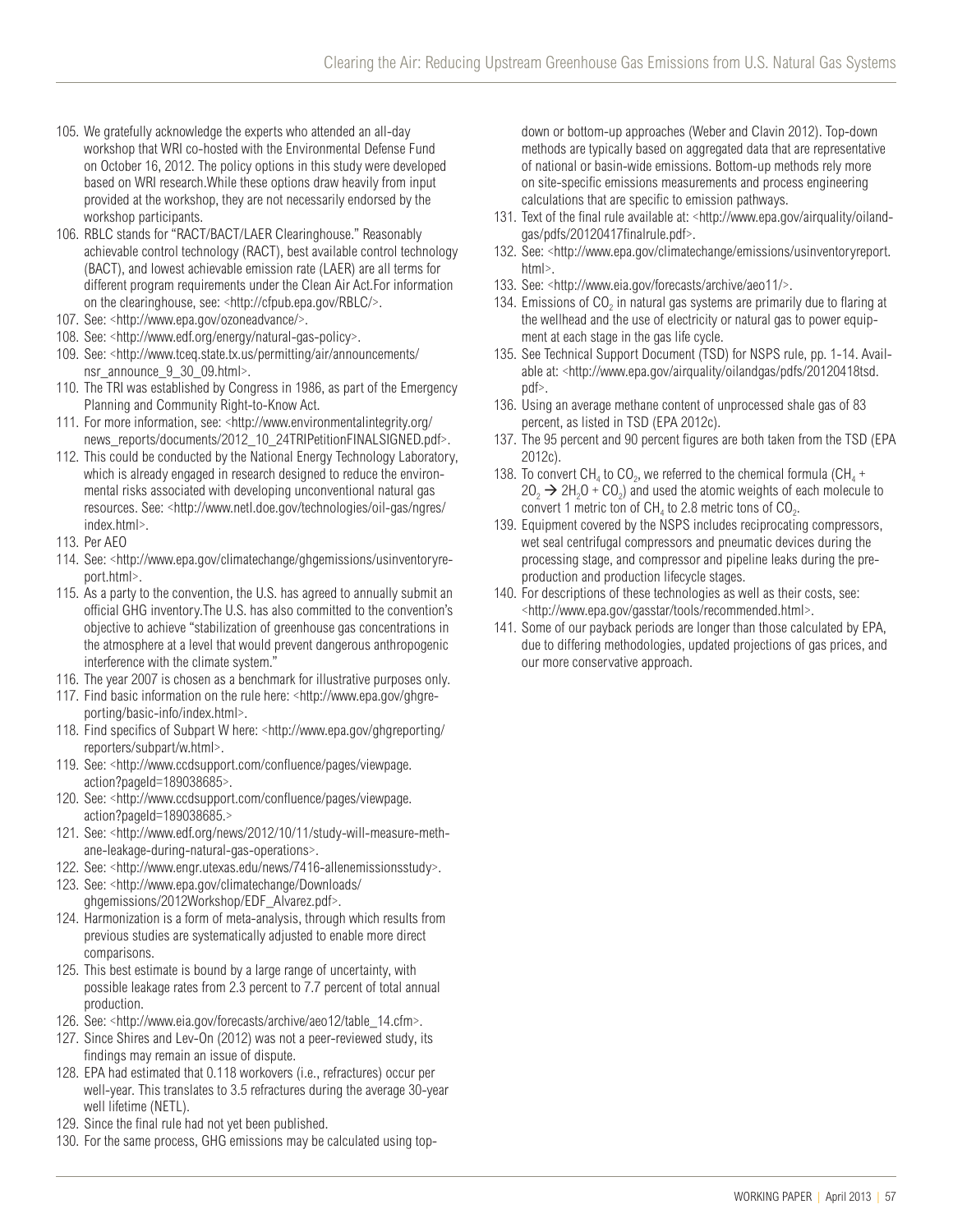## GLOSSARY OF TERMS

**Bleed rate:** The rate at which natural gas is released from pneumatic devices during normal operations.

**Blowdown:** The removal of undesirable gas from a well or production system through venting or flaring. Wells that have been shut in for a period frequently develop a gas cap caused by gas percolating through the fluid column in the wellbore that needs to be removed before work can commence on the well (adapted from Schlumberger 2012).

**Combustion:** The process of igniting a fuel (typically in a boiler, incinerator, or engine) to release energy in the form of heat.

**Compressors:** Mechanical devices that pressurize a gas to reduce its volume.

**Distribution:** The conveyance of natural gas and associated products to the end user through local pipeline systems (adapted from API 2012). Distribution pipelines are smaller in diameter than transmission pipelines.

**Equipment leaks:** Emissions that could not reasonably pass through a stack, chimney, vent, or other functionally equivalent opening.

**Expected ultimate recovery:** The amount of gas expected to be economically recovered from a reservoir or field by the end of its producing life (adapted from Schlumberger 2012).

**Exploration:** Generally, the act of searching for potential subsurface reservoirs of gas or oil. Methods include the use of magnetometers, gravity meters, seismic exploration, surface mapping, exploratory drillings, and other such methods (AGA 2012).

**Flaring:** Deliberate burning of natural gas and waste gas/vapor streams, without energy recovery (IPCC 2006).

**Flowback:** Used treatment fluid, natural gas and debris that returns to the surface upon release of pressure on the wellbore in the hydraulic fracturing attributable process (adapted from Branosky et al. 2012).

**Fugitive emissions:** Both intentional and unintentional emissions from systems that extract, process, and deliver fossil fuels (IPCC 2006).

**Global Warming Potential (GWP):** Calculated as the ratio of the radiative forcing of one kilogram of greenhouse gas emitted to the atmosphere to that from one kilogram of  $CO<sub>2</sub>$  over a period of time (e.g., 100 years) (IPCC 2006).

**Heating value:** The amount of heat produced by the complete combustion of a unit quantity of fuel. The gross of higher heating value is obtained when all of the products of combustion are cooled to the temperature existing before combustion, the water vapor formed during combustion is condensed, and all the necessary corrections have been made. The net or lower heating value is obtained by subtracting the latent heat of vaporization of the water vapor, formed by the combustion of the hydrogen in the fuel, from the gross or higher heating value (AGA 2012).

**Hydraulic fracturing:** A stimulation treatment in which specially engineered fluids are pumped at high pressure and rate into the reservoir interval to be treated, causing vertical fractures to open. Proppant, such as grains of sand of a particular size, is mixed with the treatment fluid to keep the fractures open once the treatment is complete (adapted from Schlumberger 2012).

**Liquids unloading:** The process of removing liquid from the wellbore that would otherwise slow production in a mature well. Some approaches include using a down-hole pump or reducing the wellhead pressure (Branosky et al. 2012).

**Processing (onsite and offsite):** The act of removing assorted hydrocarbons or impurities such as sulfur and water from recovered natural gas. Initial settling could occur in onsite storage pipes or tanks. Natural gas is then transported offsite through gathering lines, where further processing occurs.

**Shale gas systems:** All of the processes, equipment, and associated emissions from the upstream (i.e., up to, but not including, combustion) stages of the shale gas life cycle.

**Site preparation:** The act of priming a location for natural gas activities, including securing permits, procuring water and materials, constructing the well pad, preparing access roads, laying gathering lines, and building other necessary infrastructure.

**Storage:** Process of containing natural gas, either locally in high pressure pipes and tanks or underground in natural geologic reservoirs (e.g., salt domes, depleted oil and gas fields) over the short- or long-term (adapted from AGA 2012 and SOG 2012).

**Transmission:** Gas physically transferred and delivered from a source or sources of supply to one or more delivery points (EIA 2011).Transmission lines are larger in diameter than distribution lines.

**Vented emissions:** Intentional or designed releases of CH<sub>4</sub> or CO<sub>2</sub> containing natural gas or hydrocarbon gas (not including stationary combustion flue gas), including process designed flow to the atmosphere through seals or vent pipes, equipment blowdown for maintenance, and direct venting of gas used to power equipment (such as pneumatic devices).

**Vertical and horizontal drilling:** The directional deviation of a wellbore from vertical to horizontal so that the borehole penetrates a productive shale formation in a manner parallel to the formation (adapted from OSHA 2012). WRI assumes that the vertical and horizontal drilling attributable process includes disposal of mud (i.e., liquid circulating the wellbore during drilling) and placement and cementing of the well casing.

**Volatile organic compound (VOC):** Organic chemicals, either manmade or naturally occurring, that can be dangerous to human health or the environment. Though most are not acutely toxic, they can have negative long-term health effects.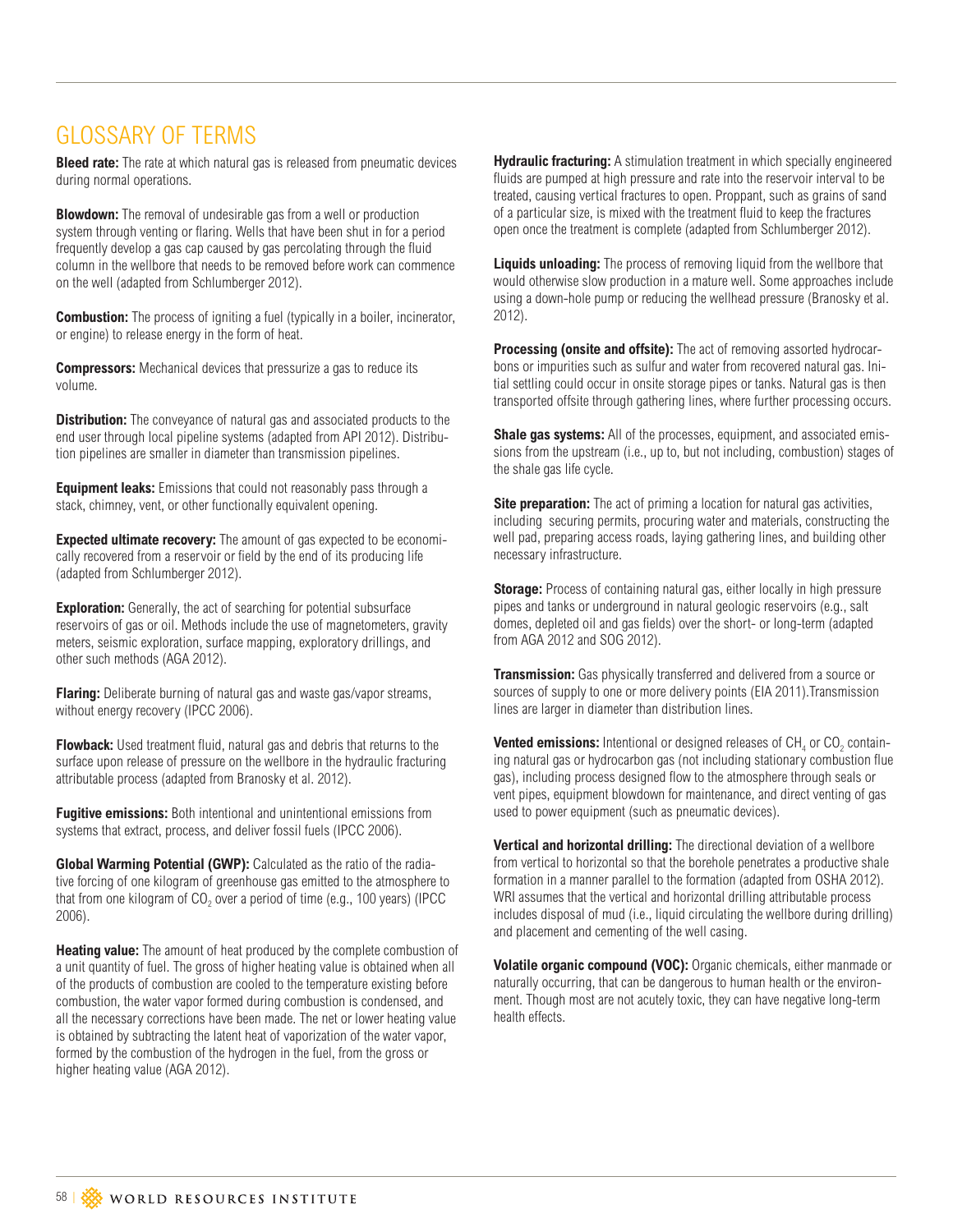**Well closure/site remediation:** At the end of a well's working life, the process of ending production by plugging the wellbore, removing equipment, and returning the site to pre-drilling conditions.

**Well completion:** A generic term used to describe the events and equipment necessary to bring a wellbore into production once drilling operations have been concluded, including but not limited to the assembly of equipment required to enable safe and efficient production from a gas well (adapted from Schlumberger 2012). The attributable process of well completion primarily includes the flowback of fluids and gases to the surface through the well borehole. WRI does not consider placement and cementing of the well casing as an activity in well completion (see vertical and horizontal drilling).

**Well production:** The process that occurs after successfully completing attributable processes in the material acquisition and pre-processing stage during which hydrocarbons are drained from a gas field (adapted from Schlumberger 2012). Recovered hydrocarbons may return produced water to the surface that requires treatment before disposal.

**Workover:** The performance of one or more of a variety of remedial operations on a producing well to try to increase production (OSHA 2012).